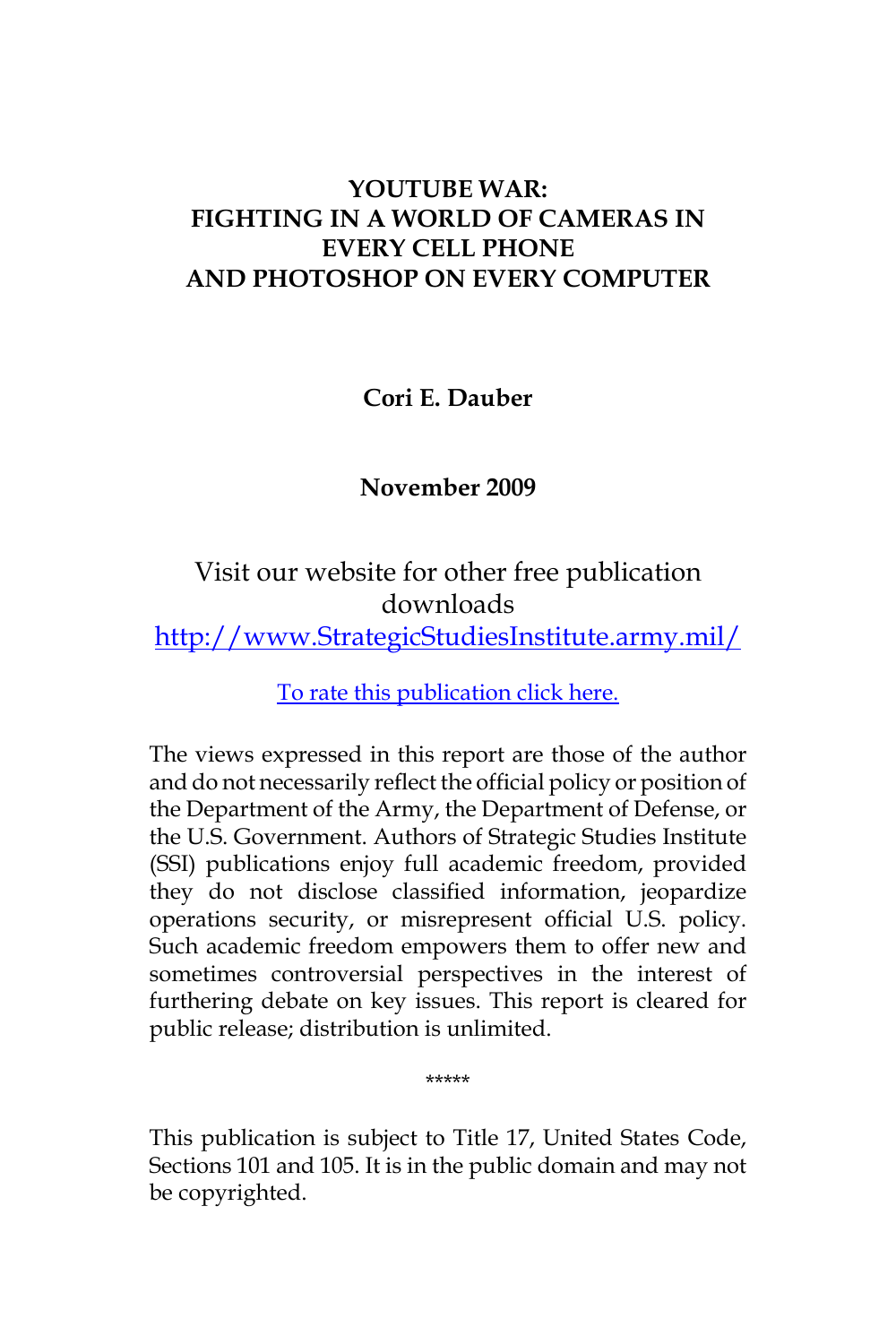Comments pertaining to this report are invited and should be forwarded to: Director, Strategic Studies Institute, U.S. Army War College, 122 Forbes Ave, Carlisle, PA 17013-5244.

\*\*\*\*\*

All Strategic Studies Institute (SSI) publications are available on the SSI homepage for electronic dissemination. Hard copies of this report also may be ordered from our homepage. SSI's homepage address is: *www.StrategicStudiesInstitute.army.mil*.

\*\*\*\*\*

The Strategic Studies Institute publishes a monthly e-mail newsletter to update the national security community on the research of our analysts, recent and forthcoming publications, and upcoming conferences sponsored by the Institute. Each newsletter also provides a strategic commentary by one of our research analysts. If you are interested in receiving this newsletter, please subscribe on our homepage at *www.StrategicStudiesInstitute.army. mil*/*newsletter/.*

ISBN 1-58487-413-9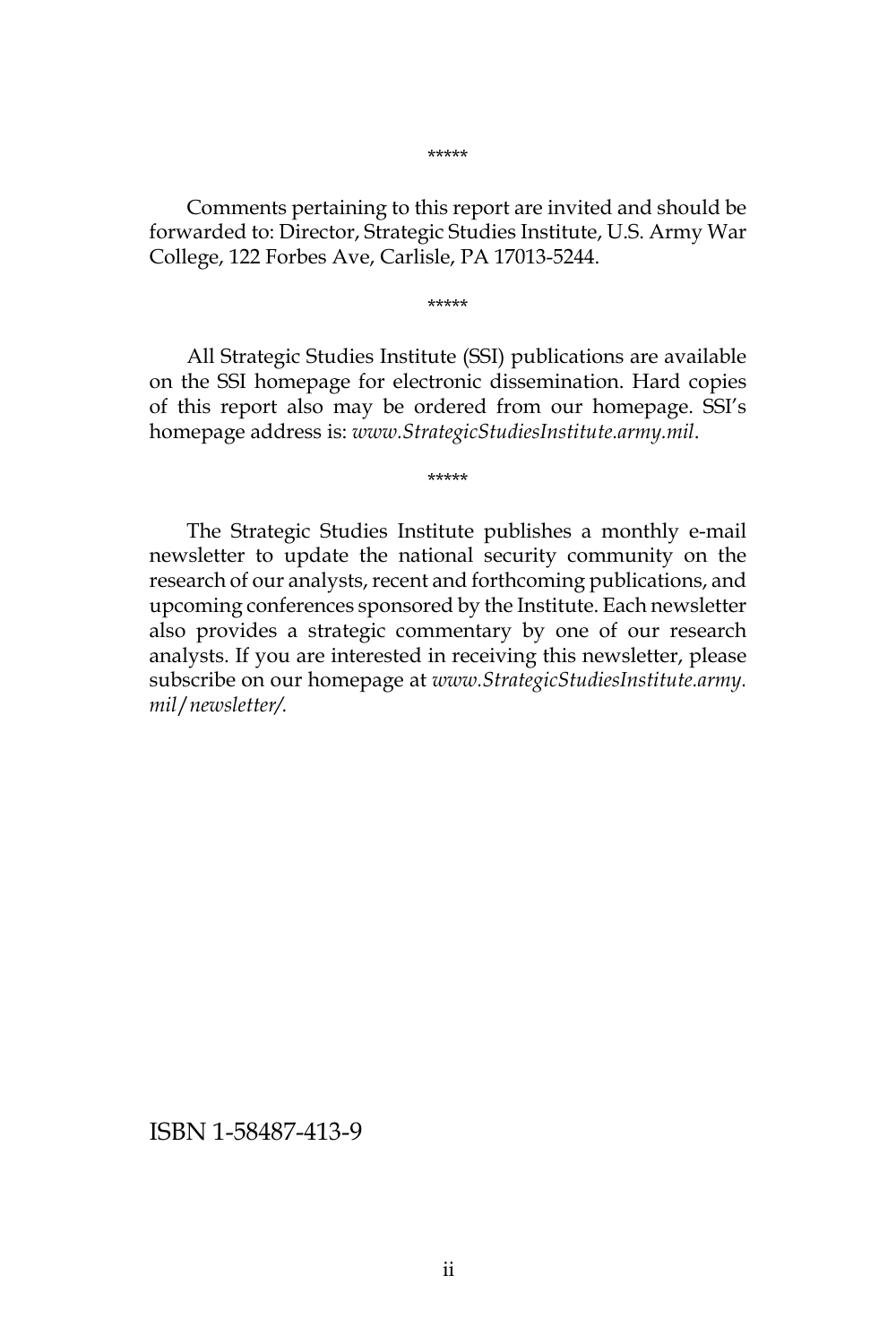#### **FOREWORD**

Insurgents making use of terrorist techniques are fighting to shape the attitudes and perceptions of the public to undermine the public will to fight. In a modern age, this is done by shaping media coverage. It is not going too far to say that terrorist attacks are, in fact, media events, designed to draw the attention of the press since, without a larger audience, a terrorist attack will have accomplished very little.

This monograph, by Dr. Cori E. Dauber, argues that terrorist attacks today are often media events in a second sense: information and communication technologies have developed to such a point that these groups can film, edit, and upload their own attacks within minutes of staging them, whether the Western media are present or not. In this radically new information environment, the enemy is no longer dependent upon the traditional media. This is, she argues, the "YouTube War."

The Strategic Studies Institute is pleased to offer this monograph, which methodically lays out the nature of this new environment in terms of its implications for a war against media-savvy insurgents, and then considers possible courses of action for the Army and the U.S. military as they seek to respond to an enemy that has proven enormously adaptive to this new environment and the new type of warfare it enables.

*Doage P. Roelp.*<br>DOUGLAS C. LOVELACE, JR.

Director Strategic Studies Institute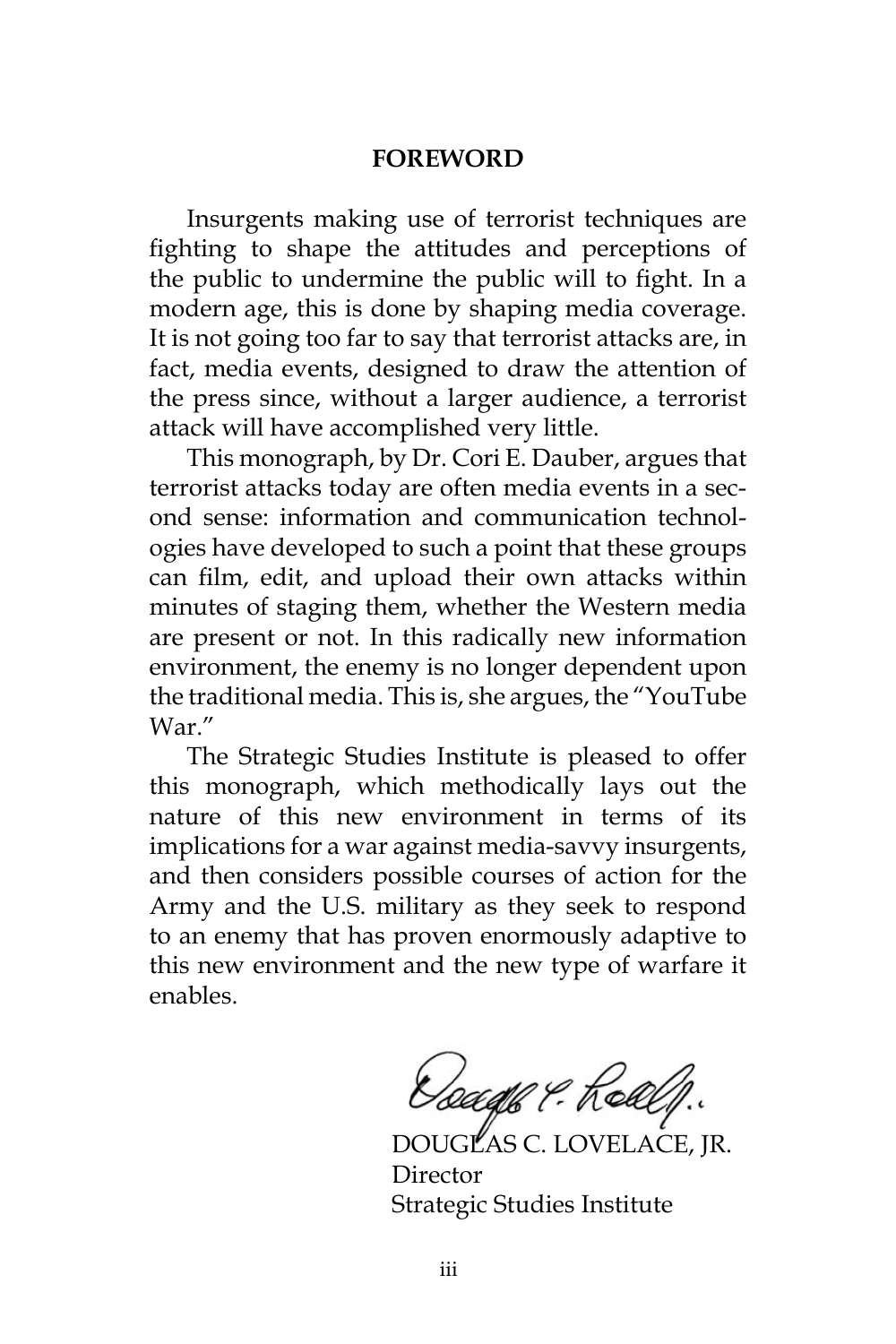## **ABOUT THE AUTHOR**

CORI E. DAUBER is an Associate Professor of Communication Studies and of Peace, War, and Defense at the University of North Carolina at Chapel Hill, and is the 2008-09 Visiting Research Professor at the Strategic Studies Institute of the U.S. Army War College. Her current work focuses on terrorist and insurgent efforts to manipulate Western press coverage. Dr. Dauber's work has been published in *Military Review* and briefed to the John F. Kennedy School for Special Warfare, the Canadian Forces College, and to NATO Public Affairs Officers. Her work has appeared in a collection of essays from the Combating Terrorism Center at West Point (*Influence Warfare: How Terrorists and Governments Fight to Shape Perceptions in a War of Ideas*, James Forest, ed.). The larger research project from which this work is drawn will appear in book form as *True Lies: Terrorist and Insurgent Efforts to Manipulate the Western Press.* She has also published in journals such as *Armed Forces and Society*, *Security Studies*, *Comparative Security Policy* and *Rhetoric and Public Affairs*. Dr. Dauber holds a B.S. from Northwestern University, an M.A. from the University of North Carolina at Chapel Hill, and a Ph.D. from Northwestern, all in Communication **Studies**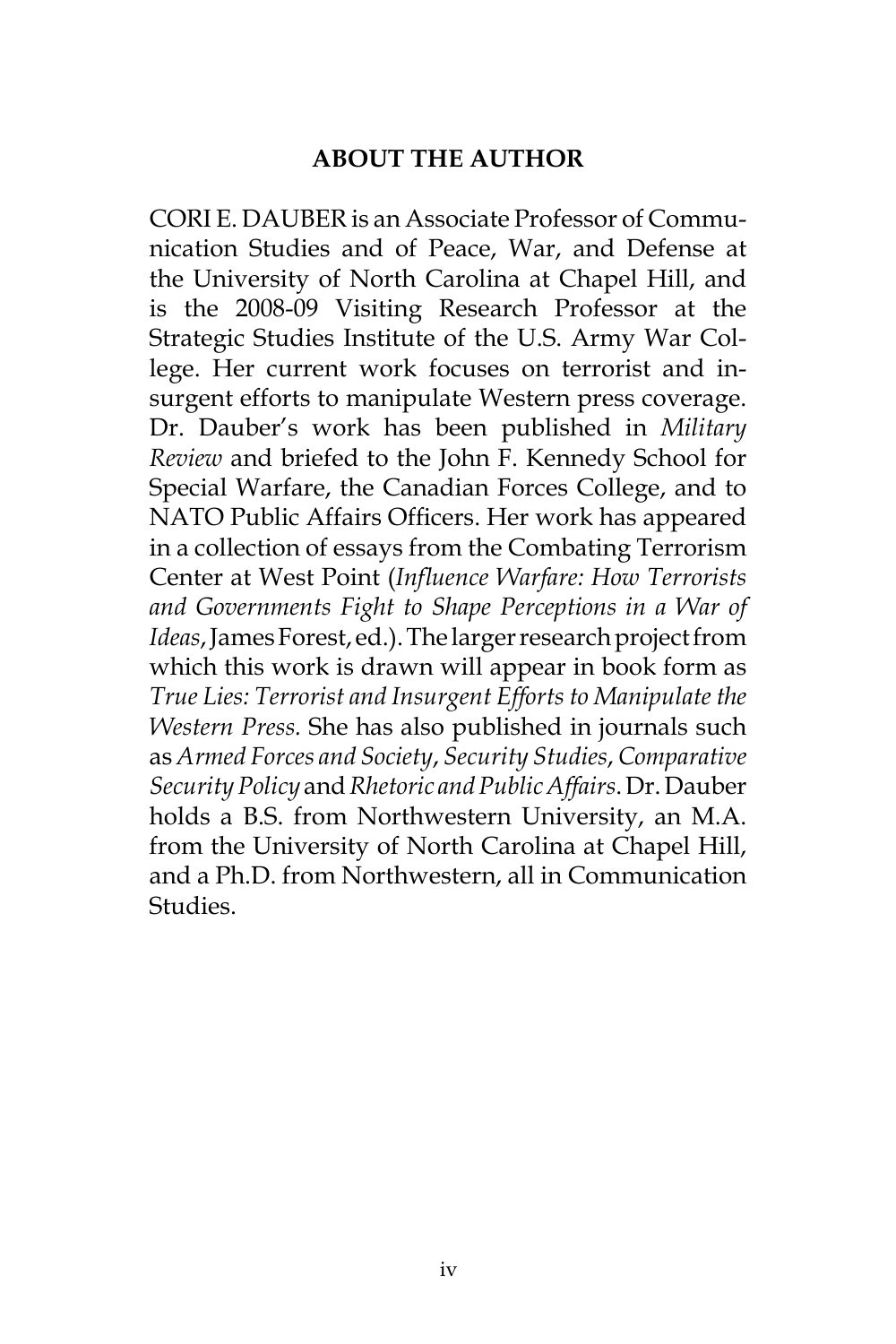## **SUMMARY**

There is a vast literature on the potential for new technologies to create a Revolution in Military Affairs or "networked warfare," but that is a discussion of the impact of military technology on the way the force itself can be used. Today there is a question regarding the impact of new communication and information technologies in the hands of civilians—some of whom are combatants—on the environment *in which* the force will be used. This monograph argues that the impact of these technologies has been, and will be, great enough that the way they are shaping the battlefield needs to be understood.

Waging war against terrorists (or insurgents using a terrorist playbook) is a qualitatively different enterprise from earlier wars. By definition, terrorists are too weak to fight successful conventional battles. They fight to shape the perceptions and attitudes of the public—a battle over the public's will to continue fighting, whether that is the indigenous public insurgents seek to intimidate or the domestic American public they seek to influence so as to force counterinsurgents to withdraw from the battlefield prematurely. And in the modern world, this will be a battle to shape media coverage.

Terrorist attacks ought to be understood as consciously crafted *media events*, and while that has always been the case, today it is more true than ever before in two ways. First, the terrorist attack is itself often designed and intended for the cameras. Terrorist attacks are designed for an audience. Their true target is not that which is blown up—that item, or those people—for that is merely a stage prop. What is really being targeted are those watching at home. The goal,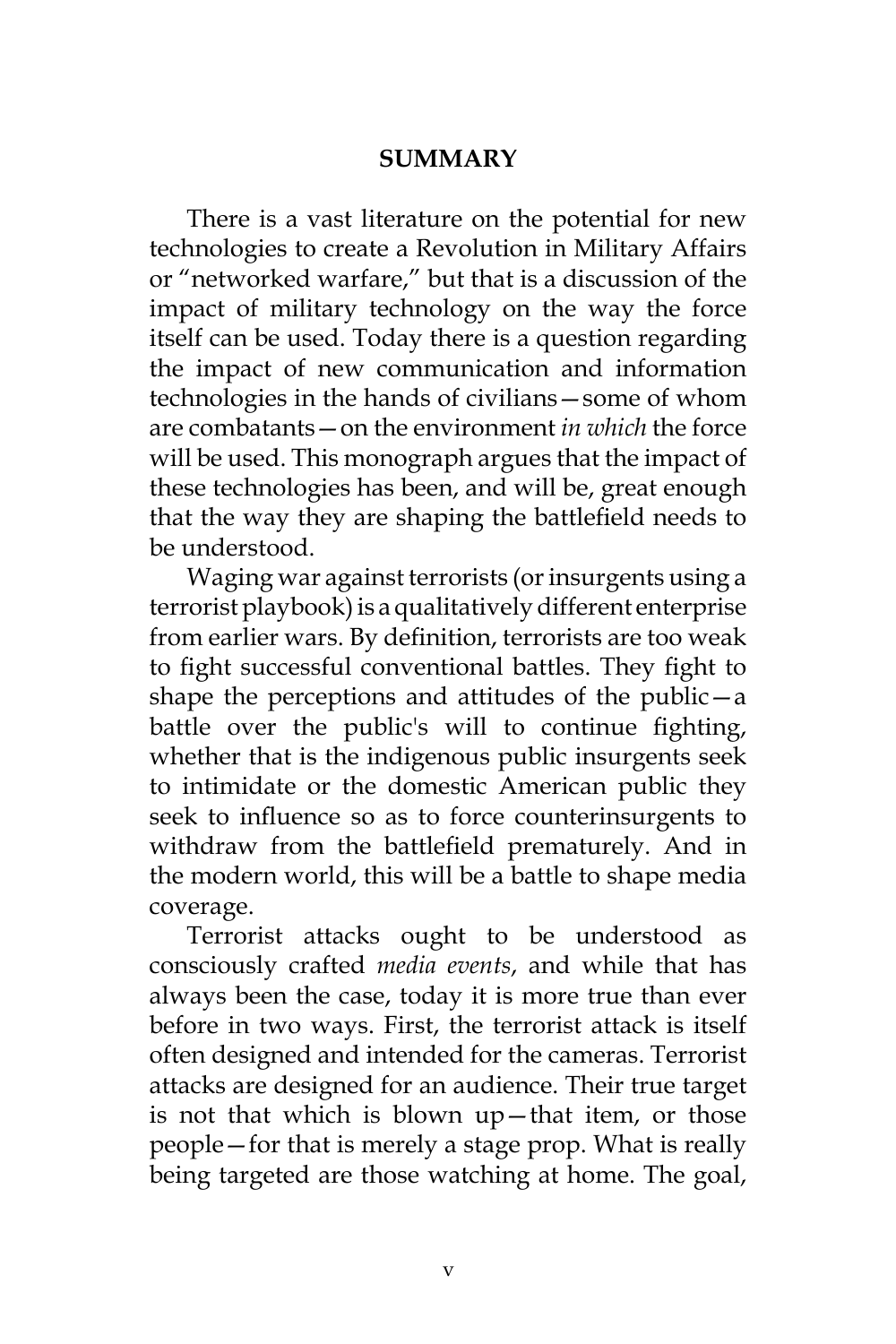after all, is to have a psychological effect (to terrorize), and it isn't possible to have such an effect on the dead.

This means that the terrorist attack is a media event in the sense that it is designed to attract the attention of the media, the same way that a political campaign event is a media event designed to attract the media's attention and thus garner coverage. When we discuss media attention, we are really first and foremost talking about television, and we are really then talking about gaining the attention of the cameras—and the way to do that is to provide good visuals, however those are defined in a particular context.

Understanding the interaction between media needs and the way terrorist attacks satisfy those needs is essential. This is the case because developing strategies to fight an insurgent enemy has become more challenging as today's wars are taking place in a radically new information and media environment, and today's terrorists and insurgents have been brilliant at capitalizing on this environment in their operational art.

For today, terrorism is a media event in a second sense. Terrorists and insurgents are now no longer dependent upon the professional media to communicate. In fact, to an unprecedented degree, the professional media have become dependent upon *them*. This is due to technological developments which permit any terrorist to film, edit, and upload their actions virtually in real time whether Western media are there to serve witness or not.

Several new technologies, all of which have become relatively mature at relatively the same time, together have made this new information environment, and it is this environment on which terrorists and insurgents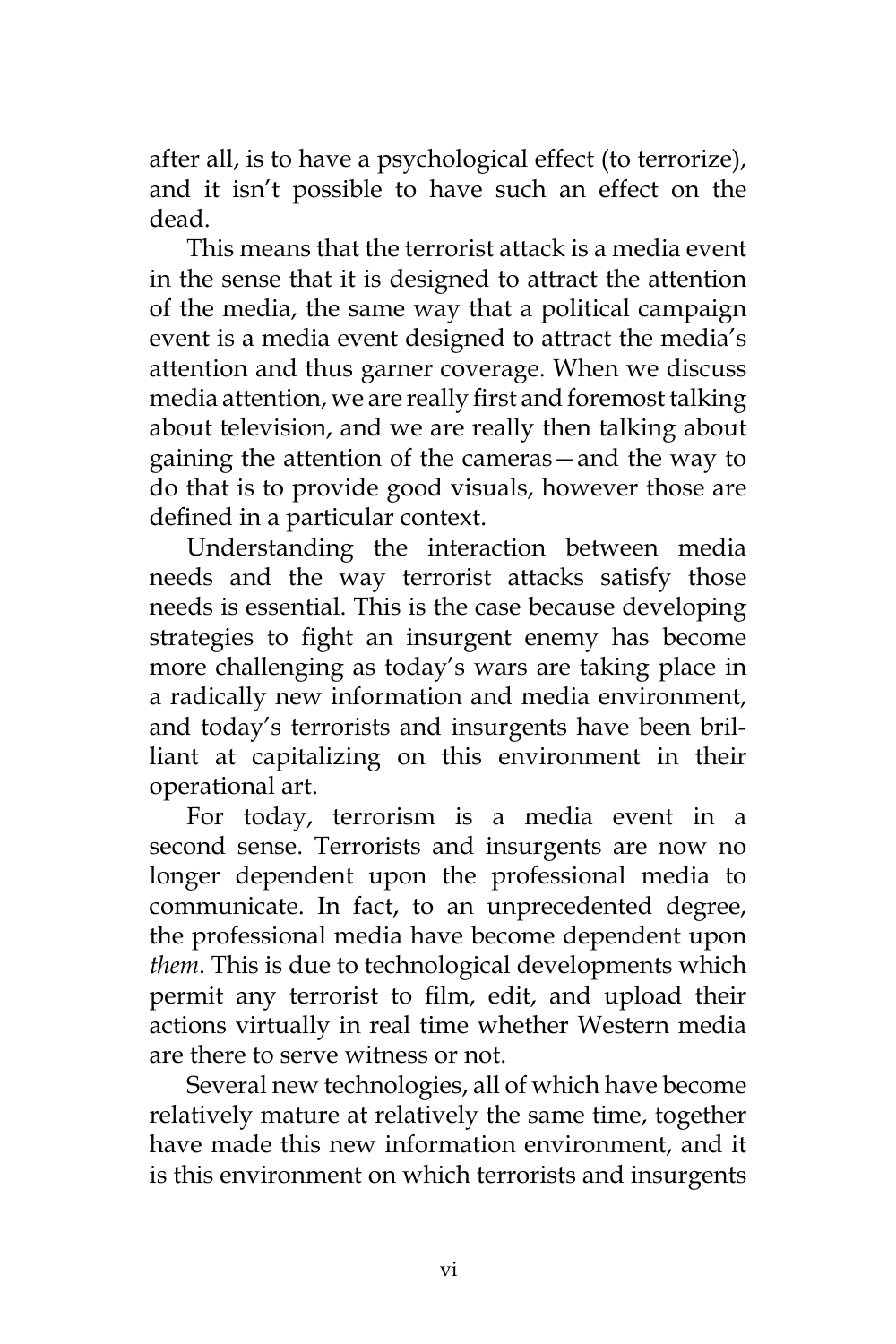are capitalizing. An information or communication technology becomes mature when it meets several criteria. First, it must be available off-the-shelf. Second, it must be affordable, something within financial reach of a decent percentage of the population. Third, critically, it must be small enough to be easily portable. Fourth, it must be available in most of the world, and not just in the developed countries.

In the last few years, several technologies have met these criteria. Cameras of increasing quality (even high-definition) have become progressively cheaper and smaller even in countries without dependable electricity. Laptop computers are similarly available worldwide and at progressively lower prices and higher quality. The software that permits images to be edited and manipulated is available worldwide, requiring no training beyond the instructions that come with the software. The Internet alone is a powerful, even revolutionary, tool; the Internet in combination with these other technologies has the potential to be used as a weapon.

Technology, however, and the rapidly improving ways to distribute and disseminate content that technology makes possible, is nothing without the content itself. Consider that, ". . . al-Qaeda [in Iraq] (AQI) and other terrorist organizations used to articulate their battle plan with rocks, and stones, and sticks, now we see them using power points with laptops and projectors on a wall."1 The content is sophisticated and improved steadily (although there is evidence that, at least in some areas, coalition efforts did manage to ultimately degrade their sophistication substantially.2 )Media labs are decentralized, (even as media strategies seem to be centralized) and the labs themselves are *never connected* to the Internet. Rather,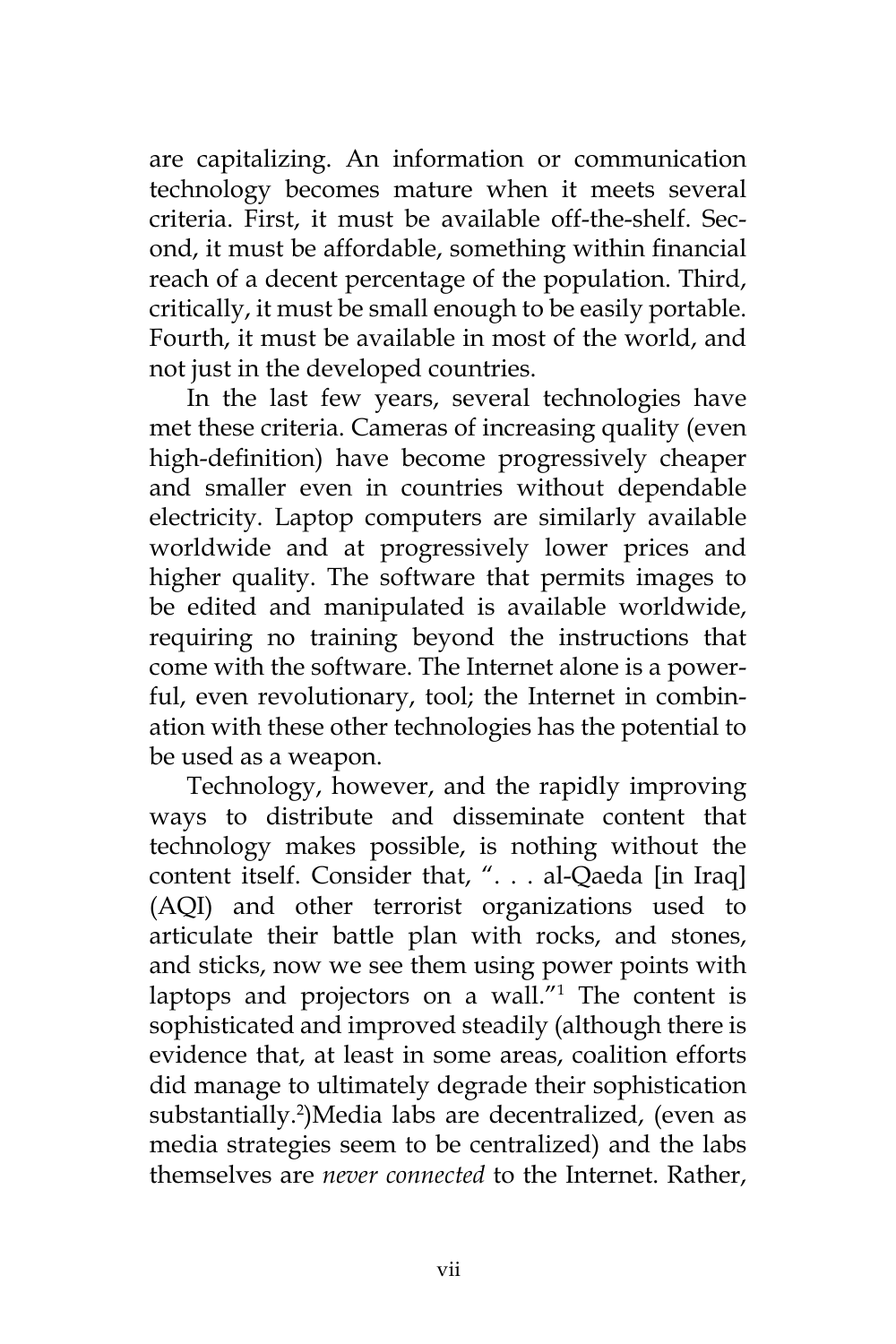any editing, production, and video compression is done in the labs. Once complete, videos are downloaded to thumb drives or (more likely, given the size of video files) portable hard drives and then taken elsewhere to be uploaded to the web.<sup>3</sup>

How important was this effort to the insurgency in Iraq—and how important was the effort against their use of media technology to the ultimate success of the coalition effort? Between June and roughly November 2007 (roughly the period corresponding to the "surge"), American forces captured eight media labs belonging to AQI. In these labs they found a total of 23 *terabytes* of material that had not yet been uploaded to the web. Coalition forces made the labs a priority target under General David Petraeus because of their importance to AQI operations, recruitment, and funding. The loss of those labs, according to the Multi-National Force-Iraq (MNF-I), resulted in more than an 80 percent degradation of AQI's capacity to get new material on the web as of September 2007, critical because it was the videos that played a large role in bringing in recruits from the larger Arab world.

## **Recommendations.**

All of this is made more urgent by the fact that the American television networks, unable for a variety of reasons to obtain usable combat footage on a regular basis, all depend on insurgents for visual product. That is, they download footage of attacks insurgents have staged, filmed, and posted, then use that as news footage as if it had been filmed by Western photojournalists. The audience is almost never provided adequate warning as to the source of the footage. A number of ways audiences could be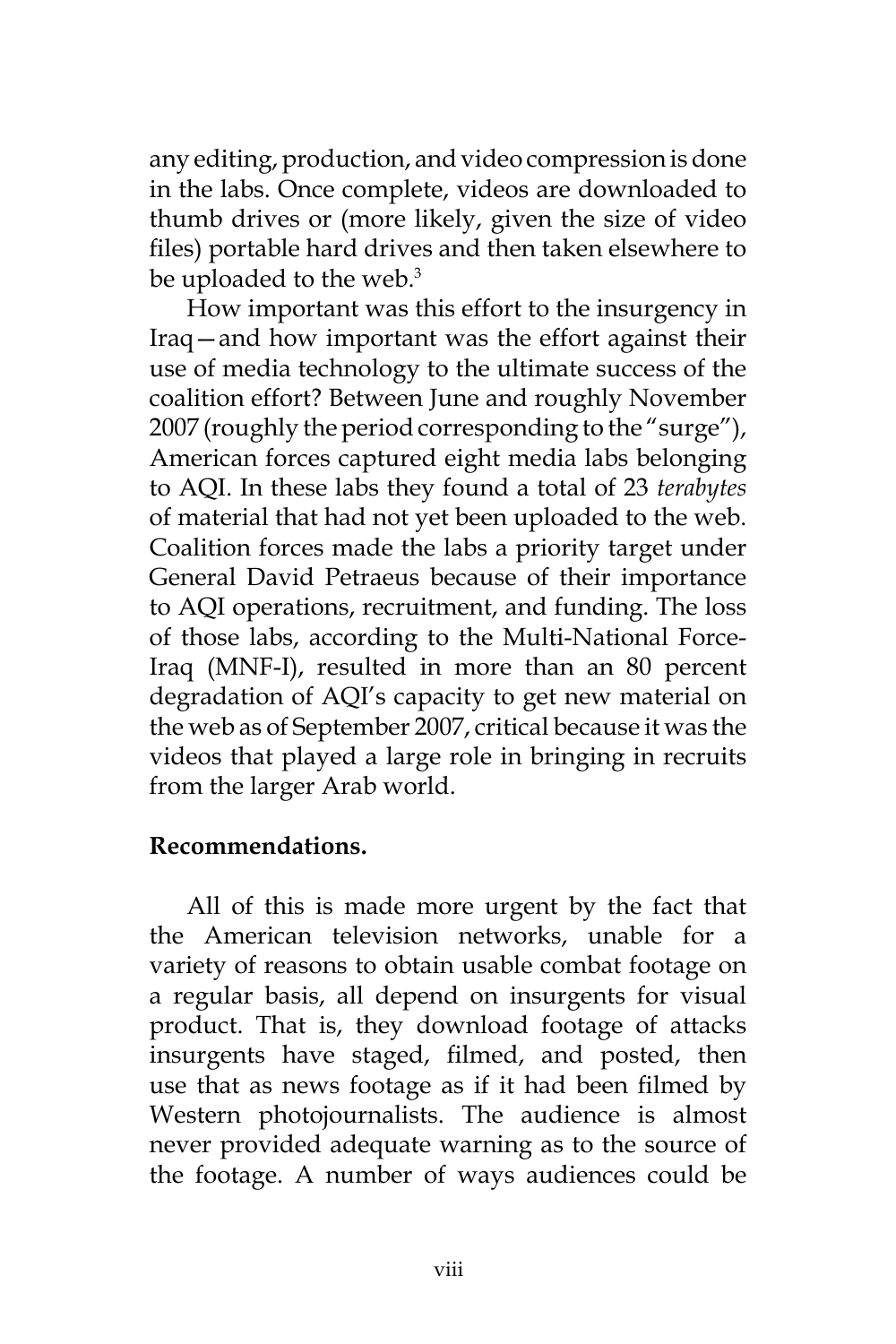properly "cued" to the source of footage is offered. The government has no way to compel the press to comply with these recommendations. Therefore, we must be aware of ways technology works for the insurgent and look for ways to make technology work for us. The Combined Arms Center at Ft. Leavenworth, KS, has taken the lead here, for example, by embracing the potential inherent in blogging, but these kinds of initiatives will require Army-wide support, both in terms of resources (bandwidth) and education (ensuring users are sensitive to security concerns, for example.) But the primary issue will continue to be responding to insurgent uses of technology in a more nimble and powerful way.

If the truth about an event that has made the news is not known, then by all means an investigation is in order, because nothing will erode credibility more rapidly than to reverse positions already taken. But it is critical that investigations be completed as quickly as possible while issues remain in the public eye, and that they not be used as a rhetorical crutch if there is no real need for them.

If the truth is known, military spokespeople need to be proactive, to engage in rapid response or, if at all possible, to get out ahead of stories that are predictable. When investigations are necessary, the military must understand that bringing them to closure as rapidly as possible—meaning before the story has fallen off the media's radar—is absolutely essential. It is not about satisfying the press, an annoyance that interferes with the mission*. If the story has the potential to erode public support, either domestically or internationally, then it is, in fact, mission critical*. Because once the story leaves the natural ebb and flow of the news cycle, announcing the results of an investigation will mean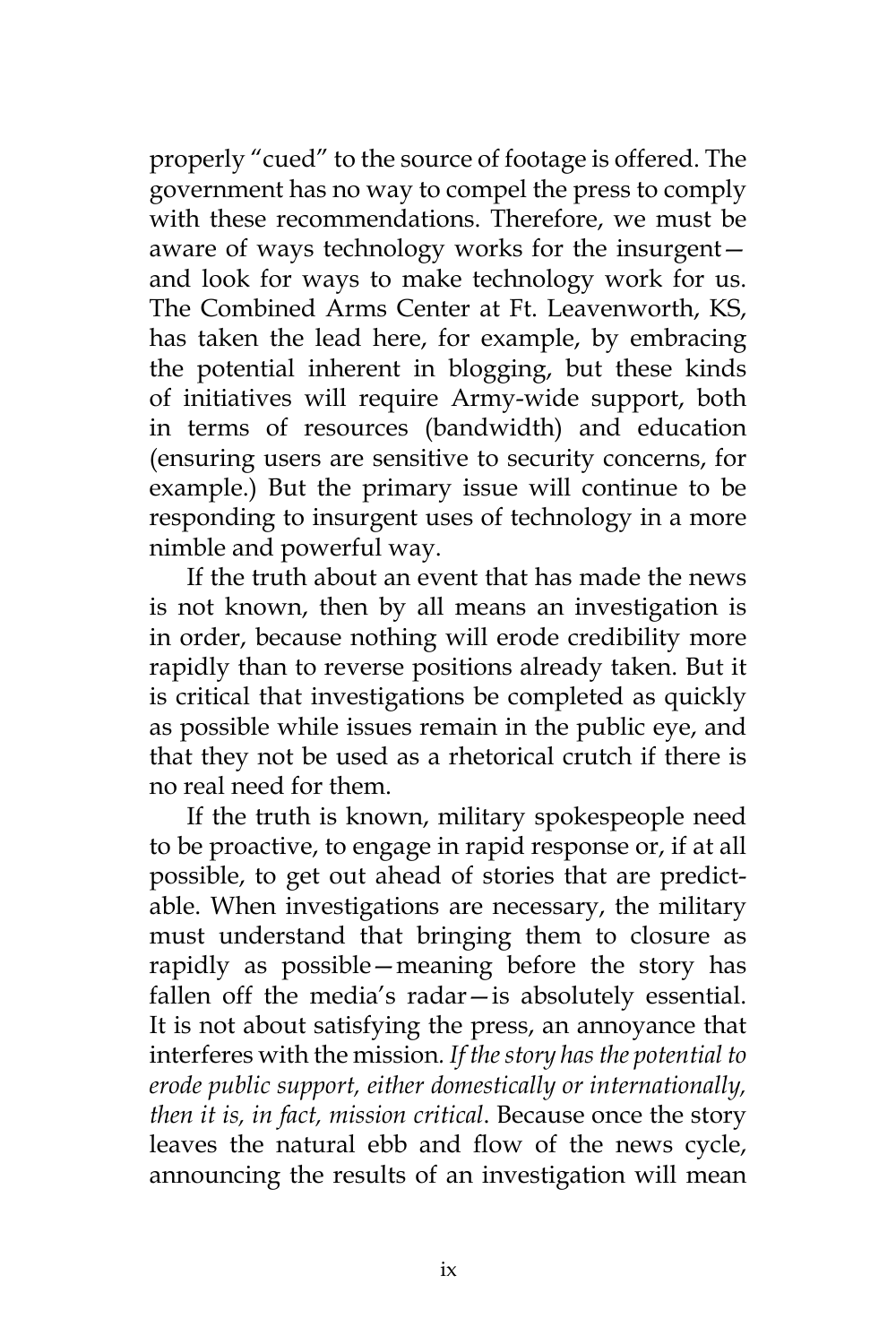very little. The resolution of a story never gets the same attention as the original story, and the original impression is the one that most people will be left with. Over and over, accusations that the American military killed civilians are page 1 news. Reports of the investigation proving those accusations false, if they come after the story has played out, are page 32 news. Trying to change that approach to reporting the news is wasted effort—understanding the way the news is reported and adapting to it is critical.

Whenever possible the military must be proactive. Opportunities come along to get ahead of a particular story or, on occasion, make news, and the military has too often been too hesitant. For example, when enemy media labs were captured, some of the material found was what might be referred to as Islamist blooper reels, several of which are described in the monograph, and would have been quite powerful if released.

Having footage of that nature presents an opportunity. Circulated, it would have made that group look ridiculous, puncturing their carefully crafted image of competence, toughness, and manliness. Why the hesitance? There was, of course, a famous video released of Abu Musab al-Zarqawi, one which made him look very foolish. Apparently, there were negative reactions to that video that led to the decision to hold off on further releases. These polling data were unavailable, so it is impossible to comment on it, but when a communications strategy does not work as hoped, it is often better to look for ways to improve upon the execution of the strategy than to toss it out entirely. Was the response to the Zarqawi video so negative that there is absolutely no point revisiting the use of such material, in any configuration, with any framing or presentation, at any point? Or were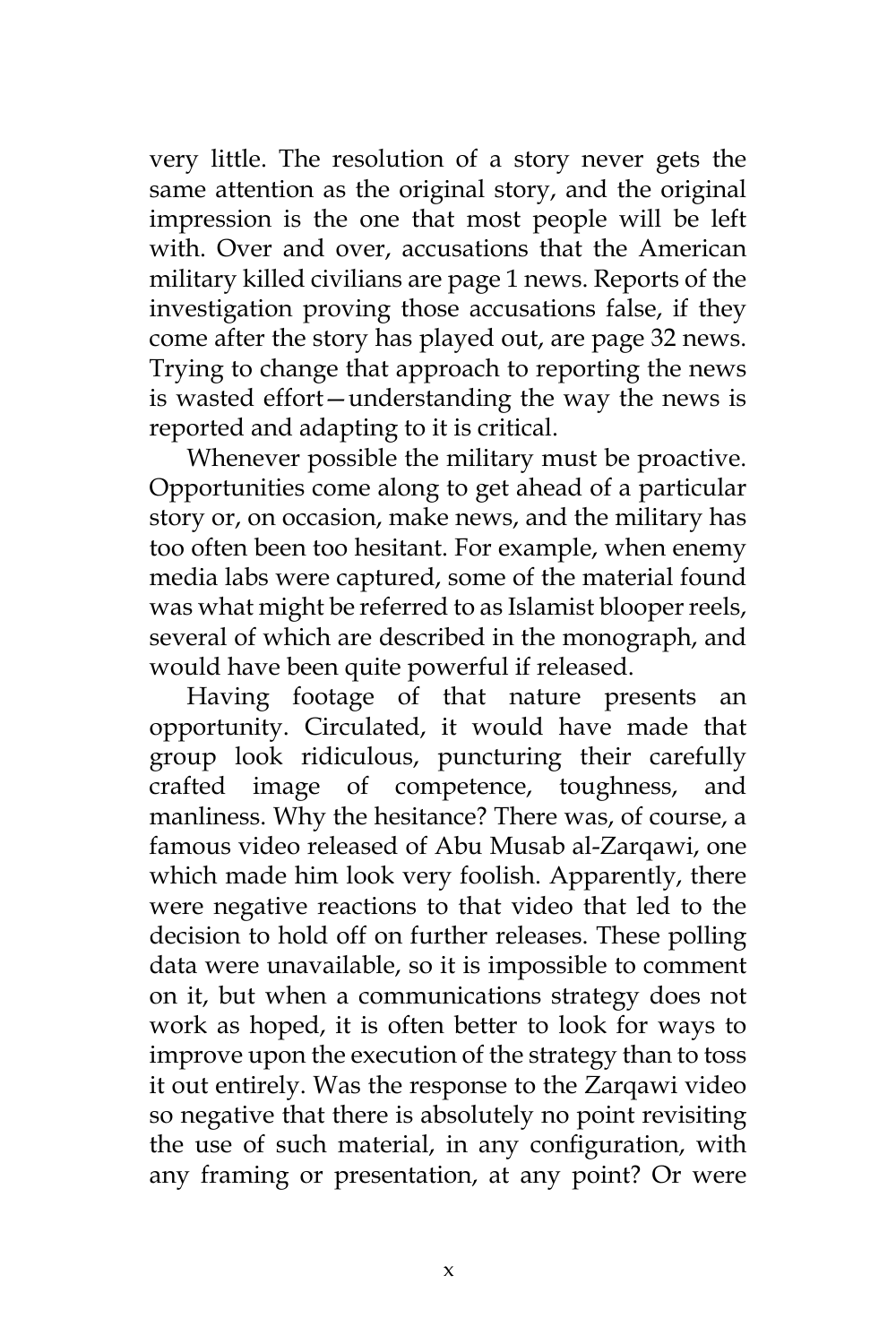there nuances to those responses that could be used in crafting such releases? I cannot say without access to the data, but surely there is some way to make use of material such as this when it falls into the military's possession. Closer study of the Zarqawi data is clearly warranted—if this material has been found in some labs, it will be found in others, and having a skeletal strategy in place that takes that experience into account would be well worthwhile. At a minimum, determining if the negative response was to some extent contextbased is very important.

The problem is that all too often the American military has been reactive, for example, responding by saying that an incident is "under investigation." That is not a response. That answer simultaneously freezes the potential for response—because what it says is that no *real* response will be forthcoming for an indefinite period of time—and one that opens the possibility that the claims made by the other side might be true, because if they were not, what would be the need for an investigation?

#### **ENDNOTES**

1. Lieutenant Colonel Andrew Jenkins, Director of Operations for the Combined Media Processing Center, Qatar, Interview by phone, December 3, 2007.

2. Major David Jenkins, Psychological Operations Officer, Combined Joint Special Operations Task Force-Arabian Peninsula (J-39), Interview with the Author, Ft. Carson, CO, May 19, 2009.

3. Donald Bacon, Chief of Plans for Special Operations and Intelligence Working Public Affairs Matters in the Strategic Communication Department of MNF-I, Interview by phone, November 10, 2007.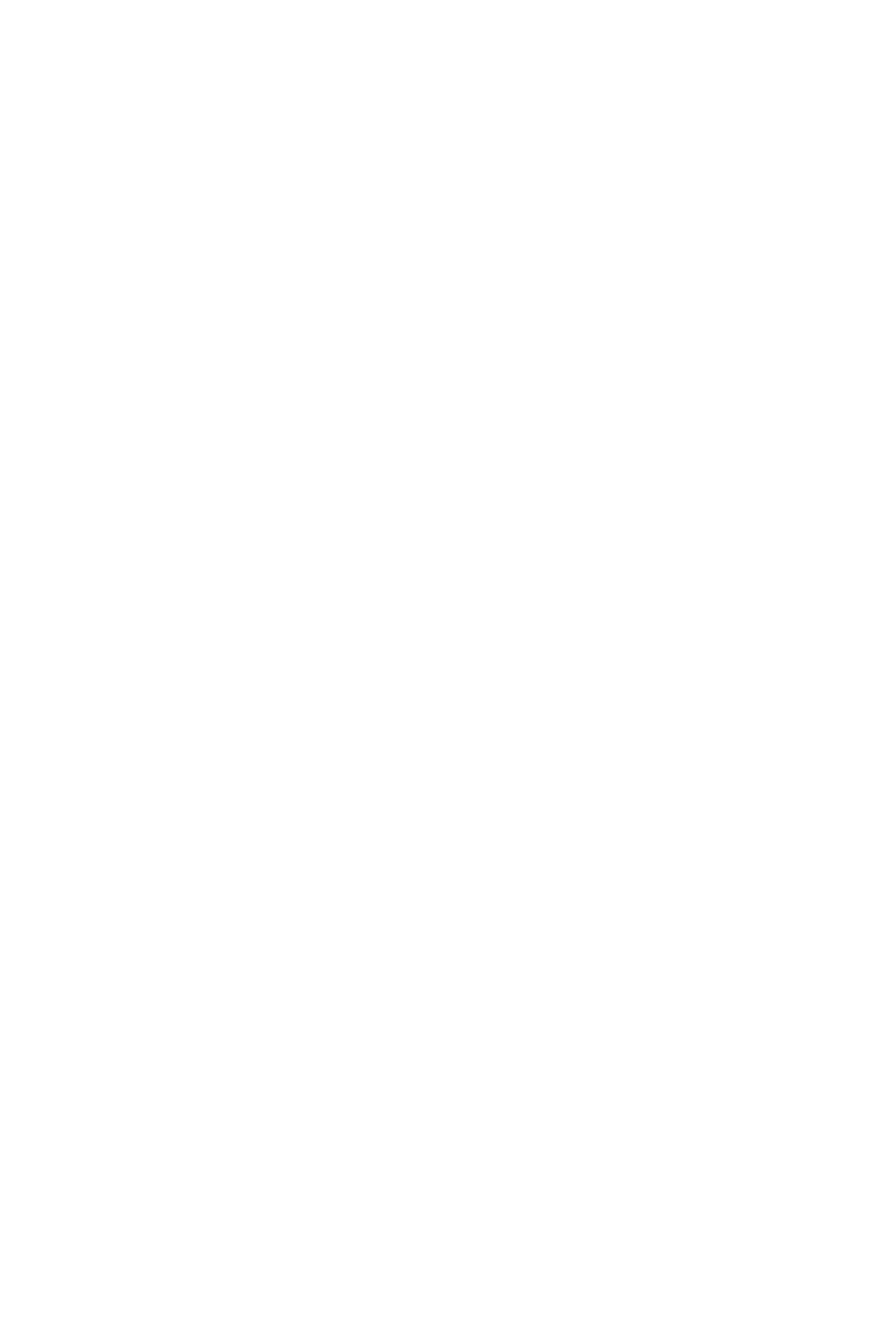# **YOUTUBE WAR: FIGHTING IN A WORLD OF CAMERAS IN EVERY CELL PHONE AND PHOTOSHOP ON EVERY COMPUTER**

. . . modern wars are won on television screens and Internet websites. These are the battlefields that really matter, the arenas that frame the war and the scoreboards that determine the losers and the winners.

 $Gabriel Weiman<sup>1</sup>$ 

Virtually since the day the Global War on Terror (GWOT) began, it has been widely understood to be an *information war*. But there has been too little analysis of what exactly that means, how precisely an information war (fought during an information age) might differ from other, earlier forms of war, and in particular what role technology might play in shaping such a war. There is, of course, a vast literature on the potential for new technologies to create a Revolution in Military Affairs or networked warfare, but that discusses the impact of military technology on the way the force can be used in military operations. The question here is what the impact of new communication and information technologies in the hands of civilian forces—some of whom are combatants—will be on the environment in which the force will be used. This monograph argues that the impact of these new technologies has been, and will be, enormous; certainly great enough that the way they are shaping the battlefield needs to be understood.

The argument first examines the nature of this new information environment as it pertains to fighting war, then considers the power of the visual image generally, and in the context of the Iraqi innovation in terms of the way propaganda is structured and utilized.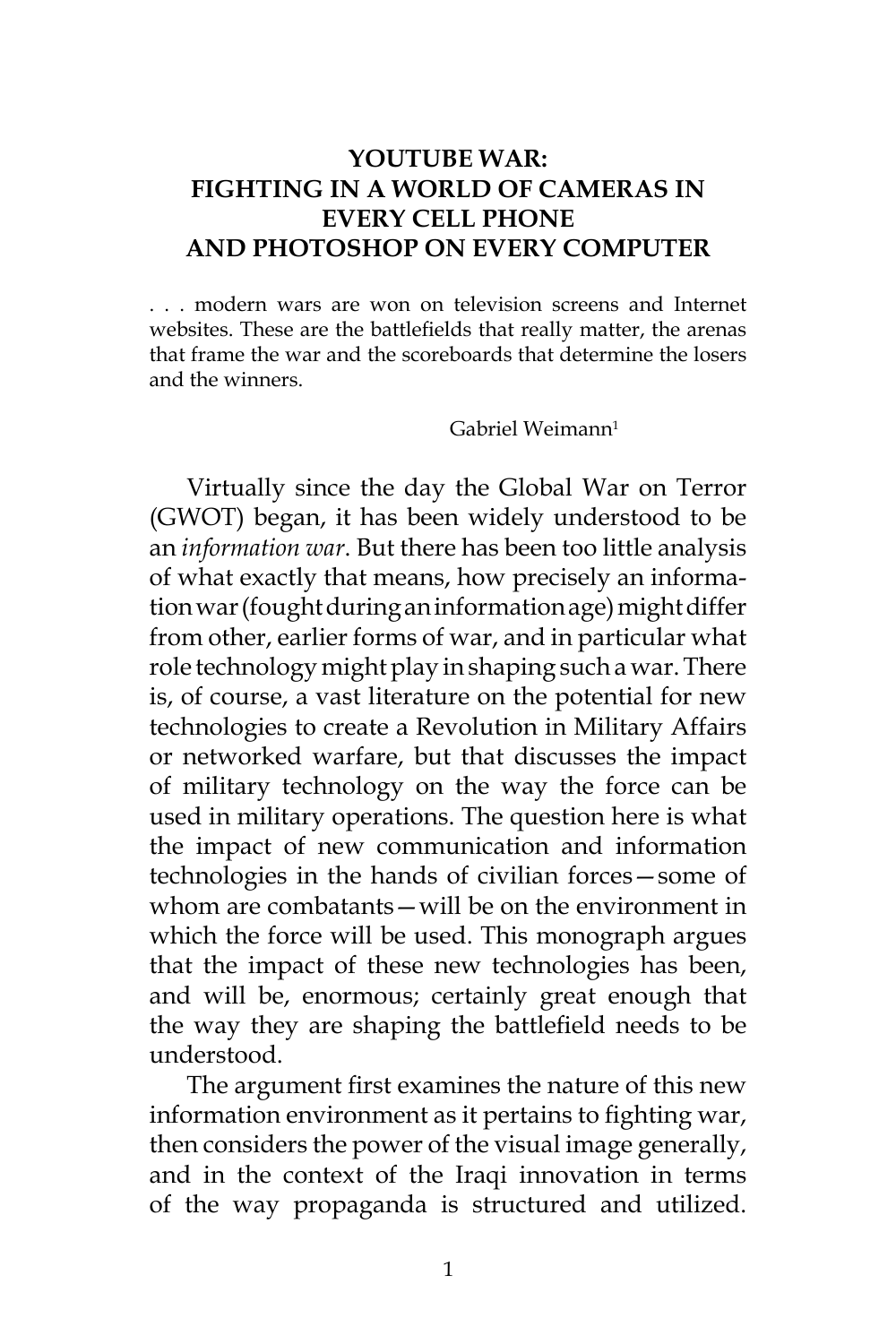Next evaluated is the role and importance of media representations of dead bodies, the role they play in both propaganda and news coverage, in particular distinctions made by news outlets between bodies shown covered and bodies shown exposed. Other types of videos—in particular those having to do with hostage situations—are then examined, and finally the author draws conclusions and offers recommendations for dealing more effectively and proactively with enemy propaganda visuals.

Waging war against terrorists (or insurgents using a terrorist playbook) is a qualitatively different enterprise from earlier, or different, wars. By definition, terrorists are too weak to fight conventional battles. The question is what kind of battle, then, are they fighting? They fight a battle to shape the perceptions and attitudes of the public—a battle over the public's very will to continue fighting, whether that is the indigenous public insurgents seek to intimidate or the domestic American public they seek to influence so as to force counterinsurgents to withdraw from the battlefield prematurely. And in the modern world, this will, of necessity, be a battle to shape media coverage.

Terrorist attacks today ought to be understood as consciously crafted *media events*, and while that has arguably always been the case to some degree, today that is more true than ever before in two senses. First, the terrorist attack is itself very often designed and intended for the cameras. Terrorist attacks are for an audience or else they have no meaning. Their true target, in other words, is not actually that which is blown up or destroyed—that item, or those people for that is merely a stage prop. What is really being targeted is those who are watching at home. The goal after all, is to have a psychological effect of some sort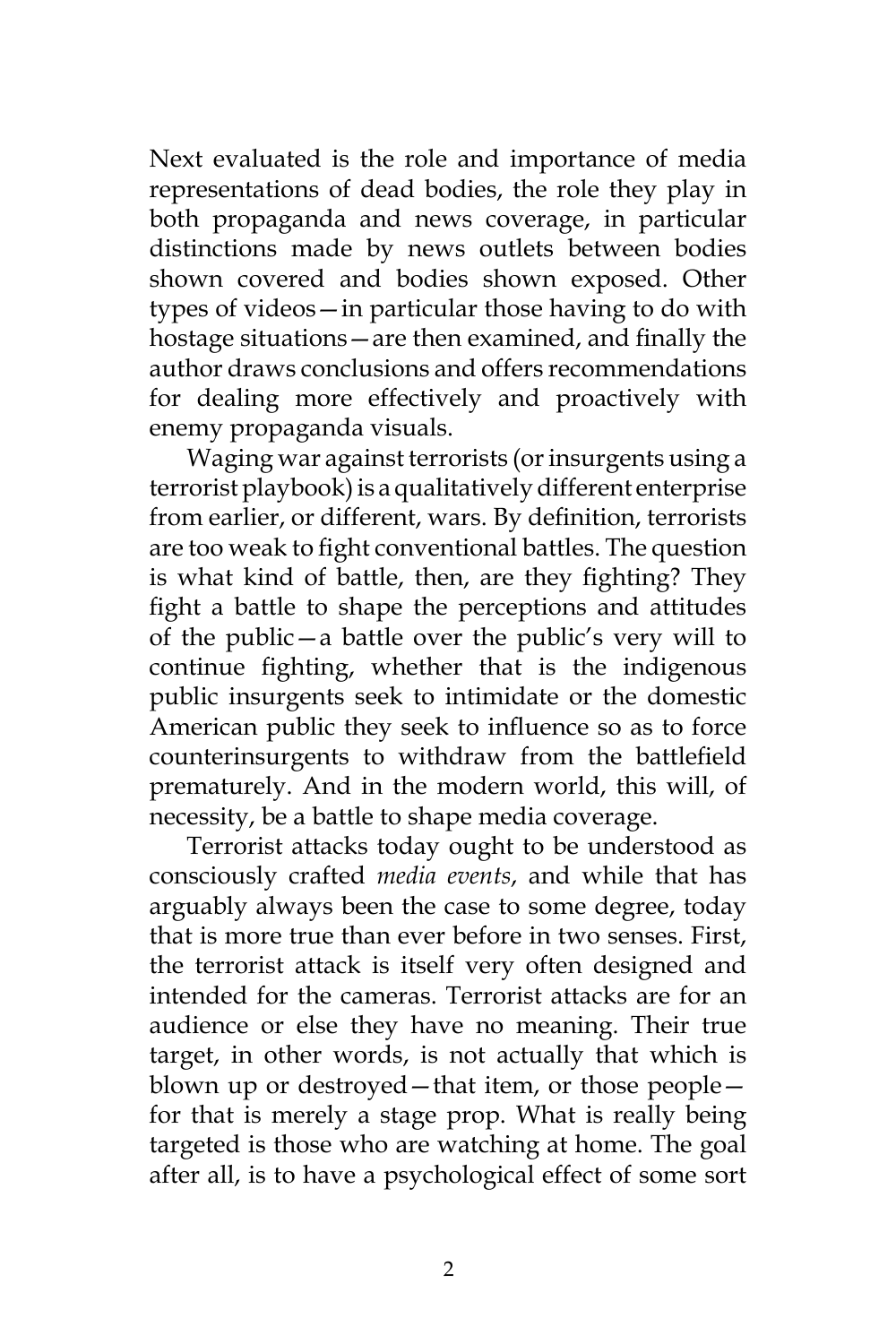(to terrorize) and it is not possible to have such an effect on those who are already dead.

It is for that reason that the military force fighting today against a terrorist organization in defense of a democratic state is really fighting a two-front war. There is on the one hand the *ground war*, meaning the war that has to actually be won on the ground, the state of play on the ground as it exists in reality. But there is also the *air war*, meaning the war as it exists on the nation's front pages and television screens. For a democracy, winning one and not the other will always mean losing, and losing in a very real sense, because the loss of public support means that the war will come to an end, period.

This means that the terrorist attack is a media event in the sense that it is designed to attract the attention of the media, to gain the media's attention, the same way that a political campaign event is a media event, designed to attract the media's attention and thus garner coverage. As in the case of the presidential campaign, when we discuss *media attention* we are really first and foremost talking about television. When we are talking about gaining television's attention, we are really talking about gaining the attention of the cameras—and the way to do that, of course, is to provide *good visuals*, however those are defined in a particular context.<sup>2</sup>

## **The New Information Environment.**

Unfortunately, developing strategies to fight such an enemy is particularly challenging because today's wars are taking place in a radically new information and media environment, and today's terrorists and insurgents have been brilliant at capitalizing on this environment in their operational art.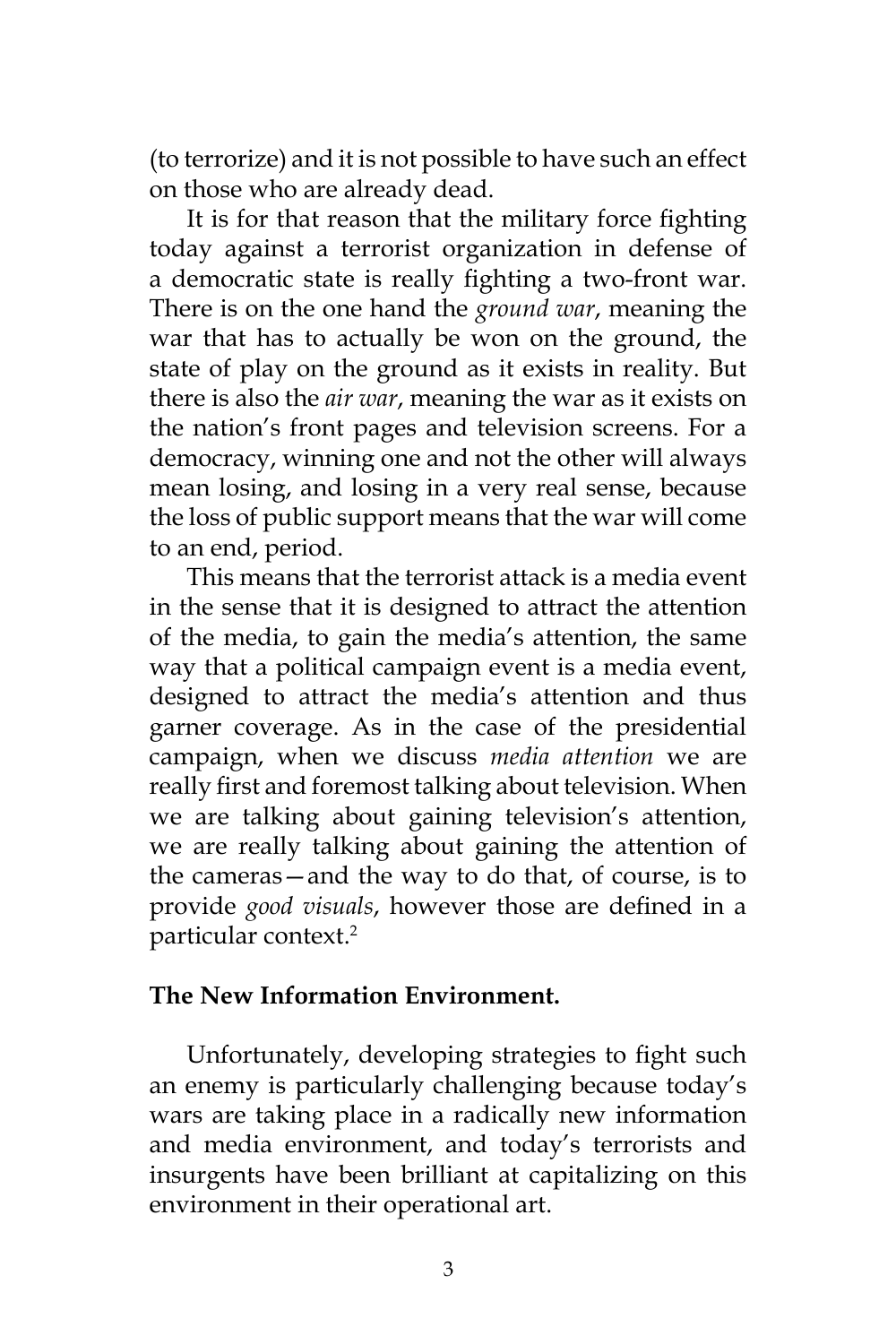Throughout history, terrorists (and insurgents) have gravitated towards the newest and most sophisticated communication technologies available. They have often seen the potential in such technologies very quickly, and have proven adept at developing flexible and creative new applications almost as quickly as these technologies have become available to them. In particular, they have used communication technologies to sidestep the traditional media, which has made it possible for such groups to get their message out to their followers in a direct, unfiltered fashion.

Thus, for example, in Iran, the Shah might have controlled the media and the Ayatollah Khomeni might have been exiled to Paris, but personal cassette tapes had been developed and become widely available for personal use by the late 1970s. They were perfect for the Ayatollah's supporters, at the time an anti-government insurgency. After a sermon had been recorded by him in Paris, copies could be made with relatively little difficulty, for relatively little cost. And at this point each copy was easily portable, easily hidden on the person of an individual supporter, and easily passed from one supporter to the next after it had been listened to. In this fashion the exiled Ayatollah's message was spread throughout Iran despite his lack of access to traditional media within the country, a smart use of technology in those pre-Internet days.<sup>3</sup> Today, al-Qaeda and its affiliated groups have found ways to use online videosharing sites such as YouTube, Liveleak, and Google Earth to provide precise targeting and mapping for operations, continue to explore aggressively the potential of such new applications as Twitter,<sup>4</sup> and are discussing the possibilities for an "invasion" of the social networking site Facebook.<sup>5</sup>

Today terrorism is a media event in a second sense. This is the age of the YouTube War. Terrorists (and,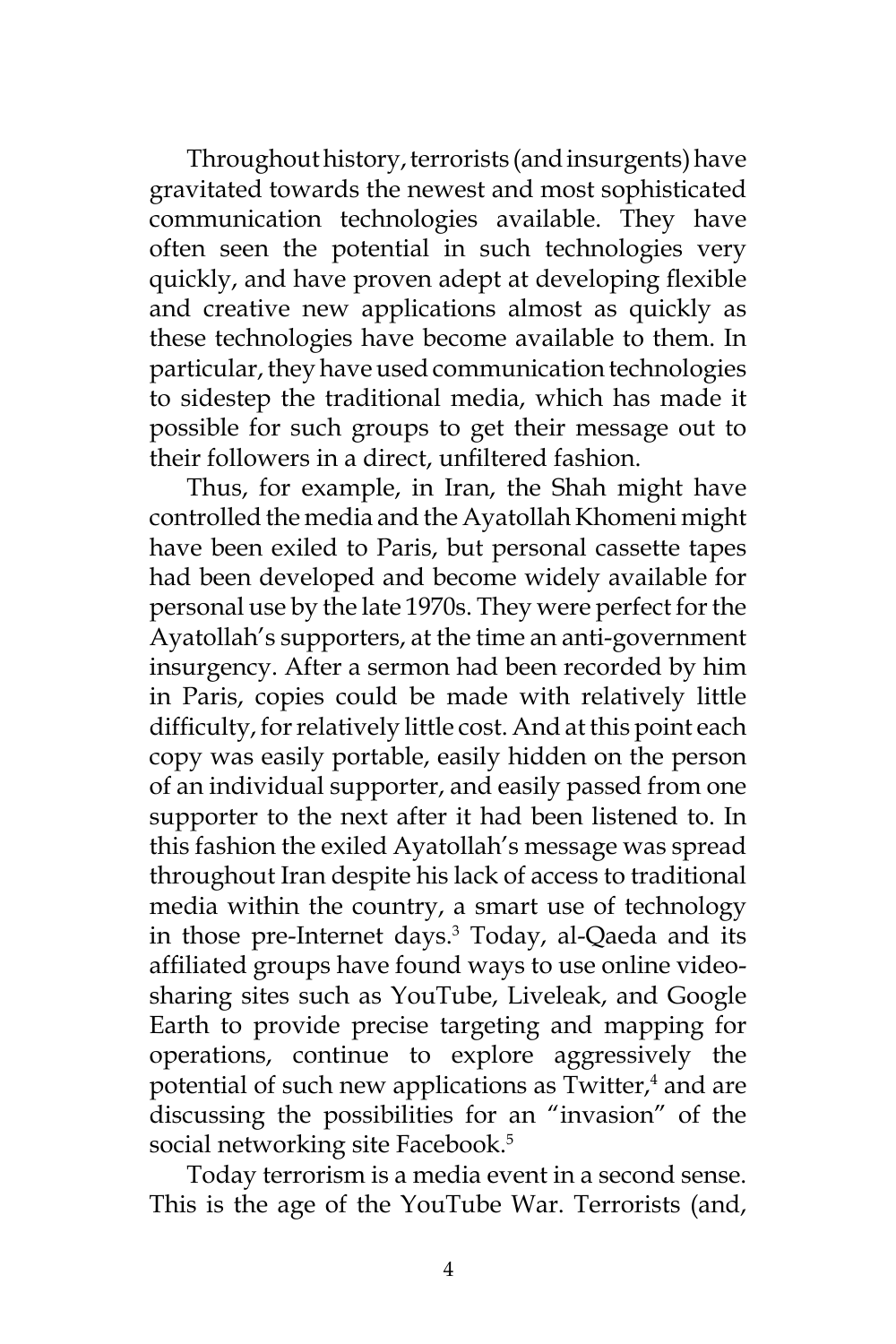again, insurgents using terrorist methods) no longer depend upon the professional media to communicate with their own constituents and no longer depend upon the professional media to communicate with the outside world. (In fact, to an unprecedented degree, the professional media have become dependent upon *them*.) Technological developments permit any terrorist cell to film, edit, and upload their actions virtually in real time whether Western media are there to serve witness or not.

In this radically different *information environment*, a situation where not one, but a confluence of new technologies have all become available simultaneously, the possibility for synergistic effects is created, producing an entirely new environment from that of previous wars. Obviously the Internet is first among equals; a revolutionary information tool in and of itself, connecting the entire world in entirely new ways. It has been suggested that its impact is comparable to that of the first printing press.

The average citizen, meanwhile, has become empowered to film what he or she sees, to edit those images, and then to upload them for the entire world to see. It is an entire group of new technologies, all of which have become relatively mature at relatively the same time, which have together made for this new information environment, and terrorists and insurgents are capitalizing on this environment successfully.

For our purposes, an information or communication technology becomes mature when it meets several criteria. First, it must be available off-the-shelf, that is to say it must be commercially available to the general public, not only to military and law enforcement communities or reviewers for consumer product columns. Second, it must be relatively affordable, something within reach of a decent percentage of the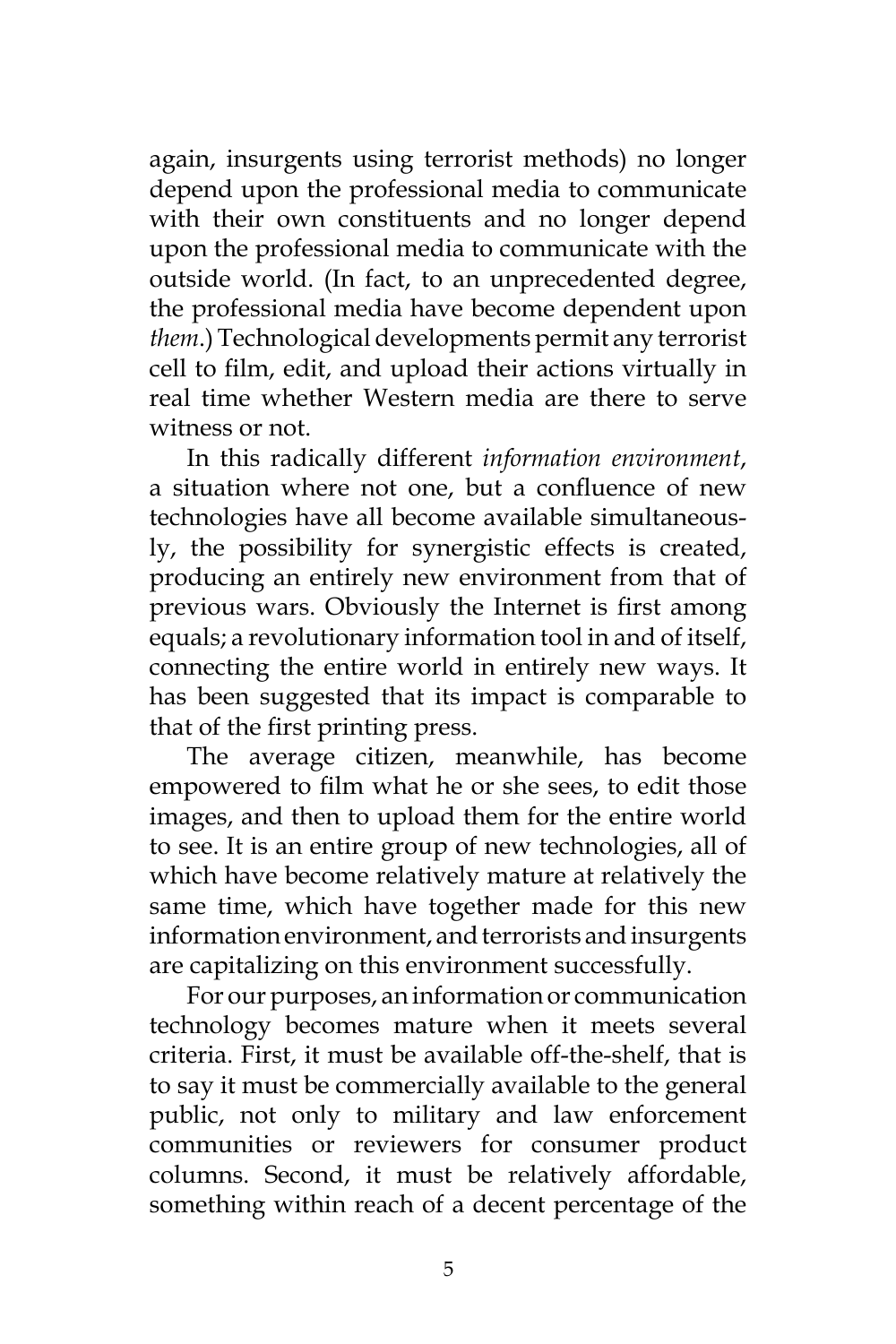population, and not merely a toy of the super-rich. Third, and this is critical, it must be small enough to be easily portable. Fourth, it must be available in most of the world, and not just in the developed countries.

In the last few years, which technologies have met these criteria? Cameras of increasing quality (even high-definition) have become cheaper and cheaper (and smaller and smaller) even in countries without dependable electricity. Laptop computers are similarly available worldwide, at lower and lower prices and higher and higher quality. And the software that permits images to be edited and manipulated is available worldwide, requiring no training beyond the instructions that come with the software itself. In fact, while software such as Movie Maker 3 is easily available around the world and easily mastered without special training, it is not really necessary to purchase even something that unsophisticated—someone with just a little computer savvy (and realistically these days that is quite a number of the world's young people) can download free shareware at zero cost or, with a great deal of computer savvy, hack something for free that is not in the public domain. (Or they can acquire what they need from the nonterrorist hacker or criminal communities.<sup>6</sup>) The Internet alone is a powerful, even revolutionary, tool: the Internet, in combination with these other technologies, has the potential to be used as a weapon.

 A benign example of what is made possible when these technologies come together was seen during (and in the immediate aftermath of) the tsunami of December 2004. Western reporters were not in place at the time, tsunamis not being predictable events, but there were people there with cameras, people who were able to capture the wave and the devastation that resulted,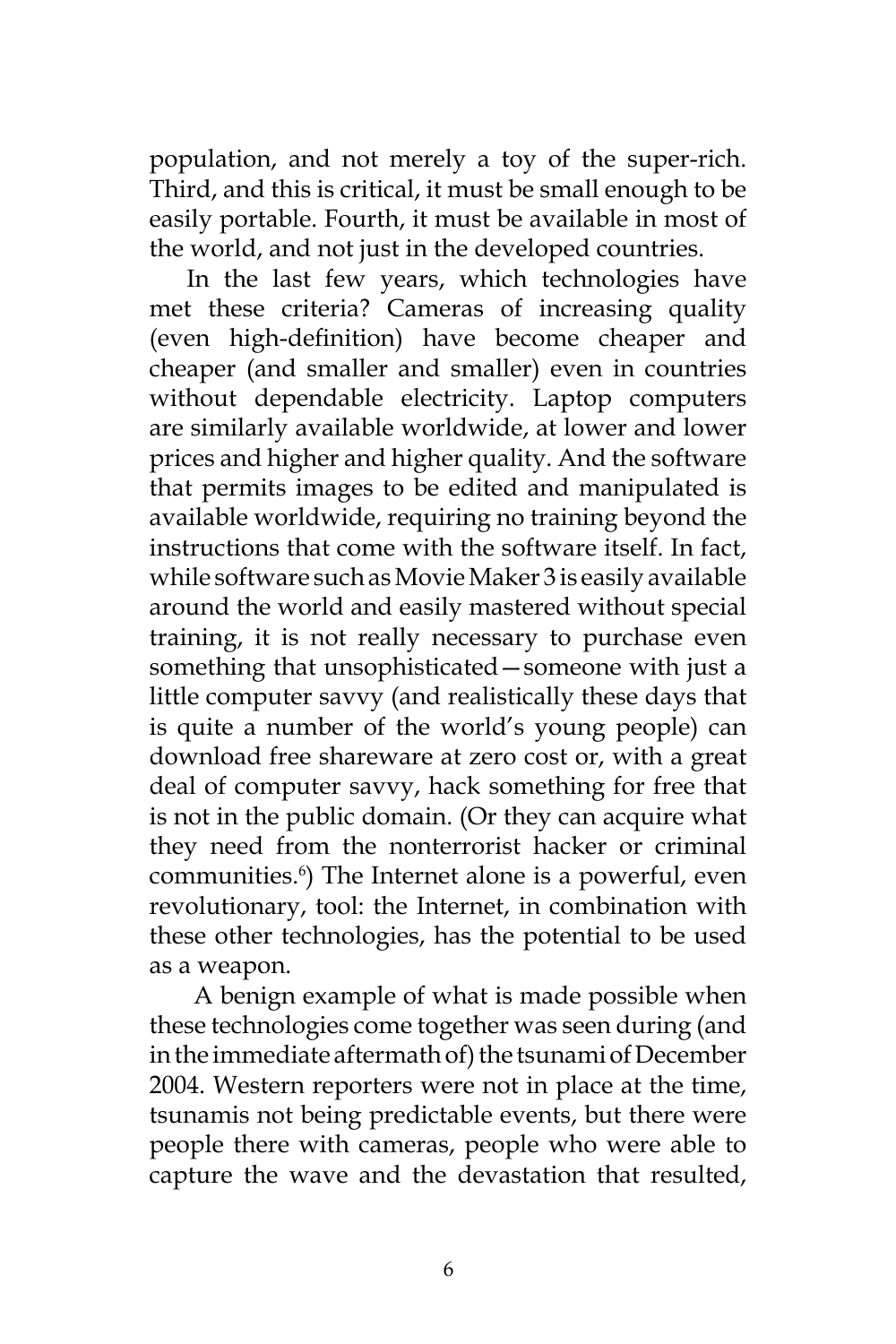(sometimes simply by pointing their cameras over their shoulders as they ran), and to get their footage onto the Internet hours, if not days, before professional reporters were even able to get to the strike zone. Thus the first images the rest of the world saw—and therefore, to a great extent, the first the outside world really knew of what had happened—came from citizen journalists whose images were appropriated by the professional media, for the simple enough reason that they lacked any others. This process is described most eloquently in an essay posted—no surprise—on a web blog, one of the constantly growing number of websites maintained by individuals or groups where thoughts or opinions are posted to the web, and therefore to the entire world.

The [Indian Ocean Tsunami of 2004](http://en.wikipedia.org/wiki/Indian_Ocean_Tsunami) illustrates how a physical event breaks into the worldwide public information system. On December 26, 2004, after a huge earthquake off the west coast of Sumatra was detected, some seismologists realized it could generate a tsunami that could ravage vast coastal areas. But this suspicion remained in an informational limbo. The Sumatran earthquake released more energy than hundreds of nuclear bombs, but this physical fact would not register on the world's consciousness until it could be reported as a story.

The author continues:

When the tsunami crashed ashore there were no press photographers waiting for it. It was the ordinary tourist with a digital cameras (sic) and an Internet connection the blogger—who brought the first accounts of the monster to the world. Sheer weight of numbers ensured that the Internet-connected citizen was in the position to witness one of the most awesome natural events of the early 21st century. Within hours their digital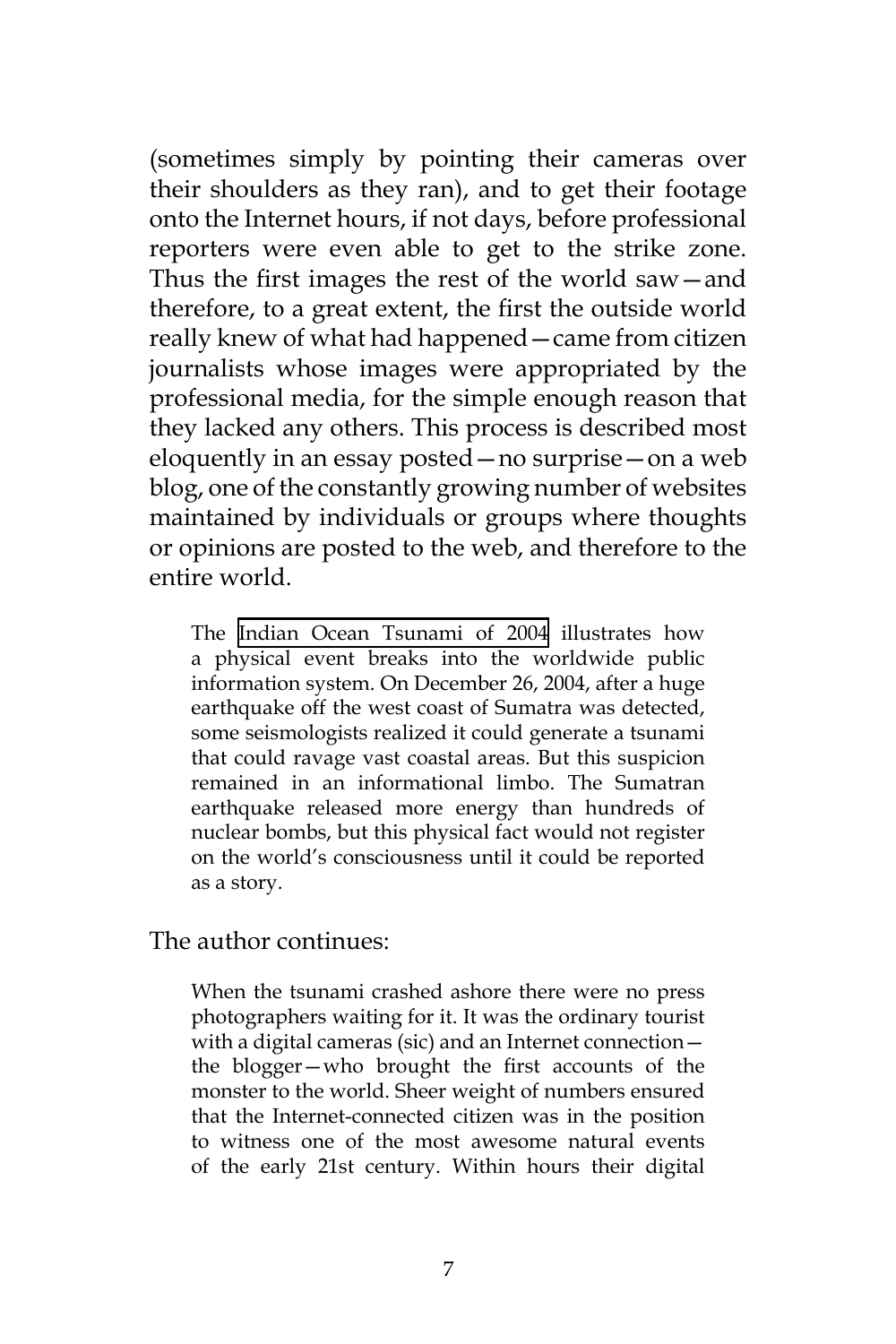pictures and video, sometimes shot over the shoulder as they were on the run, and first-person narratives had percolated upward through the larger Internet sites to the mainstream media.<sup>7</sup>

Indeed, mainstream media outlets are attempting to capitalize on viewers' desires to produce their own content. CBS News, as part of its coverage of the NCAA basketball tournament in 2007, encouraged fans to create short clips cheering their teams on—or taunting rivals—to be posted on a dedicated website linked to the one set up by the network for their own coverage of the tournament.<sup>8</sup> And CNN co-sponsored two presidential debates during the 2008 cycle with YouTube, allowing viewers to submit questions to candidates in the form of video clips.<sup>9</sup>

A less benign example occurred within hours of the hanging of Saddam Hussein. The Iraqi government released the official video, but it was less than a day later before the bootleg appeared—a video that had been made with a cell phone camera and was then widely distributed internationally via the Internet and inside Iraq from cell phone to cell phone. While the traditional networks were still considering which images from the official video were appropriate to show on the air, $10<sup>10</sup>$ any viewer with an Internet connection could easily view the entire hanging for themselves, by watching the bootleg.<sup>11</sup>

#### **Terrorist Home Videos: The Power of the Image.**

Technology, however, and the rapidly improving ways making it possible to distribute and disseminate content, are nothing without the content itself. Today's terrorist groups were ready to take advantage of the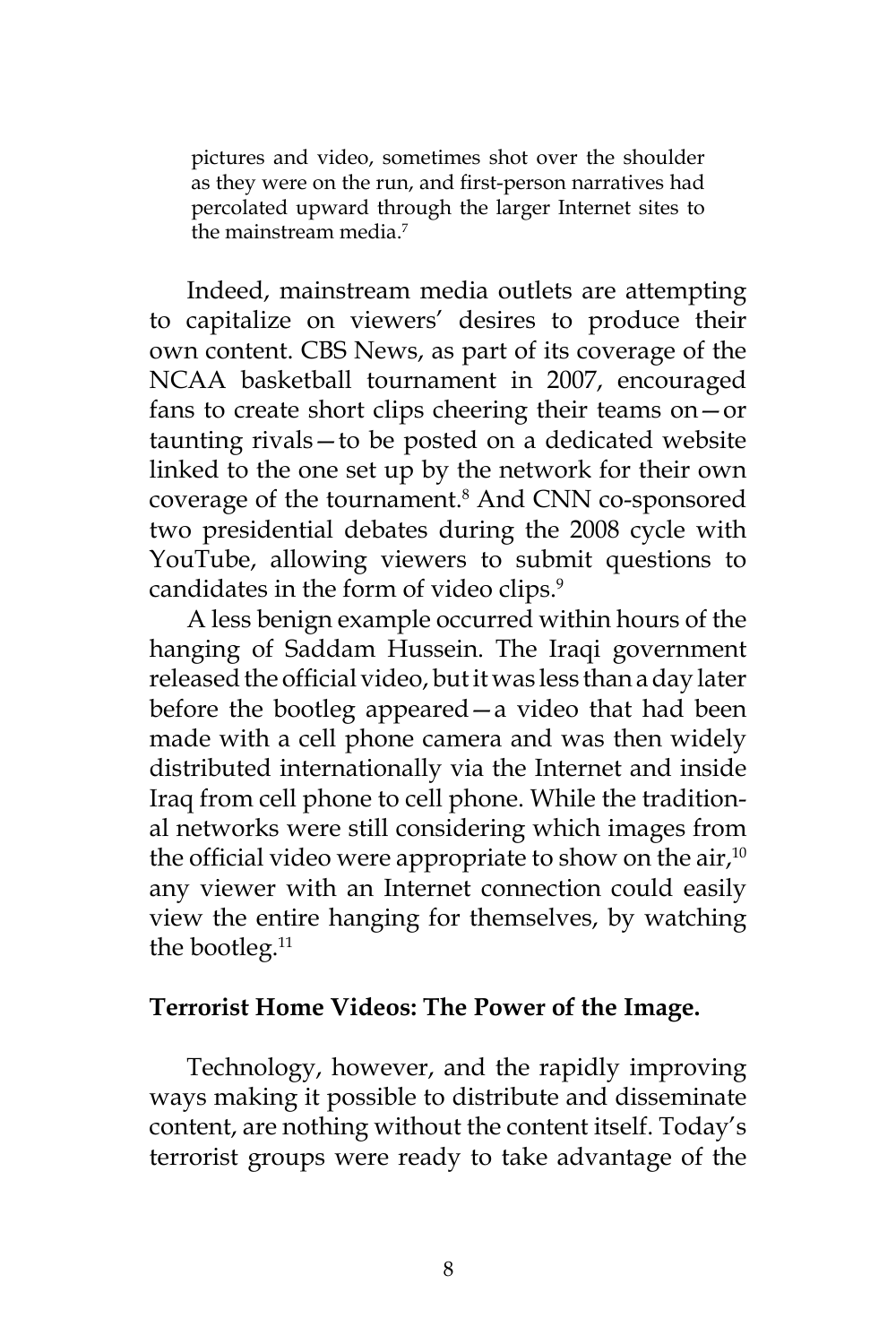opportunities afforded by these new technologies when they came along because they had realized the power of imagery in propaganda (and the capacity of new media technologies to put imagery within their reach for propaganda purposes) some time ago.

Beginning with the Chechens fighting against the Russians in the early 1990s, one innovation in terrorist propaganda made possible by innovations in media technology was the filming of terrorist attacks by the terrorists themselves. The Chechens took the footage they accumulated and produced full length videos, a development that quickly spread throughout the jihadist movement.<sup>12</sup> The logic that led the Chechens to this innovation is on a direct trajectory from the logic that first brought terrorism up-to-date for a world that included modern mass media (meaning, of course, television.) The Chechen leader, a Jordanian-born terrorist named Ibn al-Khattab, justified the filming of attacks in a way that paralleled—and extended the thinking of the Algerians back in the 1950s. The Algerians' "Directive Number Nine" argued that it was better to kill one man where the American press would hear of it than nine where no one would find out. What Khattab realized was that technology had finally put into the terrorists' reach the ability to cut out the middleman—the Western reporter.

He felt that if they killed a few Russian soldiers in an ambush along a road, the impact of the strike was limited. However, if the operation was filmed and then shown to the Russian people, that impact was multiplied manifold. Following through on this logic, Khattab's men regularly began filming roadside bombings, hostage takings, ambushes, rocket attacks, and other activities.13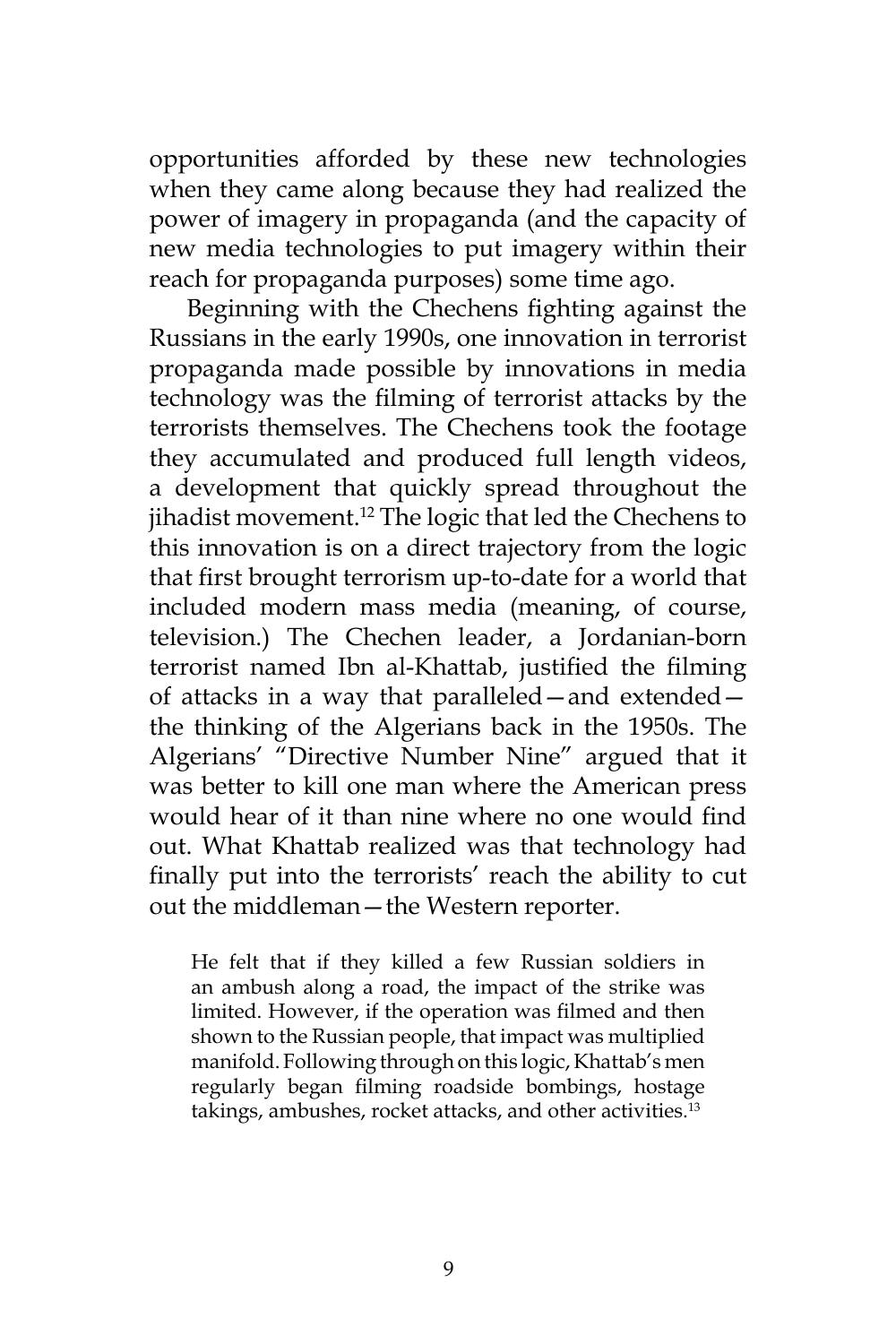Hezbollah, fighting to force Israel out of southern Lebanon, was in a somewhat different situation since, while their use of technology to film insurgent attacks for propaganda purposes was new and innovative, they had access to traditional broadcast venues for their footage—television networks, in other words, which were willing and eager to use their material. Thus they were able to combine the new with the old, as their use of television was anything but traditional, since their material was being shown by networks under the control of those sympathetic to the cause and looking for ways to maximize the footage's impact, not seeking to use it in the service of objective journalism.

Nonetheless, the precedent they set is still important to mention:

The visual media proved one of Hezbullah's most effective weapons. Stills, videos, and films became so central to the organization's military activities that it might reasonably be claimed that they dictated both the overall strategy and daily operations. Indeed, *the organization's motto could be summed up in the words: "If you haven't captured it on film, you haven't fought."* In this context, the home video camera was king. A Hezbollah guerrilla unit was accompanied by a cameraman who would videotape their operations from the front line.<sup>14</sup> [My emphasis]

Today even the smallest terrorist or insurgent group active in the Islamist movement, certainly those in the combat theaters of Afghanistan and Iraq, will have a specific position within the organization for the person whose responsibility is "media affairs"—in this they mirror al-Qaeda itself<sup>15</sup> $-$ but this is invariably one of the highest ranking posts, obviously seen as a job of great importance and authority.16 Indeed,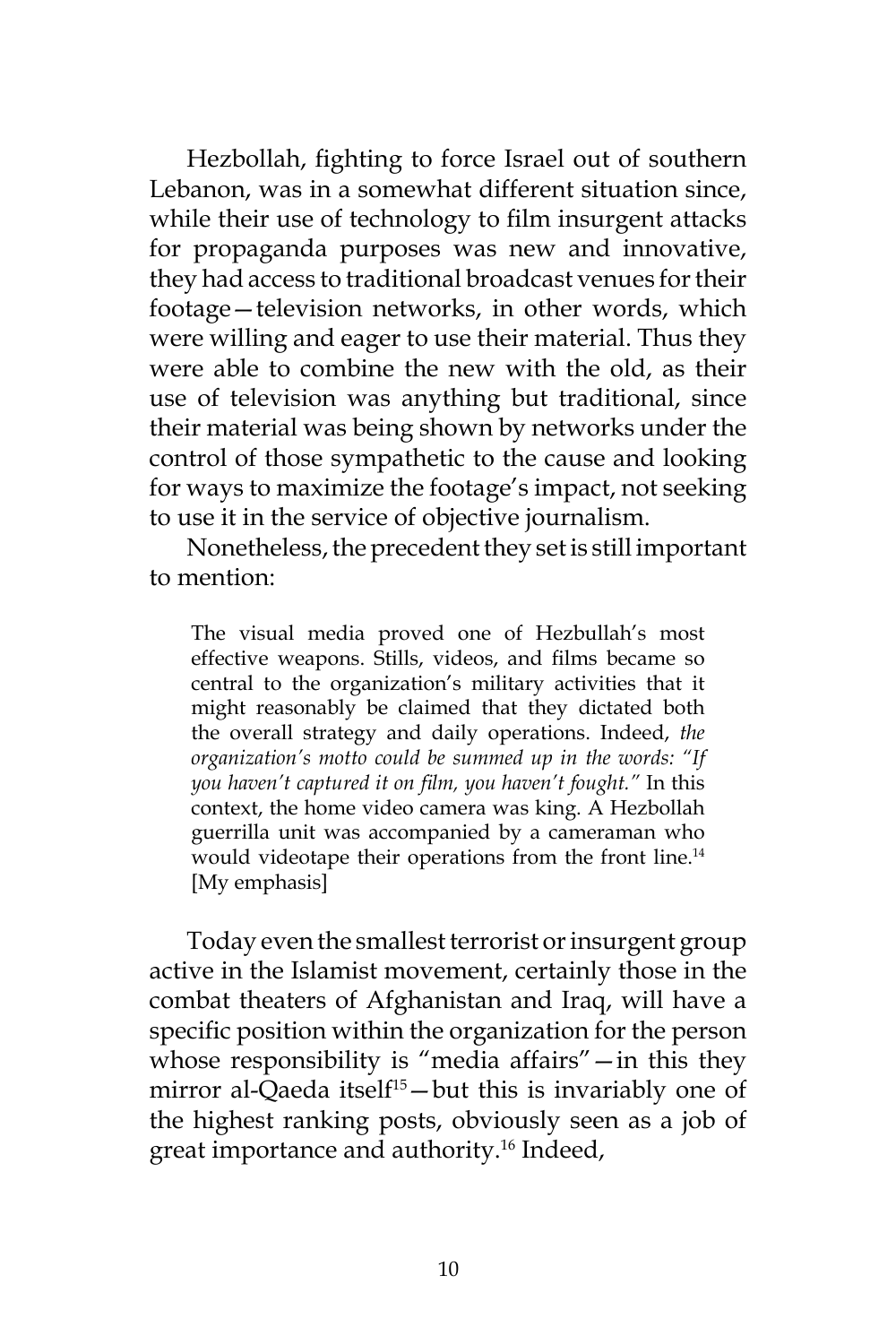Hamid Mir, the Pakistani journalist and bin Laden biographer, described how he watched al-Qaeda men fleeing U.S. bombardments of their training camps in November 2001: "Every second al-Qaeda member [was] carrying a laptop computer along with his Kalashnikov," he reported.17

According to Lara Logan, CBS News' Senior Foreign Correspondent and one of the very few reporters to have continued reporting regularly from Afghanistan during the time she was stationed in Baghdad, the Taliban always give the person with responsibility for media and information in an operational cell the number two position in the cell overall.<sup>18</sup>

As that suggests, part of the reason terrorists can take advantage of this technology as easily as American "citizen journalists" can is that this is hardly a phenomenon restricted to the developed world or to citizens of the developed world. Laptops, the Internet, cameras, cell phones equipped with cameras, and the software that allows the user to tie it all together, have penetrated all but the most remote corners of the globe.19 This is "the era not only of the citizenjournalist, but also the terrorist-journalist."20 For this to be useful to the terrorist or insurgent, of course, some of these technologies need to have penetrated the larger societies they are hoping to influence. Obviously Westerners were able to see it as soon as the video was uploaded to their own computers, but average Iraqis, without computers and often without electricity, were watching the Saddam hanging on their cell phones; often those who do not have computers at home or do not have regular electricity do have easy access to Internet cafes, and this is the case throughout the Islamic world.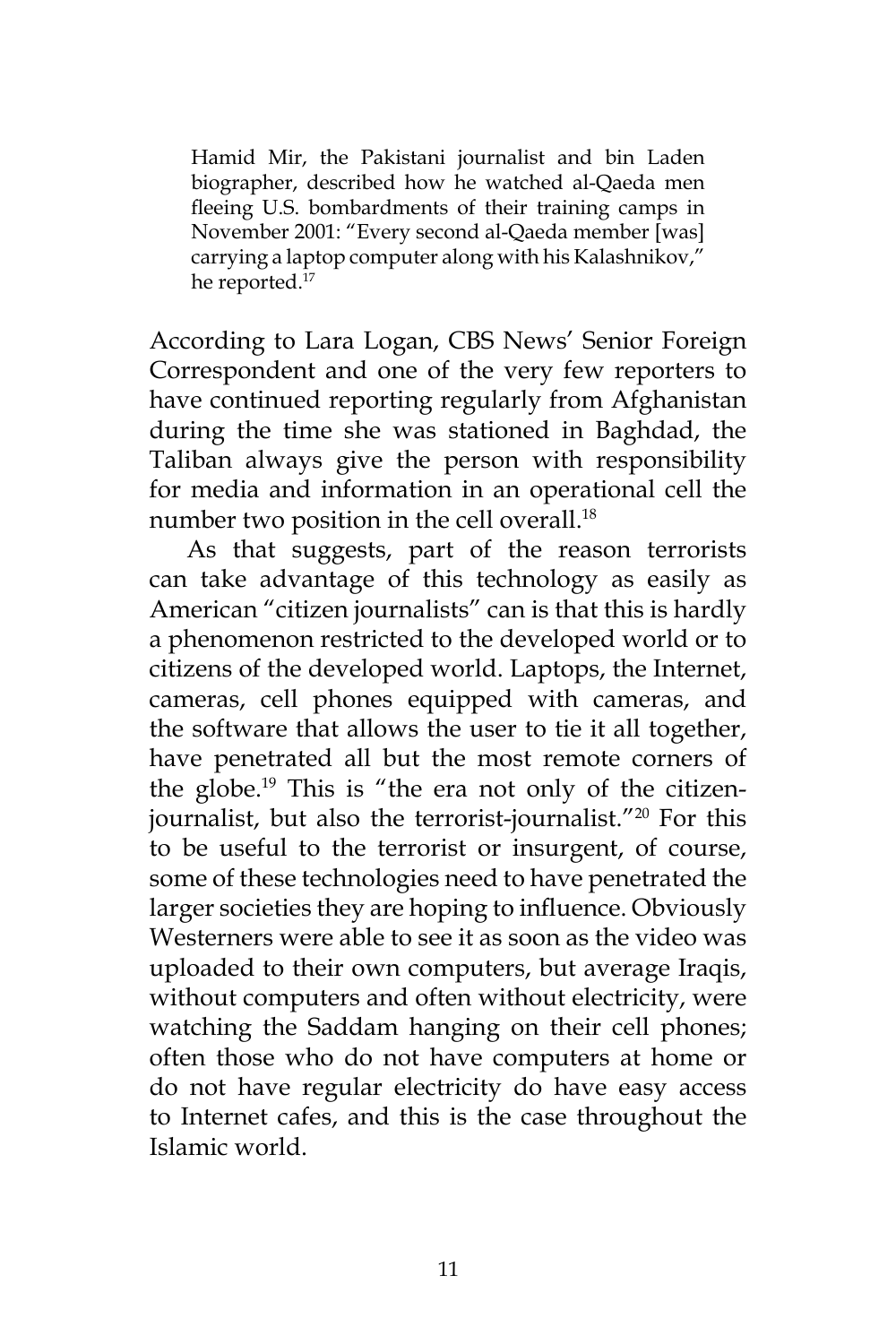The latest estimates suggest that Internet use in the Middle East and North Africa is growing at a rate higher than any other place in the world. Between the years 2000-05, Internet access rates grew at a measure of around 411.5% (compounded growth.) Connectivity may be even higher than is estimated by conventional measures because of the large number of people in the region who use Internet cafes or community access points. . . . Jordan even made the Guinness Book of Records for the highest concentration of Internet cafes anywhere in the world. There are more than 200 Internet cafes on a single street in Irbid, Jordan.21

Connectivity has grown at a rate of 100 percent in Iraq—but 900 percent in Algeria, 566 percent in Yemen, and 900 percent in Morocco over that same 5-year period.22

But the use of these technologies is not only a feature of the insurgency in Iraq: if they are being used in a country without regular electric power, then obviously, they are being used in developed countries. In Britain, for example, police arrested a group on charges that they were plotting to kidnap a Muslim soldier on leave from duty in Afghanistan. But they were not interested in kidnapping him to bargain with authorities for the release of compatriots being held in various prisons as an earlier generation of terrorists might have done. Apparently the plan—from its original inception—was to kidnap someone so that the group would be able to film an execution, and then upload that footage onto the Internet.<sup>23</sup> It is believed that it is when the group was spotted purchasing a camera that British security forces, after months of surveillance, finally moved in and made their arrests.<sup>24</sup> This makes sense: in this context, the camera was as much a weapon as was the knife.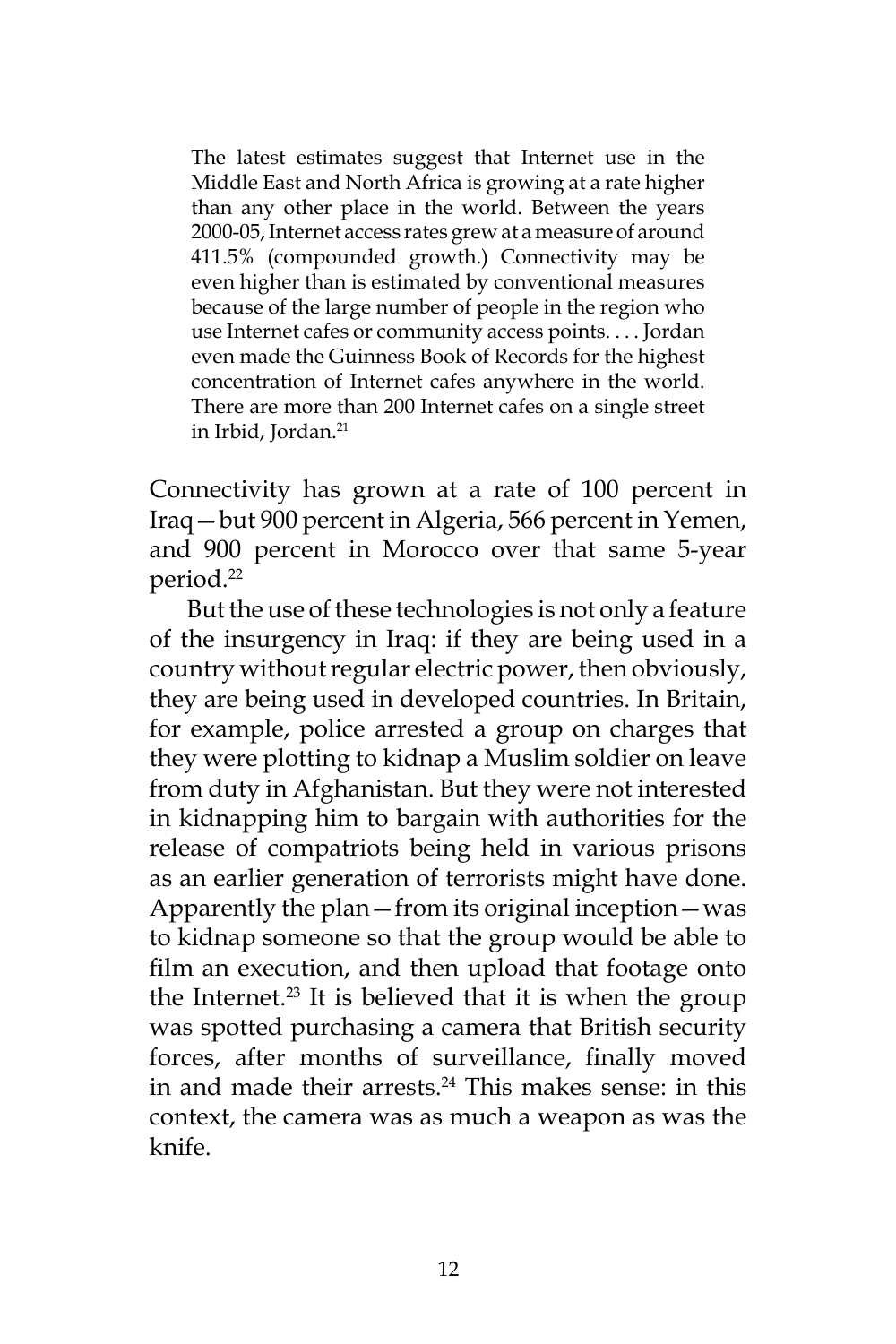Or as one jihadi magazine found on Irhabi007's computer (an infamous webmaster for Zarqawi until his eventual capture in London) explained: "Film everything; this is good advice for all mujahideen [holy warriors]. Brothers, don't disdain photography. You should be aware that every frame you take is as good as a missile fired at the Crusader enemy and his puppets."25

Today it is not just al-Qaeda but virtually *every* terrorist group, no matter how small, that has a presence on the web.26 Some groups have as many as 20 websites, many of which are extremely sophisticated, in multiple languages, even with separate pages specifically for children.27 The use of the Internet is not only for internal purposes, however. These groups also use the web as a means to communicate with the public, using the press as intermediary, posting communiqués, statements, and various declarations from terrorist leaders.

Without a doubt, this material is important to their ability to reach their own constituencies and for their ability to recruit from those who have been labeled "swing voters," those in the Islamic world who have not decided whether or not they are going to support the global Islamist insurgency. But these are sophisticated propagandists who are not only constructing sophisticated texts meant to simultaneously reach multiple audiences, they are also constructing multiple texts targeted to reach a variety of different categories of audience. They understand that the trick is that, in doing so, texts targeted to different audiences need to be modified slightly for each different audience.

## **Iraqi Innovation: Individual Video Segments.**

The twist added by the groups active in Iraq, evident fairly early in that conflict (not available to Khattab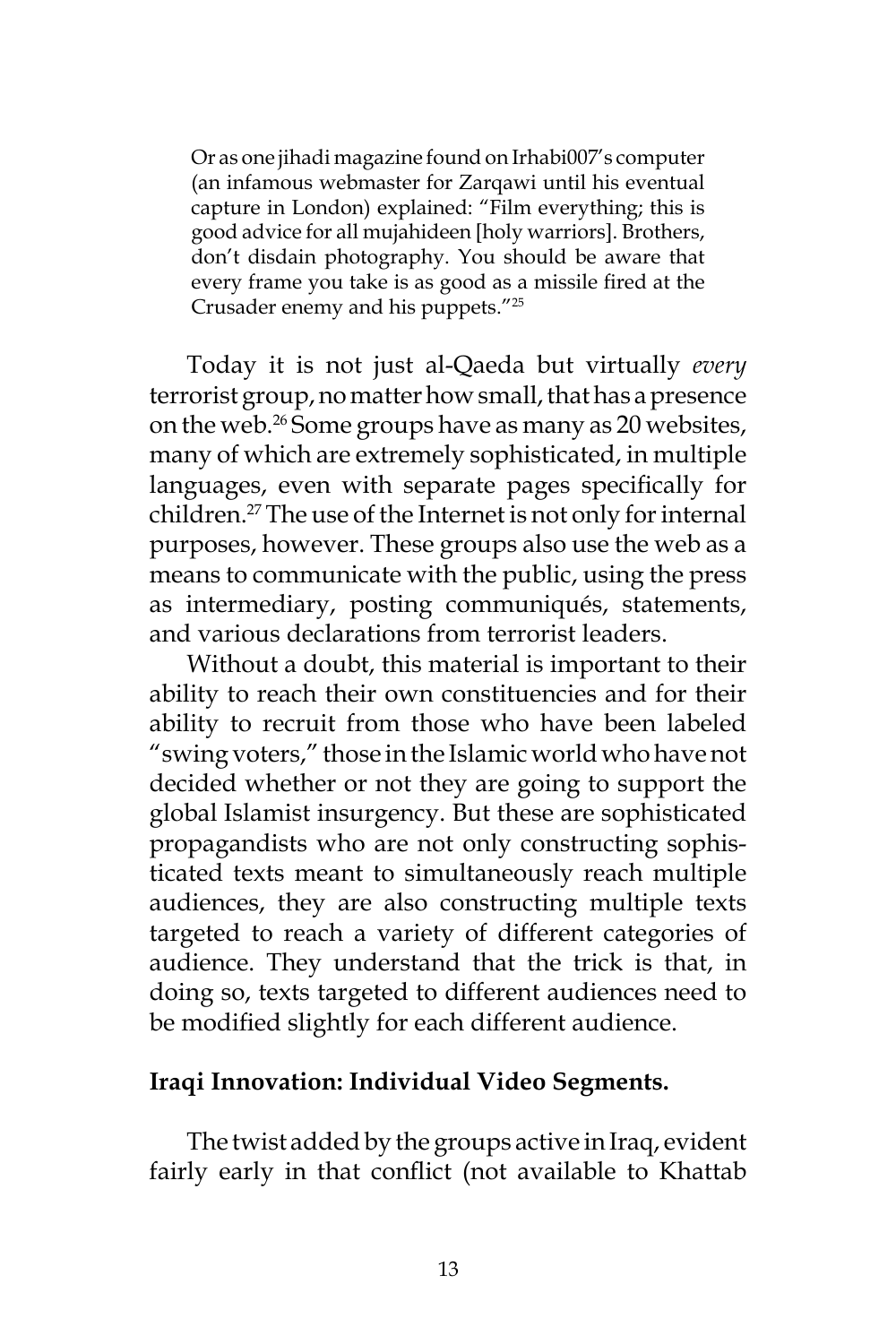given the limitations of technology when the Chechens began producing their videos or required of Hezbollah, with control over its own television network), was to film individual attacks as short video segments, perhaps lasting only as long as a few seconds, so that, for example, many attacks on American convoys have been filmed by terrorists hiding in what amount to duck blinds. These segments are then uploaded *individually* to the web, rather than the terrorists waiting until they have assembled a large collection. This practice likely started in Iraq as a result of a confluence of technology—the easy availability of portable digital cameras and laptops—with opportunity—a combat theater where attacks on American soldiers were, in fact, taking place with some regularity. And once uploaded, of course, these videos become available to anyone who cares to download them. This made possible a radical change in the way terrorist websites were structured: previous sites, even those of groups which were quite violent, had avoided all references to violence, they certainly would not have featured actual images of brutal attacks.<sup>28</sup>

Susan B. Glaser and Steve Coll, writing in *The Washington Post*, argue that one reason abu Musab al-Zarqawi rose above the pack of terrorists and insurgents operating in Iraq to achieve international stature within the Islamist movement is that he and the people around him understood the possibilities intrinsic to the various technologies coming together at the same time, how to harness the specific technological moment if you will, in service to terrorism. And they further suggest that the way his group has done so makes clear the generational divide between Zarqawi's group and bin Laden's.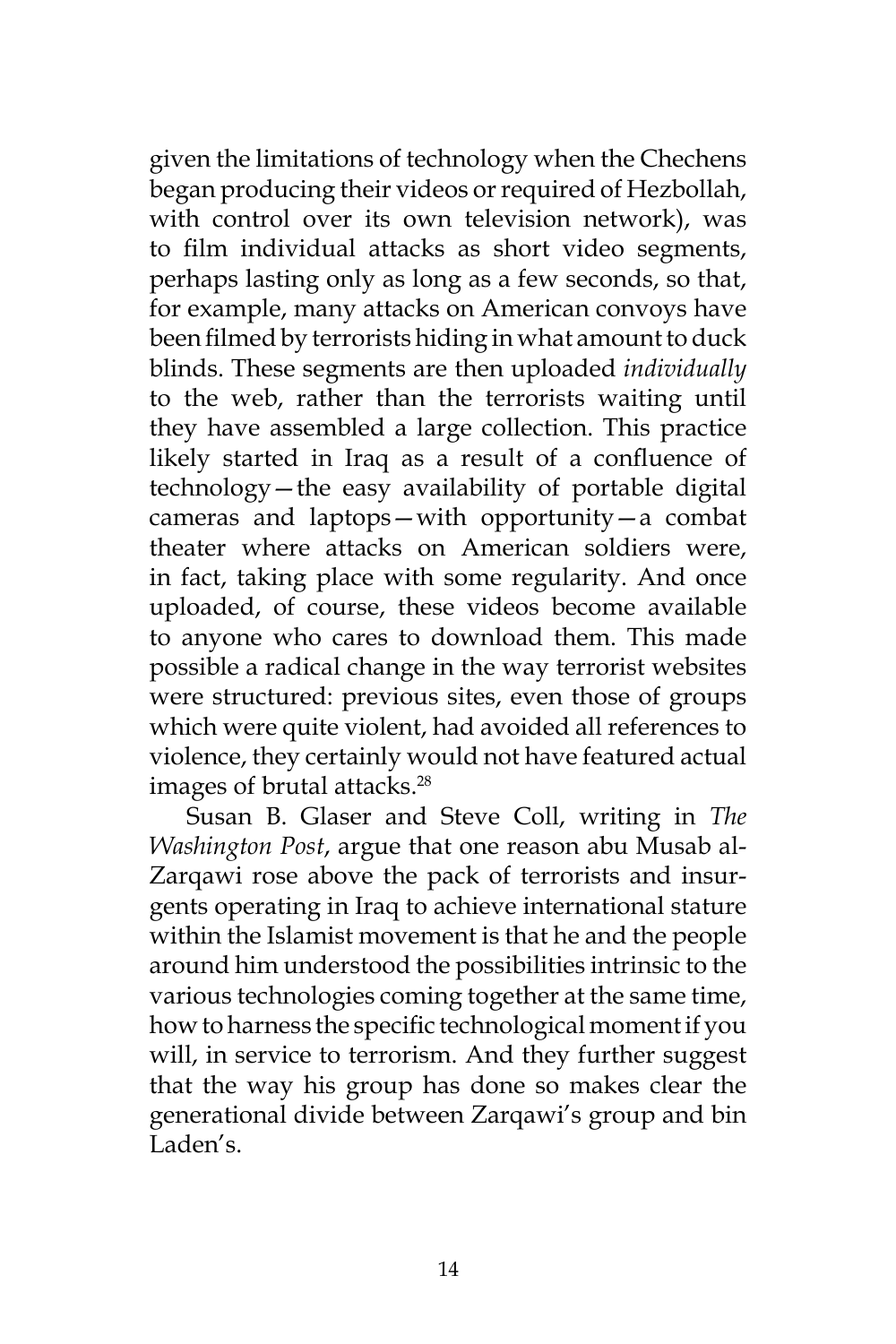Zarqawi launched his jihad in Iraq "at the right point in the evolution of the technology," said Ben N. Venzke, whose firm IntelCenter monitors jihadist sites for U.S. Government agencies. High-speed Internet access was increasingly prevalent. New, relatively low-cost tools to make and distribute high-quality video were increasingly available. "Greater bandwidth, better video compression, better video editing tools—all hit the maturity point when you had a vehicle as well as the tools," he said.

The original al-Qaeda always aspired to use technology in its war on the West. But bin Laden's had been the moment of fax machines and satellite television. "Zarqawi is a new generation," said Evan F. Kohlmann, a consultant who closely monitors the sites. "The people around him are in their 20s. They view the media differently. The original al-Qaeda are hiding in the mountains, not a technologically very well-equipped place. Iraq is an urban combat zone. Technology is a big part of that. I don't know how to distinguish the Internet now from the military campaign in general in Iraq."29

After all, as they point out, until very recently, when the original al-Qaeda leadership wished to release an audio file (much less a video file), they went to the effort of getting a physical copy of a tape to an Arab satellite television network, an old-school way of doing things. Zarqawi's group (now in its post-Zarqawi iteration), like the rest of the groups operating in Iraq, from the beginning would simply post the file to the Internet themselves.

This does tell us something about the priorities of the terrorist and insurgent groups American forces are fighting. With the exception of the ever escalating offense-defense arms race surrounding the improvised explosive devices, $30$  there are no reports of weapons being particularly advanced. Rather, they tend to be whatever is at hand, whatever can be found in leftover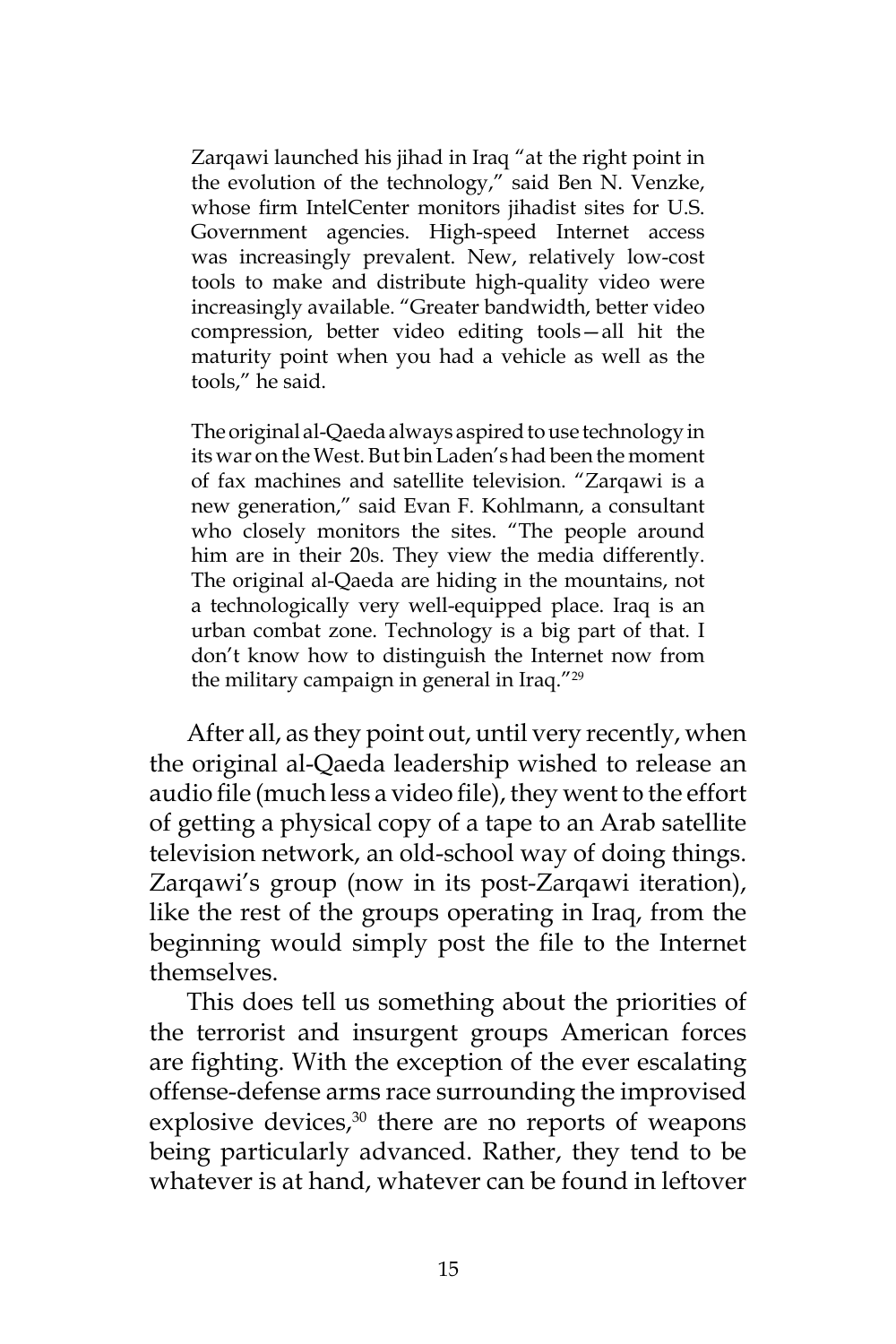weapons caches or smuggled into the country, while the equipment used for the creation of propaganda, the cameras, the computers, the software, has continued to advance rapidly. On the one hand, there is clear and notable evolution in the technology being used in the generation of propaganda, based on what is being captured in the Iraqi battlespace:

Over time technology has gone bigger and bigger. We have seen more hard drives, as time goes on, hard drives coming off the battlefield have become more advanced, bigger hard drives, [with] more capability. Earlier in the fight [there were] 20 gig hard drives, now 40, some are 80, even 120. So we have seen an advancement as technology across the world has increased.<sup>31</sup>

It remains the case, in fairness, that most of the equipment recovered has generally been 3 to 5 years old.32 And there could be any number of reasons for that, starting with the fact that, given the difficulty of gaining access to computers in the country during Saddam's time, the baseline was probably very far behind the curve, even compared to the rest of the region.

Where the technology itself is not the most advanced but is several generations behind, they use it to access cutting edge techniques, and constantly push the envelope in terms of creative applications of what technology allows. For example, the British have complained that insurgents have been using Google Earth to plan their attacks on British compounds in Iraq more precisely.

Documents seized during raids on the homes of insurgents last week uncovered print-outs from photographs taken from Google. The satellite photographs show in detail the buildings inside the bases and vulnerable areas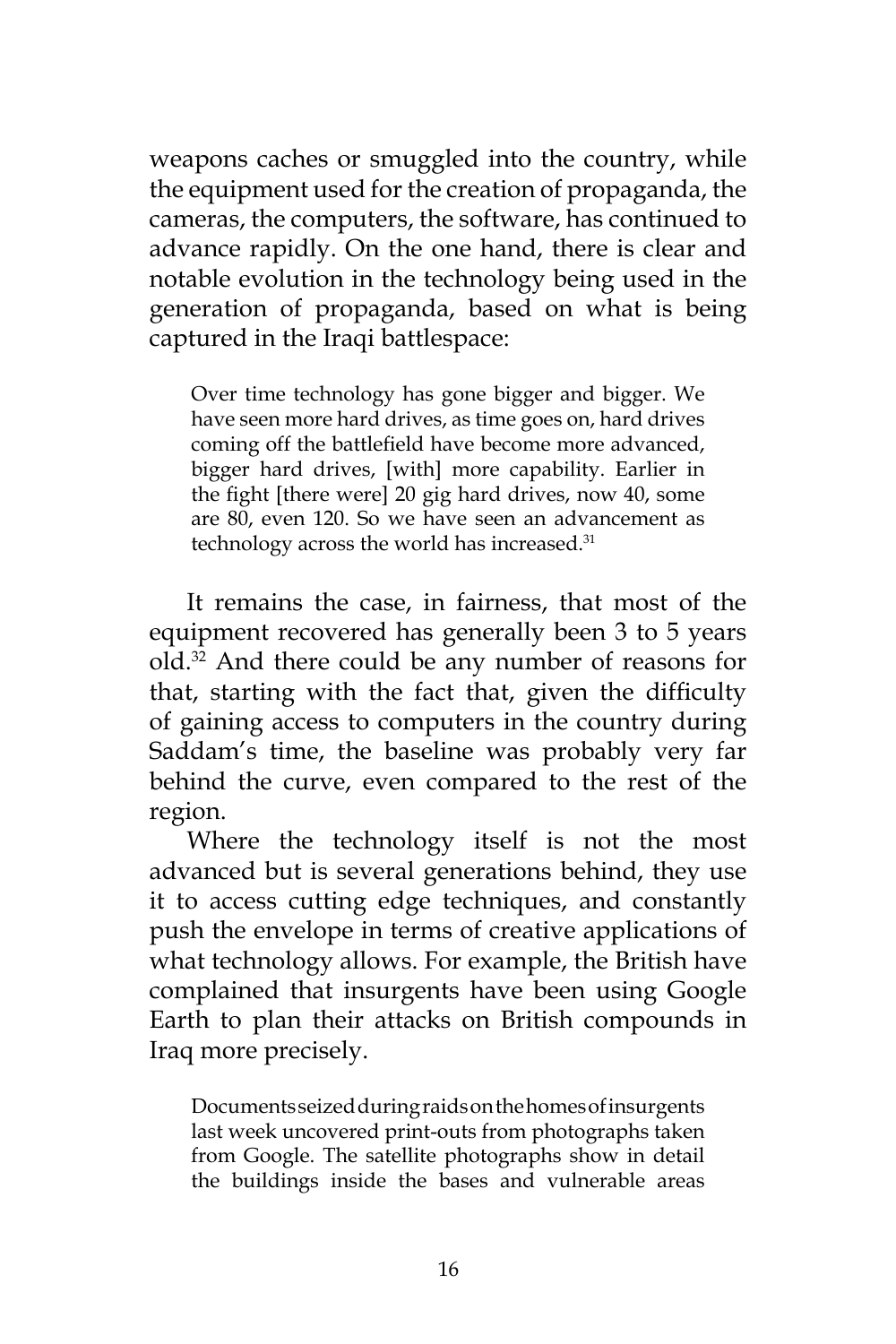such as tented accommodation, lavatory blocks, and where lightly armored land rovers are parked. Written on the back of one set of photographs taken of the Shatt al Arab Hotel, headquarters for the 1,000 men of the Staffordshire Regiment battle group, officers found the camp's precise longitude and latitude: . . . [a British intelligence officer said] "We are concerned that they use them to plan attacks. We have never had proof that they have deliberately targeted any area of the camp using these images but presumably they are of great use to them."

. . . Anyone with the internet can sign up to Google Earth and by simply typing in the name of a location they can receive very detailed imagery down to identifying types of vehicles.

. . . A Google spokesman said the information could be used for "good and bad" and was available to the public in many forms. "Of course we are always ready to listen to governments' requests," he said.<sup>33</sup>

The terrorists attacking Mumbai, of course, famously used Google Earth in a similar way. The difference is that they had access to blackberries, a far more advanced platform, and one that permitted them to follow the press coverage as the attack unfolded. This was a return, in a sense, to the capabilities of the Munich Olympic terrorists, using the televisions in the athletes' rooms to follow the press coverage and therefore keep track of the police. The advance in technology meant that the Mumbai terrorists could carry their "televisions" in their hands as they moved through the hotels, and simultaneously use them to keep geographically dispersed teams connected.<sup>34</sup> Still, this is an advanced, creative application that requires Internet access, but not necessarily the most advanced platform on the market. By the same token, ". . . al-Qaeda [in Iraq] and other terrorist organizations used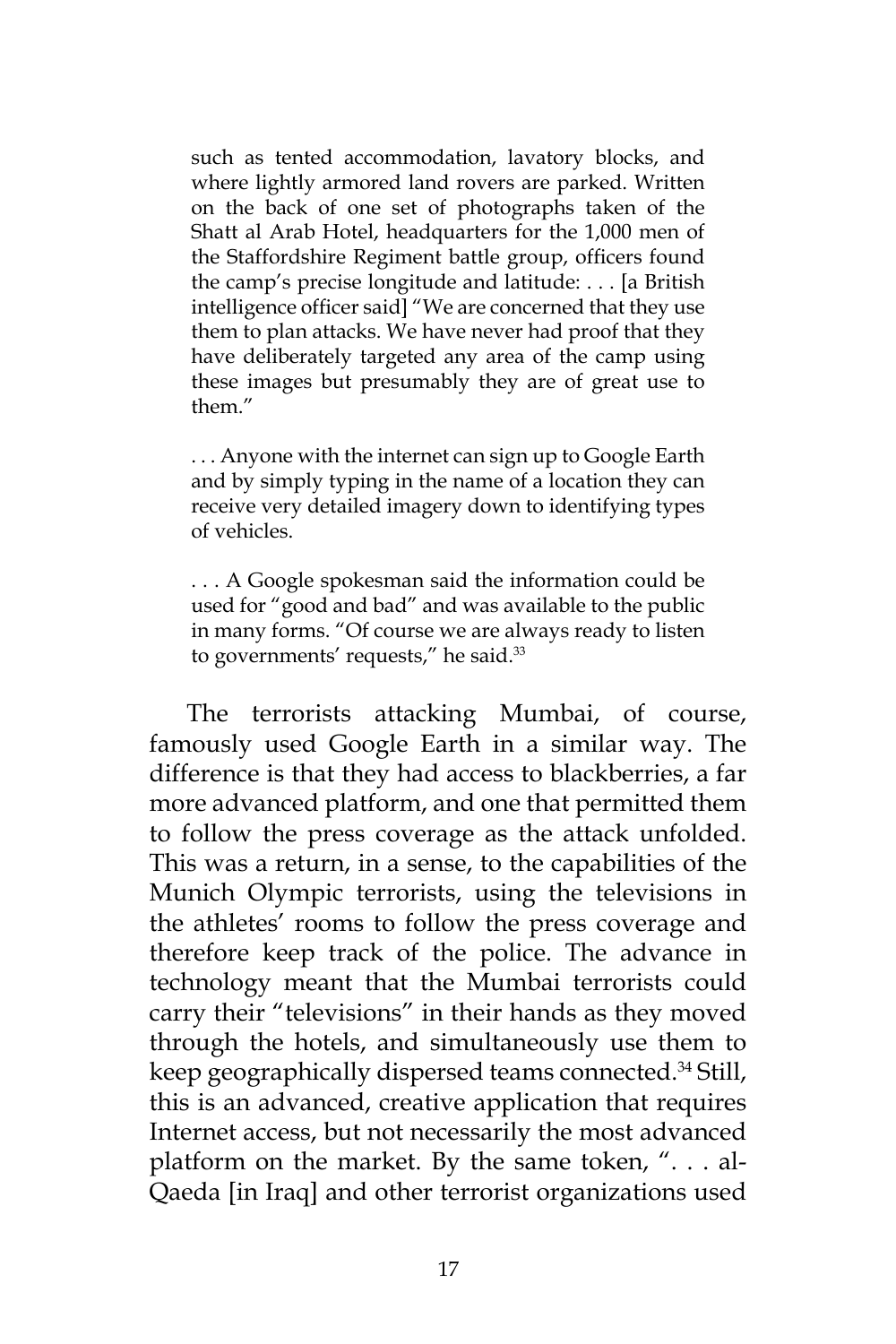to articulate their battle plan with rocks and stones and sticks, now we see them using power points with laptops and projectors on a wall. So overall their [use of] technology has improved."<sup>35</sup> (It should be noted that there are clearly areas where, as a result of Coalition efforts, the ability of insurgent groups to produce propaganda had become so degraded by 2008, however, that they were reduced to spray painting graffiti on walls and underpasses, a technique that had not been seen for several years.) $36$  Labs are decentralized, apparently intentionally (even as media strategies seem to be centralized), and the labs themselves are *never connected* to the Internet. Rather, any editing, production, and video compression is done in the labs. Once complete, videos are downloaded to thumb drives or (more likely, given the size of video files) portable hard drives and then taken elsewhere to be uploaded to the web. $37$  (This is known in the vernacular as "sneaker net.")

So many attacks, whether improvised explosive device (IED) attacks on convoys, the detonation of suicide bombers, the execution of hostages, or sniper attacks on soldiers, have been filmed that it has been suggested that attacks are staged to provide material that can be filmed, rather than the filming being an afterthought incidental to the point of the attack and added after the planning is complete. As Glaser and Coll wrote of Zarqawi's organization in Iraq:

Never before has a guerrilla organization so successfully intertwined its real-time war on the ground with its electronic jihad, making Zarqawi's group practitioners of what experts say will be the future of insurgent warfare, where no act goes unrecorded and atrocities seem to be committed in order to be filmed and distributed nearly instantaneously online.38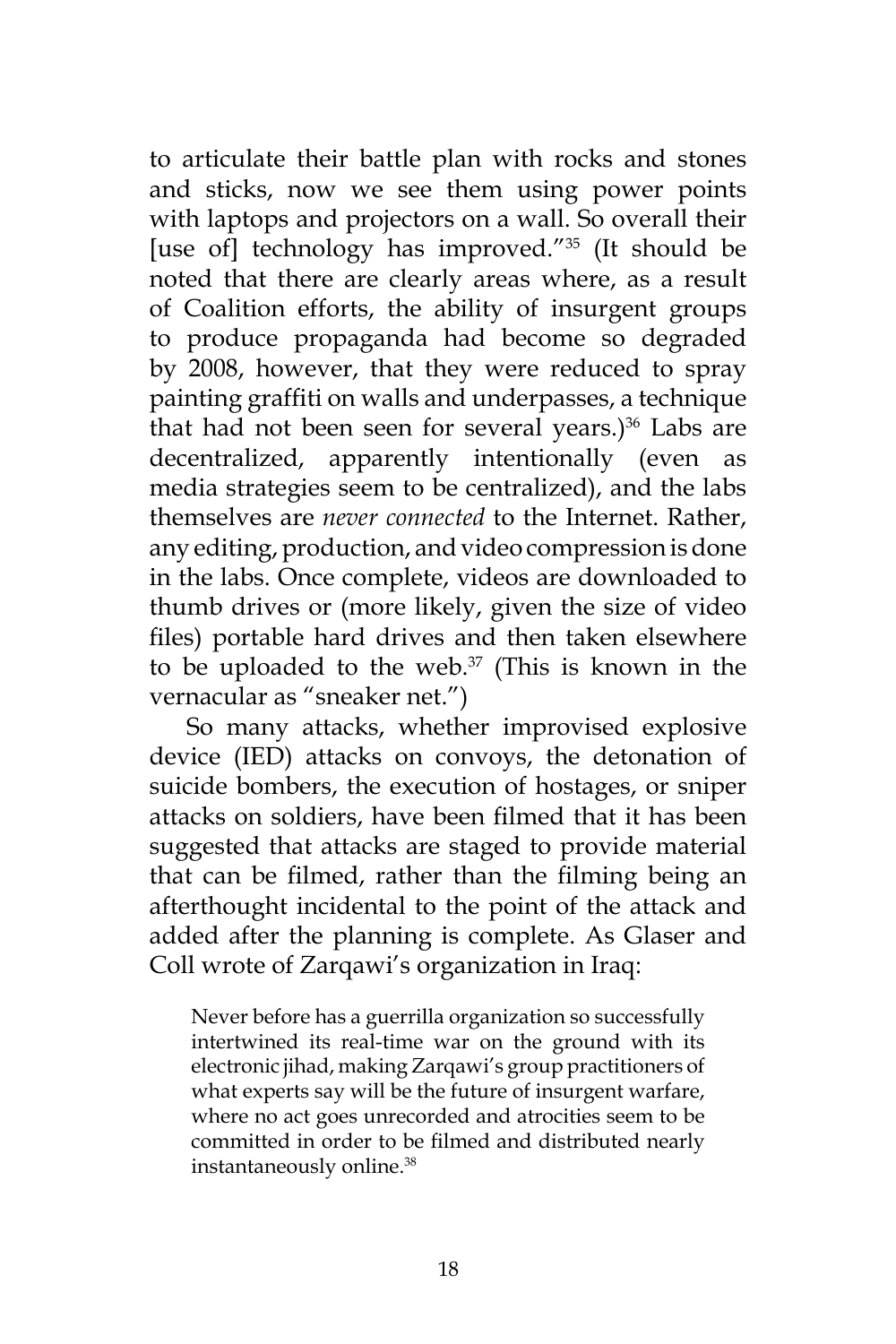They continue, "Filming an attack has become an integral part of the attack itself." As Army Lieutenant Colonel Terry Guild (at the time focusing on Information Operations) explained:

They use a video camera as a mechanism to upload data on to a website, to al Jazeera, the way we use conventional weapons. It is part of their Tactics, Techniques, and Procedures. A U.S. soldier does a pre-combat inspection, he checks and makes sure he's got his bullets, his water, all that stuff. Well, our enemy is doing that, those precombat checks [but they] include making sure that the video guy is there with the camera, with batteries, to either courier that video to some safe house or to get it uploaded to some website, make sure that what they're doing, that message gets out. And it's engrained . . . [it] would be unusual if they did not do it. A lot of it has to do with status. The bigger the attack the more video and the more media exposure, it seems [as if the more] these guys gain notoriety, [the more they] gain rank within the network.39

How important has this been to the efforts of the insurgency in Iraq? Between June and roughly November 2007 (in other words, roughly the period corresponding to the surge of additional forces to Baghdad), American forces captured and destroyed eight media labs belonging to al-Qaeda in Iraq. Two were in Baghdad, two were in Mosul, one in Diyala near Baquba, one in Samarra, and one in Garma. In the eight labs, they found a total of 23 *terabytes* of material that had not yet been uploaded to the web. Although in some cases the labs were discovered in the course of other operations, coalition forces:

have made going after these media labs or propaganda labs a priority because we know how important these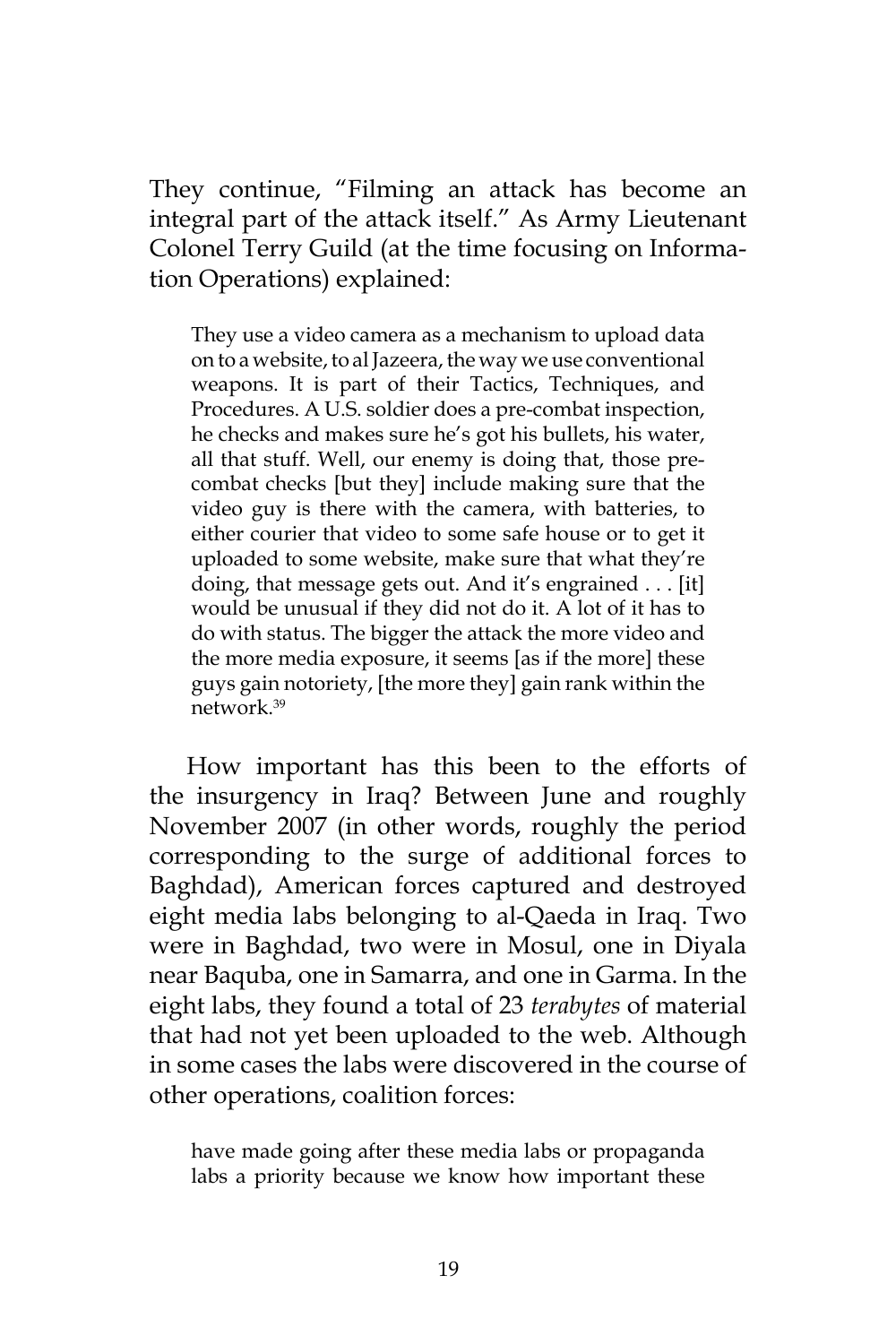things are to al-Qaeda operations, we know that they use these videos and put them on the web to recruit and to get funding, so to attack its livelihood we have to go after these things, so we have targeted them [specifically.] $40$ 

The loss of these eight labs, according to MNF-I, resulted in more than an 80 percent degradation of al-Qaeda in Iraq's capacity to get new material on the web as of September 2007. Colonel Donald Bacon, Chief of Plans for Special Operations and Intelligence, working public affairs matters in the Strategic Communication Department of MNF-I at the time, continued, saying:

the Internet is how they recruit and get the money, so I think that we caught on, surely General Petraeus did, [that]this is a huge target set we have to go after, this is what brings in the guys from the pan-Arab world to become terrorists, these videos. Part of it is . . . the radical sermons and whatnot, but the Internet is a big part of that as well. $41$ 

That said, while visual material (and specific claims that accompany it) provide these groups a new and powerful means of attacking their target population's will to continue fighting, they still need to find some way for that material to reach the traditional media for the visual product to be fully effective—it is highly unlikely that sufficient numbers of people will find this material simply by surfing the web for it to have enough of an impact to meet a terrorist's groups needs or for the material's full potential to be unleashed. For while some of their material does indeed find its way to the increasingly popular YouTube and similar sites, even YouTube has only so much potential unless clips from that site "go viral," finding their way to multiple other sites, personal email accounts, and ultimately the traditional media.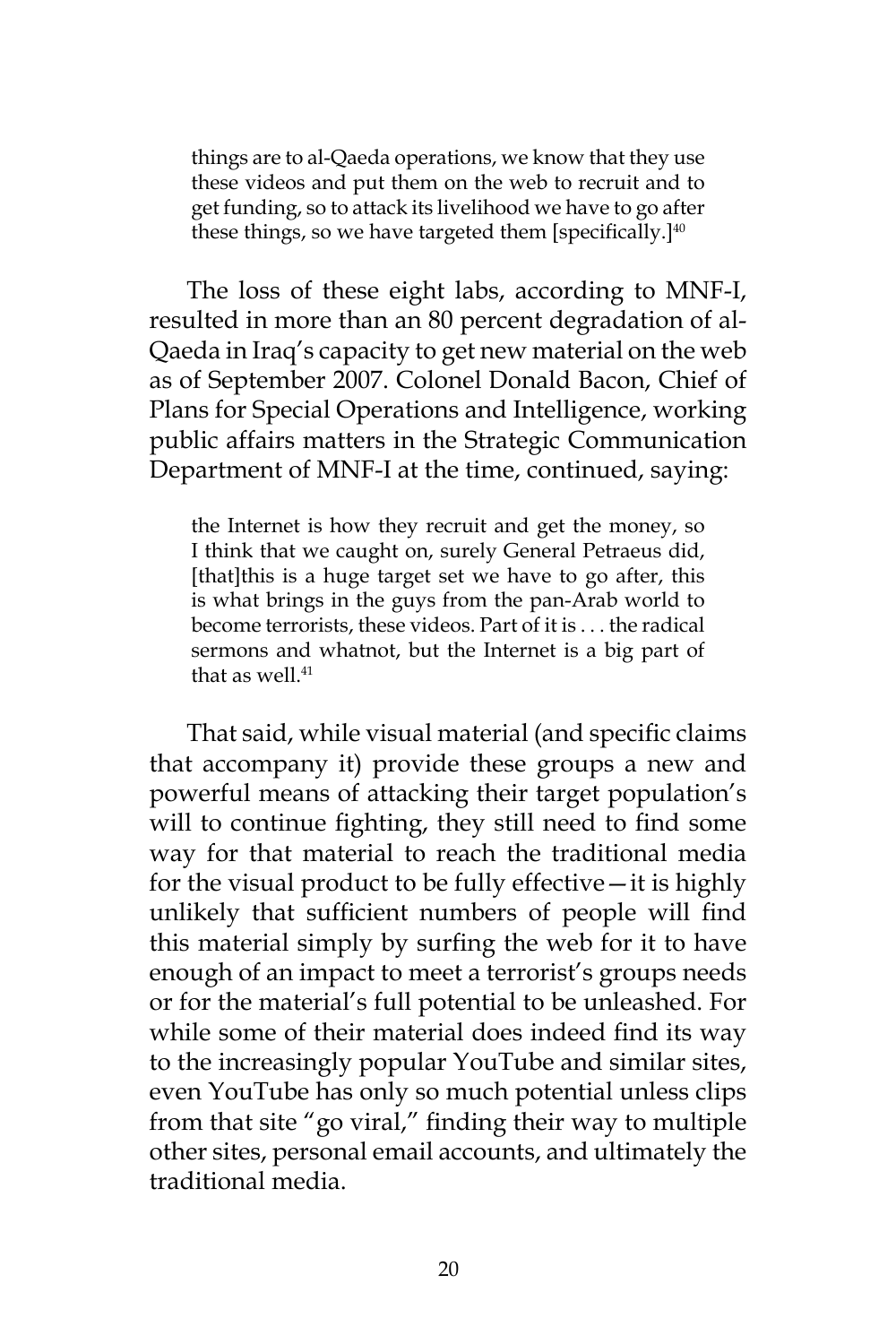To be clear, these groups are seeking to reach multiple audiences simultaneously. The video sharing sites may be inadequate for reaching non-Islamic audiences, but that doesn't mean they aren't perfectly suited for an Islamic one. Analysts are finding more and more of these clips posted to sites such as YouTube, Google Video, or Liveleak, where they have been seen by tens or hundreds of thousands of viewers. It is a significant concern that sympathizers of the cause outside of the Arab world who may not speak Arabic (and therefore lack easy access to the group's own websites) can easily obtain this material—or for the merely curious to find it and thus become sympathizers.<sup>42</sup> As-Sahab, al-Qaeda's media distribution organization, as well as the Taliban, is now a regular presence on some of these sites. (Simply type *as Sahab* into the search engine of any of the sites to see how much of their material has been posted there.<sup>43</sup>) Michael Scheuer, former CIA analyst, offers another reason for the regular postings:

Most recently, al-Qaeda's al-Sahab media organization has demonstrated an ability to present, and help others to present, a reliable source of near real-time news coverage from the jihad fronts for Muslims. From both Iraq and Afghanistan—where heretofore the Taliban took almost no interest in media operations—there now flow almost daily, high-quality videos of mujahideen military activity against the forces of the U.S.-led coalitions, interviews with important insurgent commanders and tapes of the retribution exacted from those Muslims who cooperate with the "occupiers." These tapes are a solid contribution to al-Qaeda's goal of reducing Arab and Muslim defeatism, and offer Muslims around the world a third news source option. In addition to Western outlets like CNN, VOA, and BBC, and the Arab satellite channels like al-Jazeera and al-Arabiyah, al-Qaeda, and its allies have, via the internet, given Muslims another option for viewing the news from the war zones, and one with a blatant but well-informed Islamist slant.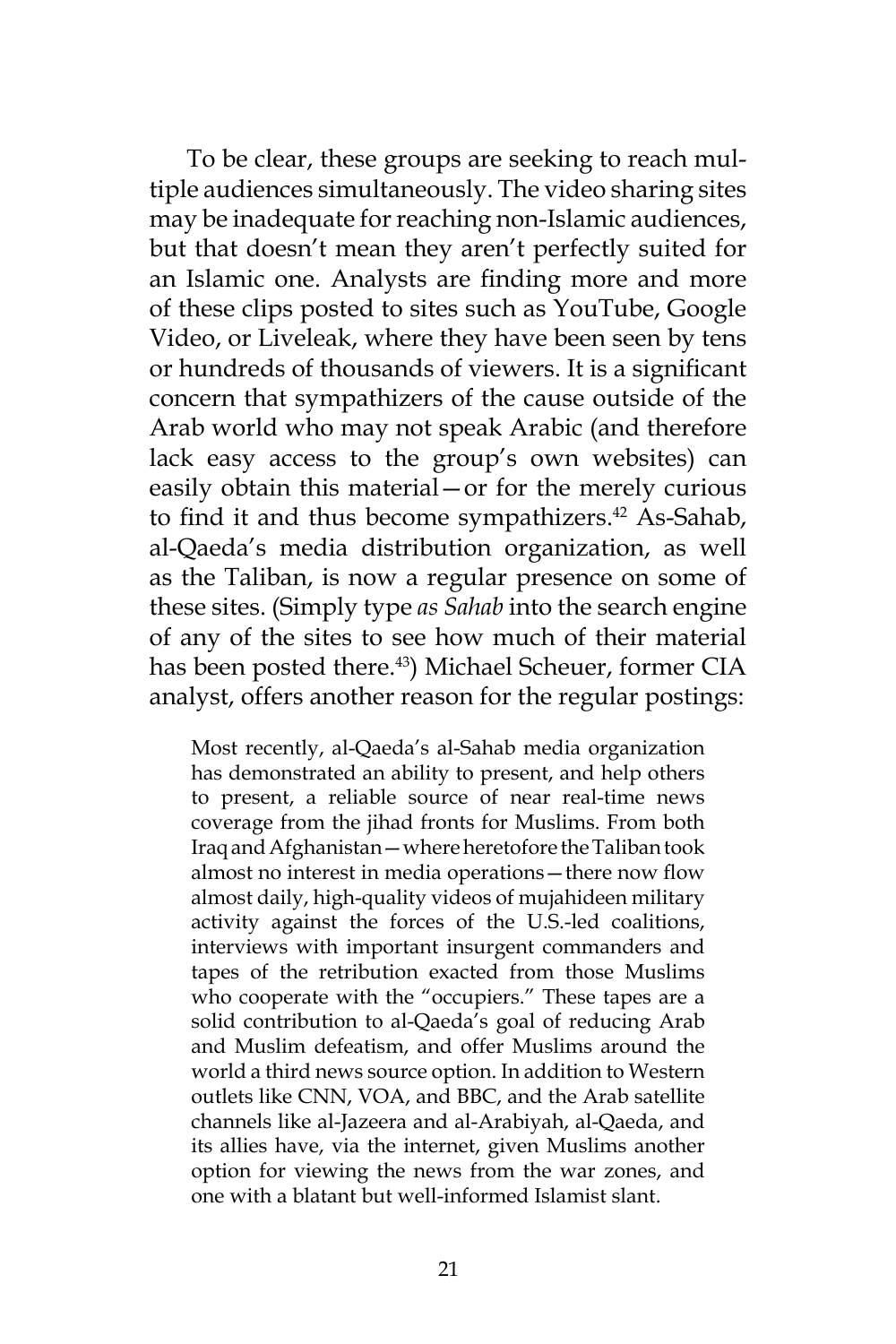Beyond its battlefield successes, therefore, al-Qaeda and its allies have scored an impressive media achievement, moving from the status of jihadi cheerleaders to that of highly modern and competent media operatives and propagandists whose focus is on influencing the Muslim audience. . . . a pervasive media presence via the internet. This . . . denies the militaries of the United States and its Western allies one pillar of their military doctrine information dominance. The success of al-Qaeda and the Islamists in the media arena has denied Western military planners much of their previous ability to shape the battlefield environment by controlling information flows. Indeed, it may be that the U.S. military and its allies are now in the position of having to look for means with which to break the Islamists' information domination on battlefields and contested regions across the Muslim world.44

But the irony here is that traditional (*legacy*) American media outlets now depend on the terrorists and insurgents for content, so that by uploading this material to the Internet and making it available to anyone who finds it, these groups ensure that it will find its way onto American television network news shows as well. Because it has been impossible for the networks to consistently acquire visually compelling combat footage of either the fighting in Iraq or Afghanistan for any variety of reasons, all six news networks and news divisions—ABC, CBS, NBC, CNN, MSNBC (the cable partner of NBC), and Fox News have made it a regular practice to download footage from terrorist and insurgent websites and integrate that visual product into their broadcasts, almost never with any indication that the audience would be able to determine the actual provenance of the footage.

Further, these groups are so sophisticated that they are producing English language propaganda that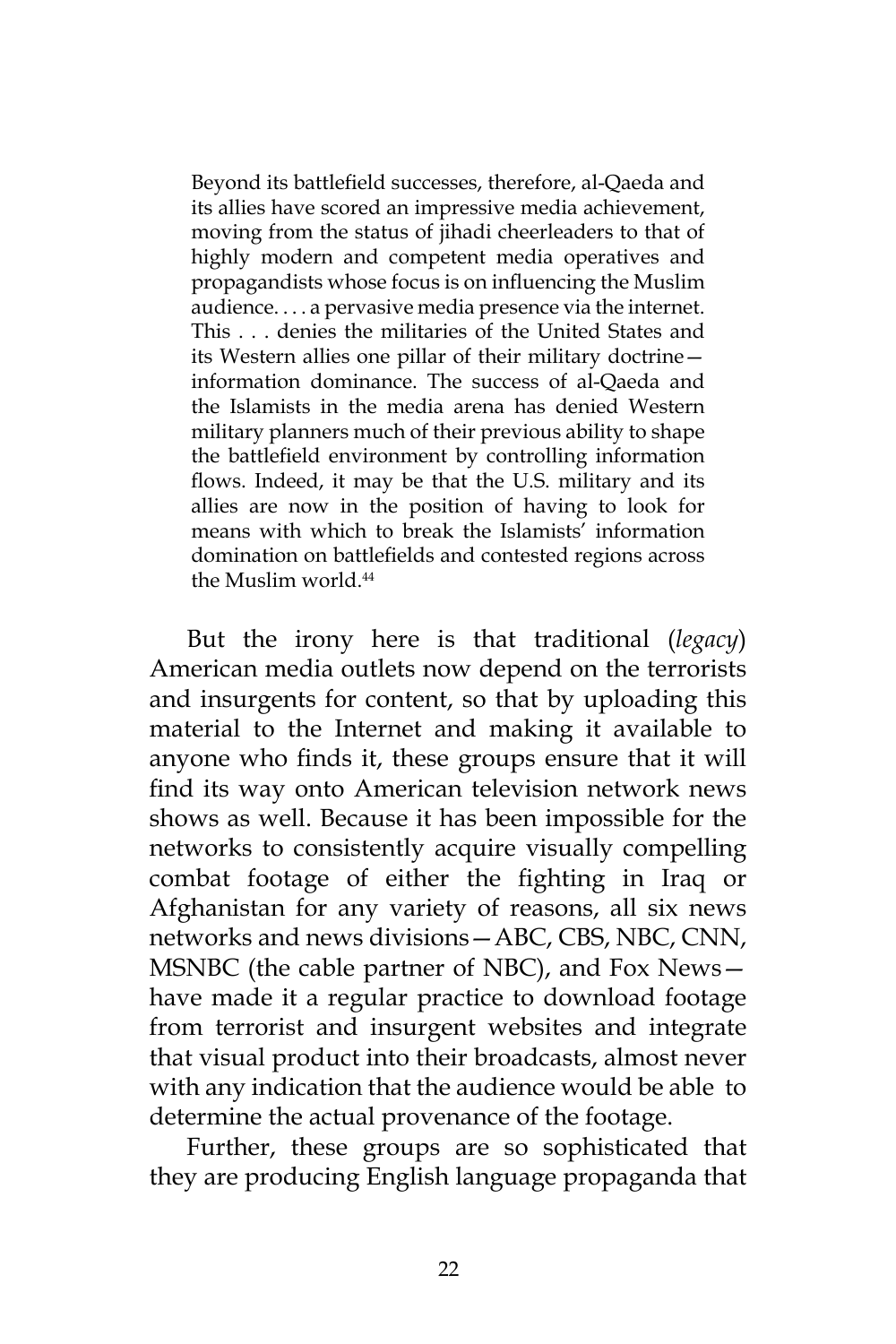is quite effective even aside from the attack videos. ABC News reported that when one soldier lost a video diary he had filmed for personal use in Iraq, the images popped up months later on the Internet and on al Jazeera—but with the original audio track stripped out. It had been replaced with the voice of another English speaker, one who purported to be the voice of the soldier, explaining to his mother in a Christmas message, among other things:

The crimes by our soldiers during break-ins started to merge, such as burglary, harassment, raping, and random manslaughter," says the voice. "Why are we even here? The people hate us."45

The propagandists overstepped when they ended their piece by pointing out that it was a tragedy that this poor soldier had been killed in Iraq before he ever made it home for Christmas. Unfortunately for them, ABC was able to verify that multiple claims made by the speaker were false, starting with the fact that it was unlikely the soldier would have been making a "Christmas message" for his family when he had actually left Iraq 6 months before Christmas and ending with the fact that the soldier was alive and well.<sup>46</sup> ABC therefore posted it as a story about an audacious (but ineffective) attempt at propaganda. Thus while this may have worked as propaganda with the Arab audience, it didn't successfully make the jump to the American audience.

In truth, in an interview with the author, Lieutenant Colonel Ed Loomis, the Public Affairs Officer for the 101st Airborne Division, the soldier's home unit, made clear that in fact the propaganda was in this case quite effective: *ABC was preparing to do a story about the tragedy of an anti-war soldier killed in Iraq*, essentially picking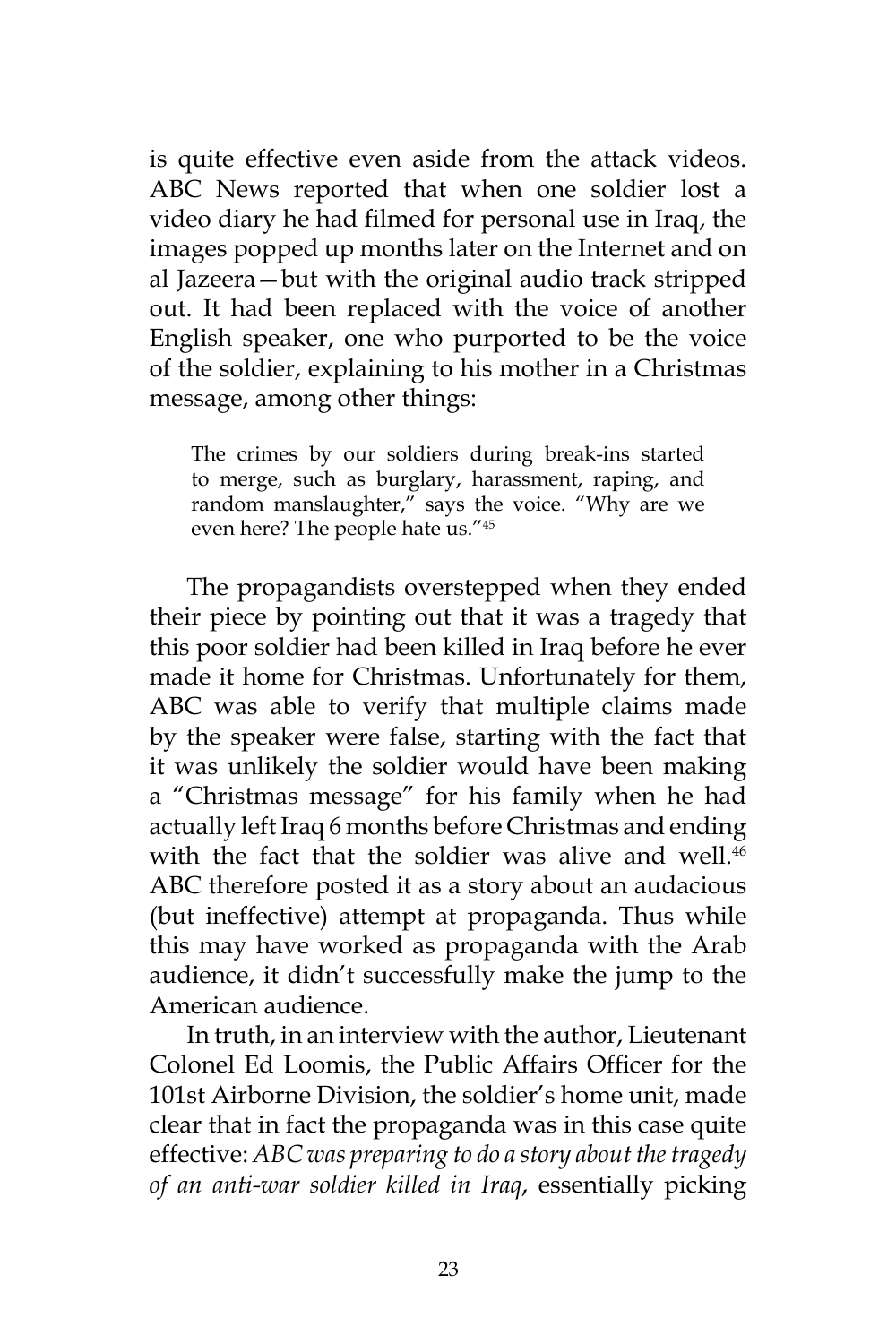up the story precisely as it was reported on al Jazeera. Despite the large number of inaccuracies in that story, (and what would seem to be the obviously over-thetop nature of the claims in the script) it was only by finally producing the living soldier that the Public Affairs Officer (PAO) was able to head off al Jazeera's story from appearing on ABC News—a story that was created when *a script written by the insurgent group the Islamic Army of Iraq* provided the basis for an audio track subsequently added by al Jazeera. Loomis said:

. . . the only thing that they [ABC News] said was going to pull the plug on it was, I had to put Tucker [the soldier in question] in front of the camera. The fact that Tucker was alive, and the fact that they got the rank wrong, and the fact that there was no way that this was a Christmas letter by Tucker to his family in that he had left Iraq 6 months before Christmas . . . —lie, after lie, after lie [was not enough].47

Loomis points out that while the script was written by the Islamic Army of Iraq, "al Jazeera did the soundtrack, reading the letter was al Jazeera's construct, something for which they have apologized to me over the phone," although he does not know whether they ever issued any retraction on the air.<sup>48</sup>

Why was ABC almost fooled and why did Loomis have to work so hard to talk them out of running the piece as it was, despite the apparent falsehoods in the claims made by the speaker claiming to be the voice of Specialist Tucker and what would seem on face to be some fairly outrageous claims? Because that is the degree of sophistication reflected in terms of the ability to take a set of images, edit them in a way that seems to match a new script, and have the combination appear plausible (certainly not hurt in this case by having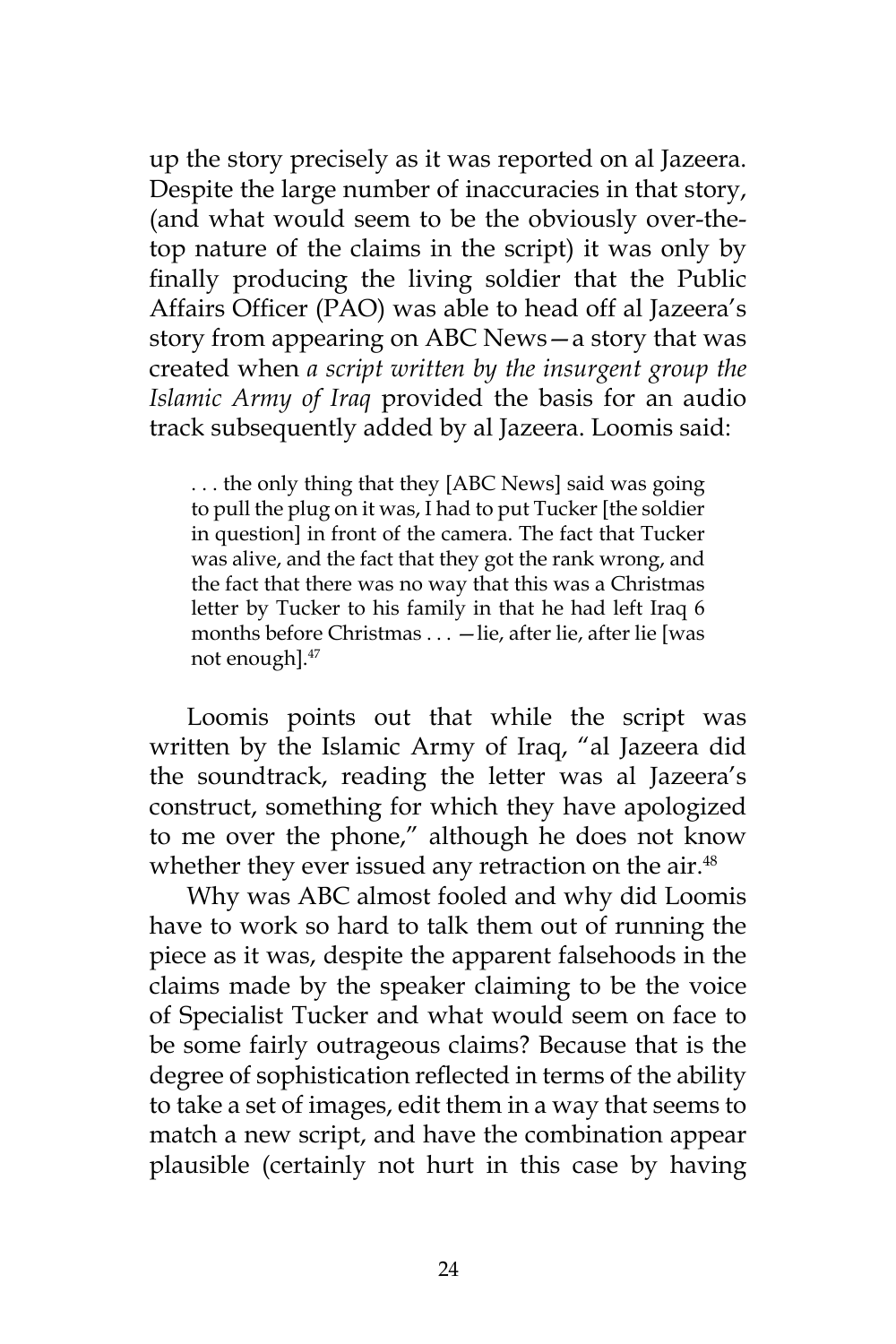a network's professional sound people adding the finishing touches). The implications are staggering: in a combat theater awash with soldiers' personal digital media, commanders now must carefully instruct their people to secure not only weapons, ammunition, and other combat gear, but also their personal media, because *any* personal images lost in a combat zone can easily be used by the enemy in the creation of propaganda that has the potential to be quite effective and do serious damage.

The amount of personal digital equipment carried by the troops has continued to skyrocket because the technology available to average citizens in terms of their own capacity to produce information and communicate with others has changed in ways that are nothing short of revolutionary. Digital cameras, both still and moving, of increasingly high quality, are now available in sizes that are not just portable but small enough to be embedded in a cell phone, and this technology is more and more affordable to the average person. Also available is the software that permits images to be edited (and manipulated) right on a laptop computer, before being uploaded onto the Internet.<sup>49</sup>

The modern battlefield is awash in digital cameras, video cameras, and MP3 players that store images as well as music, personal computers, and cell phone cameras. And all of this technology—and the way it permits troops to stay connected to the home front is so essential to the morale of the force (and, just as important to retention, to the morale of the families), there is simply no putting the toothpaste back in the tube. Beyond mere email, we now have a force grown accustomed to using webcams to read bedtime stories to their children<sup>50</sup>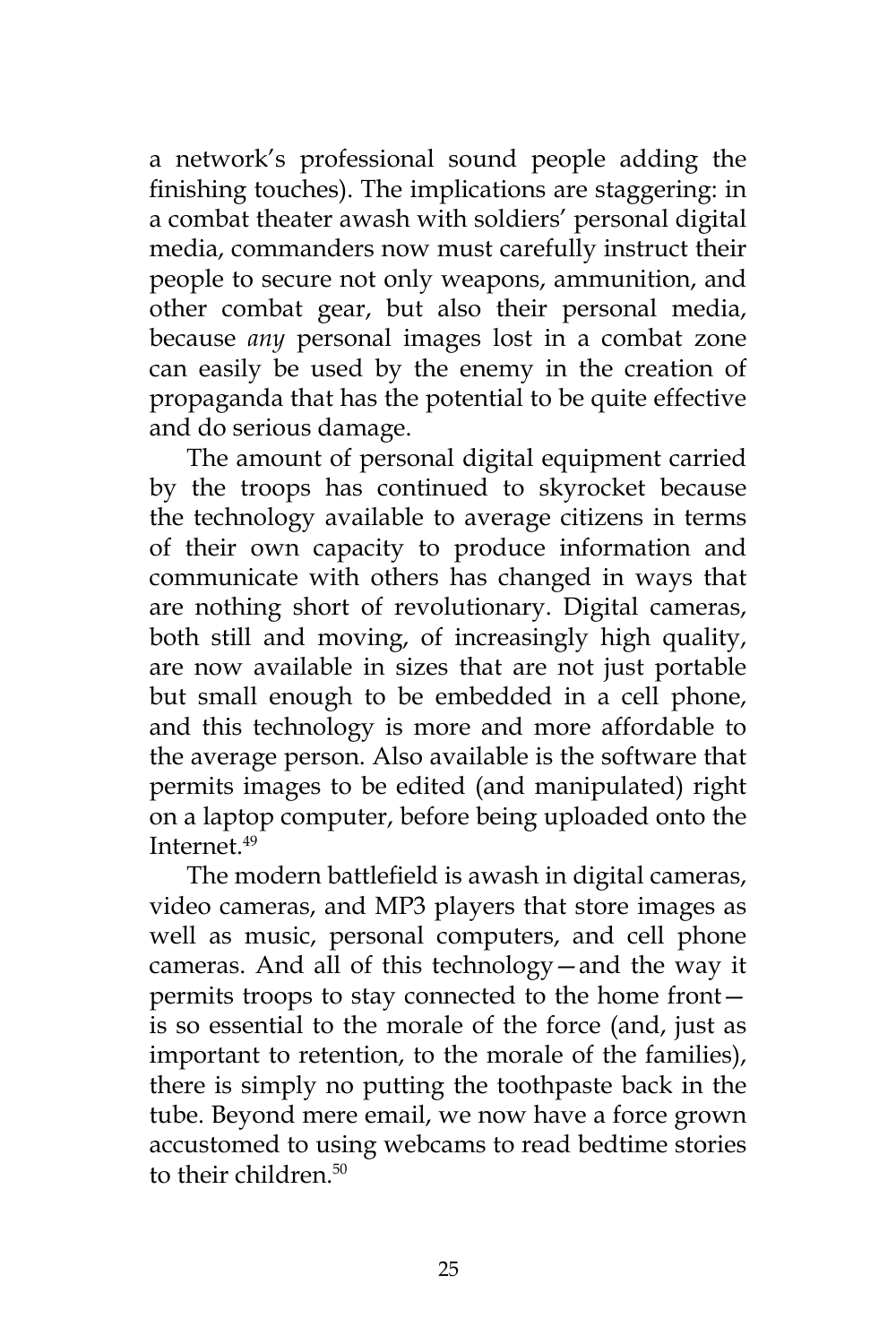These technologies all work together, and they work as well for the average citizen as they do for the professional journalist. (And, of course, therefore work as well for the terrorist as for either of them.) For the journalist, although only 18 months elapsed between the fighting in Afghanistan that initially overthrew the Taliban and the conventional combat phase of the war in Iraq, there was no comparison in terms of what was possible technologically. Camera crews in Afghanistan needed 75 to 100 cases for their equipment, and even then were still not able to transmit the fighting in real time, something that was possible in Iraq with equipment carried in only five or six cases.<sup>51</sup>

With the help of these technologies, the modern-day terrorist produces several categories of videos, which are then made available on the web: heavily produced videos that are several minutes long and with fairly high production values, sophisticated editing, and graphics, some of which may actually run as long as an hour; hostage videos, which run the spectrum from videos used to prove that a particular victim is in a group's possession to the final video in which a victim is executed on film; statement videos, which are declarations coming from a group's senior leadership for any one of a number of reasons; tribute videos, used to eulogize those lost to the cause (most especially, of course, martyrs); internal training and instructional videos, which are never meant to be distributed to the public and are often behind password-protected sites; the last will and testament of the suicide bombers; and then the operational videos, the new category developed out of the Iraq conflict.<sup>52</sup>

The majority of the operational clips come from Iraq, simply because this is where the bulk of such attacks have taken place since the strategy of filming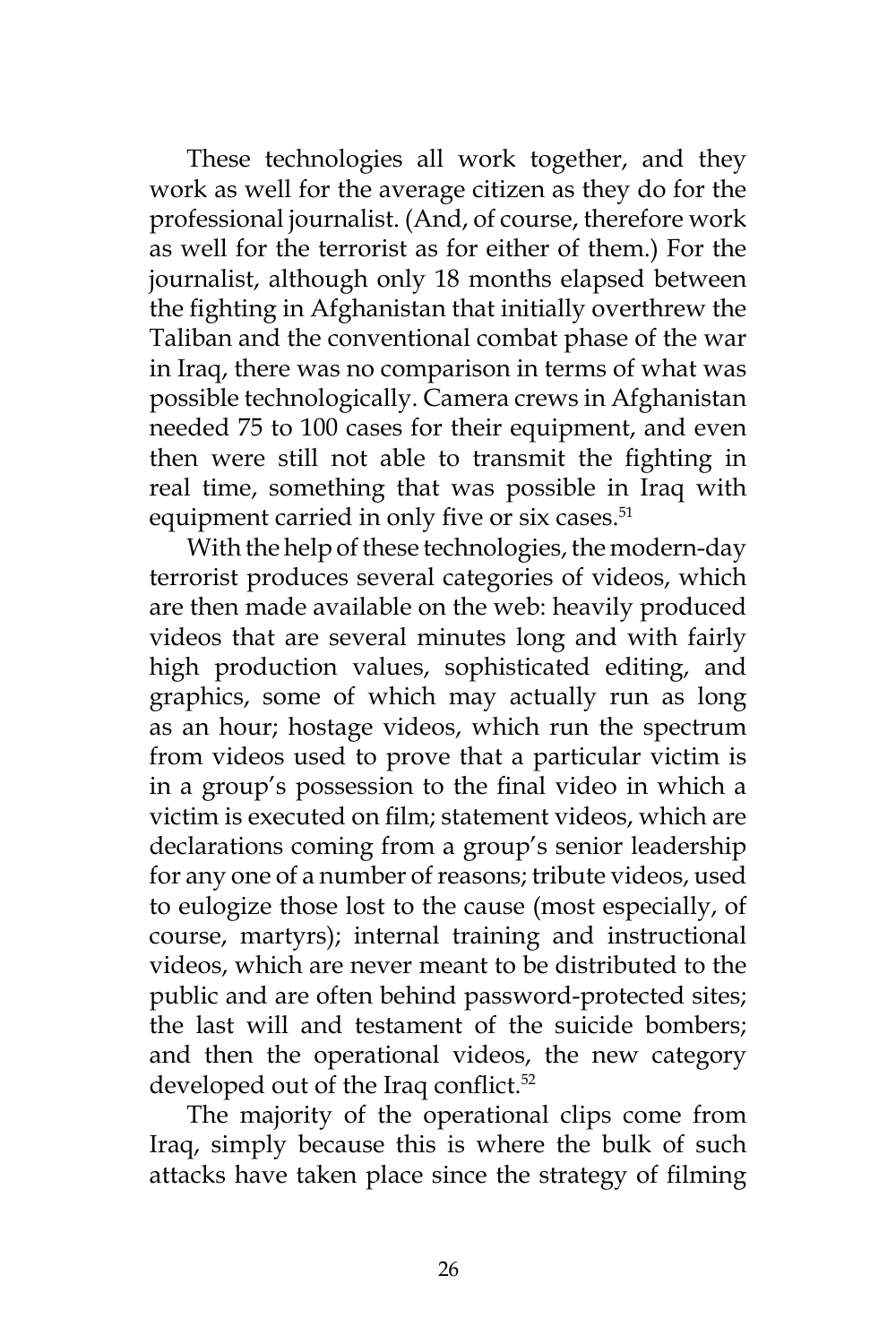and posting individual attacks originated (and given that the Taliban came to the game late, for a variety of reasons), and they grew increasingly sophisticated in terms of the graphics and audio used (a reflection of the increasing sophistication of the software available on the open market, software that generally requires no more training than reading the instruction manuals that come with the software itself.<sup>53</sup>) What is particularly striking is that many now come complete with English subtitles, even if the English is often quite bad (sometimes, were the context different, hilariously  $\mathrm{so.}$ )<sup>54</sup>

In fact, as far as production values go, the software available on the open market may not be the limiting factor for these groups. An enormous amount of opensource software is available. (open-source software is that which is intentionally made available for free by the original programmer in the hopes that a community of users will develop, in the process assisting the programmer in improving the original program.) And that presumes the user is particular about sticking to the legal niceties—if the person producing the ultimate video is casual about such things, a great deal more software can become available through various mechanisms.<sup>55</sup> Based on the materials captured on the battlefield, no Iraqi groups appear to be using Linuxbased computer software—in other words, they are not using open-source software, but instead appear to be limited to PC-based systems.<sup>56</sup> This does not mean that open-source is not being used internationally; it means that those producing material inside Iraq are working within self-limiting parameters, either due to resource or, more likely, training constraints.

The gap between the degree of sophistication in videos produced in the battlespace, by "a guy and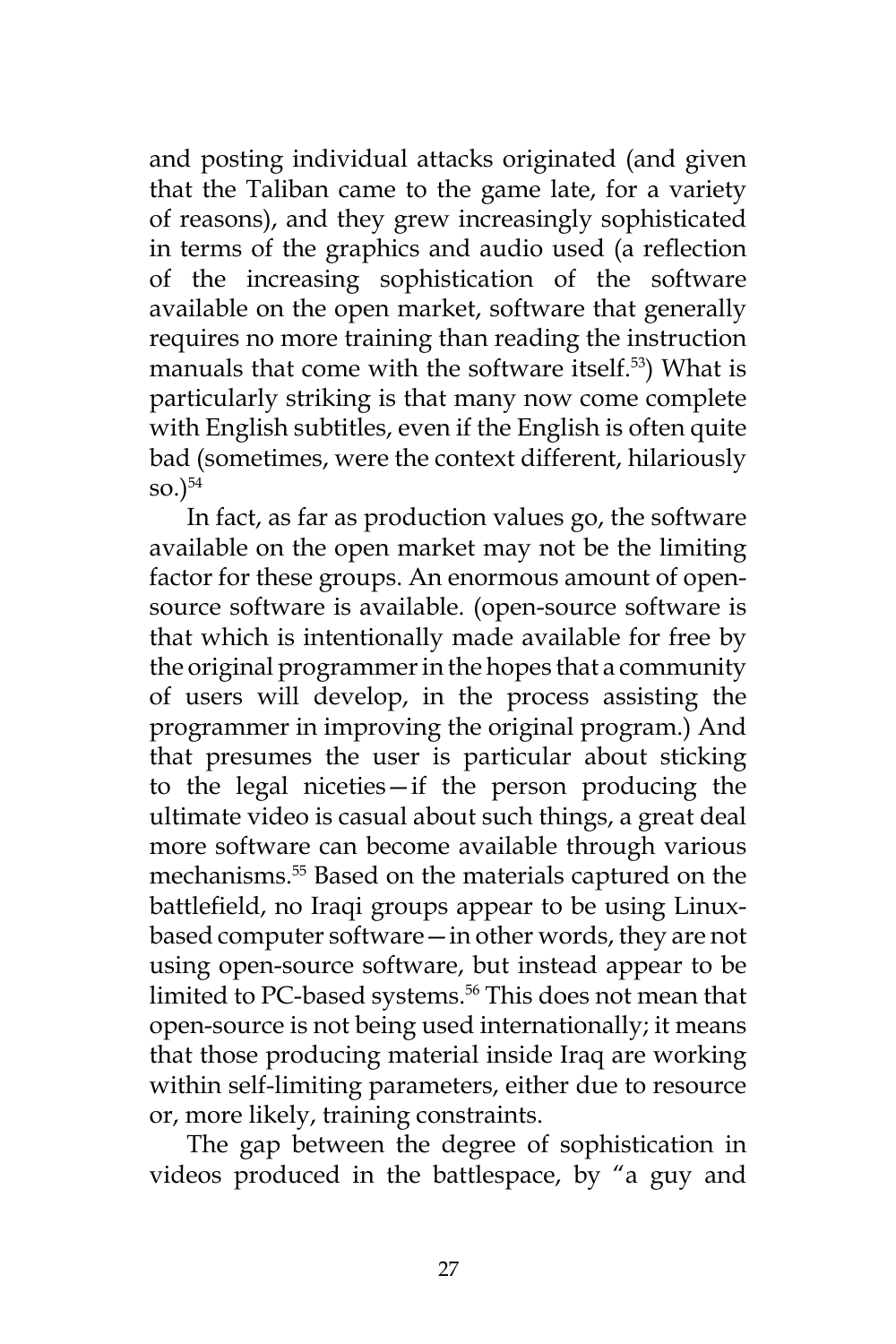a laptop"; videos produced in more elaborate (and stationary) media labs, along the lines of those coalition forces were able to capture in late 2007; and those produced outside the theater entirely, is only going to shrink as time goes by. One company is marketing today a piece of equipment that they are calling "basically a live TV truck in a backpack."57 Now, with "minimal training, anyone who can operate a computer can use it to broadcast professional-quality live video over the internet or on television."<sup>58</sup> It is clear that neither the manufacturers nor the technology reviewers are considering possible downsides to the way technology opens up broadcast-quality access to almost anyone with any kind of agenda. Yet if it were up to me, the same kind of export controls would be slapped on this that we put on fighter-bomber parts or Cray super-computers.

This disruption of the normal live video production process means content attractive to niche audiences is now worth televising to local communities or streaming worldwide. "You don't have to have a million people watching," said Nelson [Senior Vice President, NewTek], "because the budget of making the show is almost nothing."

The TriCaster is essentially a high-powered computer with special ports. Like other computers, it plugs into a display and it is operated using a mouse and keyboard. The onscreen interface resembles a traditional TV-studio switching console, but after a short tutorial, just about anyone can figure out how to switch between cameras, add graphics, and so on. I saw how easy this was, and heard countless testimonials about high schoolers and church volunteers learning how to use it in a half hour.

"We had to take a process that normally has 5 to 30 people creating a show and make it easy enough for one person to run, [someone] who has never run a TV show before," explained Nelson. Indeed, the TriCaster allows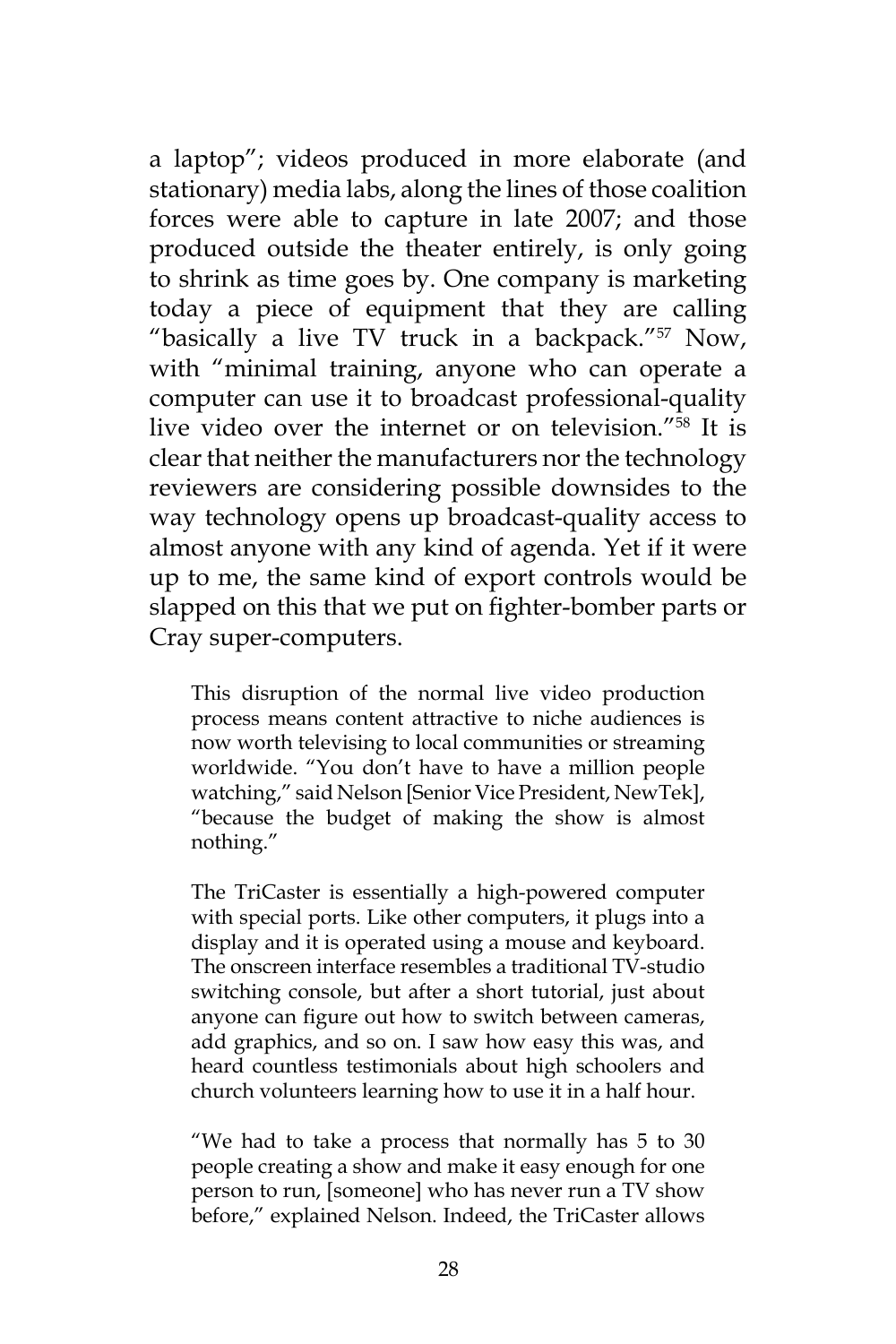a single operator to mix multiple cameras (higherend models support more cameras) interspersed with graphics, pre-recorded clips, real-time effects, and more than 300 three-dimensional transitions. The box outputs to the web, television stations, or big screens in churches and sporting arenas.

NewTek's [entry-level TriCaster](http://www.newtek.com/tricaster/tricaster_duo.php), with support for three cameras, costs \$4,000. That may seem like a lot, but considering that it can be used in place of a mobile production vehicle, four grand is small potatoes, relatively speaking.

The benefit to niche video broadcasters has been significant. Many high schools, colleges, and minorleague sports teams can now afford to broadcast and stream most or all of their games.<sup>59</sup>

While terrorist groups have always attempted to reach the public on their own, we are no longer in an age of mimeographed pamphlets or magazines reaching a few hundred true believers while staying one step ahead of bankruptcy from one issue to the next. In addition to the video segments, CDs and DVDs are still widely distributed, and, most importantly, they too have an enormous presence on the World Wide Web. Materials from the Iraqi battle space are found in video format, as DVDs, as 8 millimeter films, as minicassettes, or even in DVR format.<sup>60</sup> These materials serve a variety of purposes simultaneously. They are used to recruit, to communicate between the already committed (but now geographically dispersed), and to provide training. The Internet, in short, became the new Afghanistan; cyberspace replacing the lost sanctuary in real space. $61$  The infamous hacker "Irhabi007" (literally "terrorist 007") perfected the ability to hack into various servers—most famously that of the Arkansas State Department of Transportation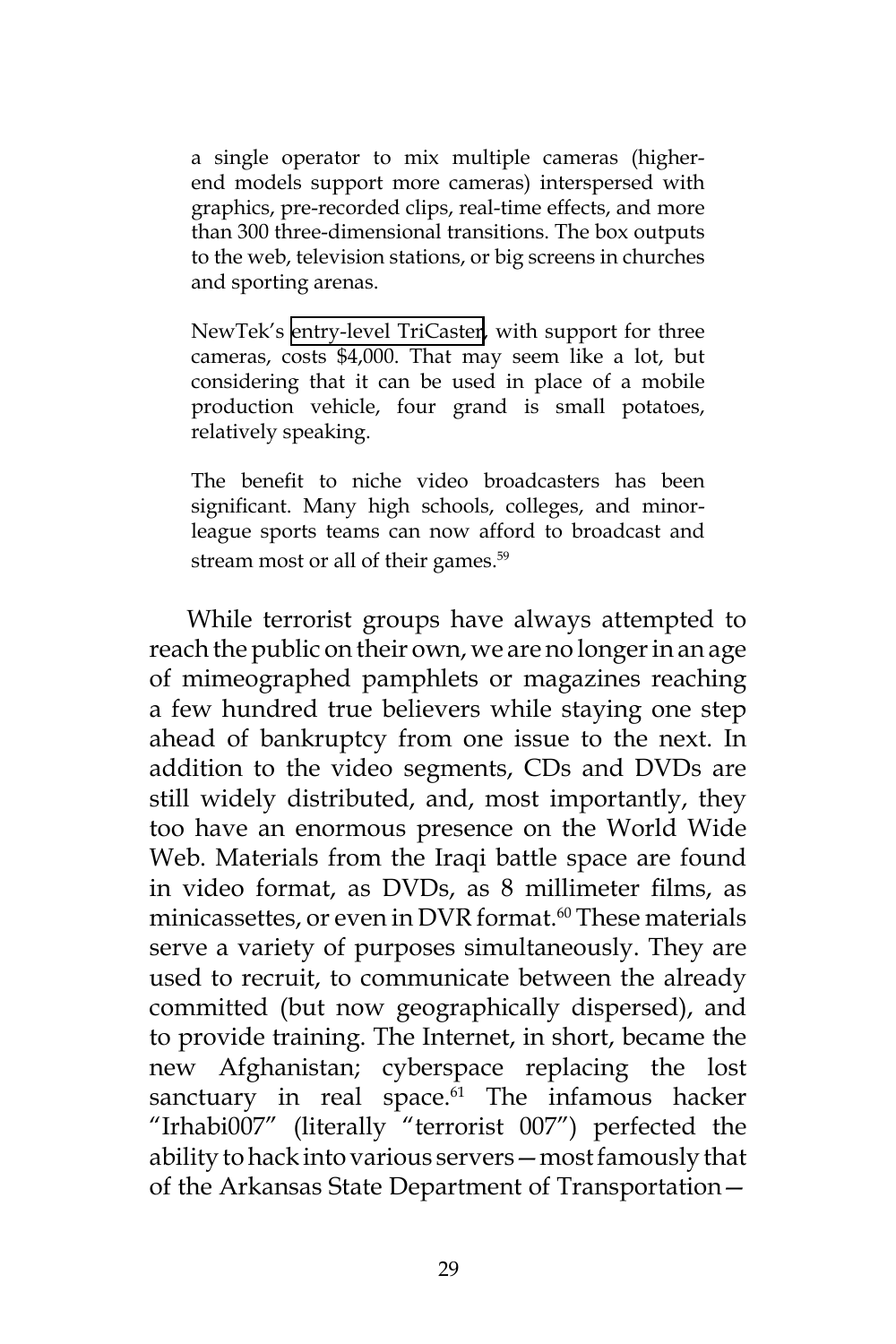to host massive files on the web using cybercrime, such as identity theft, to finance the purchase of websites to supplement what he was able to hack as he created a global online network in support of al-Qaeda in Iraq (although he operated out of London.) The laptop of one of his associates contained 37,000 stolen credit card numbers.<sup>62</sup>

For a perfect visual representation of how important all of these various efforts are to the insurgency in Iraq, there is the video posted in June 2007 where the central image is that of the speaker, urging those with the ability to do so to take up the effort, not to fight but to persuade in any way it is possible to do so. The image of a single speaker is flanked on one side by a weapon, and on the other by a laptop, also a weapon, just of another sort.<sup>63</sup> As Lieutenant Colonel Terry Guild put it simply, "[T]heir media infrastructure is quick, it's collaborative, it's virtual, it's global, it's technical, and it's getting better all the time."64 How seriously is this effort taken? One of the leading authorities on terrorist uses of the Internet, Gabriel Weimann, quotes an al-Qaeda-affiliated website as posting this warning:

We strongly urge Muslim Internet professionals to spread and disseminate news and information about the Jihad through e-mail lists, discussion groups, and their own Websites. If you fail to do this, and our site closes down before you have done this, we may hold you to account before Allah on the Day of Judgment . . .<sup>65</sup>

## **The Uncovered Body: What Makes Insurgent Videos "Propaganda?"**

The press coverage of the fighting in Iraq has included periodic stories about insurgent use of webbased propaganda.<sup>66</sup> Distinct from news stories about terrorist use of the web as a general phenomenon in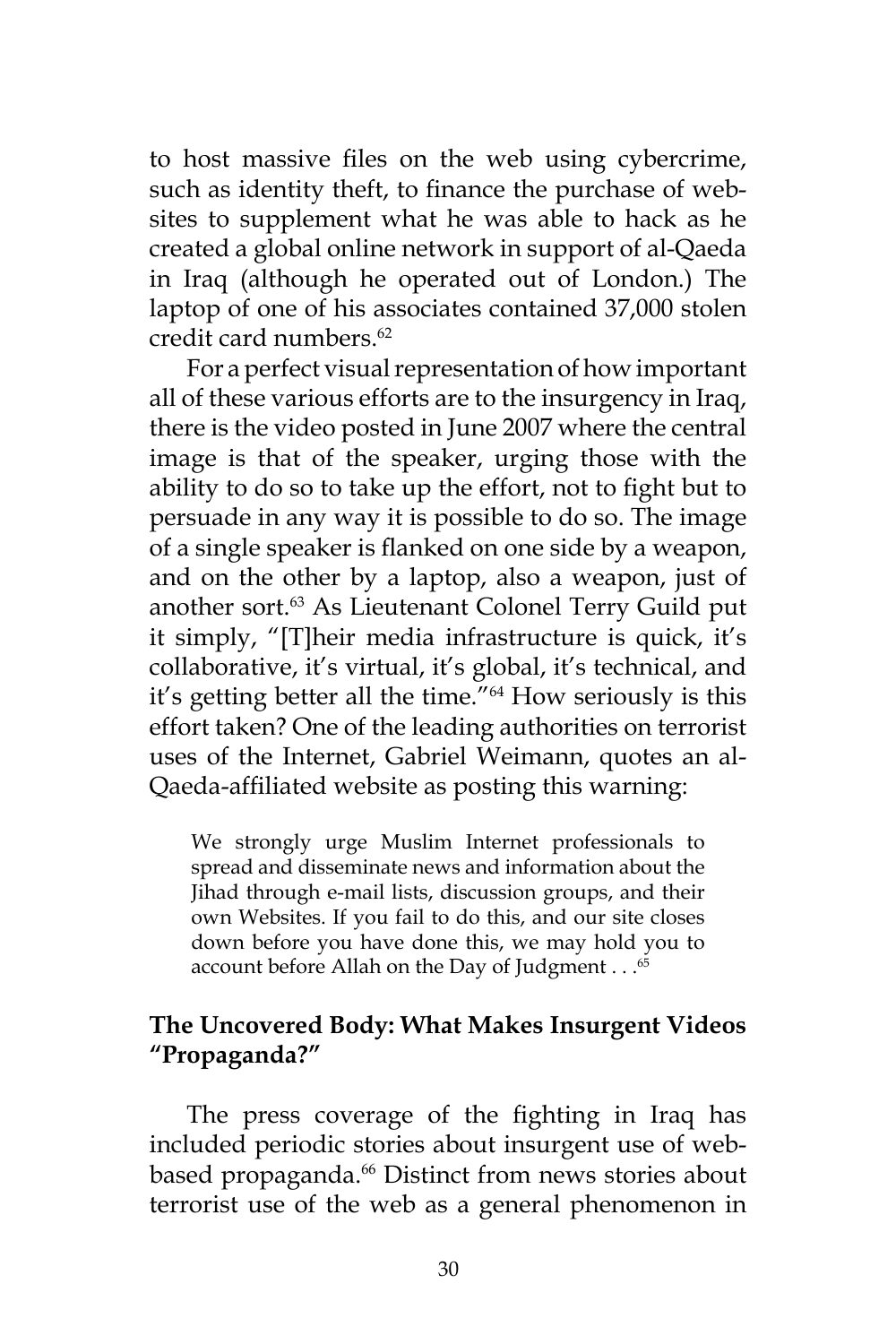other words, reporters have sometimes done stories about specific items posted to the Internet by terrorist or insurgent groups. These have generally been stories about what an individual video segment tells us about the terrorists. They tend to be stories about video segments so graphic the footage cannot be shown in their entirety on American television networks. But what makes these segments so graphic, what in fact defines graphic for American television, is that a *body* is shown. And almost inevitably these segments that are not shown, but which are discussed as news, are explicitly labeled as terrorist or insurgent *propaganda*.

What none of these news pieces seems to mention, in fact what they quite coyly ignore (whether on television or in print), is that these video segments generally get explicitly labeled as propaganda *only* when a body is visible—making the footage unusable by television. When one of these segments was released which seemed to show the body of an American pilot, for example, the release of the segment was treated by NBC as in and of itself newsworthy.

## BRIAN WILLIAMS, anchor:

Now to another story making news tonight, growing outrage this evening over a blurry video that appears to be the latest tool in the Iraq insurgents' propaganda war against the United States. The video purports to show the burning body of an American pilot. More now from NBC News Pentagon correspondent Jim Miklaszewski.

Jim, what is the thinking on this piece of videotape?

JIM MIKLASZEWSKI reporting:

Well, Brian, one military official in Iraq says he's outraged by this video, while Pentagon officials admit the video does appear to be authentic.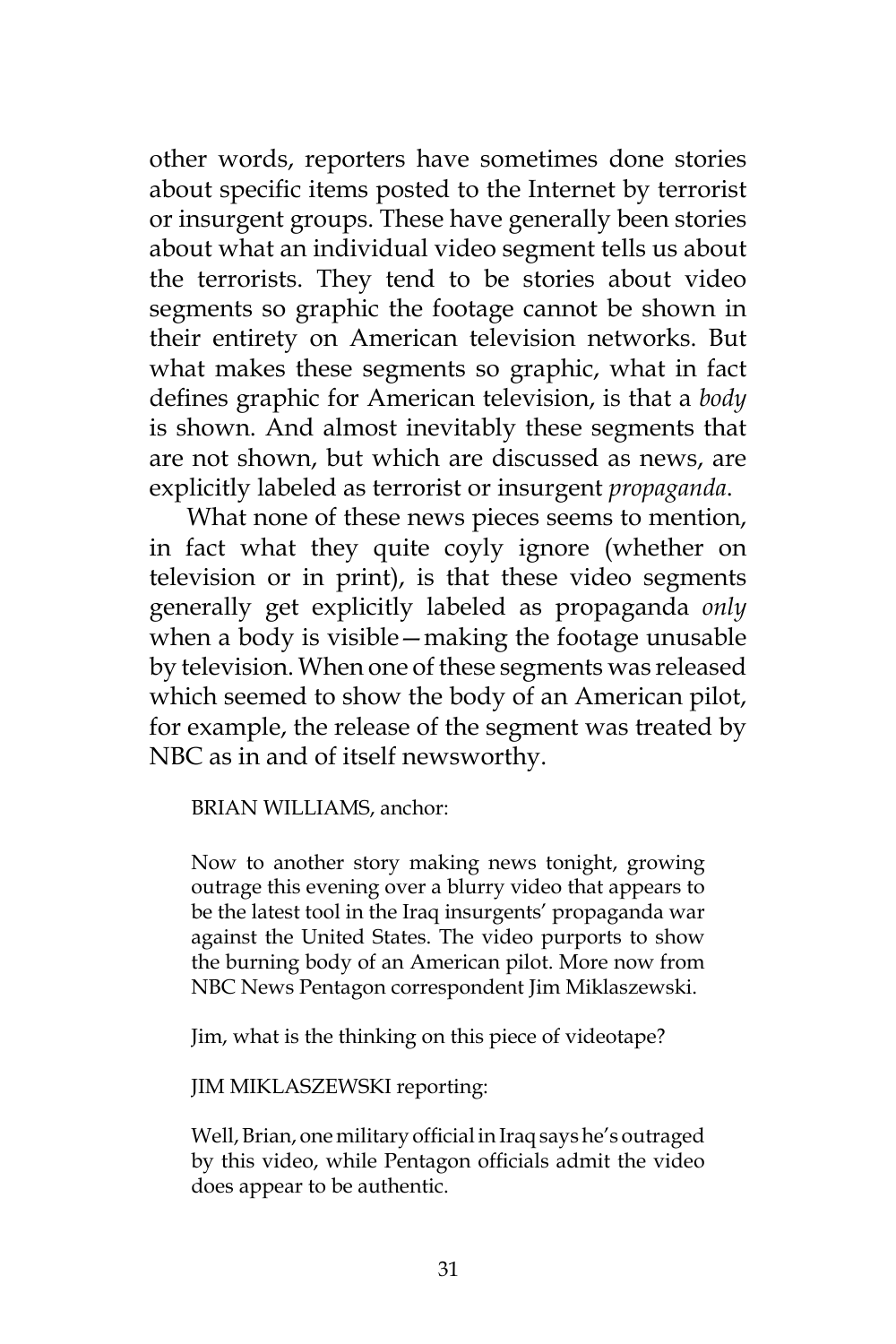The video, complete with music soundtrack, is poor quality but appears to show the burning wreckage of a US Apache helicopter.

Unidentified Man: (From videotape) (Foreign language spoken)

MIKLASZEWSKI: Shouting 'Allah Akbar,' 'Allah is the greatest,' enemy fighters are also shown dragging the body of at least one man across the ground. Military officials tell NBC News only partial remains of the two Apache pilots have been recovered from the crash site. The helicopter was shot down while on combat patrol Saturday just southwest of Baghdad. The video was posted on the Internet today by a militant Islamic group, the Mujahadeen Shura Council, with ties to al-Qaeda in Iraq and its leader Abu Musab al-Zarqawi. Zarqawi has often released videos of his attacks against Americans as a propaganda tool to rally supporters and to raise money for his terrorist operations in Iraq.<sup>67</sup>

But there is something left out of that report about the way NBC—and, in fairness, all the other networks generally treats all those other videos.

There is a distinction between how segments are treated by the networks when bodies are visible and when they are not, which turns on the standards American networks have in place for treating images of the human body *in extremis*. This distinction was drawn particularly clearly when a Bulgarian commercial helicopter was shot down (with American contractors on board) in 2005. Two videos were released to the press by insurgents claiming responsibility. The first was particularly brutal. The single survivor of the crash was approached and told to run—which he is only able to do with assistance getting up—at which point, on film, they murder him (he's shot). This video is treated as in and of itself newsworthy, but although some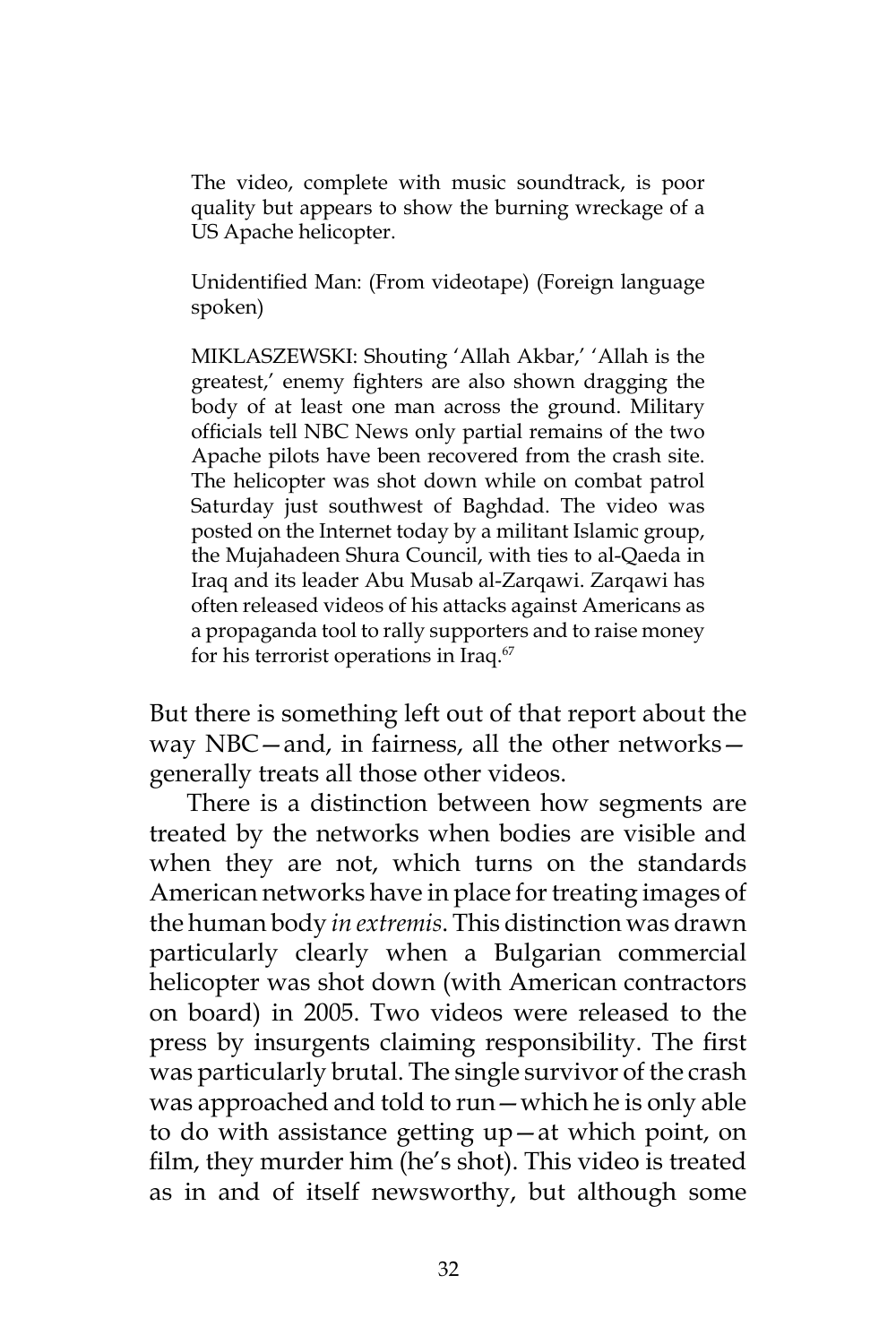networks air a few seconds of footage from the video (while others air still images or no images at all), no network airs the chilling ending. Some of the networks using footage from the video were quite creative in finding ways to avoid actually airing the graphic murder, while still being true to their point: the horror of the man's death, and the perhaps greater horror that it was treated as grist for the propaganda mill, for example, blacking out the visuals while continuing the audio track so the single shot is clearly heard by the audience. For each network, the point of the news story is the same: that the existence of this footage tells us something about the nature of the enemy we are dealing with.68 The footage may be *newsworthy*, but it is not itself *news footage*, and in several cases, the choice not to air the final images is discussed explicitly. Interestingly, in one case, the decision is explained by comparing the networks' standards to those of the Arab station al Jazeera. CBS's Lee Cowan states this "particular video was so outrageous even the Arabic channel al Jazeera refused to show the shooting itself."69

The second tape released was claimed to be of the shooting down of the helicopter. Interestingly, each network presents this as a case of "he said, he said." Here we have two tapes, two claims, and no way to adjudicate the dispute, and so we present you with both. But in point of fact, by the time the network stories were aired, the security company that owned the helicopter had already identified the man killed in the first tape as one of their personnel, which would seem to clearly settle the matter. Thus while it is of interest that different groups are attempting to get credit for the same attack, each of these stories presenting the two claims as of equal weight—and using that as the basis justifying the decision to air the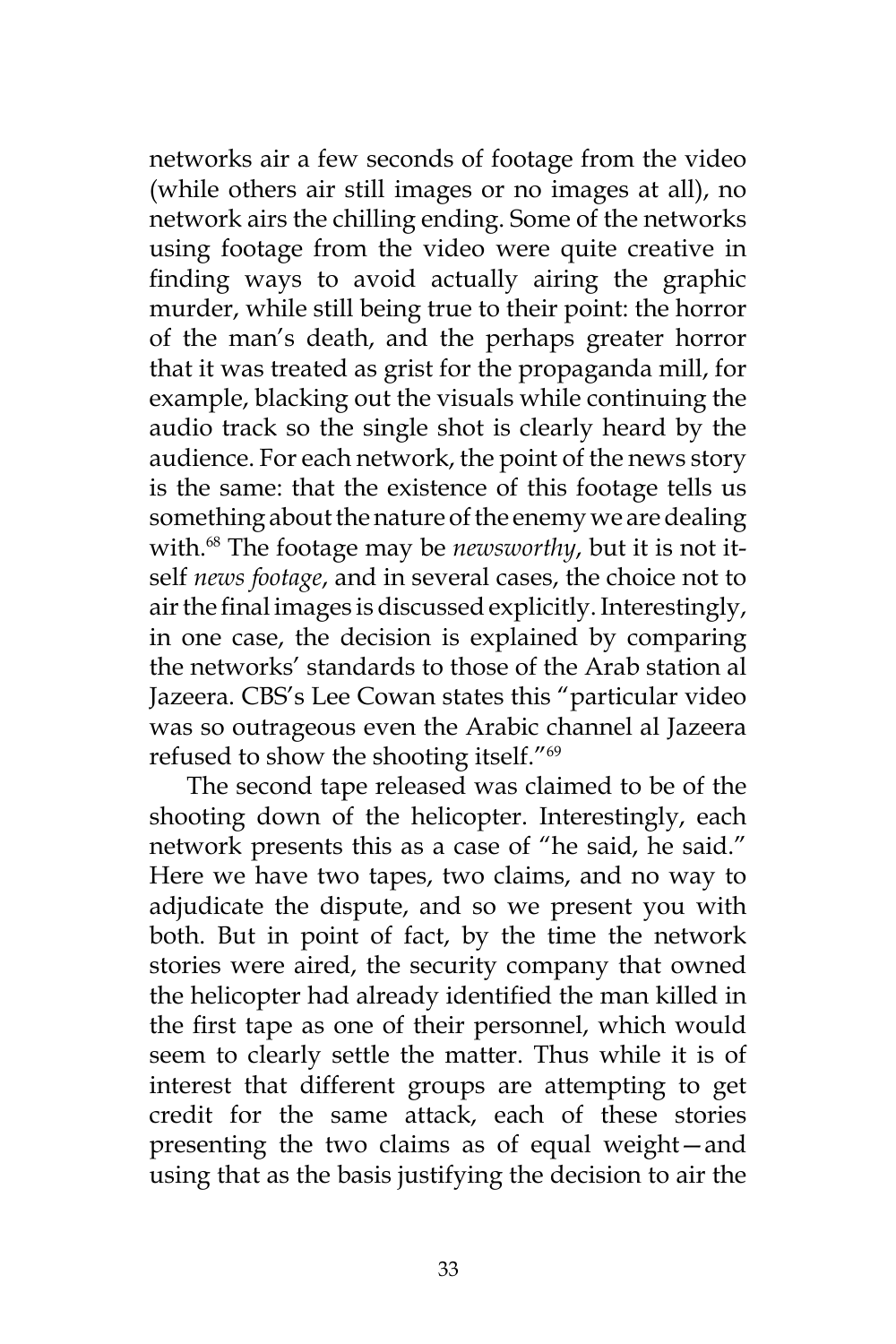second video—are simply wrong. There would seem to be no basis for the second group's claim, and therefore no reason to air this second video, even if it is worth mentioning its existence.

But what makes the second video of interest here is the difference in the way the networks treated it, compared to the first. Because it was visually of the destruction only of a machine, it was not treated as graphic at all, and was aired with little comment by the networks,70 despite the fact that *if* authentic, it would have been video of the deaths of quite a few more men than the first tape. (The helicopter, after all, carried 11 people total.) After the second video was released, CBS's reporter made the distinction explicit:

A group called Jaish al-Mujahideen says that they were the ones that shot down a commercial chopper yesterday, killing six Americans and five others. To prove it, their video shows the helicopter being shot out of the sky. As disturbing as this video is, it pales in comparison to what a different militant group, the Islamic Army in Iraq, claims to have done after the chopper crashed. A shaky camera stumbles on what appears to be the Bulgarian pilot, the lone survivor of the attack, lying in the grass. $71$ 

By the same token, when footage is used that shows the death of American troops but the audiences' view of those troops is shielded by the vehicles they are riding in, the footage is apparently uncontroversial, judging from the lack of negative reaction to the practice; it has become the norm, and as such it is unquestioned. The footage is acceptable, in other words, because although the bodies are *present*, they are not *visible*. Yet when one network aired footage showing the death of American troops out in the open—even though they clearly identified the footage as enemy propaganda and even though the penultimate scenes, just before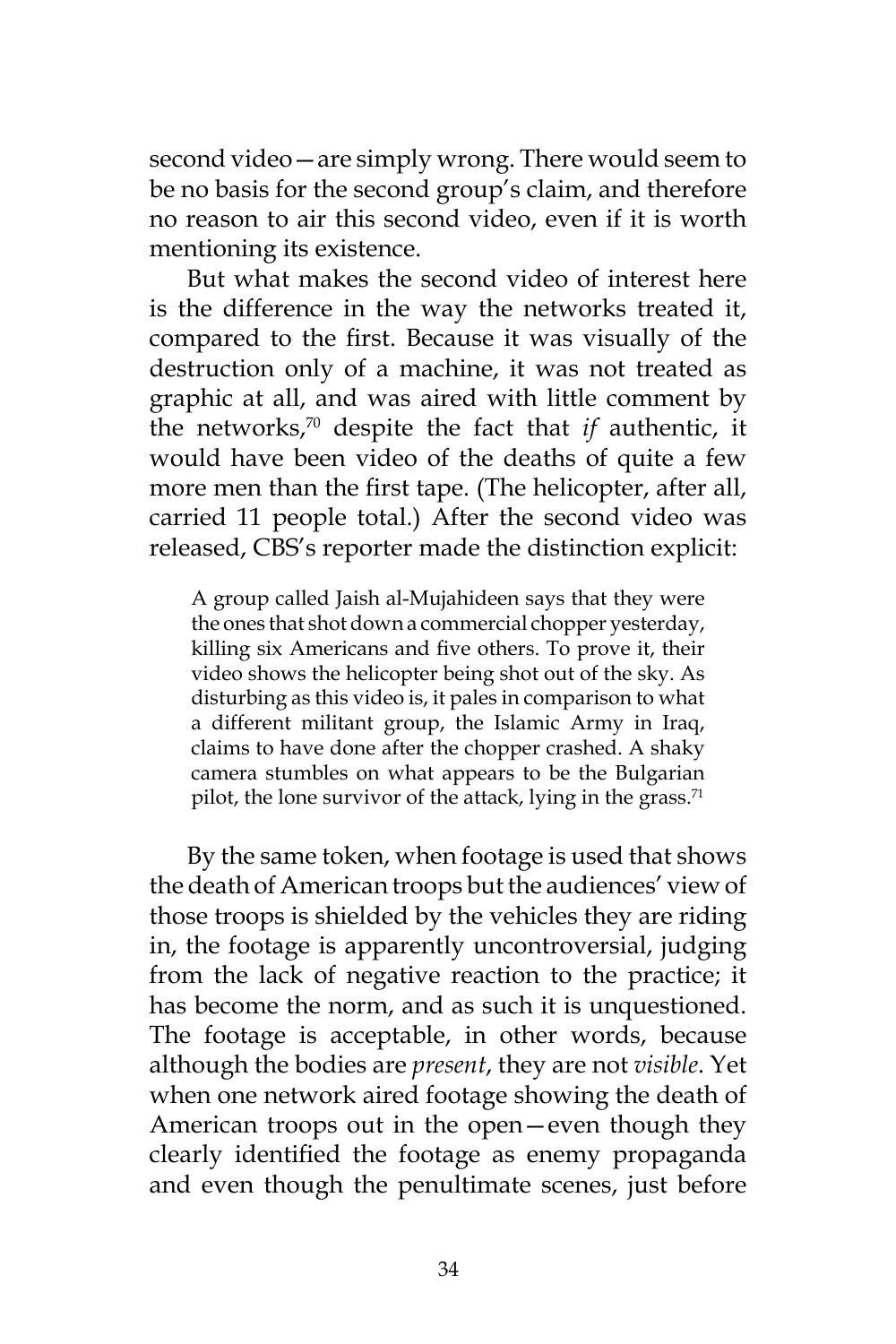the soldiers killed by enemy snipers slumped forward, were blacked out—it was the cause of considerable controversy.72

The first thing that made that story problematic was that, while the footage was, to be sure, repeatedly identified as propaganda, the story was not contextualized as a story *about* enemy propaganda practices, as had been the case with prior stories involving footage showing American deaths out in the open. Instead, the fact that this was propaganda material was acknowledged and then set aside and the story was then contextualized as a substantive story about enemy tactics: what did the footage tell us about the enemy practice of killing American soldiers by using sniper teams? In other words, this may have been propaganda, but it was treated as conveying legitimate, trustworthy information that was worth evaluating on the merits all the same.

Certainly most news stories that label the segments as propaganda *never* mention that the websites where these segments are generally found are also a regular source for the news networks—that would mean admitting that material they are themselves explicitly labeling as enemy propaganda in one context is also being used by them in another context as a source for material on a regular basis, and very often without any particular identification that tells the viewer what the original source was.<sup>73</sup> Thus it is general practice for footage to be identified explicitly as propaganda when men are killed *outside* their vehicles, but to never be identified that way when they are killed while *inside* their vehicles, as even when footage is sourced to the enemy, it is not explicitly labeled as propaganda. (The CNN story is only barely an exception, since despite the fact that the material is identified explicitly as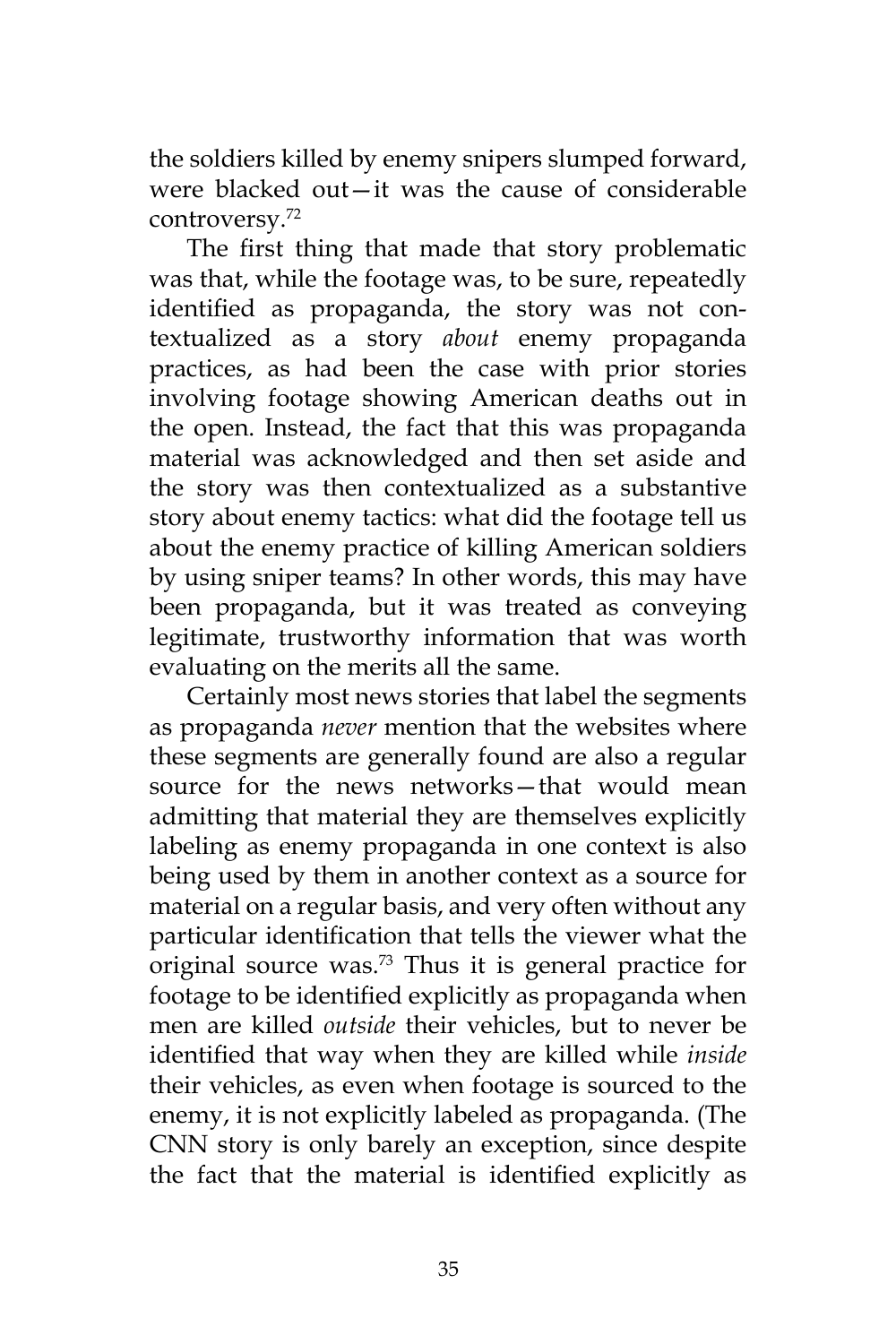propaganda, that quickly becomes relatively incidental to the story.)

Thus when the body or bodies are shielded from view by a vehicle and the footage is therefore not treated by the broadcast press as propaganda, it instead becomes available to be treated as news footage. It then can be seamlessly integrated into the regular coverage of the war, not to illustrate a point about the terrorists as in feature stories, but to illustrate the attacks on convoys, to illustrate the daily round of events, just as if it had been provided by AP or Reuters or indeed the networks' own cameramen. It is the way CNN diverges from this practice that made their piece so controversial—their footage was of soldiers being killed out in the open, but their story was not about the footage's power or the fact it was being used as propaganda but about its substantive value, its value as *information*, presumably the exact opposite of propaganda. It should be noted that CNN did not acquire these particular images by downloading them from the Internet, but rather the images were sent to CNN by the group in question, which is what made them exclusive. That only added to the controversy, however. Clearly, in showing the material, CNN was doing exactly what this group *wanted* them to do. You do not send material to CNN as a general practice because you want them to keep it private. While material is also posted to the Internet because a group wants to share it with a larger audience, the circumstances of the case seemed to highlight the choice made by all the networks on a regular basis, to give the enemy far greater access to an American audience than they could ever hope to acquire without the media's assistance. Indeed, in this case CNN was up front about that fact and even claimed the group had larger ambitions for their message. The show's anchor, Anderson Cooper, said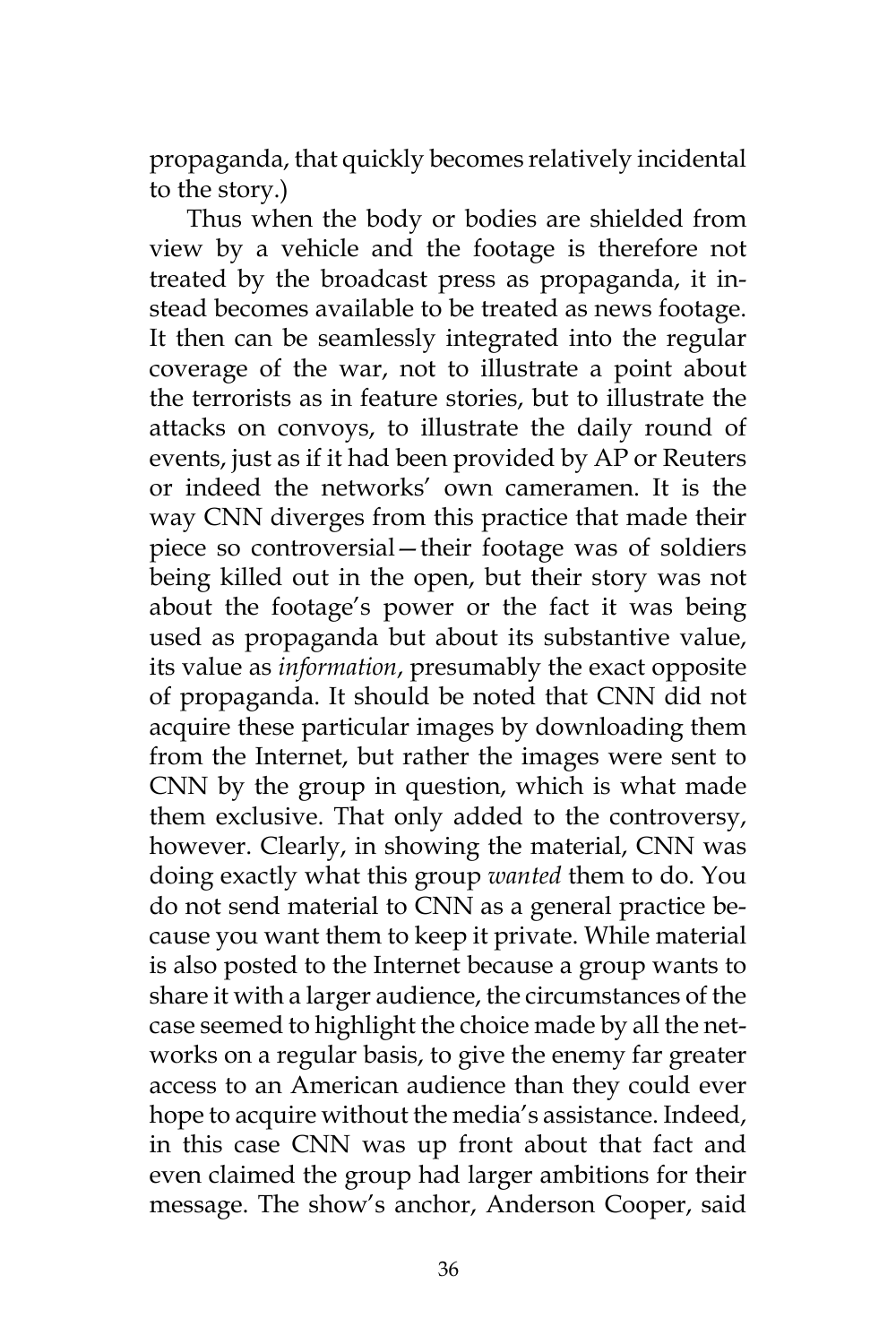the "insurgents [were] delivering a deadly message, *aiming for a global audience*,"74 and seconds later, apparently with no sense of irony, welcomed "our viewers watching on CNN International."75

Sometimes the segments are shown with visual and aural cues that they were taken from a terrorist or insurgent site, although rarely sufficient ones, given that no effort has ever been taken to explicitly address the fact that this is a normal journalistic practice. (It is certainly true that periodic stories refer to claims being made by these groups on their websites, so that the audience might be casually aware that reporters and networks regularly monitor such sites,<sup>76</sup> but that is a far cry from discussing the practice of using these sites as a source of visual product.) Sometimes there are no cues at all, but the fact is that these segments are downloaded and used in this fashion by all six networks on a fairly regular basis.<sup>77</sup>

CNN, CBS, and most recently NBC on rare occasions have imposed a graphic—called a chyron—that states INSURGENT VIDEO on at least some of the material, a parallel to the practice all networks use when showing material received from the Department of Defense (DoD), when networks use a graphic saying something along the line of DOD FILE FOOTAGE. This seems to be not just a perfectly acceptable solution, but in fact a quite elegant one, so long as it is applied consistently meaning whenever terrorist or insurgent websites are the source of the footage—and throughout the length of the footage, which does not so far seem to be the case for some reason for any of the three networks. In fact, doing this inconsistently might be worse than never doing it at all, since viewers might believe that any time the graphic is missing, the footage must by definition not come from insurgent sources.<sup>78</sup>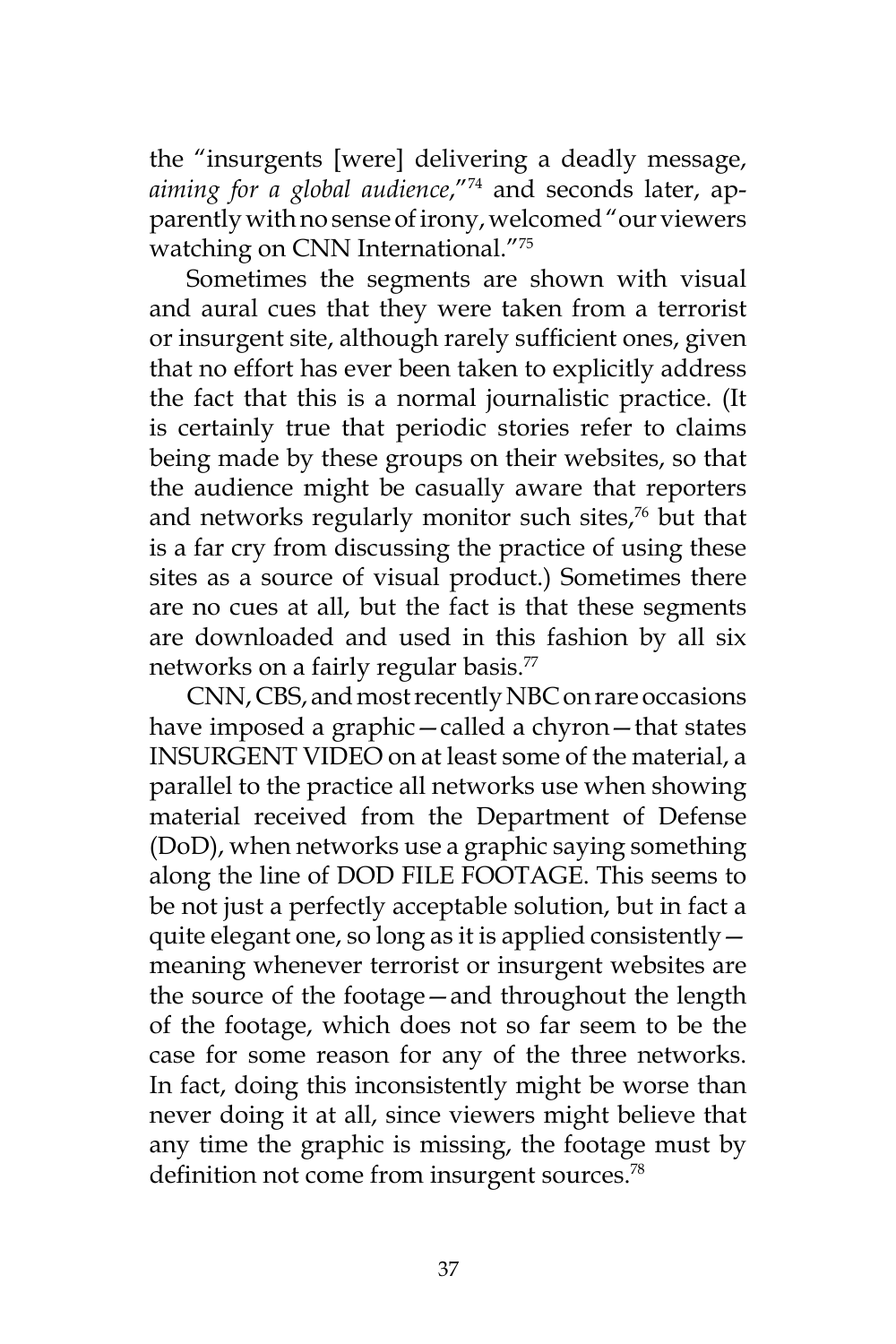And although they do not do it in all cases, that graphic is visible, clearly imposed on the sniper videos that were so controversial when aired by CNN. Ironically, since the whole point of the discussion was that these videos had been received from an insurgent group, this is the one case where such a graphic might have been superfluous.

If this can be done with footage from DoD, it is hard to understand why this cannot be done with footage from enemy sources. The argument that leaving whatever graphics the groups themselves might have superimposed on the footage in place is sufficient seems unpersuasive, given how few Americans read Arabic. For many of these videos, simply leaving the original Arabic graphics up as they were on the original video will not be enough of a cue since—probably by design—they may mimic the layout of those on a news site, for example using a news "crawl" on the bottom. With the groups' logo either too small to see clearly or unknown to most Americans, the graphics alone might leave a viewer thinking the footage had been taken from an Arabic language news network. However, leaving the graphics up and then also leaving the audio track in place and simply lowering the volume so that the reporter's voice can be heard is an alternative networks have sometimes used to great effect since the musical selections, often heavily based on chanting of "Allahu Akhbar," leaves little doubt that the footage has been pulled from a propaganda video and not a news site<sup>79</sup>

Another alternative available to the networks is one that can be drawn directly from the way they already cover political campaigns today. Every campaign cycle, political reporters do stories on campaign ads that are particularly interesting either because they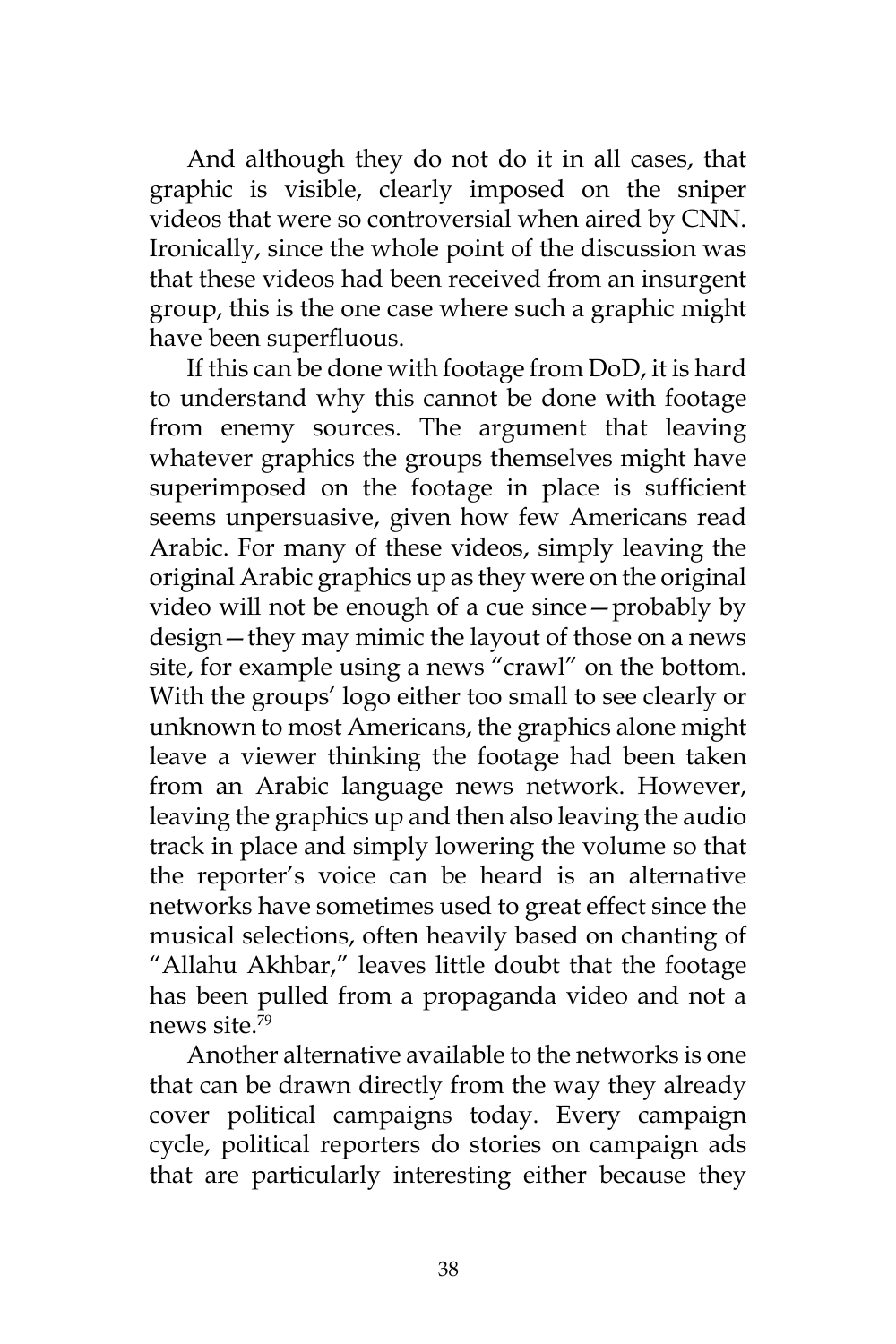are especially negative, or because they deploy a new technique in campaign ads, or perhaps because they are simply proving especially effective. Such stories always include clips from the ads for obvious reasons. A number of election cycles ago, an elaborate study involving hundreds of subjects demonstrated fairly conclusively that the normal practice of all the networks at the time, where the clip was shown taking up the full television screen, confused viewers (perhaps because they tended to watch the news while engaged in other activities—getting dinner ready, putting kids to bed, helping older kids with homework, paying bills, etc.) As a result, almost universally when these clips aired, the context—a news story about the process of the campaign—was lost, and viewers simply assumed the ad was being aired again. The networks, in effect, were providing the campaigns with millions of dollars worth of free advertising, and legitimizing any negative or misleading claims they were in fact attempting to critique.<sup>80</sup>

The scholar who conducted those studies, Kathleen Hall Jamieson, called for the networks to adopt a "visual grammar" where clips from campaign ads would be shown imposed on a graphic of a television set, so that it would be immediately obvious that viewers were not simply viewing another run of the ad. (She suggested a wide variety of visual cues beyond that one, but this visual grammar was the most important suggestion she had to offer.) In 1996 her suggestion was picked up by a Pew Trusts panel, and soon after the networks adopted it as standard practice.<sup>81</sup> It has, of course, since been updated so that some ads are shown using a graphic of a laptop to signify a web-based ad.

The networks, in other words, already have these graphics and the procedures for using them in place and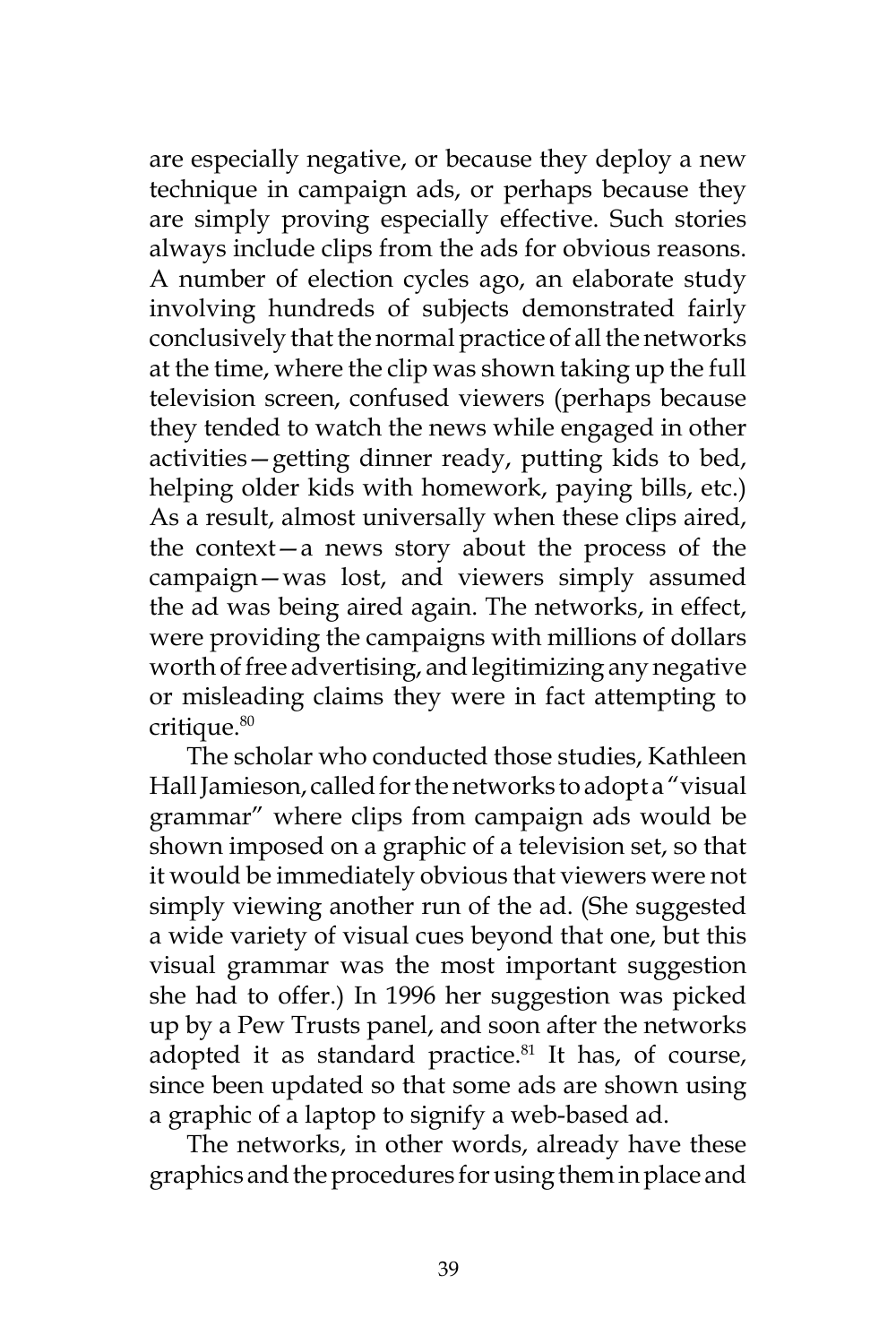use them on a regular basis (at least every 4 years) with no apparent difficulties. If this method is considered necessary to keep viewers from misunderstanding and believing the networks are presenting material actually produced by political campaigns, should it not be considered equally appropriate and necessary to keep viewers from believing the networks are the source of material produced by those responsible for the deaths of American soldiers and marines—not to mention innocent civilians—in order to produce the footage?

Let there be no mistake, this footage is shot by terrorists and insurgents of attacks perhaps staged for the explicit purpose of providing material for filming. Imagine the outcry if it were suggested the networks rely on footage of campaign events shot by photographers on the staffs of the campaigns for their coverage. Indeed, we do not need to imagine it, for the press has never accepted the idea that even relatively innocuous photographs of fairly formulaic events could be provided by official White House photographers in place of their being granted access themselves. The President of the White House News Photographers Association (WHNPA) had this to say about instances where official White House photographers' images (called "releases," "photo releases," or "handout photos") were the only ones made available (or, indeed, were simply the shots chosen by news agencies):

If we truly want to improve coverage at the White House and maintain credibility as journalists, we must press the decision makers at our news organizations not to use handout photos and strongly encourage independent press coverage of the daily activities of the President."82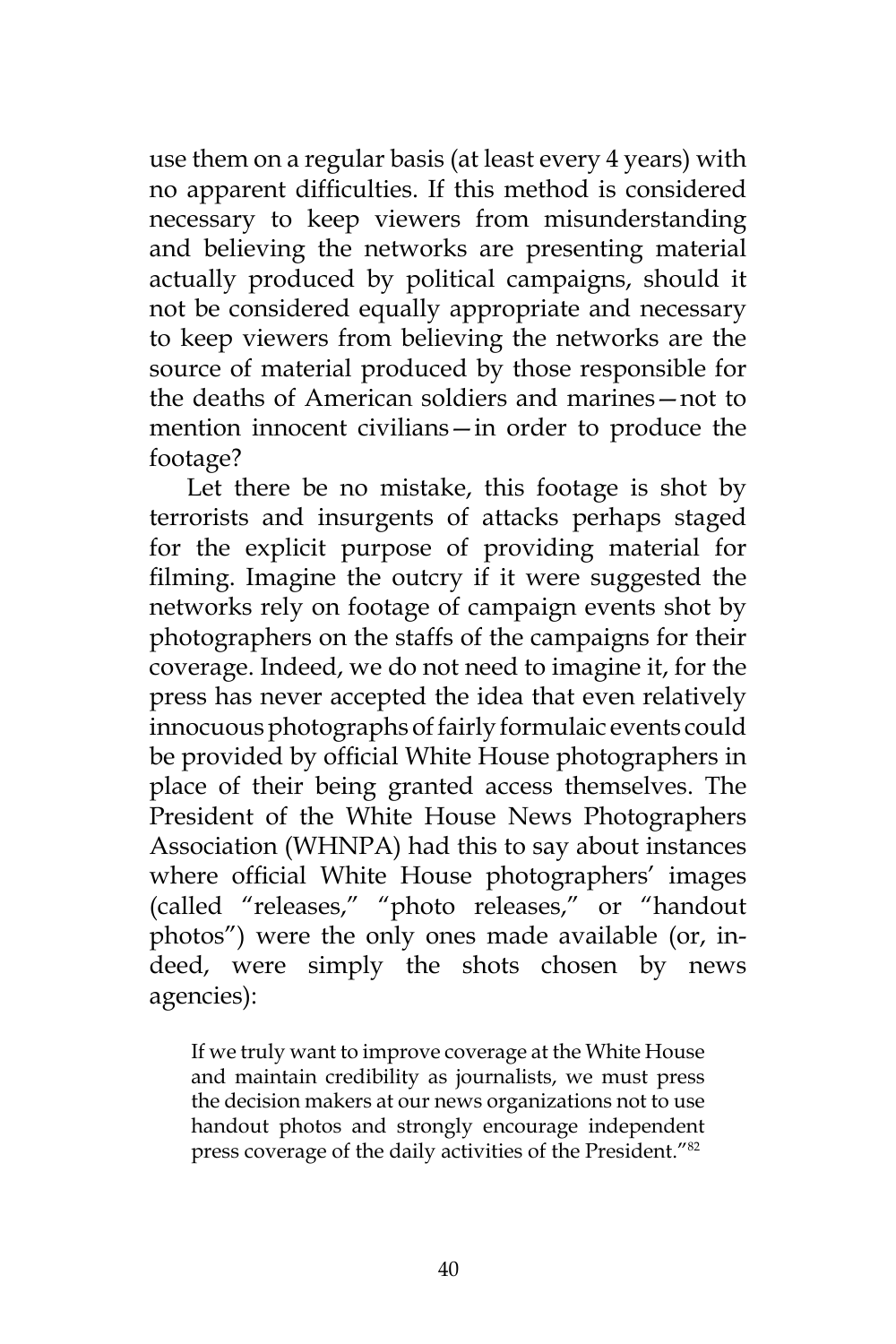In fact, she said, "I pointed out that with the significant numbers of White House 'photo releases,' White House photographers are crossing the line from documentary photographers to White House PR photographers." The point is that as "long as independent photojournalists are excluded from coverage of the daily activities of the President, coverage of the White House is compromised."83

The contradiction is fairly sharp. One set of photojournalists argues that unless independent press photographers cover every event, no matter how mundane or banal and no matter how few choices might seem available for representing the scene visually (the WHNPA President specifically mentions the photographs of the President looking out the window of Air Force One after Hurricane Katrina as a triumph for her organization's members), then the coverage is completely compromised. *The people staging an event cannot be the same ones providing the images of it*. That is the clear standard articulated. Yet in the second case, which would seem so much more charged, so much more open to the photographer's ability to alter what we see, news outlets are more than happy to accept footage provided by the very people staging the event being filmed, when the event—and the footage—seems likely to be far more subject to manipulation than what results from a standardized, even ritual, public meeting of the President with some foreign official—which is, at the end of the day, two middle-aged guys sitting side by side in easy chairs.

It is worth noting that the kinds of photographs the members of the WHNPA are so concerned with always appear with captions, and those captions almost always include credits. News outlets, in other words, provide transparency for their audiences so that when the photographic images they use have been provided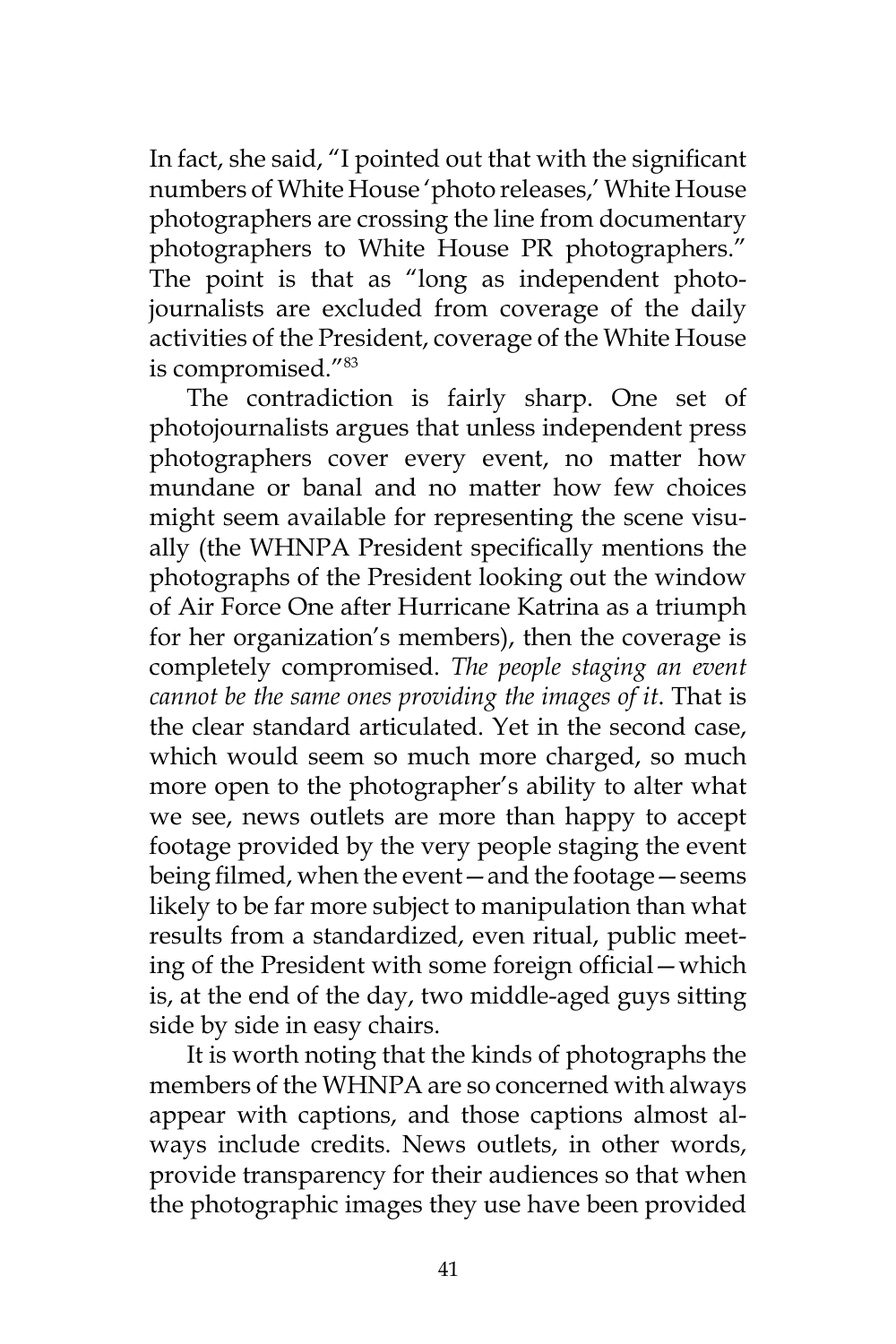by the White House and not their own staff, their readers have a way, with very little effort, of discovering that. If network news divisions feel they have no alternative to taking visual product from insurgent websites, just as they sometimes have no alternative to taking visual imagery from DoD (or the White House) because no other images are available, then they owe their viewers transparency: the audience needs a way to know where the images came from, and who produced them. Why would that be necessary if the images were produced by DoD but not necessary if they were produced by the nation's enemies?

Perhaps more important than the fact that the footage has been shot by these groups is that they are all *edited* by terrorists and insurgents, even if they are then edited again by network personnel. It is propaganda material, not news footage, or else the very idea of a difference between the two has no meaning whatsoever. As Ben Venzke articulates it, the "videos are a form of follow-on psychological attack on the victims and societies the group is targeting. They are designed to amplify the effects of attacks . . ."84 Hoffman writes about terrorist use of the web generally, rather than about these segments specifically, but gives an assessment that is clearly applicable here:

It [the web] also enables terrorists to undertake what Denning has termed "perception management": in other words, they can use it to portray themselves and their actions in precisely the light and context they wish—unencumbered by the filter, screening, and spin of established media. The internet also facilitates their engagement in what has been referred to as "information laundering," taking an interesting or provocative video clip and/or sound bite, and featuring it and focusing on it and creating an "internet buzz" about it in the hope that it will move into the mainstream press.<sup>85</sup>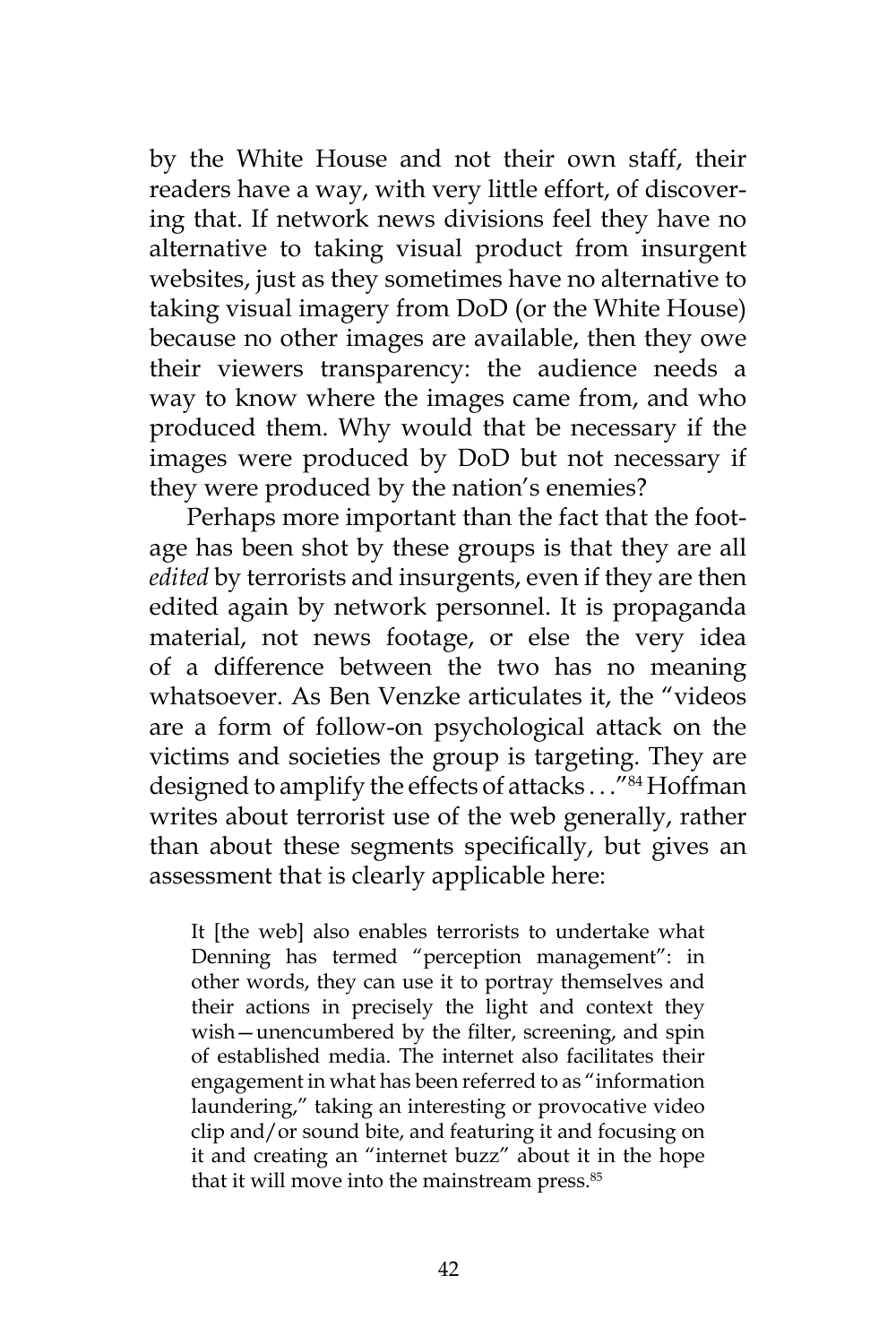They no longer have to try to create "buzz" to move a clip into the mainstream press: they are now the press's primary source of news footage when it comes to the vital issue of attacks on American military personnel in Iraq. All they have to do is make the material available.

Consider again the sniper tapes aired by CNN. While they made for particularly powerful propaganda material because of the strength of the visceral emotional reaction they inevitably evoked, they presented a distorted view of the threat faced by American troops. The numbers tell the tale: as of mid-February 2007, sniper fire had accounted for 1.3 percent of all American deaths in Iraq, the least likely cause of hostile fire responsible for a combat death and less likely to kill American service members than nonhostile weapons discharge. Since the start of the war, 41 Americans had been killed by sniper fire compared to 1,134 killed by IEDs, the single greatest risk to American military personnel and responsible for 36.3 percent of all American military deaths in Iraq.86

Lara Logan, CBS's senior correspondent in Baghdad at the time, argues that the practice of using terrorist and insurgent footage is a legitimate one for several reasons. First and foremost, she argues that since there is no other way this footage could have been acquired, people would simply assume the source although she is very clear that she is always very specific with viewers as to what the source is. She believes the audience would make this assumption in part because of the difference in quality—network professionals do not produce grainy black and white footage.<sup>87</sup> Without empirical research, there is no way to answer the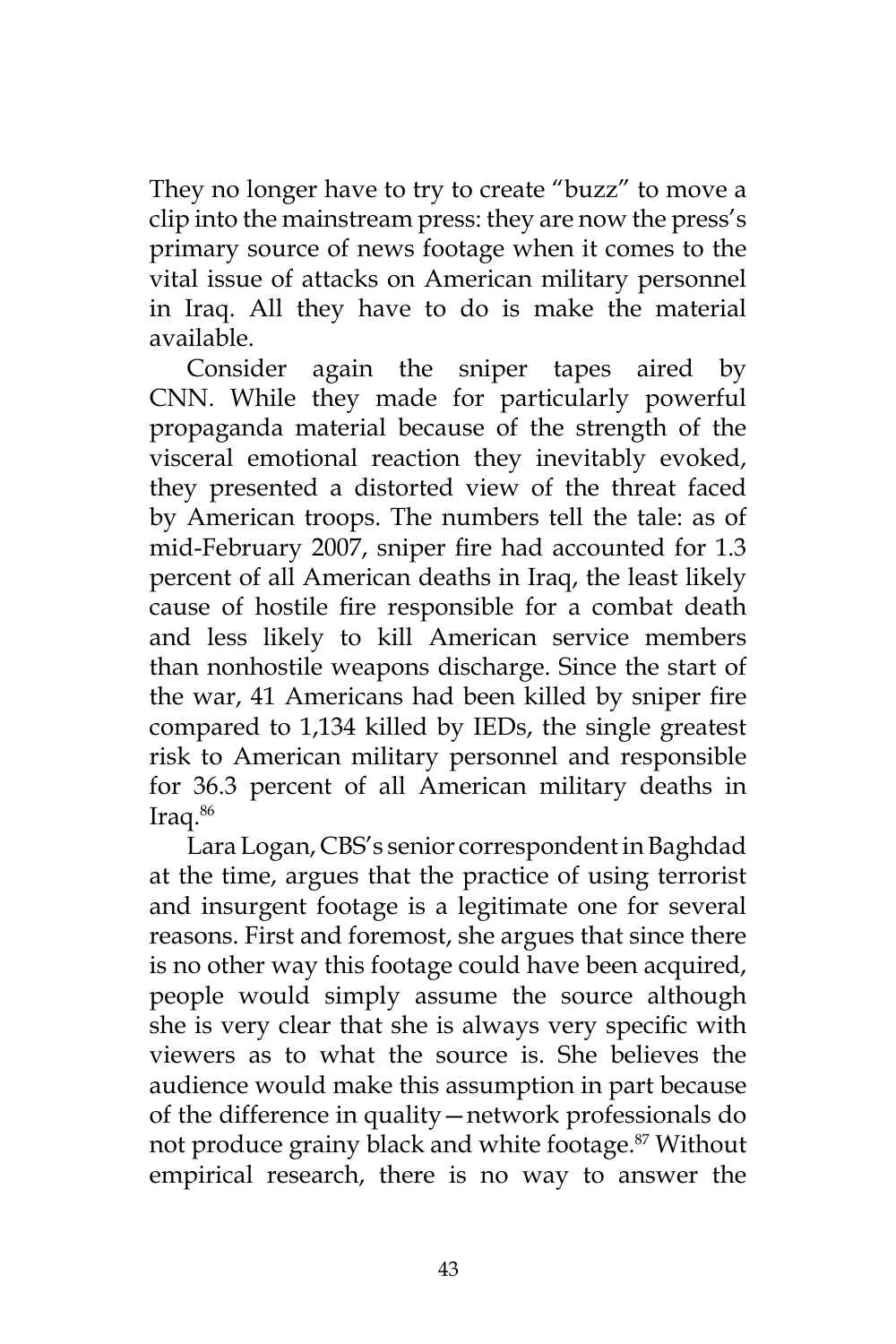question, but I am highly skeptical of this position. I suspect if nothing is said one way or the other, most viewers would likely assume footage is provided by news crews or simply not think about the question at all, since I do not believe most Americans are aware there is no other way the footage could have been acquired: the constraints on reporting this war are new to *this* war. (This is based in part on the anecdotal experience of a number of public presentations on the topic. In my experience, audiences, including military audiences, are inevitably surprised to learn network visual material is sourced in this way.) Networks now air footage of low, amateurish quality in any number of circumstances, most often when the footage is of breaking news events and has been provided by socalled "citizen-journalists"—in other words, people who just happened to be in the vicinity with a cell phone camera and had the wits to start filming when something newsworthy happened in front of them. If audiences think about this footage at all, most people probably assume it falls in that category and that it was shot by American soldiers, in other words by those targeted by the attack, not by those launching it.

While the constraints on professional journalists have been discussed in detail in the various venues where the coverage of the war is itself the topic (trade publications focused on journalism, for example), there has been little or no mention of those constraints built into the *actual* reporting so that the mass audience may be only vaguely aware of them, if at all. If it is simply impossible to report without using this footage, it would seem that given how this practice seems to clash with journalistic norms and practices in other areas, the very least that is required is stringent requirements to assure transparency. Rather than making the assumption that their audiences must know what the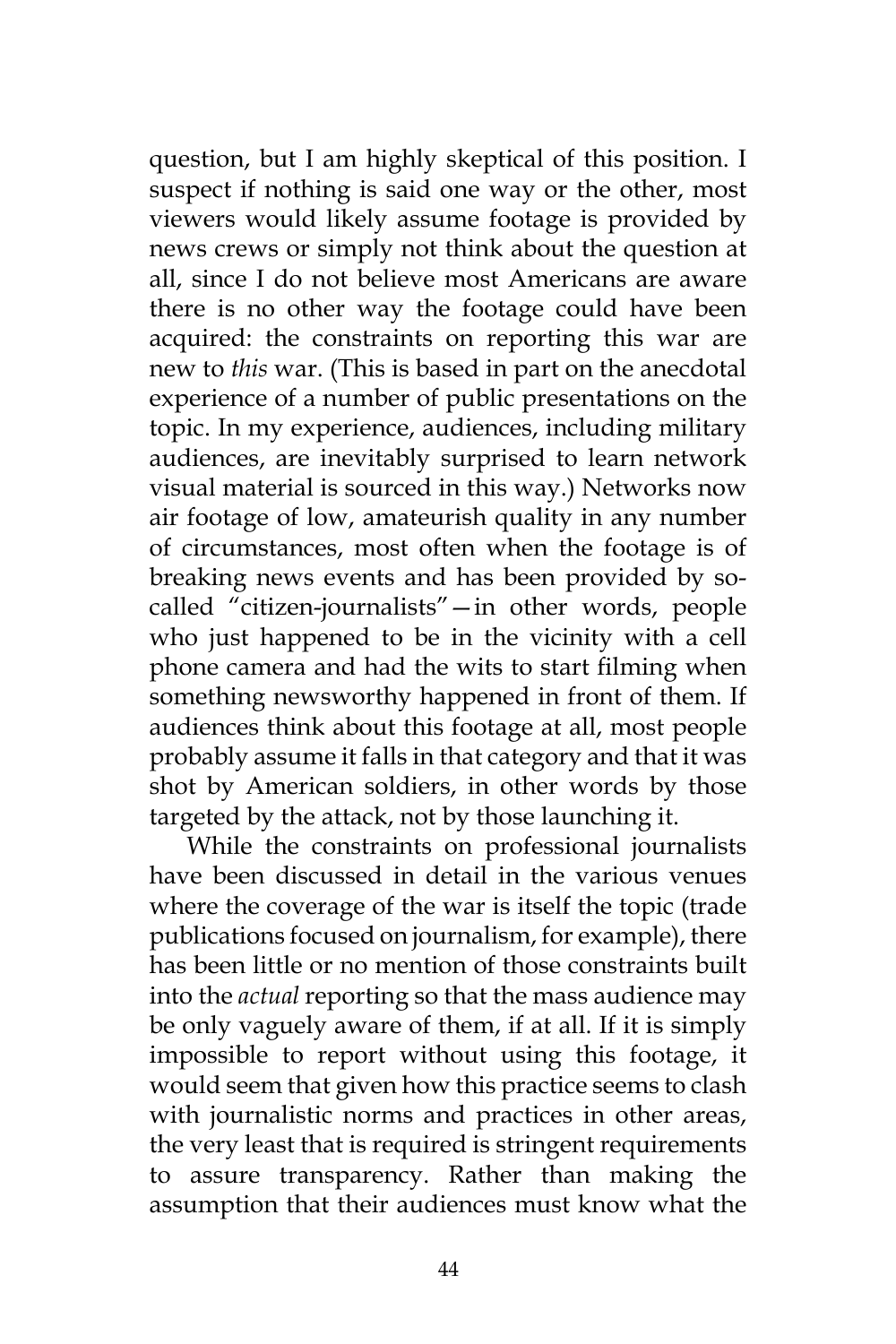source of the footage is, the networks need to do everything possible to assure that there can be no question whatsoever as to the source of a particular piece of footage.

Making it even less likely this footage will be detected by the average viewer is that in the majority of cases, this footage is integrated quite seamlessly into news pieces, and the editor is often drawing as little attention as possible to the differences between the footage acquired by network professionals and that acquired from terrorists or insurgents.

If one watches John Yang's February 7, 2007, piece, aired on NBC, on a series of American helicopters having been shot down in Iraq, there is (with the exception of one very brief shot lasting less than 5 seconds) absolutely no way to tell that terrorist video is being used: the jumps between terrorist footage, that apparently shot by network cameramen (it is possible some of it might be DoD footage, as well), and that shot during an earlier battle with the cell phone of an Iraqi soldier; are all seamless.<sup>88</sup> If a viewer did not know what they should be looking for—or that they should be looking for it—it is hard to imagine they would notice it. ABC used the same terrorist-provided footage, but because Martha Raddatz's piece began with that footage and used a continuous stretch of it at the beginning, rather than integrating it throughout the piece, it is somewhat easier to notice, particularly in contrast to that shot by ABC personnel and used throughout the rest of the piece.<sup>89</sup> CBS's Logan, on the other hand, did clearly identify the source of the video she acquired from the Islamic State of Iraq. She said:

CBS News has learned that their transport helicopter was shot down during what the military called "routine operations." But before the US could announce the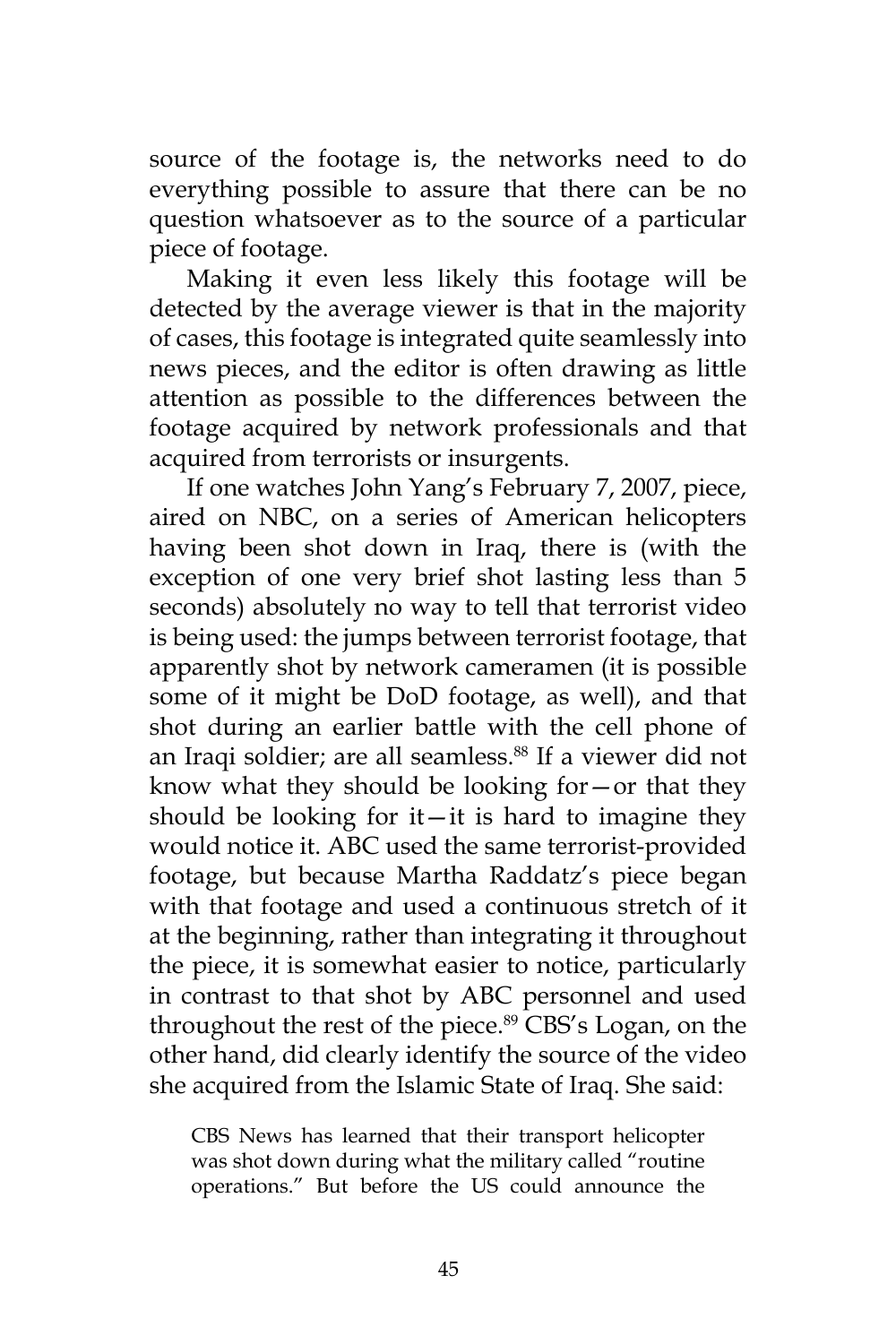cause of the crash, a jihadi Website linked to al-Qaeda was already declaring victory. It said, quote, "The Air Defense Division of the Islamic State of Iraq has succeeded in shooting down and completely burning a Chinook helicopter." There was no way to verify their claim, but the same group *posted this video* on the Internet last weekend, boasting they shot down a US attack helicopter close to Baghdad.<sup>90</sup> [Author's emphasis]

That does, indeed, seem to be about as fair to the viewer as possible. These choices, however, reflect those made by particular reporters and producers on a particular night. Part of the problem is that there does not seem to be any consistent standards or policies concerning the use of this material. And part of the problem is that while some of these videos are poorly made with extremely low-tech equipment (hand held cameras, perhaps cell phone cameras), others are of extremely high quality made with high end equipment and are very difficult to distinguish from what professionals would have produced. Indeed, that may be because professional equipment was used to produce them. Some of the videos have been so professionally done that the individual responsible for processing all media artifacts captured on the Iraqi battlefield as of December 2007 is convinced that some of the insurgent videos were produced using al Jazeera facilities and was willing to go on the record with that claim. $91$  Some reporters believe there is simply no difference; that the point of view or perspective reflected in this footage, in other words, is no different from what would be reflected in the footage that would have been shot by a network cameraman had he or she been on the scene.

The idea that footage shot by a professional photojournalist and footage shot by a jihadist propagandist would hypothetically be interchangeable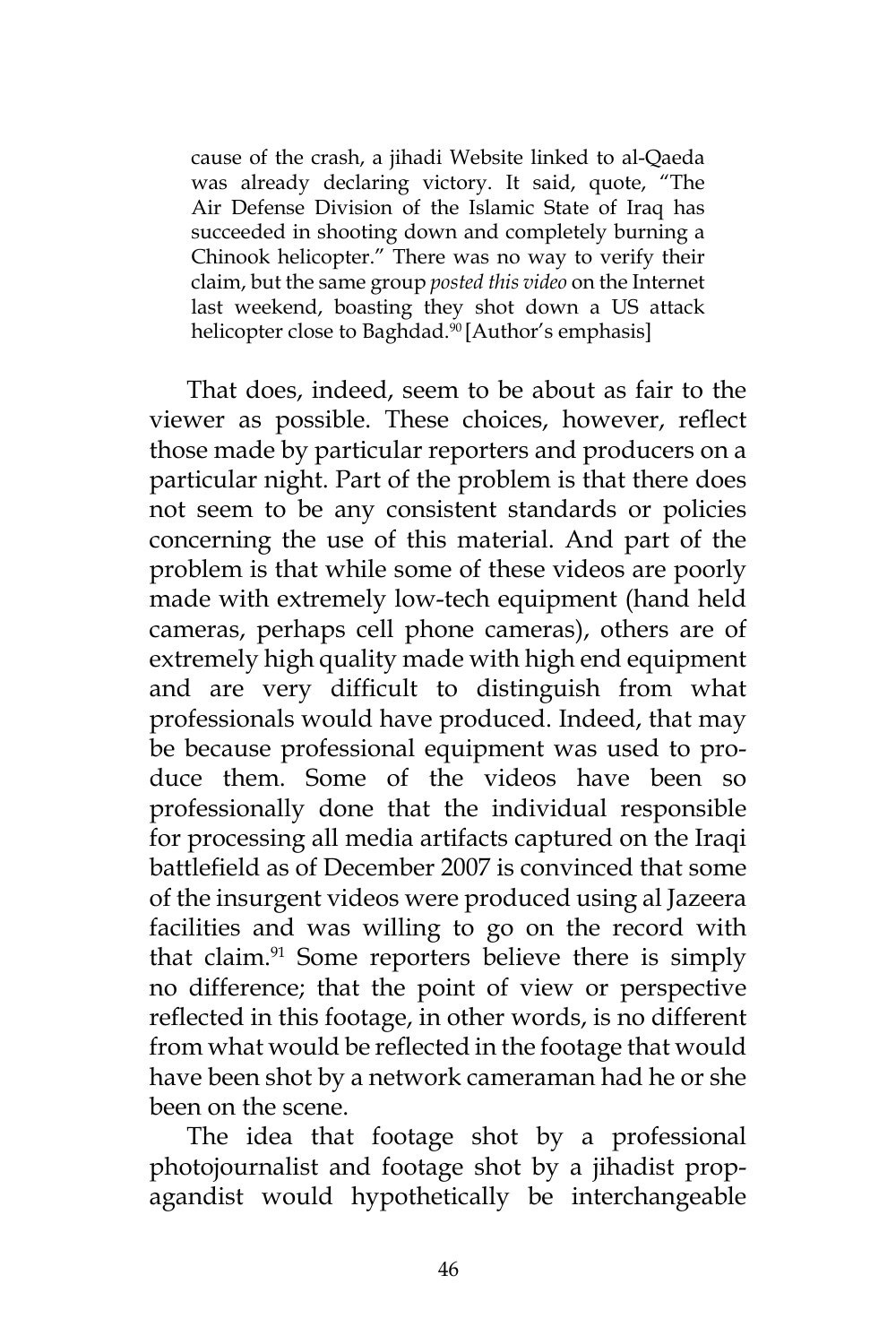is a somewhat surprising one, but, even if it were true, it ignores, of course, the fact that any footage posted has also been *edited* by propagandists. We do not know what footage the professional would have returned with because we do not know how closely the propagandist's work matches what actually happened—that is part of what makes it propaganda.

The famous film *Triumph of the Will*, made by "Hitler's film director" Leni Riefenstahl to document the 1936 Nazi party Congress, was so powerful that arrangements were made by the party to have it seen throughout the country. In fact, after the Germans took Austria, arrangements were made to have it seen by that population as well. Riefenstahl's technique was so innovative that approaches she introduced are still in use by directors such as Steven Spielberg today: for example, having her subjects stationary while cameras moved on dollies. But the film is studied today as a powerful example of propaganda, not *documentary* film making, and it would hardly be cited as a definitive source for all that did or did not happen in Nuremburg during the relevant time period.<sup>92</sup>

Consider the powerful impact footage can have when it is edited in a particular way compared to how footage of the exact same event would have appeared if it had been edited differently, such as placing the shot in a broader context and thus sharply diluting its force—and therefore its usefulness to the group.

As video, by its very nature, offers only a partial, selective view of reality, this allowed Hezbollah to focus on specific incidents within an operation, allotting them a significance way beyond their actual battlefield worth. The video camera allowed Hezbollah, which attached great value to symbolic gestures, to highlight such deeds, transforming them into the objective of the operation. Thus, when, in the autumn of 1994, a Hezbollah unit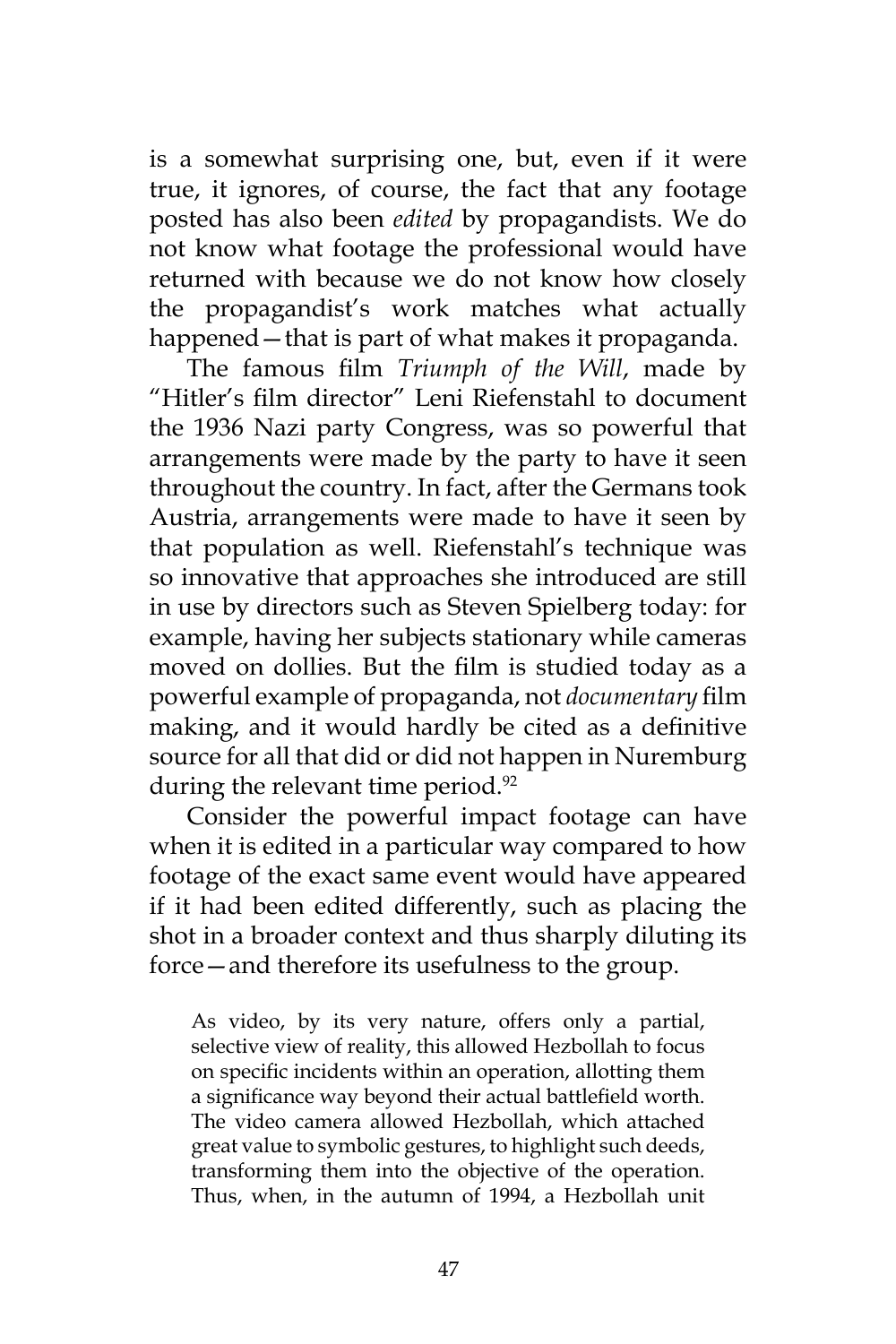infiltrated the Israeli *Dla'at* military compound in Lebanon and managed, at one point, to raise the organization's flag, the unit's cameraman focused almost exclusively on this event. Having captured this triumphant scene on video, Hezbollah then broadcast it countless times, turning it in effect into the whole point of the operation. That the Israelis ultimately drove Hezbollah guerrillas from the outpost counted for little against the symbolic achievement of raising a flag in an Israeli military post and was ignored.<sup>93</sup>

It is extremely doubtful that a network cameraman on the scene would have photographed the scene the same way *or* produced a comparable news piece after editing whatever footage had been shot on the overall operation.

Ms. Logan is quite specific in terms of what would have to be done before any material from an insurgent website could be considered sufficiently confirmed to be judged usable in one of her reports, but Ms. Logan is also widely judged one of the best journalists to have reported from Iraq. As a result, her use of these websites may be serving to legitimize a practice based on what is visible on the surface, when the work that went into her feeling comfortable about using the footage remains behind the scenes and therefore invisible.<sup>94</sup>

I have heard concerns expressed that in at least some instances reporters are not even confirming that the footage they are using matches the attack they are reporting on, and I am aware of at least one case where I know that to be true. $95$  In another case, a video posted to the web ends with a spectacular explosion when, in fact, the Stryker vehicle that was hit was later towed away and repaired, and the entire crew survived with only minor injuries.<sup>96</sup> I do not know that this footage was ever aired by a network, but I raise the example to make clear the dangers of relying on insurgent editors.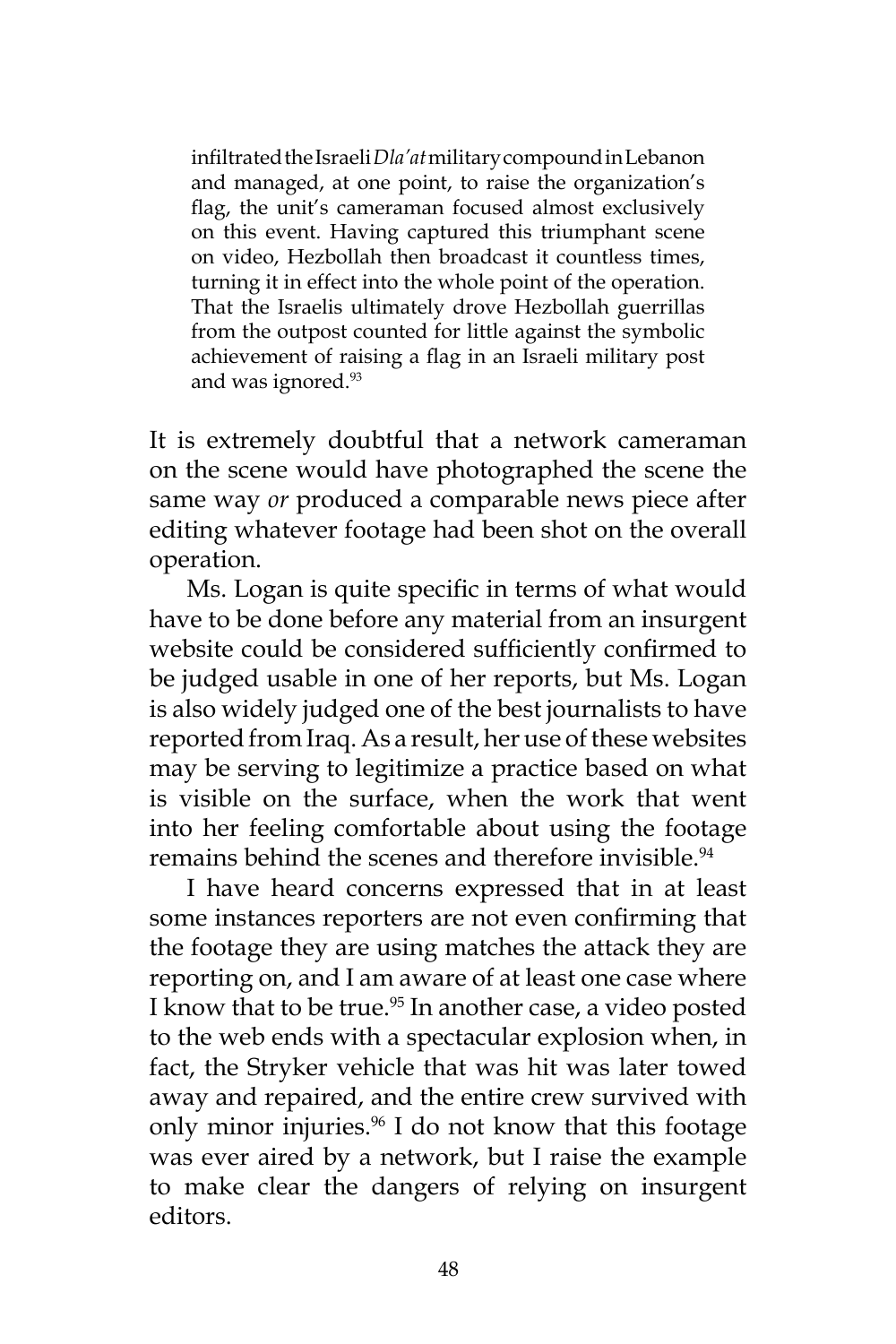At a more basic level, an assumption that images do not reflect a particular point of view is simply unsupportable. Images are texts without words and are therefore more difficult to analyze because they are nonlinear.<sup>97</sup> CNN's own expert analyst for the sniper story, for example, made clear that the sniper videos were filmed in a particular way precisely to maximize their emotional impact:

TUCHMAN (voice-over): The first thing the sergeant notices is that, in his opinion, the sniper's gunshot is coming from a place and an angle that is different from the cameraman's location.

COUGHLIN: Just because of the angle where the shot comes from and from the camera view.

TUCHMAN: Coughlin says, this shows the sniper team is trying to maximize publicity opportunities.

COUGHLIN: It tells me that their shooter is farther away than the cameraman is. The cameraman gets up close, so he can actually get a good video of it, but you don't need to be that close to be able to shoot like that.<sup>98</sup>

Images, whether moving or still, make arguments, and these videos, particularly when shown as a group as CNN showed them, are a perfect example of how arguments are expressed visually (keeping in mind that images are always contextualized by the words that accompany them, whether captions for still photographs or the reporter's voice-over for news footage.) Taking the CNN sniper tapes as an example, they first and foremost make the argument that the insurgents use snipers because they are a precision weapon, and the insurgents are profoundly concerned that they not cause civilian casualties. This is made clear in the translation provided by the CNN reporter/ narrator, as he translates the soundtrack.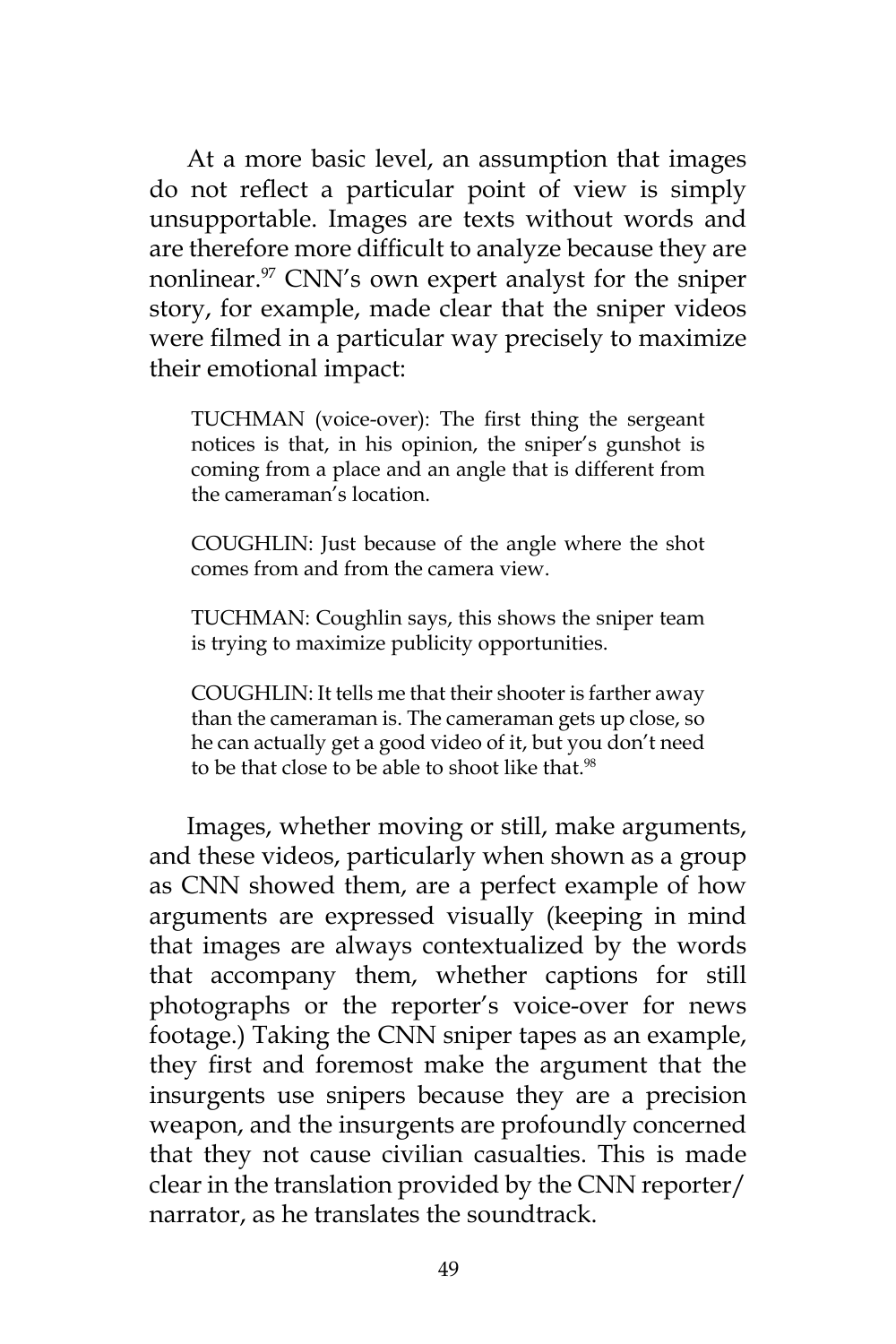Michael Ware: "People are around them," warns the sniper's spotter, who seems to be operating the video camera.

"Want me to find another place?"

"No, no," comes the reply. "Give me a moment."99

Later, the same reporter notes:

Here, the spotter warns the shooter he only sees Iraqis, until he's sure he's identified an American."<sup>100</sup>

Notice that what is happening here is that the insurgents have used the tapes to make an argument about themselves, and CNN passes the argument on uncritically, without comment or critique. Yet, in fact, nothing could be further from the truth. These groups all employ the tactic of using suicide bombers to generate spectacular media events, (certainly this particular group, the Islamic Army of Iraq, has, and has been cited as "nearly as violent as Zarqawi's al-Qaeda in Iraq."101 They are also, remember, the group that claimed responsibility for murdering in cold blood the sole survivor of that Bulgarian helicopter—and filming the act.) The surest way to make a bombing spectacular enough to attract media attention is to cause as many casualties as possible.<sup>102</sup> After all, on a typical news day, a typical suicide bombing may or may not be singled out on the nightly news for something more than a quick mention. And there is never a guarantee that the visuals for any particular suicide bombing will make it onto the nightly news on any given evening.<sup>103</sup> Notice that the prior practices of the group that provided the tapes, their percentages of sniper attacks versus bombings, are not treated as relevant to the story in any event: for CNN these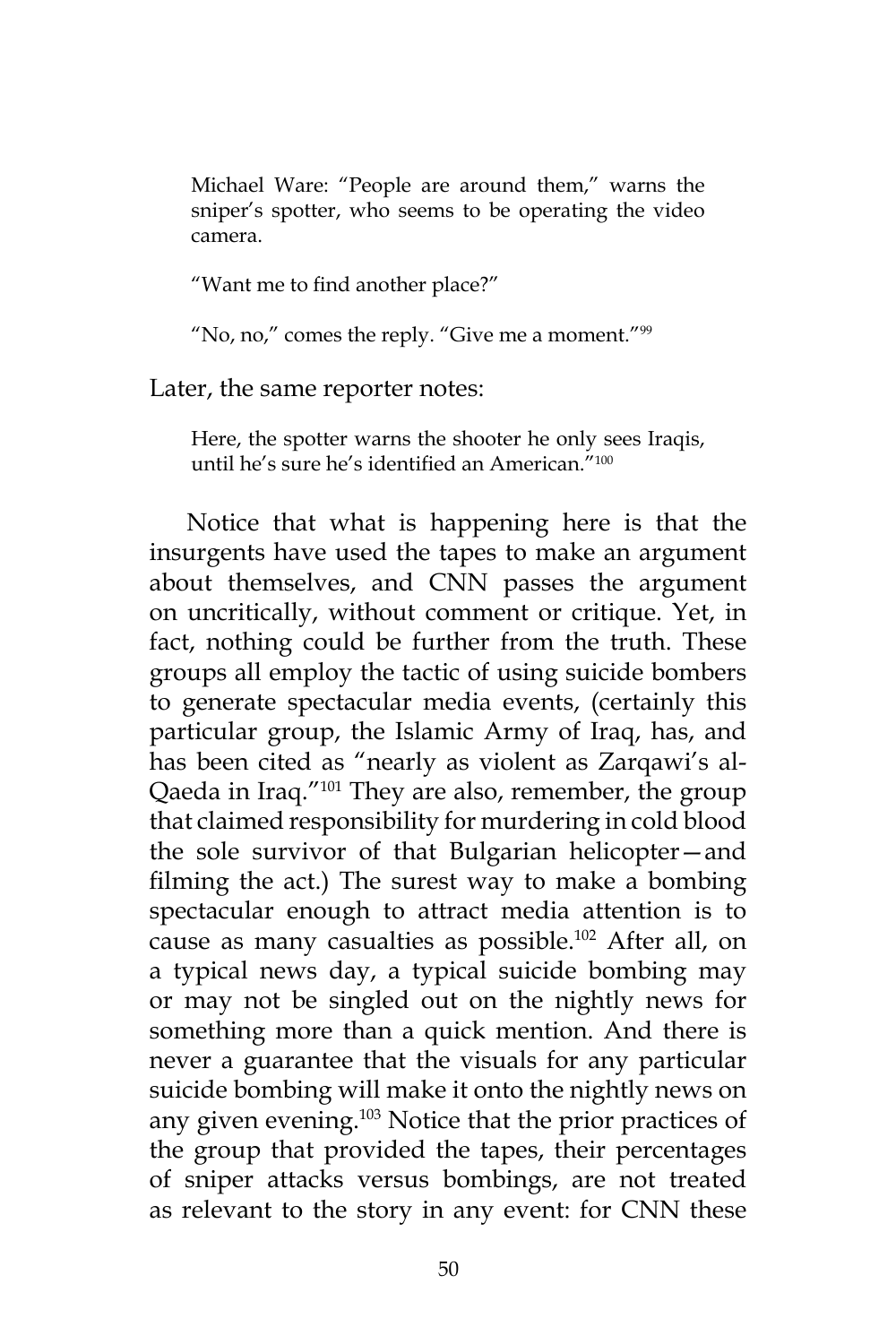tapes are taken as evidence of representative practice *across* the insurgency. *This* group provides tapes only of sniper attacks, *they* are on tape talking about their desire to avoid civilian casualties, let's discuss, not this individual group—which may or may not be that dominant in the galaxy of Iraqi groups, a question not addressed in detail—but practices across the insurgency *as if* these tapes were representative of their practice and *as if* their practice were representative of the entire insurgency, without any explicit discussion of either of those two assumptions.104

Obviously, not every act of terrorism is targeted to the American audience, and those groups who are concerned with other audiences will not care all that much about what degree of violence is required to gain the attention of the American press. But the simple fact that these videos were sent to CNN and not al Jazeera makes clear that *this* group did care about the American audience. The only way to ensure that a suicide bombing will be covered by the American press—which is to say the only way to ensure that it will be covered in detail, rather than merely mentioned—is to ratchet up the number of casualties, unless the target is particularly symbolic or uniquely shocking. It is the bombings that have produced spectacular numbers of deaths that have received serious amounts of attention. And the only way to cause large numbers of casualties is to attack "soft"—meaning civilian targets. And that is exactly what has been done, over and over again.

So why would it matter to this particular group to be seen by an American audience as taking particular care to *avoid* civilian casualties? It is far more than simply a statement about their not being responsible for civilian deaths. That alone might matter for an Arab audience, but these tapes, after all, were sent to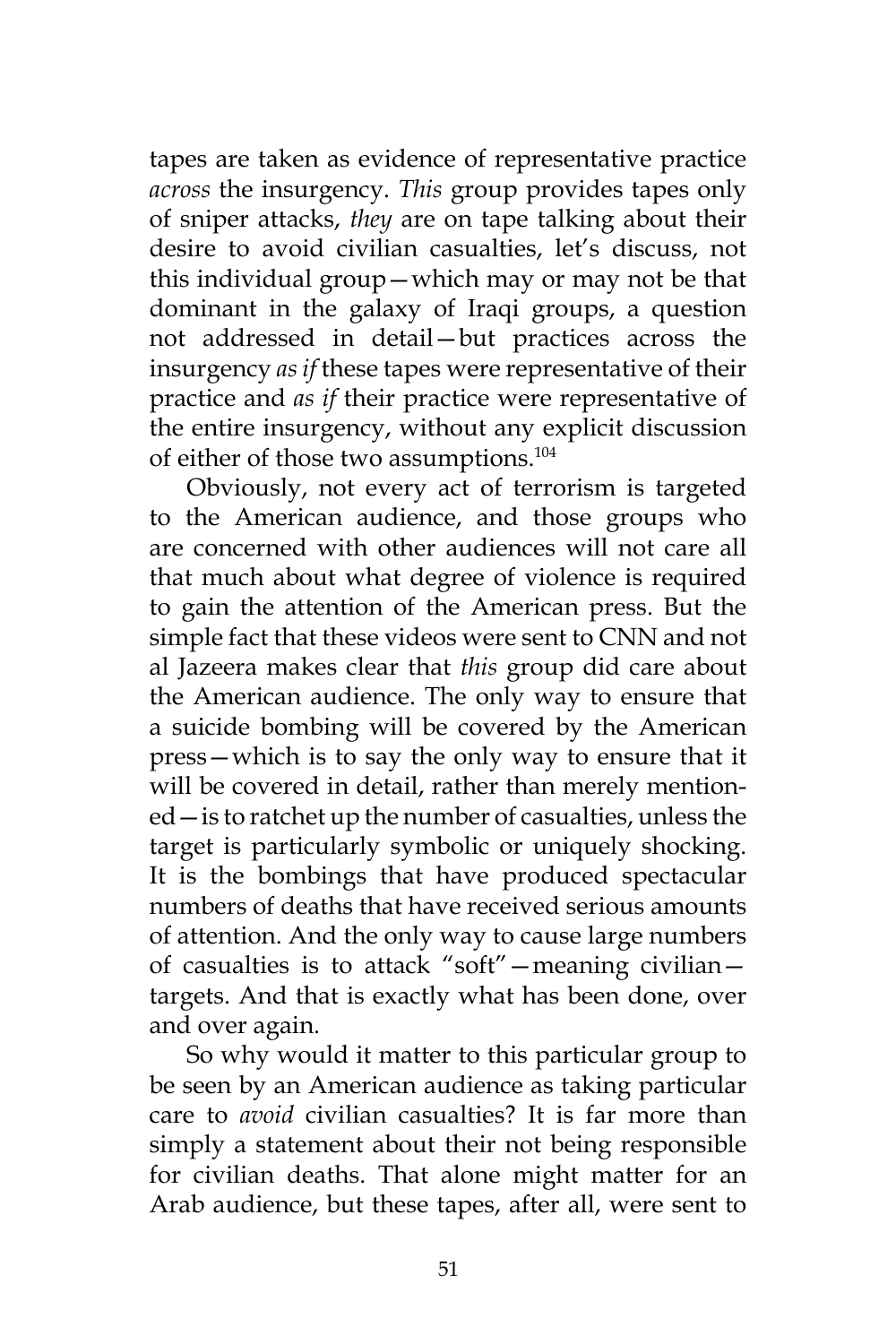CNN, not al Jazeera. More than that, if they strive to avoid civilian casualties, that suggests that they are a military organization, or operating as one. After all, it is militaries that target one another's personnel while trying to avoid civilian casualties. Creating such a perception of themselves would simultaneously identify this group as the equivalent of the U.S. military, and therefore legitimate—which is to say, not terrorist. This is the central message of the tapes, the ultimate reason for wanting them seen by an American audience: *we are not terrorists, we are just another military force*. This is particularly important in context, since, according to the story, the group is reaching out at this time in part because they want to engage the United States in negotiations. But the United States, which might negotiate with an insurgent or militia group, would not negotiate with terrorists.

That still leaves them as a threat to American forces. To be sure, virtually every night the number of U.S. casualties has been mentioned on the nightly news, reported on cable every day, and in the papers every morning—on print and online. During those periods when the amount of Iraq coverage dipped, which happened on a regular basis long before the success of the "surge,"105 the one thing the networks always felt obligated to mention was U.S. casualties. That is often all that is reported—the number of troops killed, perhaps where they died, and sometimes the weapon that killed them. As a typical example, on April 17, 2005, Dan Harris on ABC reported that, "Insurgents in Iraq this weekend killed three US soldiers and also an American humanitarian worker. . . . The three soldiers were killed and seven others wounded when mortars hit a marine base near Ramadi. Witnesses say insurgents also tried to infiltrate that camp."106 (A story on the aid worker, identified by name, followed immediately.)<sup>107</sup>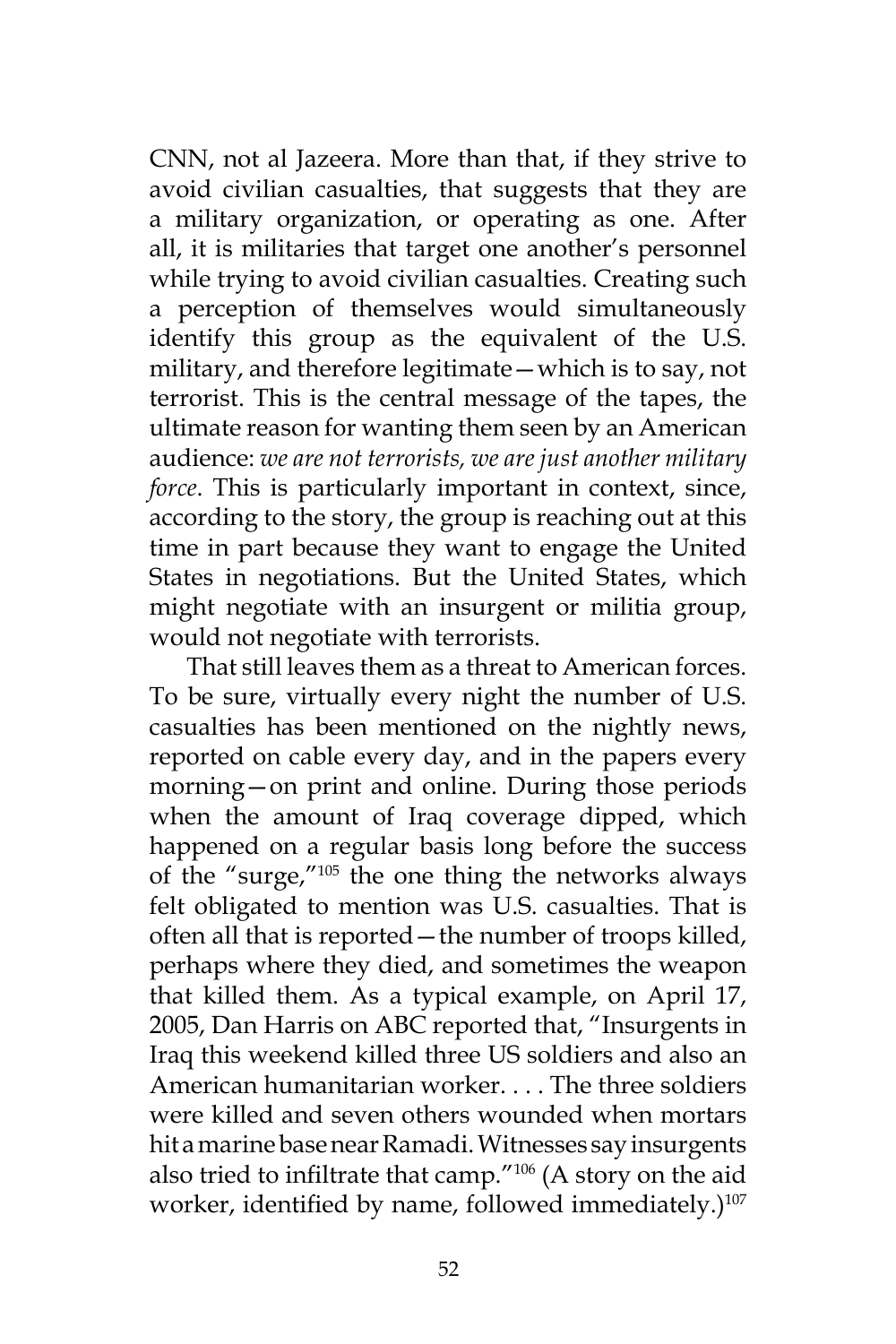And no doubt that mattered to all these groups; it was helpful to them to the extent that it contributed to a weakening of American support for continuing the fight.<sup>108</sup>

The second argument made by the tapes sent to CNN, of course, is that the enemy can reach any American soldier, anywhere, anytime. It is an implicit argument expressed visually, but that does not make it any less powerful. Indeed, it makes it *more* powerful because it remains unexpressed, and therefore difficult to confront head on. CNN's somewhat lukewarm qualifiers "[t]here is no way to know everything about the sniper threat from a single propaganda tape"<sup>109</sup> can never trump the power of these visuals particularly as they are contradicted by the thrust of the overall story.<sup>110</sup>

Finally, they argue that *this* is the threat our soldiers face, since each of the videos is of snipers killing (or apparently killing) soldiers; no other type of attack is represented in the set.<sup>111</sup> In fact, CNN's reporters make the sniper threat appear to be as great as they can:

Anderson Cooper: Michael, how often are—are these these snipers firing? How often are—are U.S. troops getting killed by snipers?

WARE: well, Anderson, they're constantly out there. There is [sic] insurgent sniper teams operating across the country, you could say with some confidence, every single day of the week.

The question as to how effective they are and whether there's been an increase in these particular type of sniper attacks, most pointedly here in Baghdad, is a matter of great question at the moment. The U.S. military is not discussing it, citing the safety of their troops, saying: We don't want to let the enemy know whether their tactics are working or not.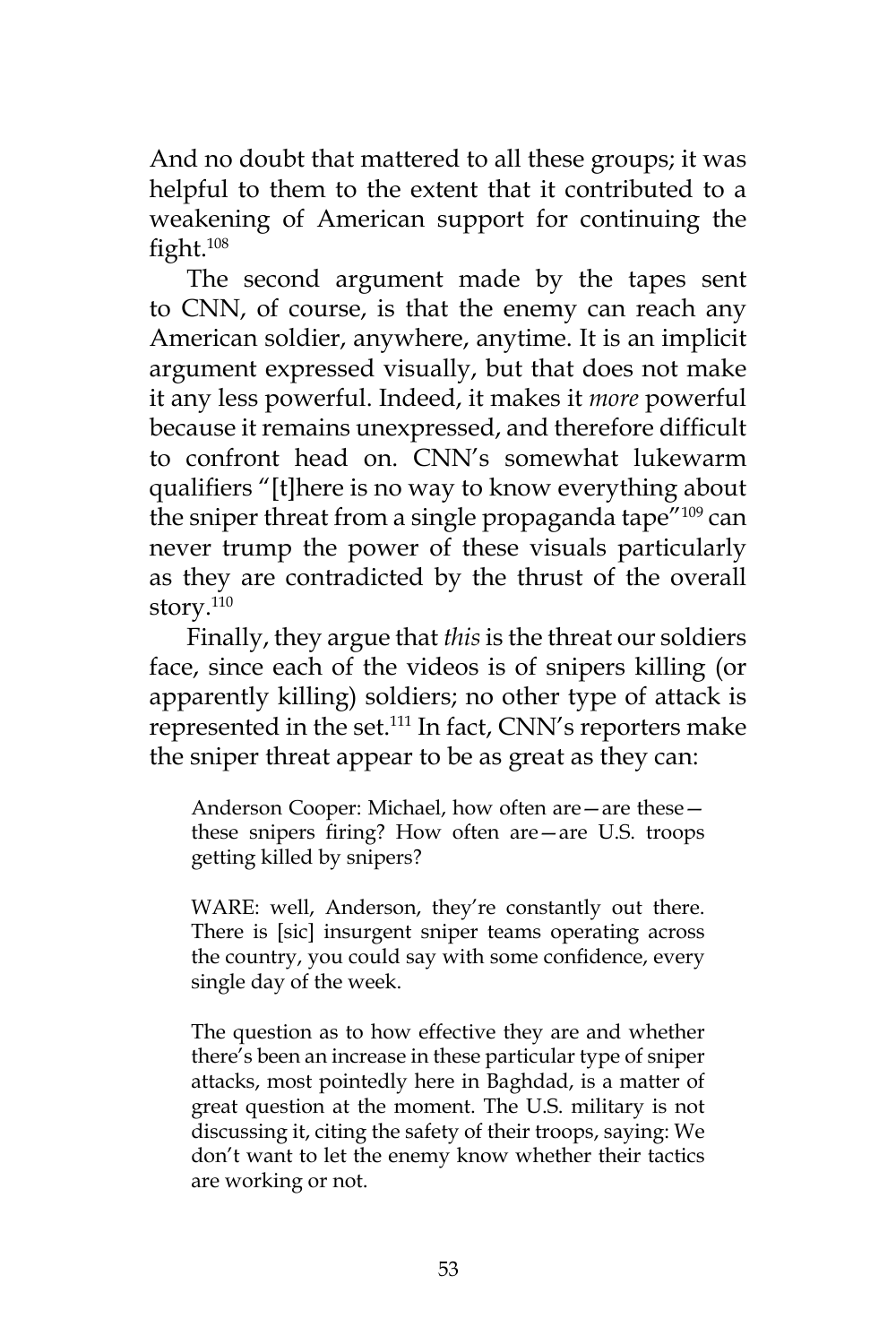So, just how many American troops are being hurt by this is a closely guarded secret—Anderson.

COOPER: When you see it through—through their video cameras, you see how vulnerable U.S. troops are. I mean, you have been out there embedded. You have been targeted by snipers. Are those tactics pretty common?

WARE: Very much so. It's been a feature of this war, Anderson, since the beginning. I mean, there was an insurgent sniper in the northern city of Tal Afar at the end of last year who was extremely patient, who would sit for hours and hours and hours, waiting for an American soldier in a tank to shift just that little bit to find the narrow gap that he could shoot between the soldier's body armor, the plates in his body armor. At that time, there was a Navy SEAL sniper team hunting him. And they believe that he had received his training in Syria. So, this is throughout the country, Anderson. And American troops face it every single day.<sup>112</sup>

But every one of these arguments is, in fact, misleading, if not wholly inaccurate.

At least publicly, CNN argues that the group sent the video with the sniper images to lend credibility to the second video they sent, the one where the group's leader answered questions.

We are assuming they included the sniper tape to prove the authenticity of the Al-Shimary interview tape and to establish their credibility. Of course, we also understood that some might conclude there is a public relations benefit for the insurgents if we aired the material, especially on CNN International.<sup>113</sup>

That is implausible. The visual images would be far more important to an insurgent group—which became the basis for CNN's story? The tape of a single man, his face electronically obscured, answering questions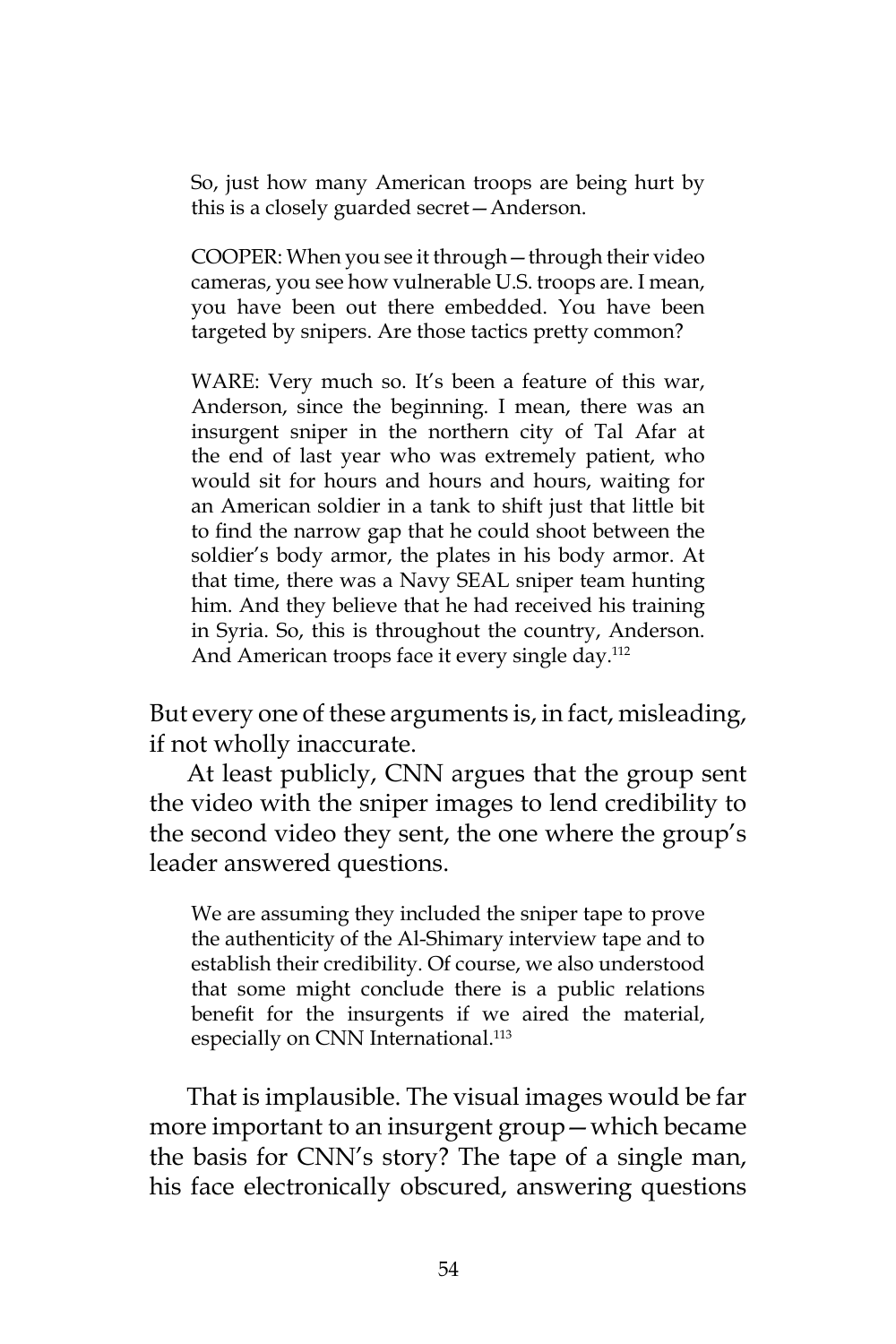in Arabic would be intended to lend credibility to the sniper images, to validate them so they would appear credible enough to justify the on-air attention CNN proceeds to give them.

But the confusion over which tape would likely be the more important to this group is of a piece with CNN's general confusion over the role images and, indeed, the media itself, play within the logic of terrorism. There is no reason, however, to believe that CNN is any different in this from any other mainstream media outlet. Willfully or not, CNN does not understand the role the press plays in this war, and because they do not—or, perhaps, simply do not care—they continue to play that role quite effectively.

On the air the night after the story aired, Anderson Cooper said, "even if there weren't a single camera around to record it, insurgents would go on shooting Americans. They are the enemy, and that's what they do."114 What Cooper fails to understand is, unlike previous wars, that there aren't cameras around *belonging to Western press organizations* doesn't matter. There is no kind of forced choice for those who would want to kill Americans—kill them in front of Western cameras or kill them without the event being recorded for an American audience? Because, of course, there *aren't* any press cameras around to record what is happening for the most part. If there were, CNN would be airing footage professionally shot by its own people, not badly focused black-and-white footage mailed in by the same people shooting the guns as well as shooting the pictures. The insurgents have simply adapted to the lack of Western cameras by providing their *own* cameras, since the American press has proven so willing to air their footage. The sniper videos *themselves* deny Cooper's statement. The enemy will not stop killing American soldiers when Western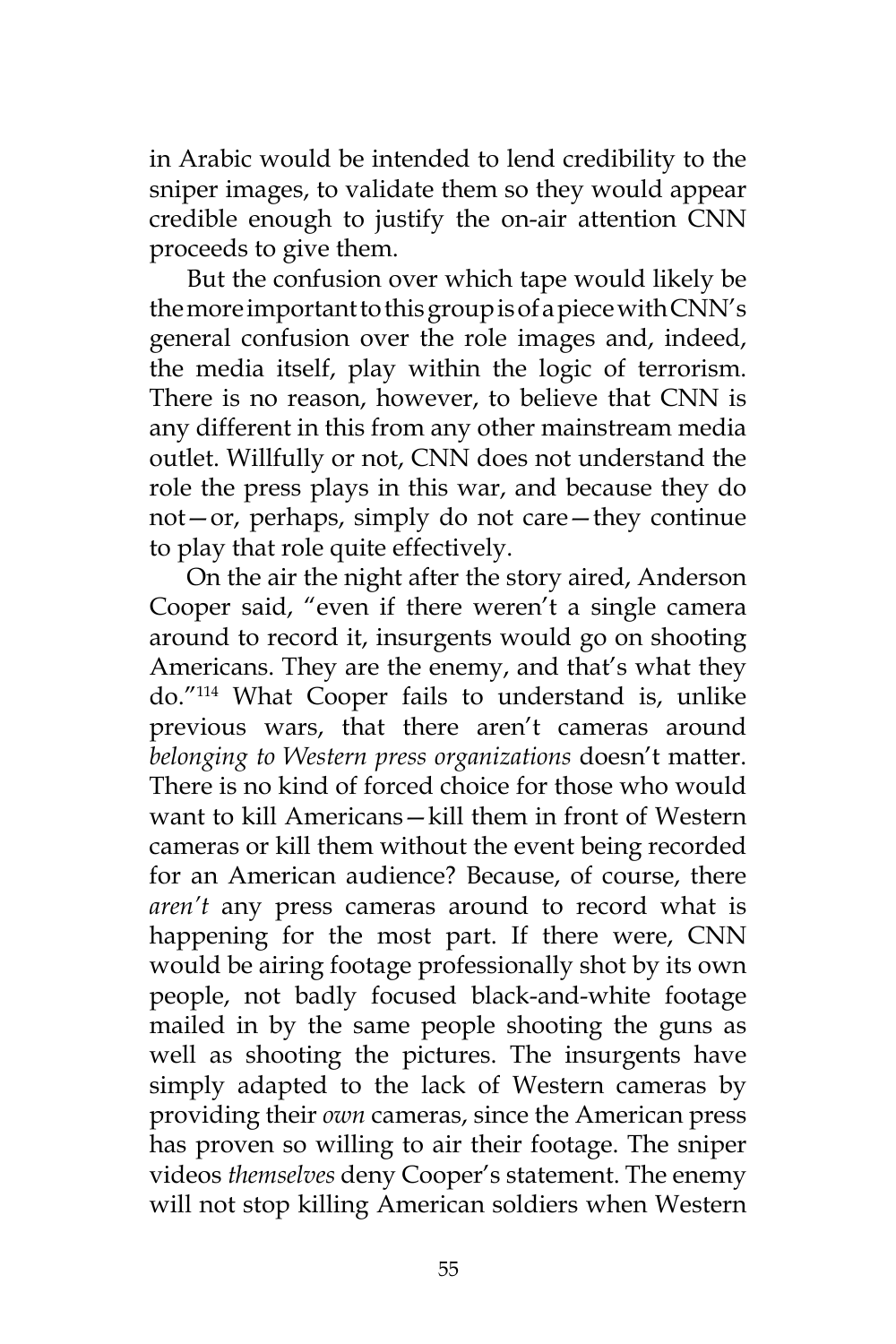cameras aren't around, to be sure, instead *they'll simply provide their own cameras*, and provide the footage to the American networks *for* the American networks, because in the end, from their perspective, there is no difference whatsoever. Indeed, if anything, they end up *better off*, since the footage being aired has been shot (and edited) to reflect their point of view. It is better for their cause if the networks depend upon and use the footage provided than using footage shot by (and edited by) professional photojournalists. Cooper's statement is, in the end, a nonsensical one, at least for a war being fought against enemies using the methodologies of terrorism.

The footage being integrated into news pieces more typically has also been footage of American soldiers and marines being killed and maimed. The only reason this is found acceptable with less controversy than met the CNN piece, or perhaps is simply not noticed in the same way, is because it is generally presented as footage of a convoy being attacked, or a truck or "humvee" or armored personnel carrier being destroyed—the language reporters use almost always camouflages what is being shown, as if somehow these pieces of machinery shown being blown up were moving down the road under their own control. The use of this footage has become so normalized at this point that the audience does not have to think about what they are seeing, whereas when a network airs footage of the death of an American soldier out in the open and visible, there is no avoiding what is being shown, and the response is therefore enormously negative.115 But the networks are attempting to make a distinction in the use of this footage between what is being *watched* and what is being *seen* that cannot be sustained.<sup>116</sup>

The fact that American television coverage is "sanitized" in this fashion, that bodies (at least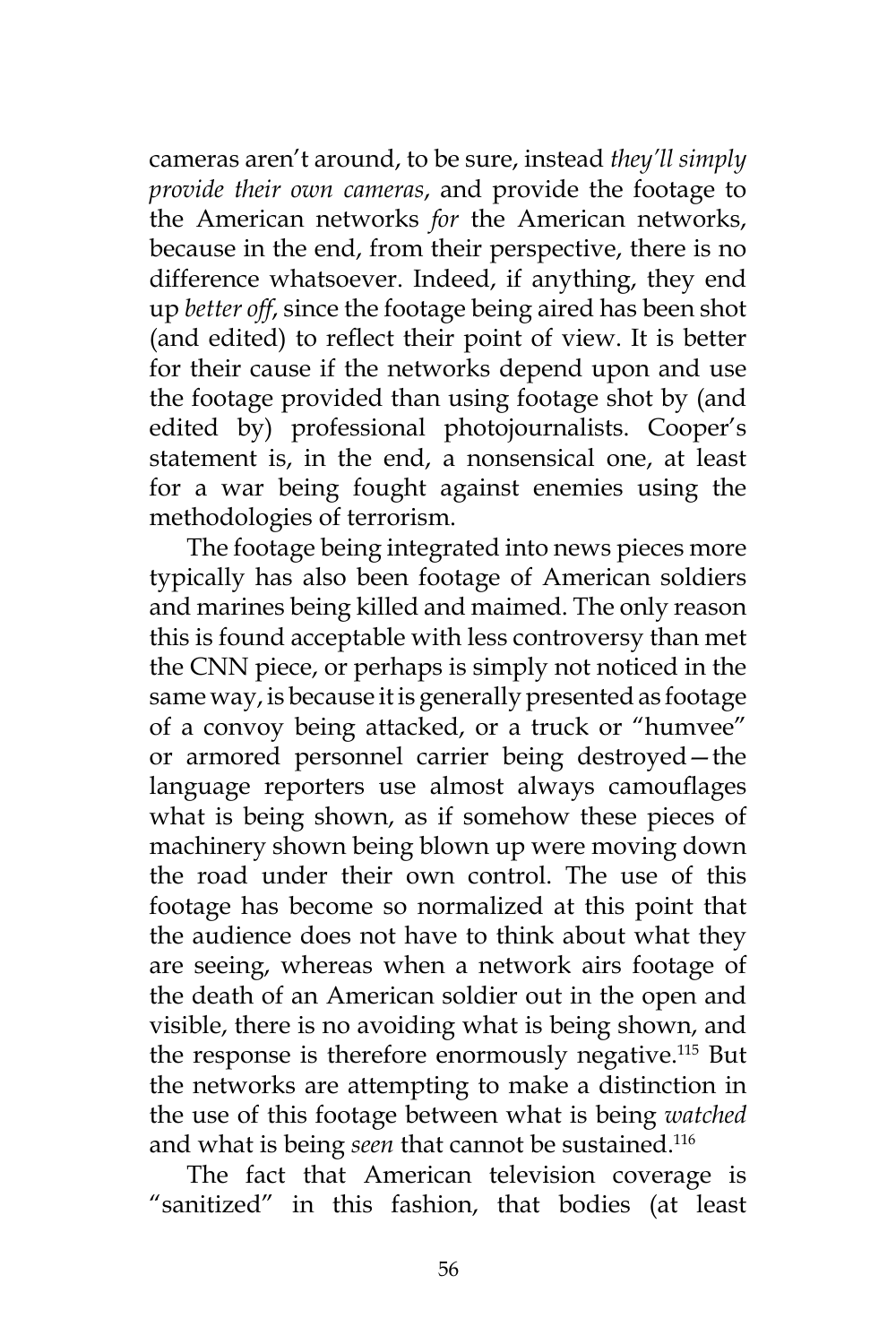American bodies) are not shown, has been noted before by a variety of critics and scholars.117 For this reluctance to show the human body *in extremis* to be trumped, a particular image must be judged to be extraordinarily newsworthy, and, even then, there is tremendous sensitivity in the way a particular image is displayed. This sensitivity is present in both broadcast and print news outlets. So, for example, the images of American soldiers being dragged through the streets of Mogadishu were judged so newsworthy that they were widely used by American newspapers, but almost never on the front page.118 One of Ms. Logan's own pieces was shunted to the CBS website, but was not aired on the nightly news, apparently because it was not judged newsworthy enough to overcome the degree of graphic-ness in the story.<sup>119</sup> The image of the bodies of four American contractors killed in Fallujah, their bodies mutilated and hung from a bridge, was used by all three broadcast networks and a wide variety of newspapers—but such a broad range of decisions was made about how to alter the image to make it "acceptable," through cropping or pixellating,<sup>120</sup> (which was not the case for the Mogadishu pictures) that very few Americans saw the image as it was originally taken. As a result, unlike previous iconic images, so many versions were seen that there is not a single immediately recognizable image that will stand the test of time. People remember the story, but it is doubtful they will recognize the image because people saw the image in so many different forms.<sup>121</sup>

Some have argued that this is some kind of ideological choice made to sanitize war itself and make it more acceptable. But, in fact, the American news system sanitizes every type of story that involves bodies. That included the coverage of September 11,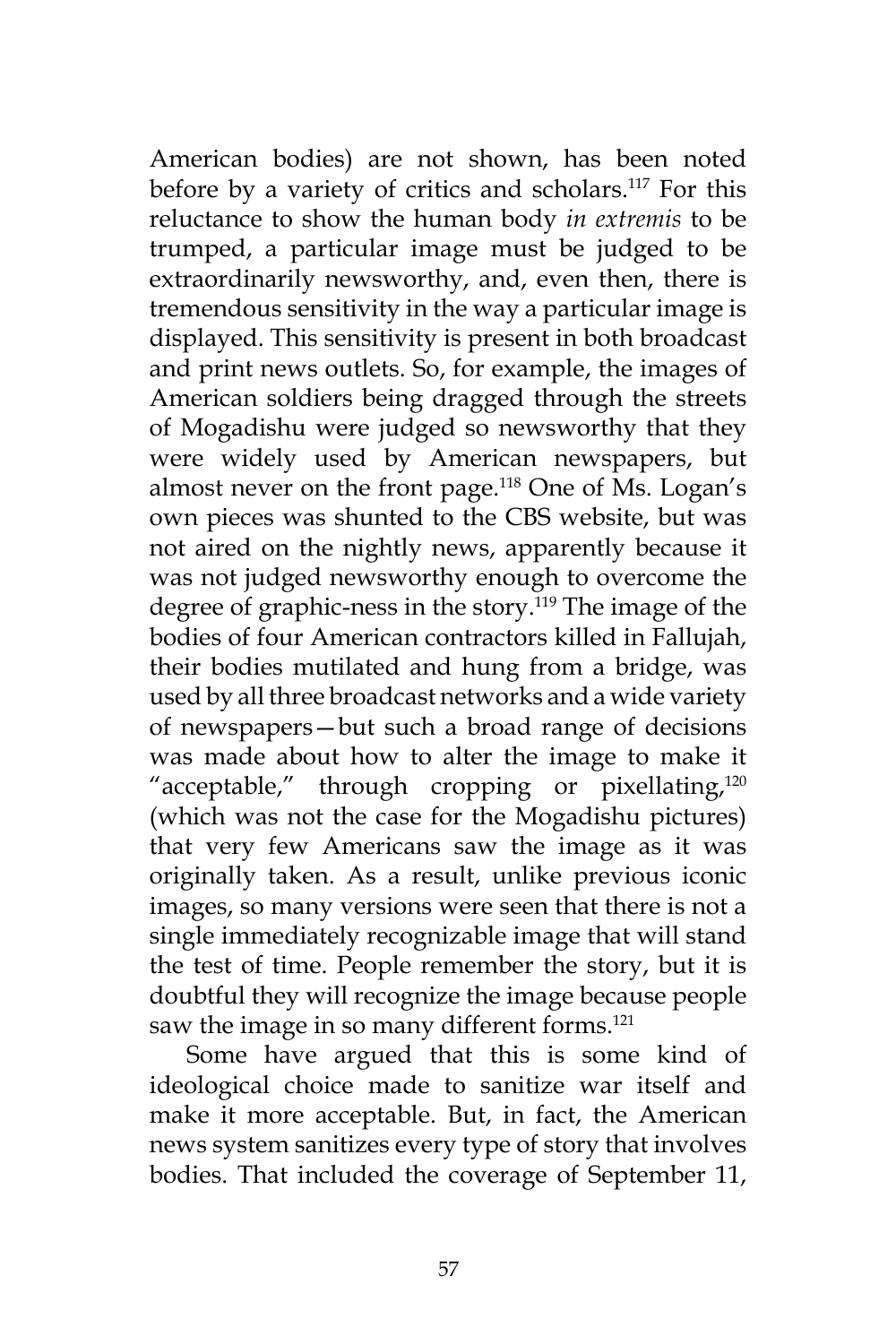2001 (9/11), particularly compared to that seen in other countries,122 so that, for example, almost no images were shown of those jumping from the Towers—and when those few were shown, the shots were intentionally shown from an extreme distance, to make sure almost no details were visible—and essentially none at all of those burned or killed in the Pentagon.<sup>123</sup> If these choices were ideological and cut in a pro-war direction as has been suggested, one would have expected the coverage of 9/11 to have been less sanitized, not more, in an effort to soften the American public's attitudes, to make them more likely to accept war in response to the attack. Certainly, one would expect the footage of the second plane hitting the second Tower to continue to be seen—it is, after all, at that moment when it is clear that this is an *attack*, an act of moral agency. Yet that footage has essentially gone down the memory hole, as all six networks have policies making it all but impossible for reporters to use it for fear that it will "upset" viewers. At this point, it is rarely even seen during coverage of the 9/11 anniversaries. As a result, the iconic 9/11 imagery is now difficult to distinguish from that of any other generic disaster. Even when the footage is used, it is inevitably cut just before the plane actually impacts the building.124

The larger point is that this treatment of the body in news coverage extends far beyond war. Car crashes are a staple of local television news, but the images that accompany such stories in every media market in the country, on every network's affiliates, are images of proxies of death rather than images of death itself. Thus one will see shoes in the road, teddy bears by the side of the road, crumpled cars, perhaps the shape of a covered body, but *never* an actual body, much less a body part. A Boston paper was judged by its readers to have used an image of a woman shot during a riot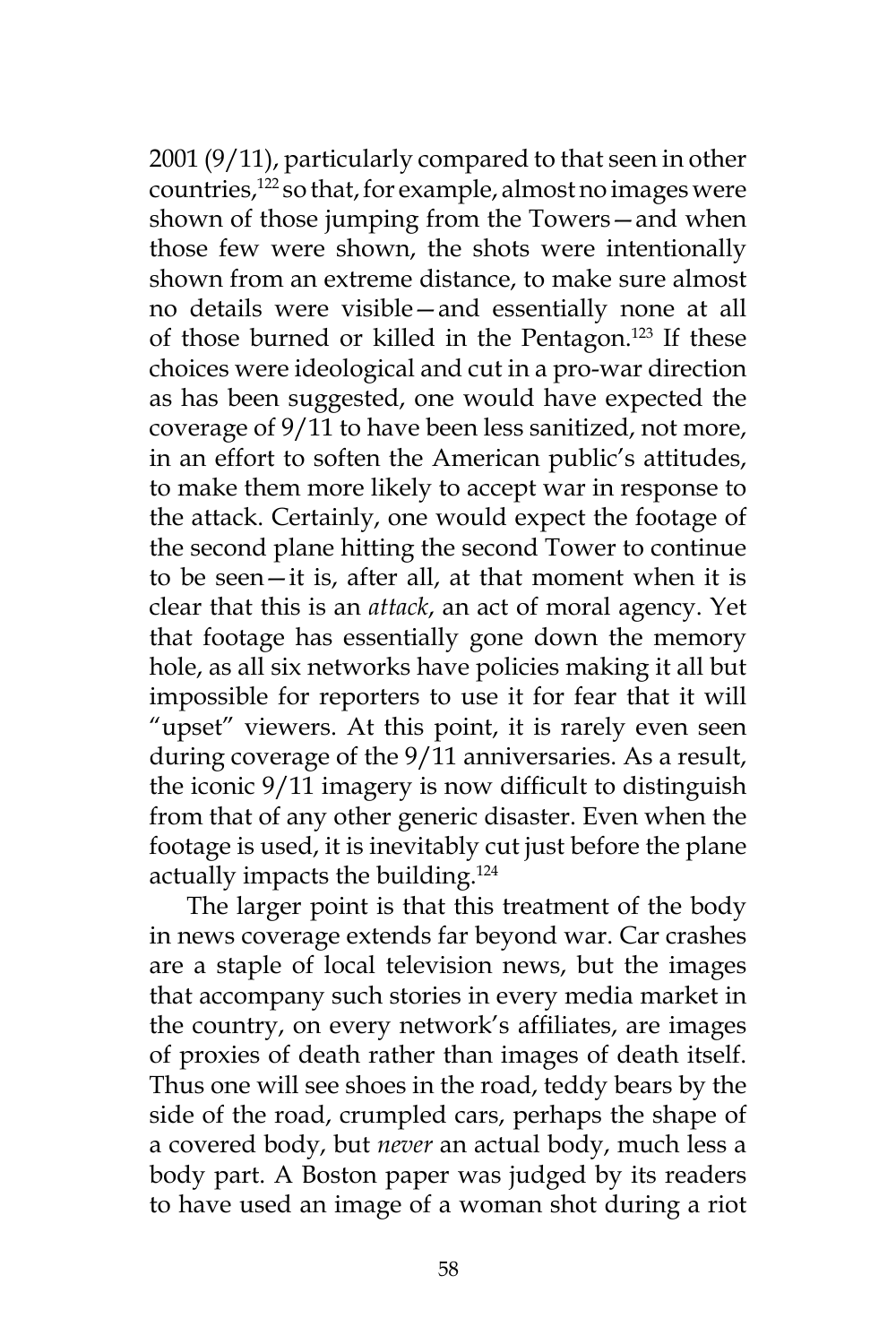on its front page which was too graphic. It received so much criticism from them that it had to offer an apology to them and to the woman's family. The *Boston Herald's* Editorial Director was quoted as saying it "was never our intent to disrespect Victoria Snelgrove or her family. . . . In retrospect, the images of this unusually ugly incident were too graphic. I apologize to the Snelgroves and the community at large."125

By the same token, there are a range of iconic images associated with the crashes of civilian airliners. The pieces of the wreck itself, off in the distance, with rescue teams in hazmat suits moving among it, perhaps the shape of bodies in aligned body bags, above all the front piece of the plane, crumpled and lying on its side, are all iconic images associated with such crashes, but, again, bodies and body parts will simply not be shown on American television, nor will they appear in the print press, and certainly not in shots showing great detail, in close-up, nor shots where the body might be identifiable by family or friends. The images from the Lockerbie disaster when a civilian airliner was brought down by a bomb on board match up almost identically with the images from every other air disaster when planes were brought down by weather, mechanical failure, or pilot error. There is no recognizable difference. (In fact, when covering Lockerbie, photographers were very consciously making decisions to *not* photograph bodies except from a distance.126) The news sanitizes war in the United States, in other words, because the news sanitizes *everything*. 127

What is ironic is that research suggests that presenting what is happening in Iraq as less gory than it actually is may well work in a fashion that is not *pro-war*, but rather in a way that may be *pro-terrorist*  or at least which works to the terrorist's advantage.<sup>128</sup> And the way the duck blind footage is used suggests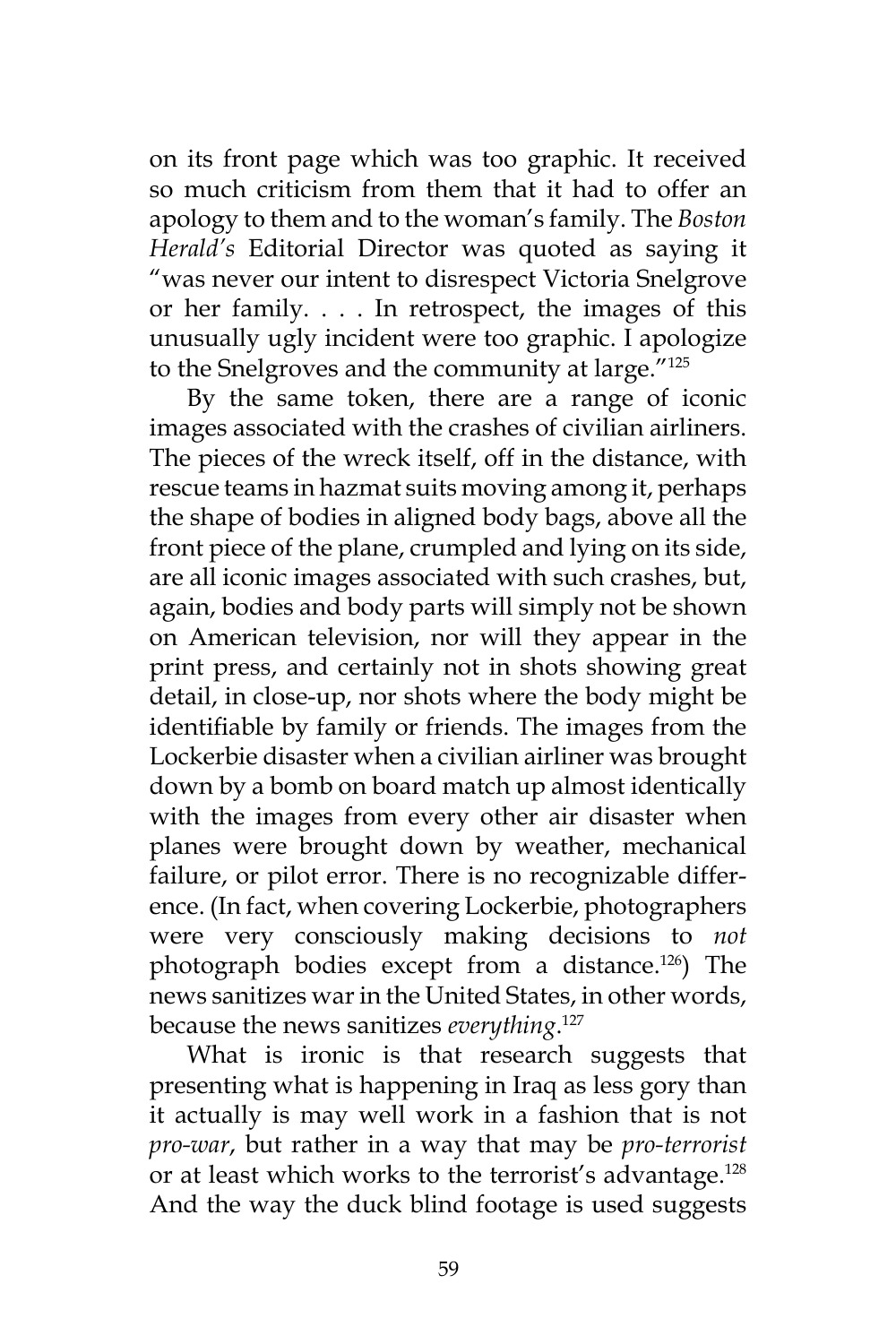how. Limiting themselves to what appear to be sterile explosions destroying vehicles and vehicles only, the networks shy away from any footage that might be available of suicide bombs, because unlike the IEDs, which are used against Americans in their vehicles, the suicide bomb, the other signature weapon of this war, is not typically used against military convoys but against "soft" targets—which is to say against groups of unprotected civilians out in the open. Showing footage of suicide bombers as they detonate would involve, not sterile images of metal hulks exploding, the bodies inside hidden from view, but raw images of body parts flying, and there would be little way to disguise that reality—by the time outlets were done cropping or pixellating, there would be nothing left of the image. And that would mean showing the American public the essential nature of the enemy being fought in this war. Thus while we see the IEDs *as* they explode, we only see the *aftermath* of the suicide attack, after things have been relatively cleaned up—the burning hulk of the vehicle, crying relatives, distraught or angry crowds, perhaps discretely covered bodies, both of the dead and of the wounded being rushed away. Perhaps that might seem bad enough, but often, on nights when the networks were covering the Iraq war in only the most abbreviated fashion—what reporters refer to as "the police blotter," the run down of the day's carnage we did not necessarily see the crowds, the relatives, the bodies, and the wounded. We saw only the visual cliché of the burnt out or still burning vehicle.

Would a change in network standards, so that night after night the American television audience had seen suicide bombers detonating in the midst of crowds of civilians, including large numbers of women and children, in market places, in front of hospitals, in all the other obviously nonmilitary locations the bombers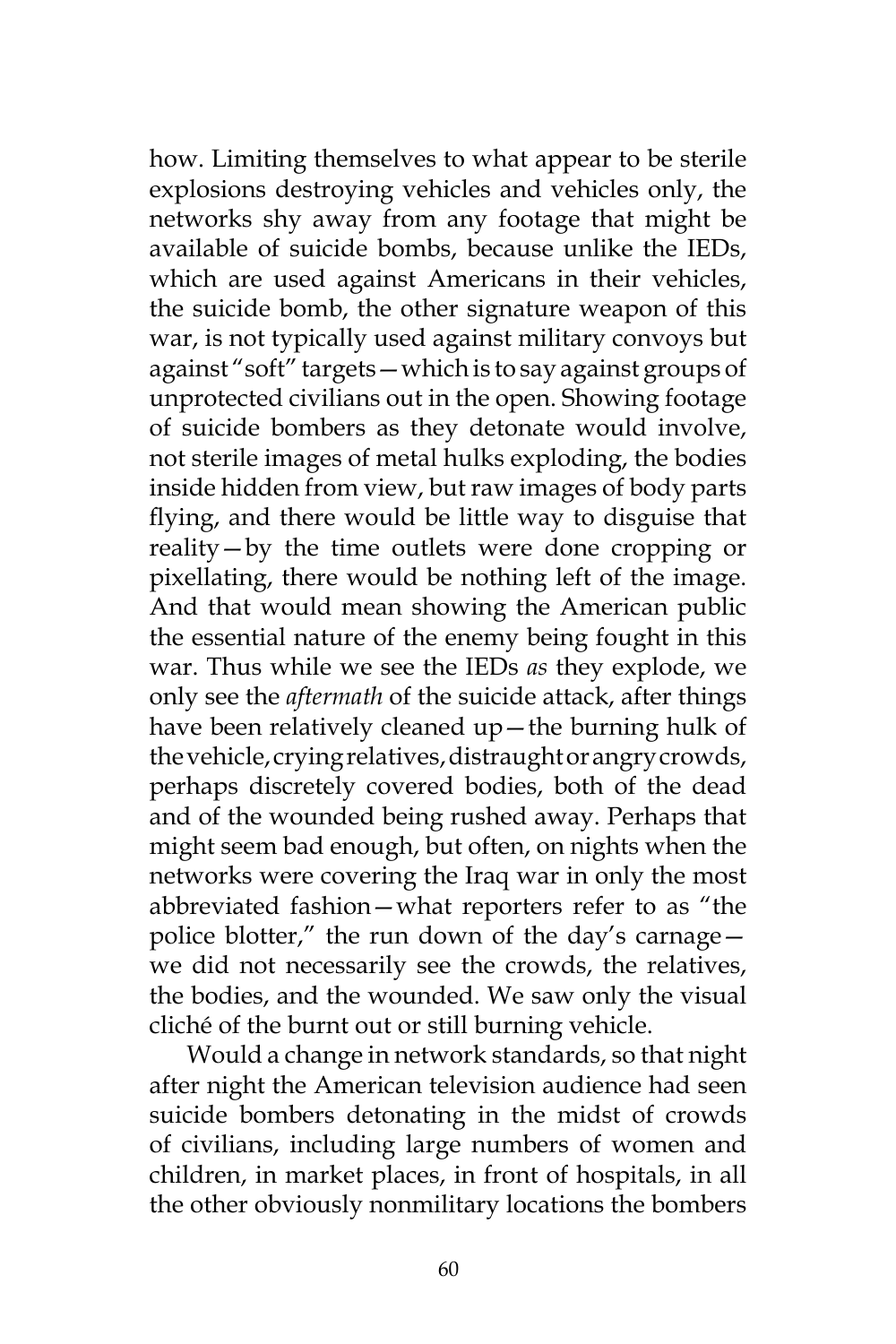have sought, and continue to seek out, have made those audiences more insistent that American troops be pulled out more rapidly? Or would it have given them a compelling, perhaps irrefutable argument for why these enemies had to be defeated at all costs?

Consider, by the same token, a story that may well have rallied public support strongly for the American military deployment in Iraq had more been made of it. The initial search for two missing American servicemen was closely followed by the press, indeed served to temporarily spike Iraq coverage quite obviously. Yet although the story of the search received a great deal of coverage, the second story, a short time later, which tragically brought closure to the first with the discovery of the soldier's bodies received almost no attention. The condition of the bodies was such—because the men had been tortured before their deaths and their bodies mutilated afterwards—that no visuals were possible, whereas the first story, the search, offered multiple opportunities for visuals as troops spread out across the area looking for their lost comrades, and as cartoon simulations portrayed the soldier's capture. And the press responded as if without visuals, there was no story. When the terrorist group responsible later released a propaganda video of their deaths, that too was barely even a 1-day story because, again, visuals were impossible. As Lee Cowan said on the *CBS Morning News*:

The video, issued by the Mujahideen Shura Council in Iraq begins with an ode to Osama bin Laden, saying the killings of the US soldiers near Yusufiyah last month were, quote, "revenge for our sister who was dishonored by a soldier." What comes next is as impossible to imagine as it is impossible to show.129

CBS appears to have not even covered the release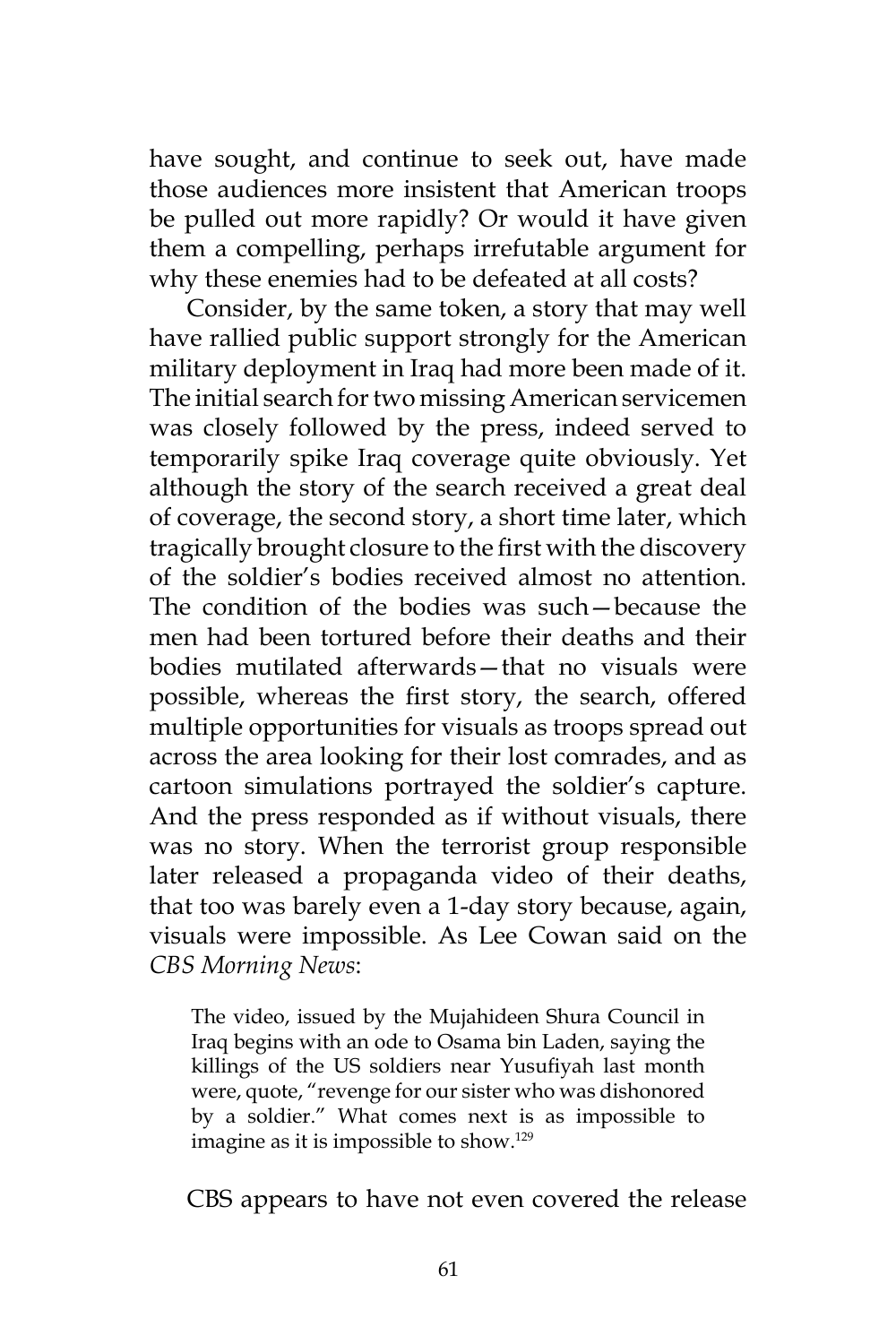of the video on their nightly news show. NBC's reporter said, "The Website contained videos showing two mutilated corpses. NBC News will not show it because of its gruesome nature."130 They, too, only reported the video one time during their morning news show. There is no indication ABC covered the story at all. So the fact that these soldiers had not only been tortured and killed, but that their deaths had been turned into a propaganda tool, could easily have been missed entirely by the American public. It would be easy, given the amount of coverage, for someone who followed the news even fairly carefully to believe that they were missing still, and hence to be unaware of what the enemy had done to these two men.

Is it possible the public reaction would have been a widespread revulsion, and a determination that the military should be pulled out immediately, rather than be exposed to such dangers? Yes, but it seems more likely that a rhetorical appeal based on the theme that "no one does this to our boys" would have been successful.<sup>131</sup>

## **Other Videos, Other Images—Different Choices.**

It should be emphasized that the near taboo regarding the showing of dead bodies is a *near* taboo, not an absolute one. Obviously there have been quite dramatic images regularly transmitted from the war in Iraq that involve the human body *in extremis*, in particular many images of large numbers of dead Iraqis. But the graphic nature of these photographs comes from the shock of the number of bodies, not from the state the bodies are in. Most of these images involve victims of militias or death squads, and while the victims have been shot at close range, their hands bound behind them, the images are not particularly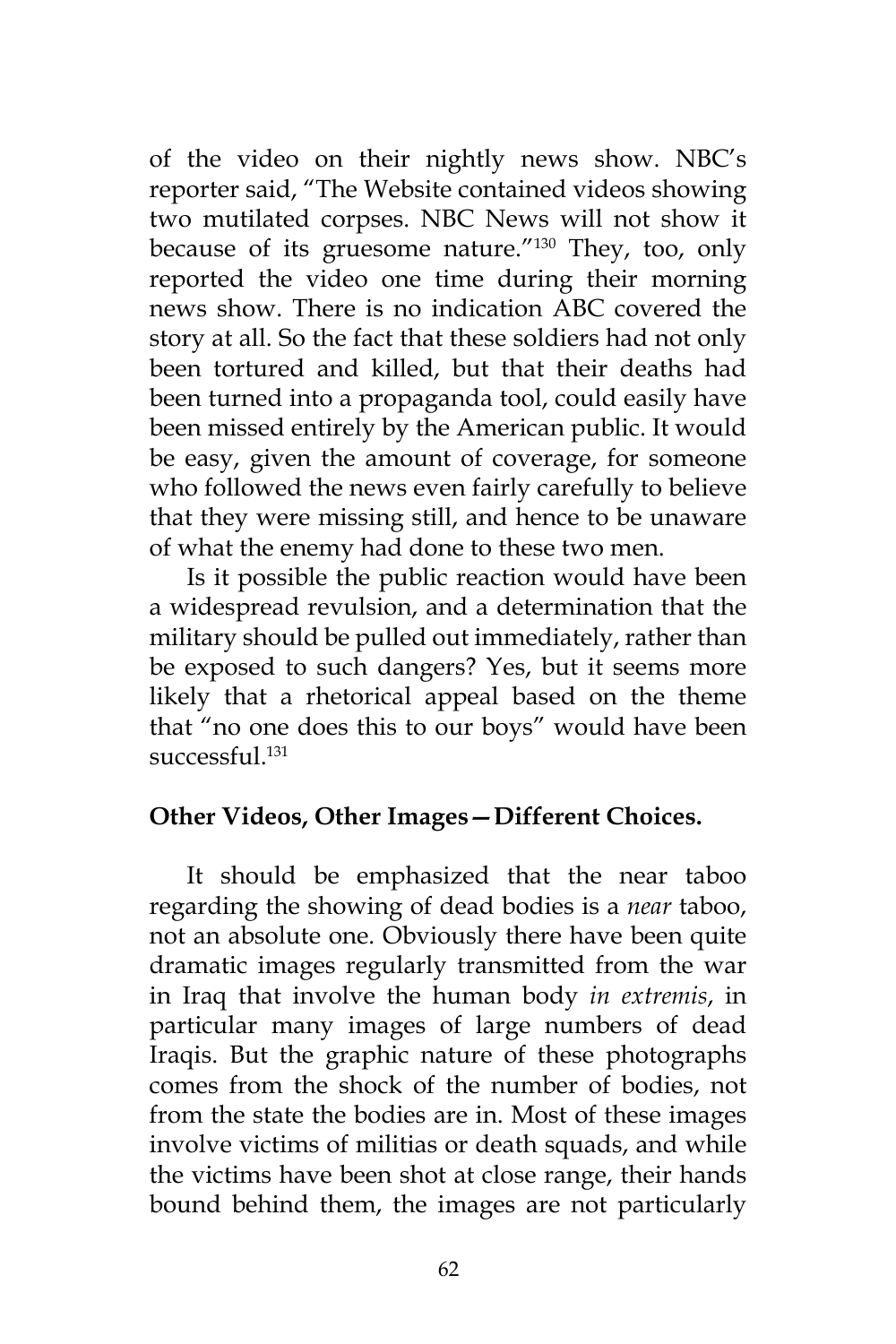gory. The images of those killed in the town of Haditha, whose deaths were themselves the point of controversy, were always displayed, for example, wrapped in blankets (just like the victims of American car crashes), shocking in number, ambiguous in presentation. While we hear that large numbers of bodies have turned up after having been beheaded, tortured, or mutilated, and the descriptions of the state those bodies are in is often quite graphic in the print press, those are not images we are likely to *see* in the American press anytime soon. No matter how graphic the *description* in the story, those descriptions have not been—and I predict, will not be—accompanied by pictures of any bodies that have been obviously decapitated, where the marks from the electric drill used as a torture device are visible, nor will a mainstream media outlet any day soon publish a picture of a corpse whose eyes have been gouged out, despite the fact that reports of such corpses have appeared in these outlets on a regular basis. Even the photographs from abu Ghraib, although they were published and displayed in the American media repeatedly, were the same small set from a much larger collection simply being shown over and over again. The reason is that the vast majority of those images were too graphic to pass the fairly narrow parameters of what is considered acceptable by the American press.

The kinds of dilemmas confronted by the press when making decisions about which images to publish and how to use them, particularly in the case of hostage situations, were made especially clear in the case of Nicholas Berg. Berg, a young entrepreneur seeking his fortune in Iraq, was the first American whose beheading was videotaped<sup>132</sup> and made available worldwide via the Internet by Zarqawi's group (many believing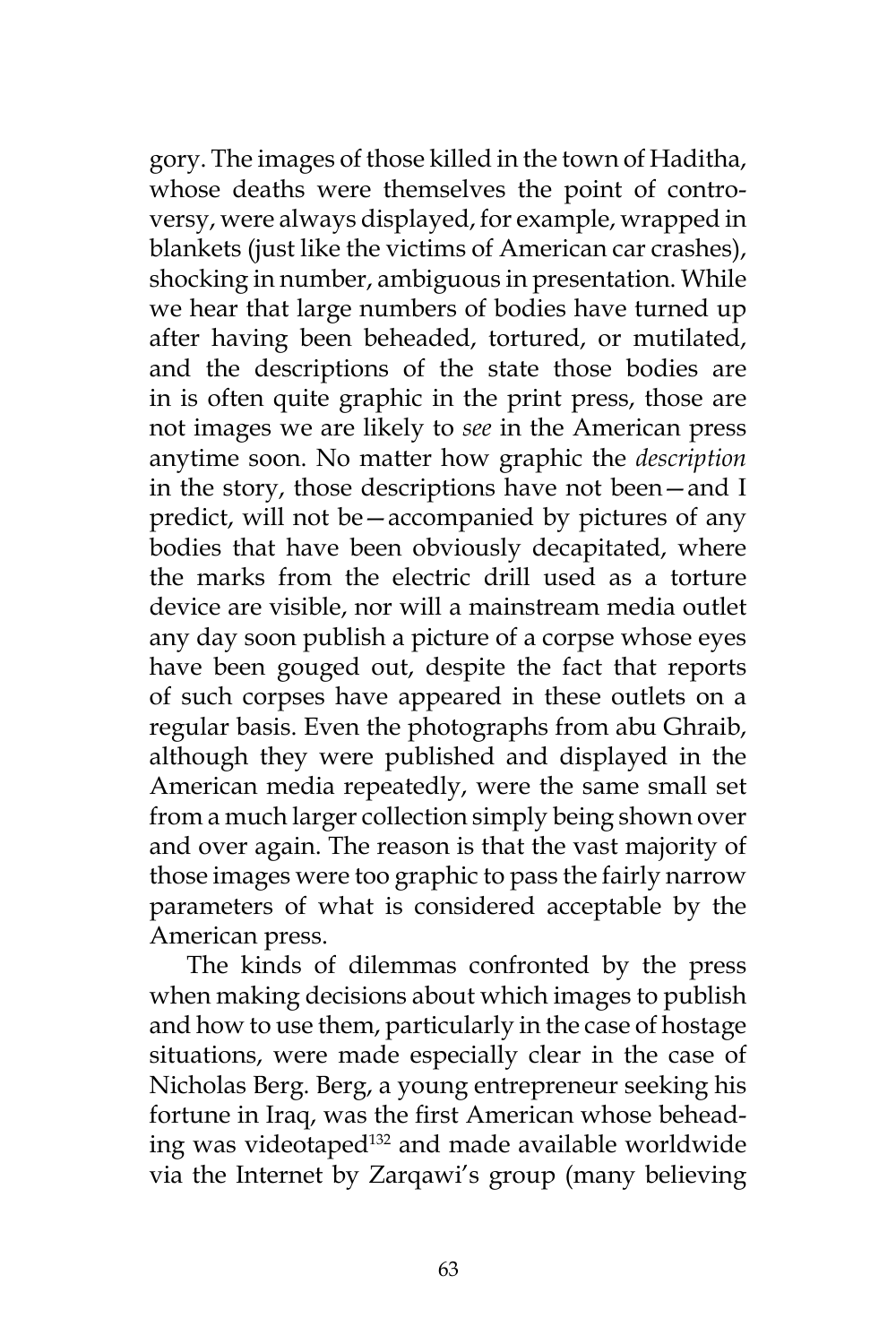he himself wielded the knife.)

No legitimate news organization was about to air the snuff film, but that did not mean news outlets were not facing agonizing choices. The decision to not air the *entire* video did not mean that it was not either necessary or appropriate to air *some* images from the video. Which images, then, should be aired? Networks confronted the additional choice of whether to air those images as moving images, as footage, or as stills "frame grabbed" from the video, while print outlets had to decide how prominently to display whichever images they chose to use. Often whether images are used on the front page or not does not reflect a newspaper's assessment of how important the story the image is associated with it is, but their assessment of how graphic the particular image is. The belief is that those who produce the paper have no way of knowing who will pick the paper up in the morning, and an understanding that many read it at the breakfast table. Putting a particularly graphic image on the front page would therefore mean confronting their readers—and perhaps their reader's young children—with it without providing fair warning. They will tend, therefore, to put such images on the inside of the paper, "teasing" such an image, if it reflects an important story, on the front page. (That is what happened, for example, with the Mogadishu images in most cases.) Today, of course, both print and broadcast outlets face the additional question: Should they provide on their websites hyperlinks to websites that do provide such a video in its entirety for their audience to permit them to view it if they so desire?

It is when hostage videos are released by kidnappers that it can become most transparent that the media are serving as a direct conduit for the terrorist or insurgent message—not, that is, for the substance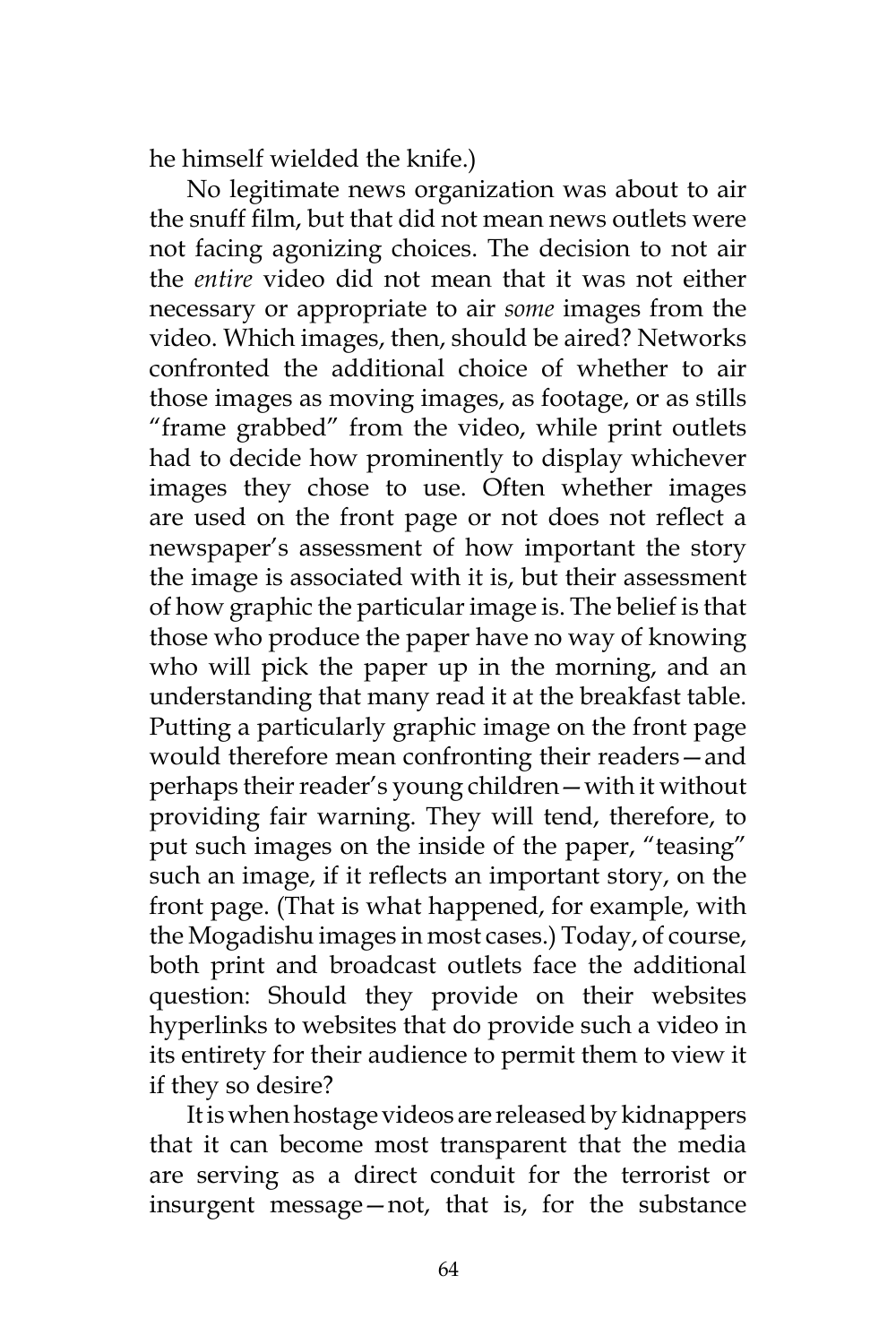of the information they wish to convey, but for the actual, original message as they constructed, designed, and staged it. There is as wide a difference as can be imagined in seeing or hearing the words, "today the kidnappers released a video in which the victim can clearly be seen and heard begging for his life," coming from a reporter who is attempting to accurately distill, describe, and explain what is on a tape, and actually seeing some poor man or woman doing just that. And there is little question that it benefits the terrorist or insurgent group more to have the public view the emotional spectacle than to merely read or hear about it second hand.

To be sure, there seems little question that these videos are newsworthy material, and that there is a basis for the choice the news networks made, early on, to air at least a few seconds of them. That does not mean, however, that the choice to do so was an inevitable or self-evident one, or that it was the choice that best served their viewers or that other considerations should not have outweighed whatever led them to use cuts from these videos. Certainly choices regarding how much to use from some of these videos were hotly debated, both before and after they were aired.

This was seen most dramatically when the tape of Nicholas Berg's beheading was released. The beheading videos, of which there were a number, are themselves part of a sub-set of hostage videos in which the hostage is executed on camera (and as the beheadings-forcamera seemed to taper off, perhaps for fear that the raw savagery displayed was hurting the very movement producing them, $133$  other forms of executions began to take their place). The Berg video was the first, and as discussed above, what gave the American media such pause in that case was the systemic taboo within American newsrooms over showing the human body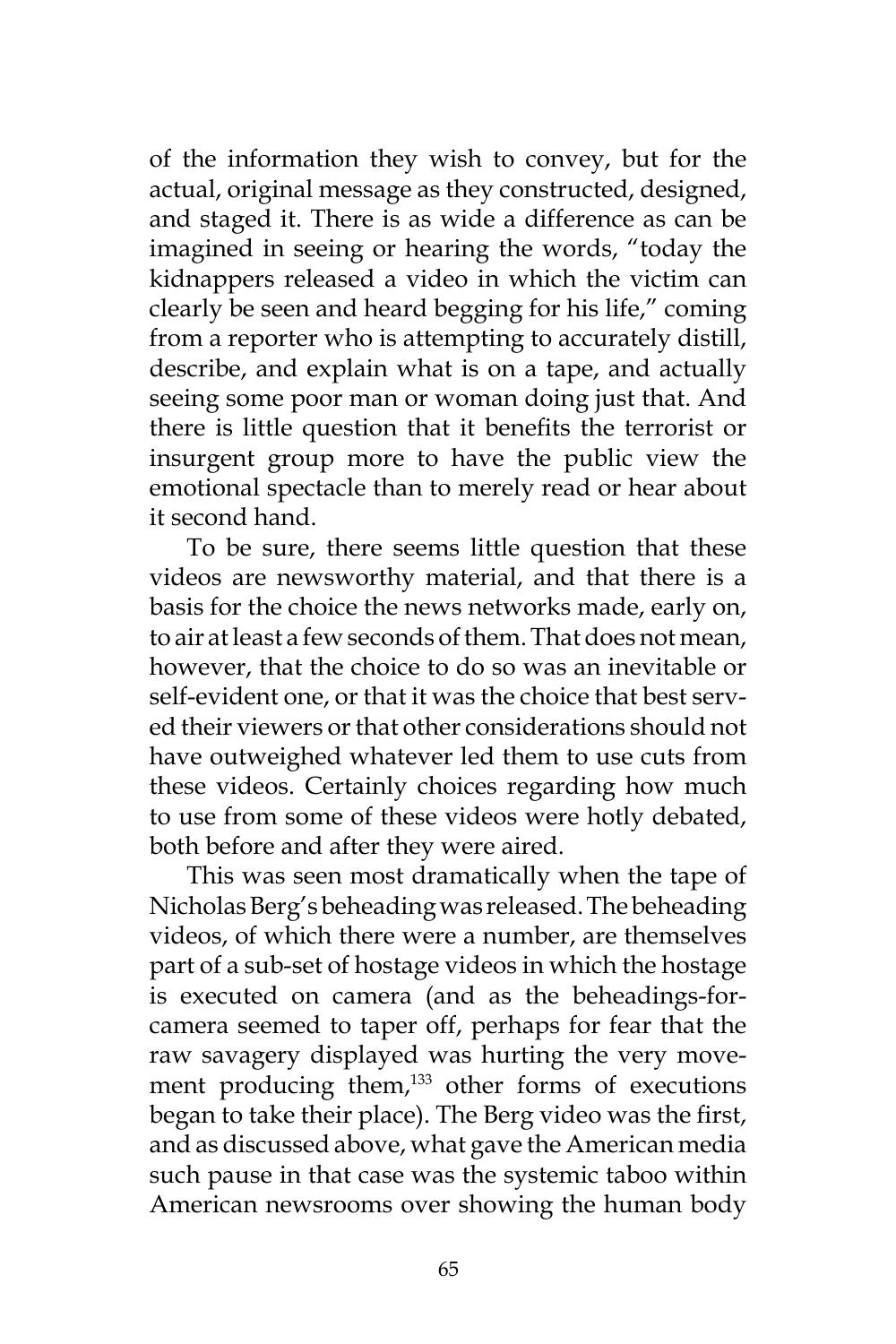*in extremis*. That attitude is balanced against the news value of the given image, and while there was never a chance that the actual execution would be aired, (since it is literally impossible to imagine a news value that would justify using that image to producers—or convince them that their audiences would accept such an image being aired), it left open the question of what precisely would be shown. And yet all the networks opted for almost precisely the same image, give or take an additional second of footage.

*NBC Nightly News* and ABC's *World News Tonight*  stopped the tape just as the killer drew his knife, while *The CBS Evening News* went a bit further, showing the killer grab Berg by his hair, slam him to the ground and put the knife to his neck. "I just think you really need to let people see as much as they can in a judicious way," *CBS Evening News* producer Jim Murphy said after the broadcast. "By showing even that little bit, you got a better sense of what some very bad people are willing to do to Americans." Both MSNBC and CNN stopped short of showing the knife being brandished. But Fox News—after not showing it throughout the day—did so by Tuesday night.<sup>134</sup>

Hostage videos come in a well-defined sequence, and although it is certainly possible for any or several steps in the sequence to be missing, and it is also possible for multiple videos to appear at several of these steps. The point is that videos will not be released out of order. First will come a video to prove that a particular group does indeed hold a particular victim. It is video that is used to establish the validity of the claim that hostages are being held. Thus, for example:

Good morning, Gretchen. Well, this appears to be the first confirmation of the hostage taking. The men were kidnapped at dawn last Thursday from a house here in Baghdad.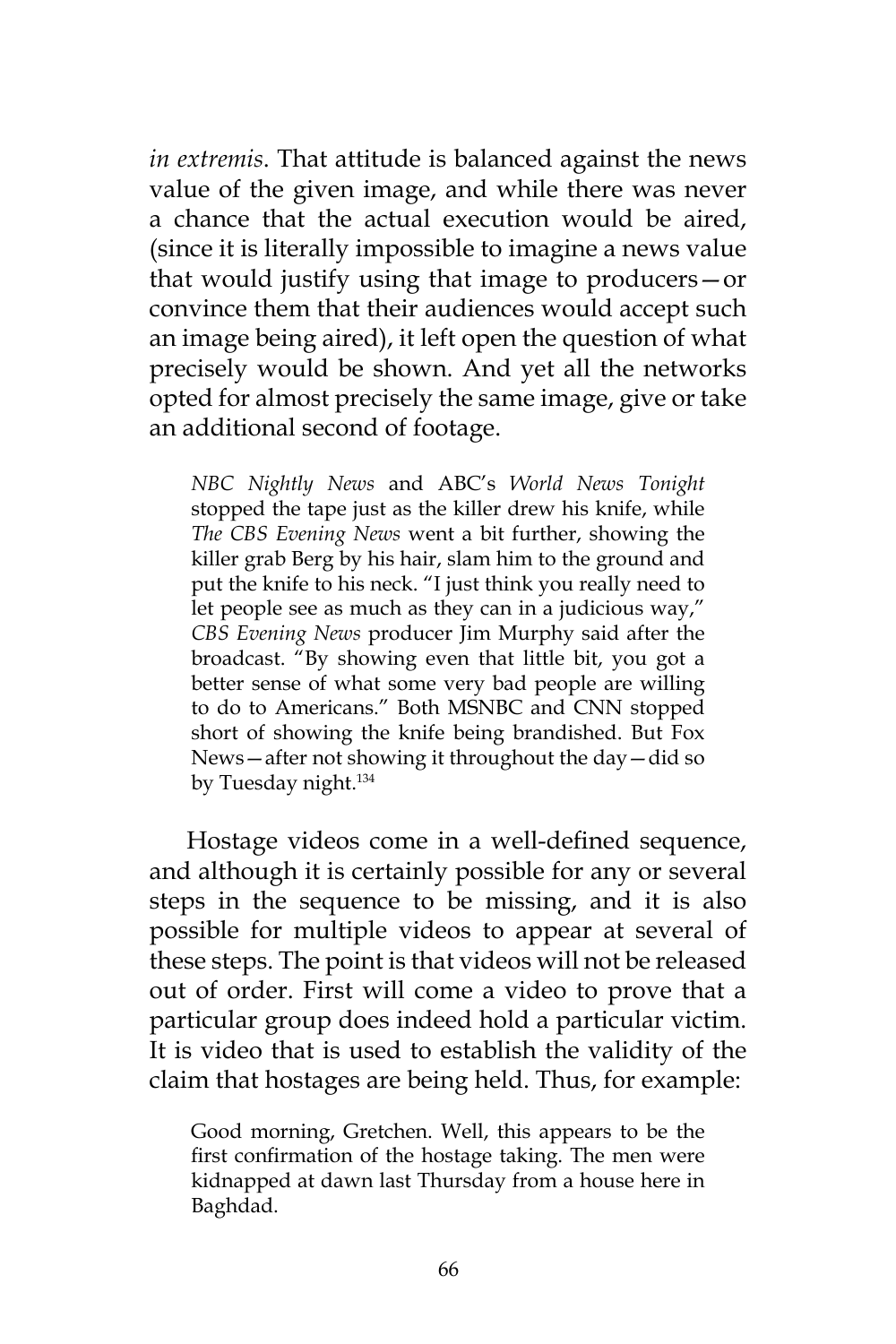The video, aired on the Arab news channel Al-Jazeera, is frightening for what it shows—the three men at gunpoint—and for what it demands. The hostage takers say Americans Jack Hensley and Eugene "Jack" Armstrong and Briton Kenneth Bigley will be executed within 48 hours if women in two Iraqi prisons are not released. The three worked for an Arab construction company.135

Then will come a video or group of videos in which a group's demands are made, and its demands are linked to threats to the hostages. Obviously, as this example shows, steps can sometimes be compressed. And then comes the execution tape.

Why go to the extra trouble of filming these executions? Once the victim's bodies are found, we know they have been killed—as well as the method of their execution. Why take the risk, even if it is a minimal risk, that such a tape might provide any worthwhile intelligence information to the other side?

The answer is that these tapes are of enormous value to the groups who make them. They are of value for recruiting, they are of value in rallying those who already support the cause (particularly donors), and they are valuable insofar as they have the potential to demoralize the other side. It is noteworthy that for quite some time bodies were found in Baghdad day after day with no tapes being released of these poor souls' executions. In those cases, the bodies themselves "embodied" the message of intimidation that was being sent. It is when *foreigners* have been killed that tapes have been made.<sup>136</sup>

Why are they using the Internet? Because the real battle here is for American opinion. Al-Qaeda's aim is to break America's will to stay in Iraq. And it knows that by killing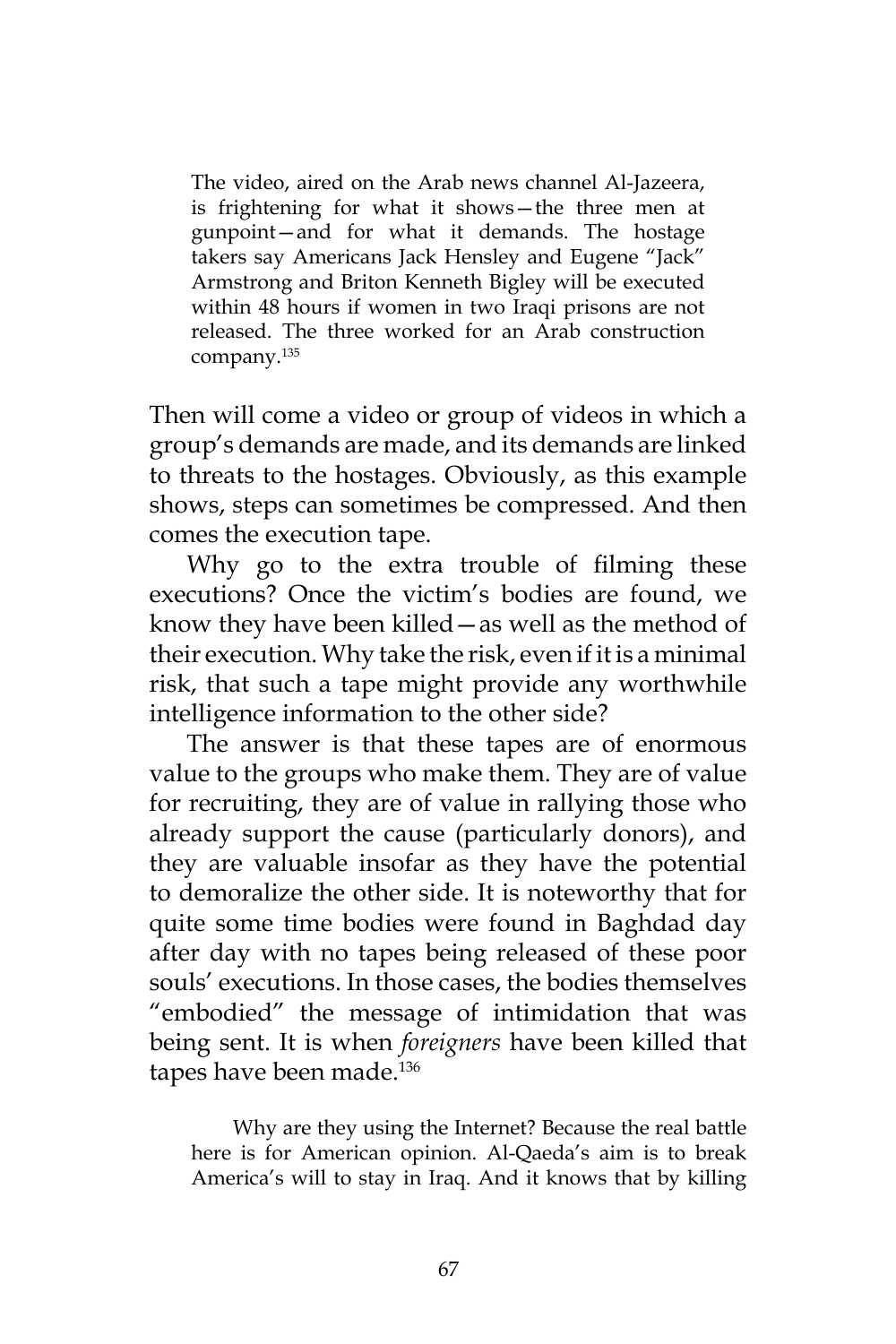one American and filming and putting it on the Internet, there is more impact than a hundred hit and run attacks on American convoys.137

Put another way,

The nightmare video of an American civilian captured in Iraq being decapitated by his captors was anything but a random act of terrorism, experts say—it was a press release, carefully designed for a global audience.<sup>138</sup>

But because of the sensitivity about what is shown of a graphic nature, there is no real difference between the distinct categories of video in terms of what is actually seen by American audiences: the initial video looks little different from the videos in which demands and threats are made, which look little different from the execution videos. All that we see of any of them is a Westerner, possibly in an orange jumpsuit, possibly heard begging for his life. We know that these tapes are different only because the reporter tells us so. But consider the power of listening to the quotes from these hostages, and consider the emotions that they elicit, when no other footage is seen or shown.

On September 29, 2004, the group holding British subject Kenneth Bigley released a video of him begging Tony Blair for his life (in other words begging the Prime Minister to meet the kidnapper's demands so that he would be released.) This was after the two Americans taken with him already had been beheaded. ABC showed two cuts from the video, first showing Bigley saying,

My life is cheap. He [Tony Blair] doesn't care about me.

They then showed Bigley saying,

They don't want to kill me. They could have killed me a week, two, three weeks ago. Whenever. All they want is their sisters out of prison.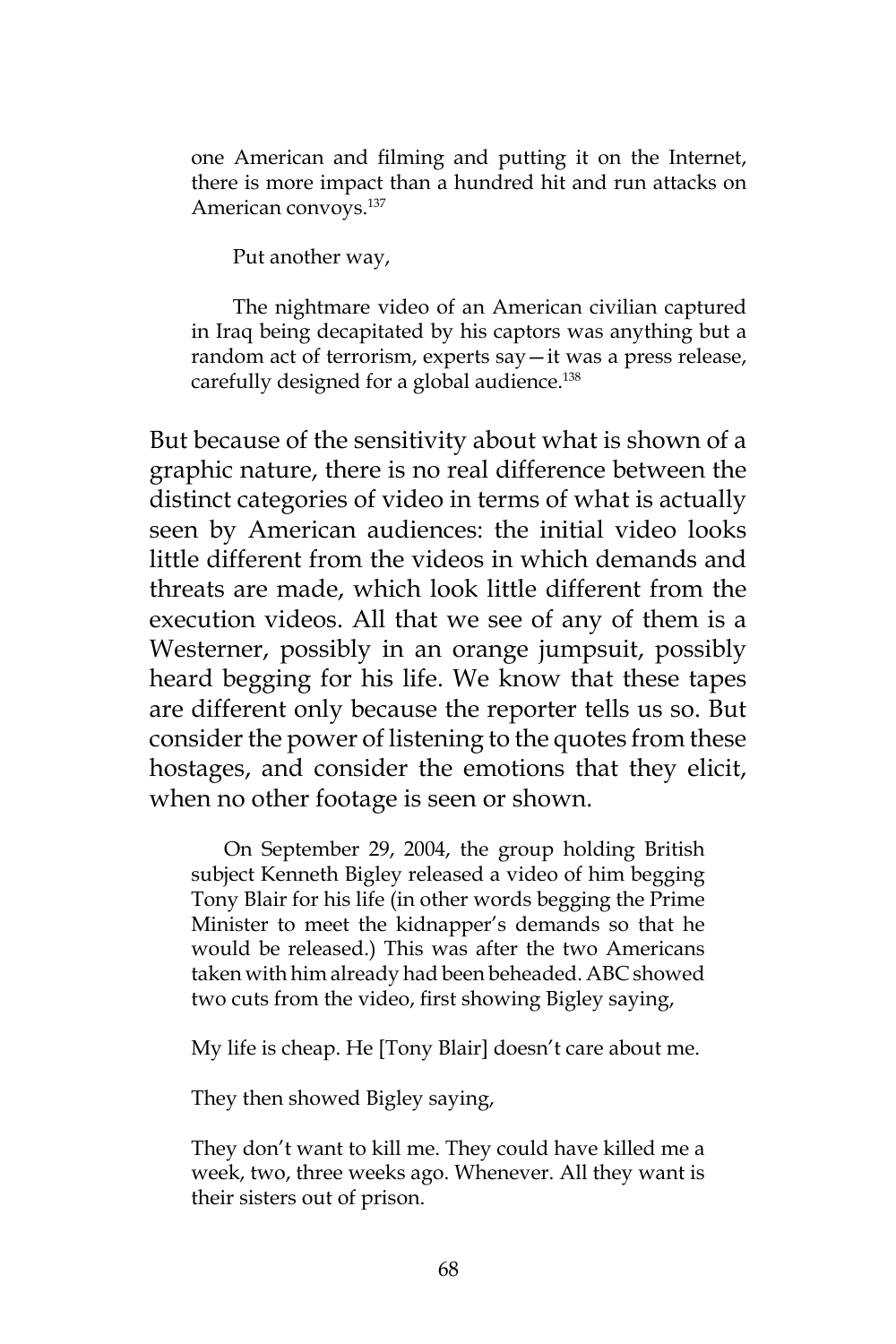That cut was introduced by the reporter's somewhat odd comment that:

Bigley asked for compassion on both sides.

The video as a whole was described this way:

The video shows Ken Bigley held in a cage, chained at the neck, hands and feet. Did they mean to evoke an image of Abu Ghraib prison? 139

Thus Bigley is shown appealing *not* to the terrorists, those actually holding his life in their hands, but to Tony Blair, and is further shown stating that they obviously don't want to kill him, since they have not done so as of yet. The reporter then suggests an equivalence between the terrorists and Tony Blair, since both have the ability to be compassionate, the implication being that Tony Blair has as much control over the situation as the men actually holding the knife to Bigley's throat—which is certainly the argument the terrorists would make.

That which would lead the viewer to anger *against the terrorists* most directly is precisely that which is not shown. There is no dark conspiracy afoot here: the shots that would arouse anger most clearly and sharply are so graphic and grotesque that it is difficult to imagine any network news producer or newspaper editor choosing to use them. Indeed, the one time a shot of a severed American head was used, (to my knowledge), the circumstances were somewhat exceptional.<sup>140</sup>

The argument made by the networks is that showing the beginning of the tape shows an audience more than enough to permit their own imaginations to fill in any necessary blanks.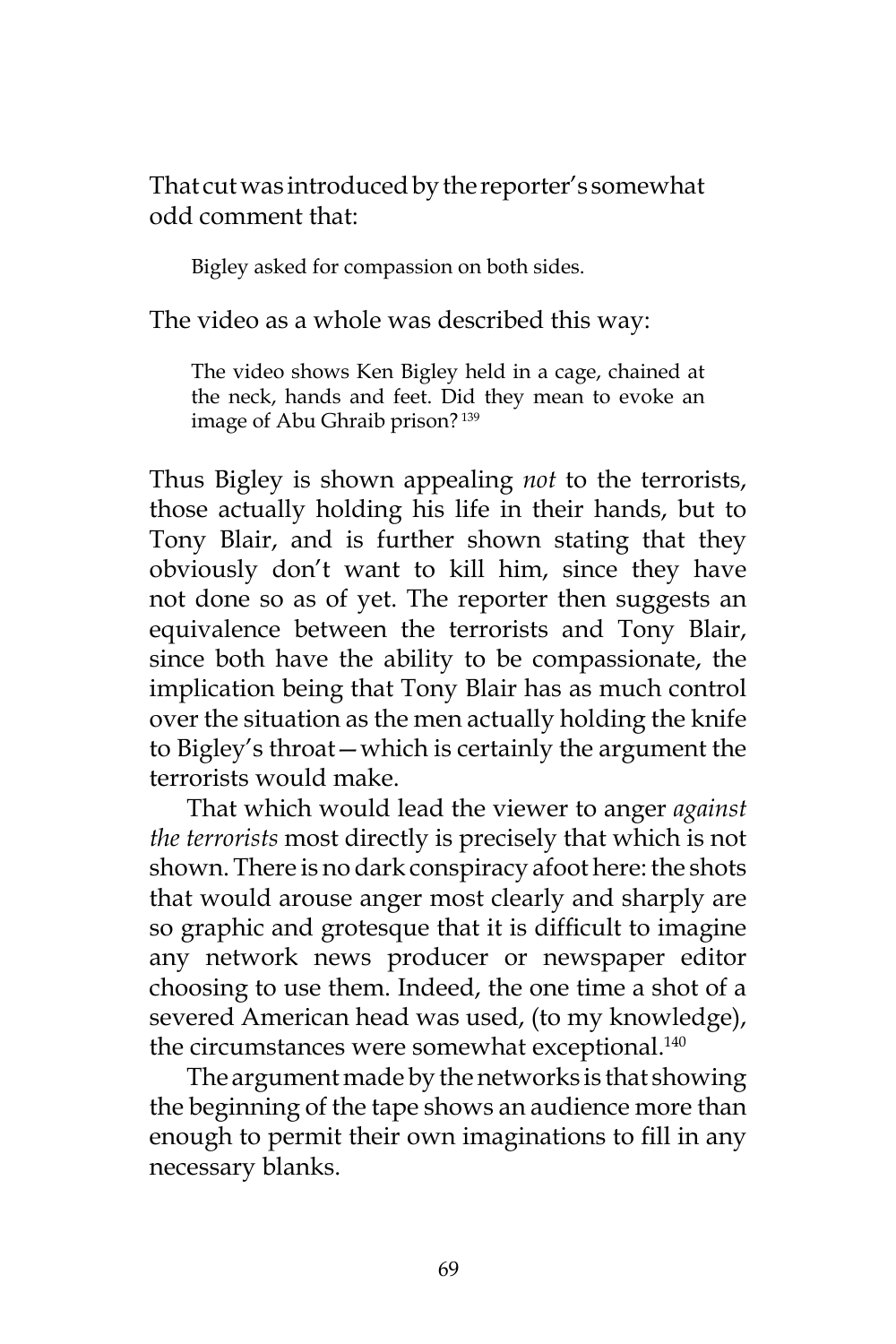"I don't think anybody in our audience failed to understand what happened to Nick Berg**,**" said ABC News spokesman Jeffrey Schneider, whose network described Berg's murder but did not show it. "I don't think anybody watching [World News Tonight] could fail to understand the brutality and violence of what was perpetrated. Therefore, we feel we did our jobs the way we were supposed to."<sup>141</sup>

But would it generate the kind of anger a powerful image will?

"If you turn America's stomach, you turn around public support at the same time," Felling said. "All the news reporting, all the language, all the written word in the world does not have the effect of one brutal video image."142

And when anger is subtracted, what is left? What is going to be felt, watching someone wearing an orange jumpsuit begging helplessly for their life? Remember, Bigley was not begging *the terrorists holding him* for his life, he was begging *Tony Blair*. How do we feel, hearing these poor men blame our leaders, even suspecting that their statements are under extreme and extraordinary duress?

To answer that, it is necessary to first go back and explain the symbolism behind the orange jumpsuits themselves. Obviously they are the omnipresent symbol of the detention center at Guantanamo, but leaving it there is too simple. When the very first detainees arrived in Cuba, a picture circulated around the world of them in transit to their cells, immediately after having been taken off the plane. They were in a narrow, outdoor corridor, chained off, in two rows, each row of men facing out, hands bound behind their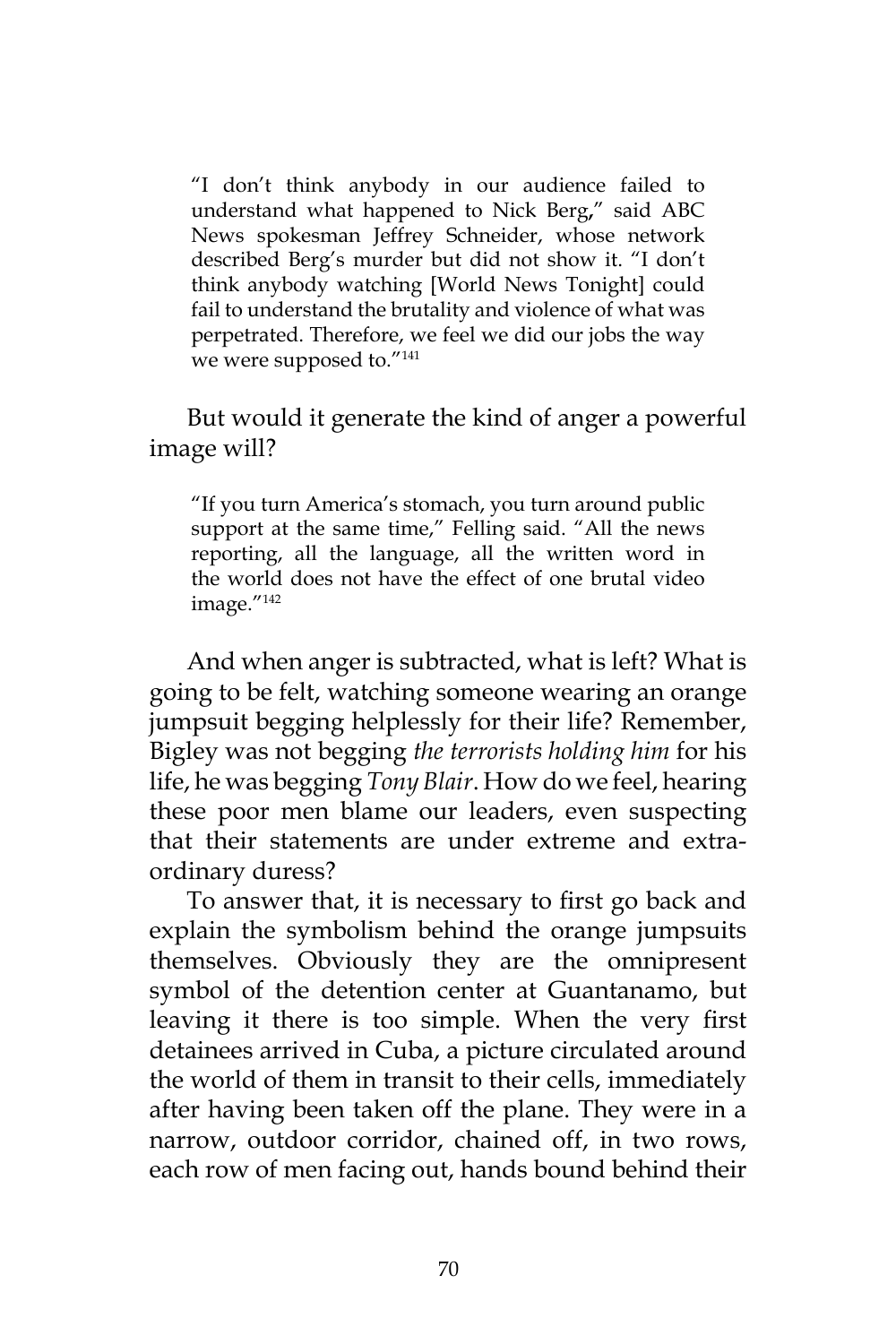backs, kneeling, with some sort of goggles covering their eyes. The picture made waves—indeed, the very fact that their eyes were covered in such a manner was labeled as torture in some circles<sup>143</sup>-and was so controversial that it was raised in a press briefing with then-Secretary of Defense Donald Rumsfeld. And since that was the first time the men were seen, it was, of course, the first time they were seen in orange jumpsuits.

By the 10th day after the first men had arrived at Guantanamo, the press frenzy had reached such a fever pitch that Rumsfeld held an unusual briefing in which the only topic was the detainees and their treatment, and he promised to stay as long as there were questions to answer. It was then that the subject of the now-infamous image was raised:

QUESTION: Mr. Secretary, since you want to clear the air about the detainees, one of the things that have aroused public opinion and the parliamentarians in Britain is this photograph that shows the detainees kneeling with their hands tied behind their back. Can you just explain that—

RUMSFELD**:** I will, to the best of my ability. It's probably unfortunate that it was released. It's the tension between wanting to meet the desires of the press to know more and the public to know more, and what that was, I'm told, is not a detention area. That is a corridor or a walkthrough area that came—my understanding is something like this. When they're on the airplane, they wear earpieces because of the noise. You've ridden on these planes. They're combat aircraft. And we've all worn earpieces. It's no big deal.

There were a number who had tested—that were worried about tuberculosis. So in a number of instances, they were given masks for the protection of other detainees and for the protection of the guards. They come out of an airplane, and their back lowers, and they walk out.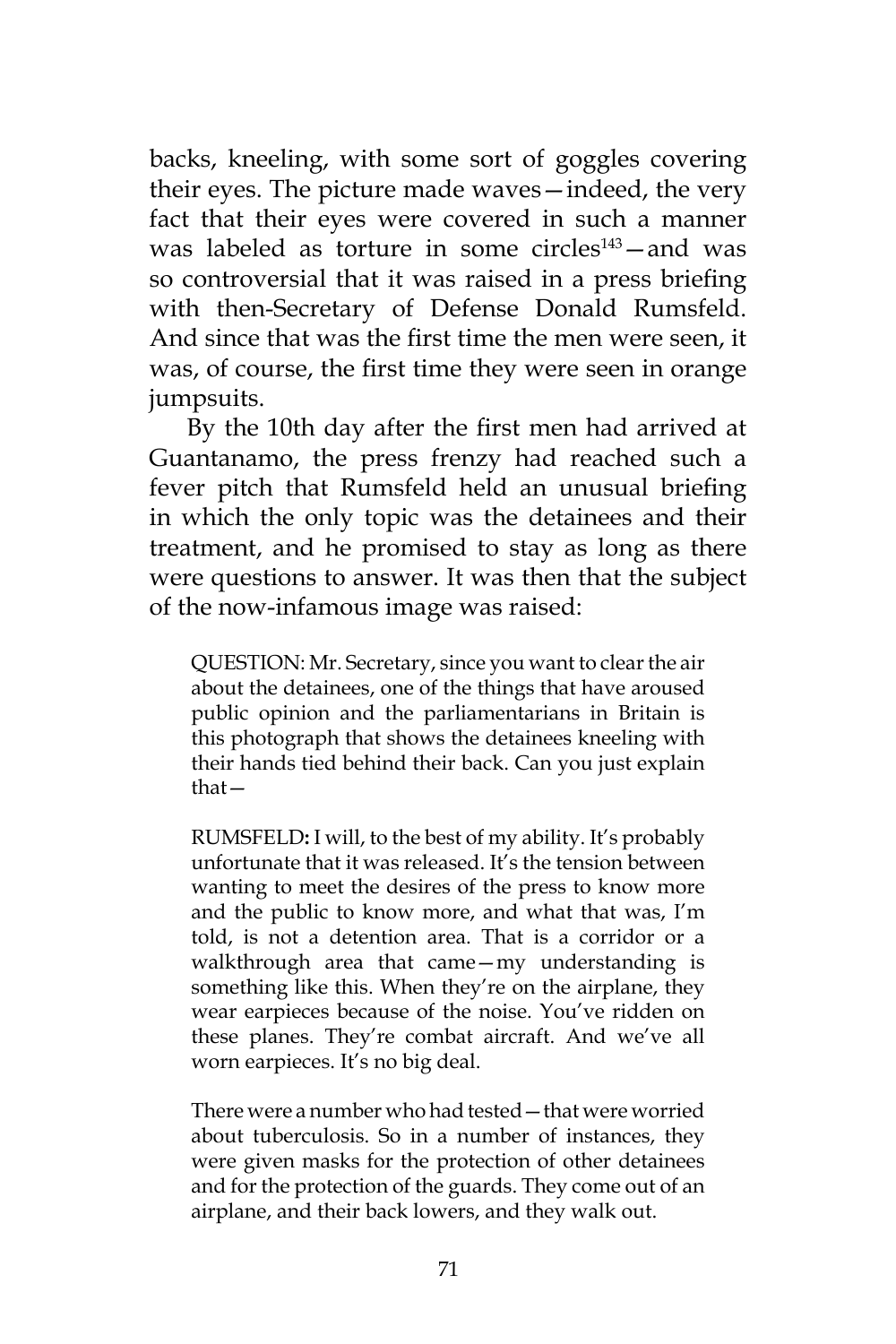RUMSFELD**:** And then they loaded them into, I believe, buses, and they took them down to a ferry, and they were still restrained—their hands and their feet restrained because of the dangers that occur during a period of movement. They put them on a ferry, if I'm not mistaken, and the ferry takes them across to the other side of the Guantanamo Bay.

They get off of the ferry and into a vehicle that then transports them to the detention center. They get out of that vehicle and in relatively small numbers are moved into this corridor that is a fenced area, and they are asked to get down on the ground. They get down on the ground, and they take off their ear pieces. They take off their masks. They do whatever they do with them before taking them in small numbers into the cells where they then would be located, at which point they are no longer in transit and, therefore, they are no longer restrained the way they were.

What happened was, someone took a picture and released it apparently, of them in that corridor kneeling down while their headpieces are being taken off and people drew a whole lot of conclusions about how terrible that was, that they're being held in that corridor.

Now, you know, if you want to think the worst about things, you can. If people want to ask questions and find out what is reasonably happening, it seemed to me not an unreasonable thing, when you're moving them from the vehicle they're in towards their cells to have them stop in some area prior to that and do what you do to get them in a circumstance that's more appropriate for being in a cell than how they were arranged in the buses, the ferries and the airplanes.

And I think you're quite right, I think that a lot of people saw that and said, "My goodness, they're being forced to kneel," which is not true.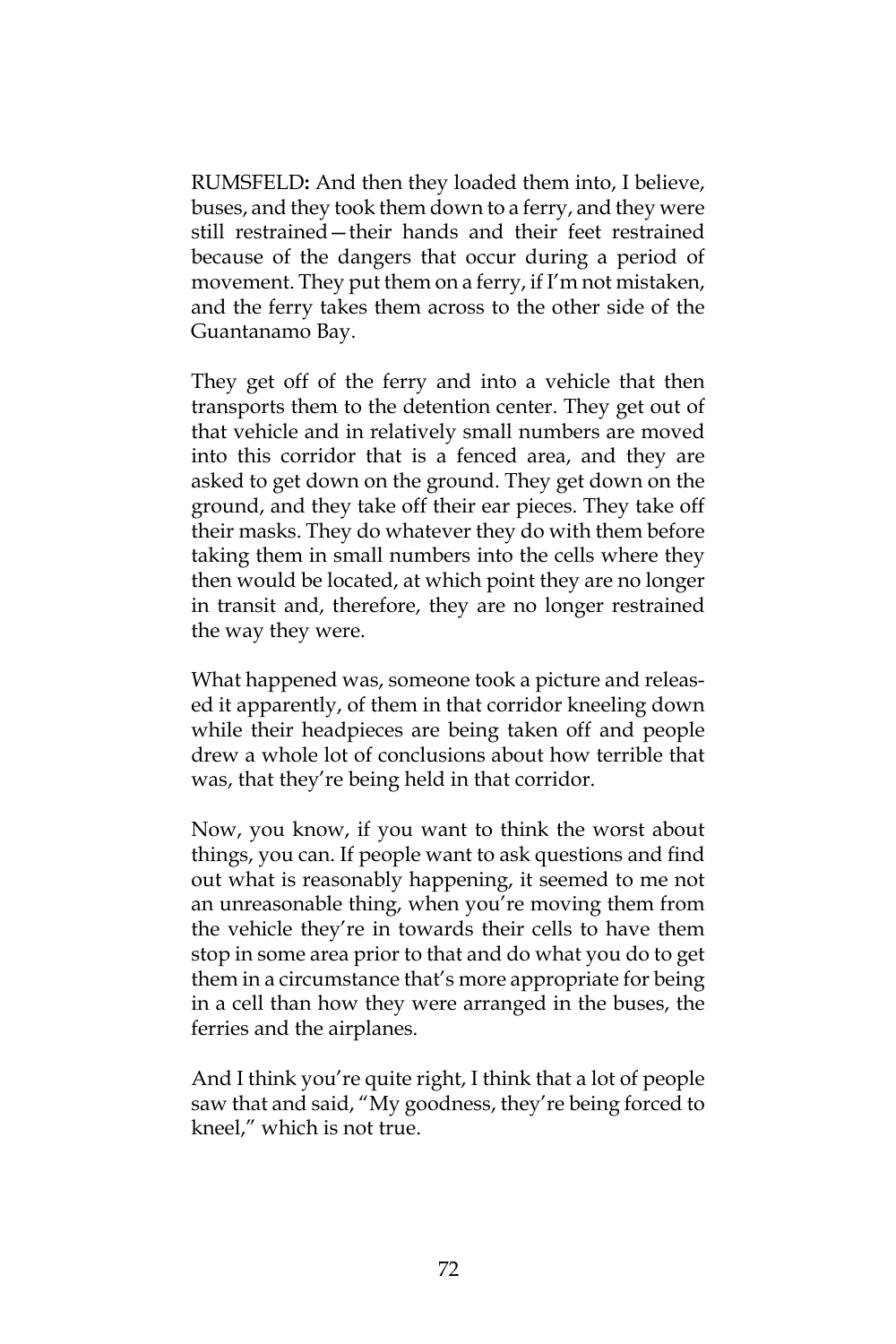QUESTION: You said it was unfortunate that that photograph was released. I would just argue that it was unfortunate that it wasn't released with more information.

RUMSFELD**:** Maybe. That's fair.

QUESTION: The lesson here ought not to be...

RUMSFELD**:** I mean, I'm not blaming anyone for releasing it, but...

QUESTION: ... less information or withholding photographs, but simply releasing more information...

RUMSFELD**:** Fair enough.144

This picture was an ultimate visual representation that the terrorists being captured in Afghanistan were not just under our control but under our *submission*. In that sense, it was a visual inversion, coming years later, of Mogadishu, a message to the Islamic world that as you do to ours, so we shall do to yours (obviously this is in symbolic and not literal terms.)<sup>145</sup> Then, of course, there was the release of the images from the abu Ghraib prisoner abuse scandal, and in several of those photographs as well, prisoners are wearing orange jumpsuits (and if those images aren't about submission, then the word has no meaning.)

This matters because those responsible for the kidnapping and subsequent beheading of Nick Berg claimed that their action was a response to the abuse of prisoners at abu Ghraib. And the claim that the beheading was in revenge for abu Ghraib was noted by CBS, by NBC, and repeatedly by Fox and by CNN in their initial reporting. Since Berg, the association between the jumpsuit as seen on detainees held in the West and hostages held in Iraq is constantly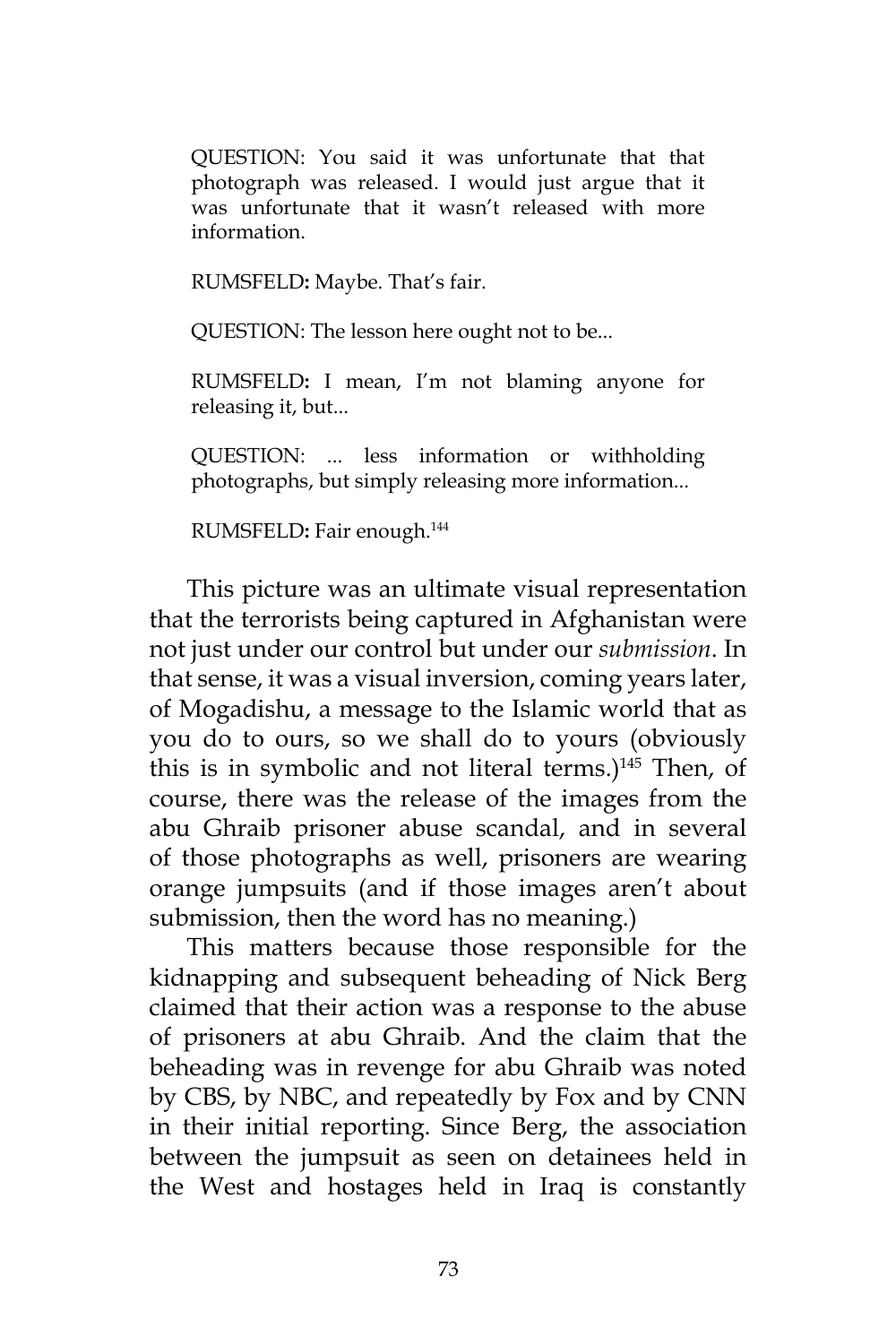underscored and highlighted by the press. Whenever hostages appear in these videos wearing the jumpsuit, even when images from the videos are being shown to viewers, reporters make a point of drawing attention to that detail, and sometimes they go further, linking the detail to its origins. After a South Korean businessman was beheaded, CBS's Elizabeth Palmer noted, "Kim Sun-Il's execution video**,** broadcast on the Arabic TV station Al-Jazeera, looks chillingly familiar. The captive, in an orange jumpsuit like the ones worn by Guantanamo prisoners and Iraqi detainees." (sic)<sup>146</sup> When Berg himself was killed, the *New York Times* reported that, "Mr. Berg appeared to be wearing an orange jump suit similar to those issued to Iraqis in American-run prisoners here. (sic)"147 In point of fact, the claimed rationale was most likely false.

But most experts said they doubted Berg's videotaped death was a result only of those abuses. Several, noting that Berg apparently had been kidnapped nearly a month ago before he was killed, suggested that the prison scandal merely provided the terrorists with an opportunity to make a point.

"In the journalistic world, the prison photos provided the terrorists with a 'hook,'" said Matthew Felling, an analyst at the Center for Media and Public Affairs in Washington, DC.

The terrorists' real motives, the experts said, probably were more wide-ranging and more subtle than simple revenge.

One motive, said Juan Cole**,** a professor of Middle East history at the University of Michigan, is to frighten Americans, especially the nongovernmental groups and the population of some 25,000 civilian contractors mainly security personnel—working in Iraq who provide a sizable armed "auxiliary" to the U.S. military and the Coalition Provisional Authority.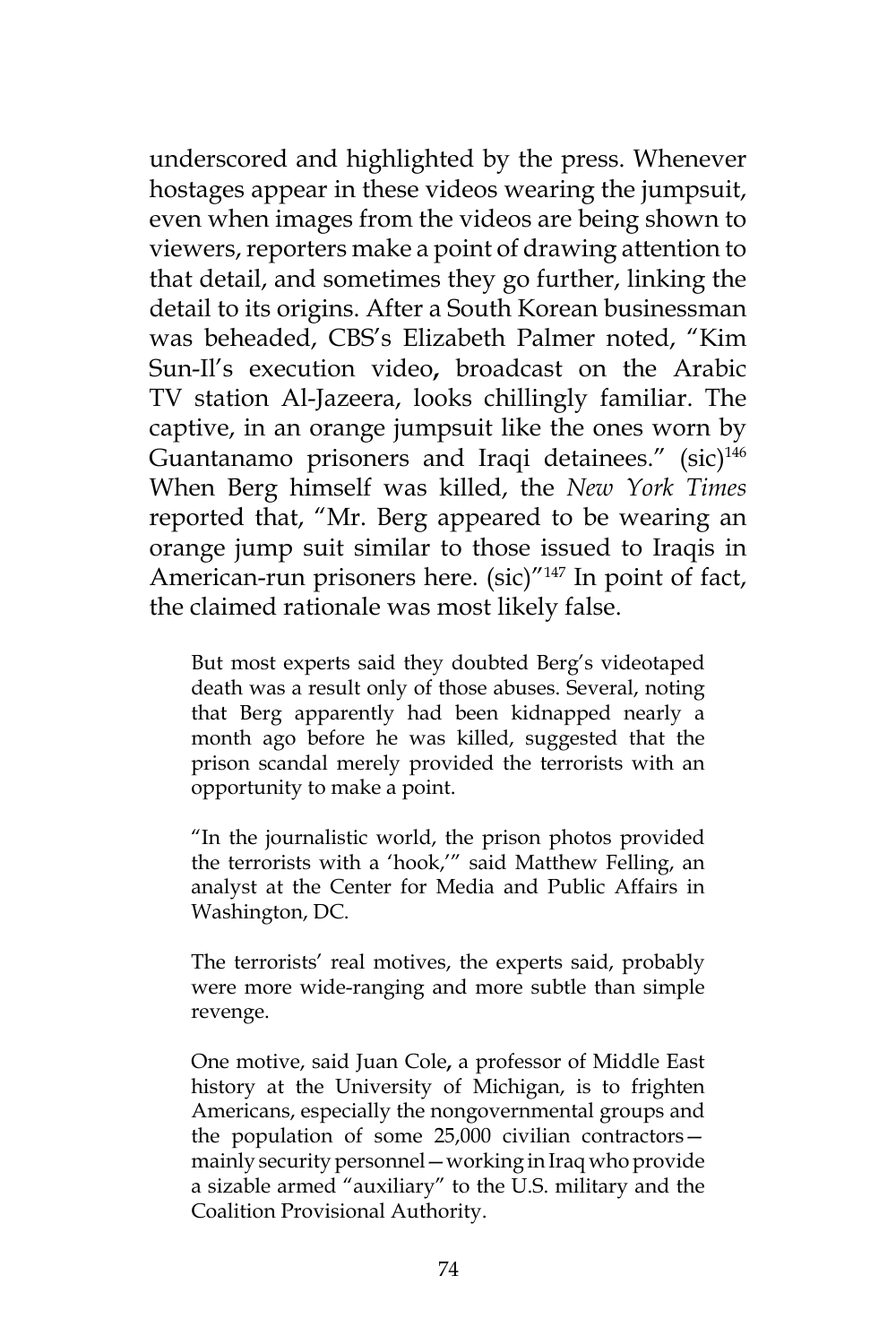"The reason this video was made was an attempt to destroy that auxiliary," Cole said. "It's not going to scare the U.S. troops out of the country, and it's not going to get rid of the CPA. But there are a lot of (nongovernmental organizations) and contractors that are going to decide this is not the time to be doing business in Iraq."

Another goal, the experts said, is recruitment—drawing new members to the cause by portraying the killers as defenders against anti-Muslim forces.

"They are trying to tap into anti-American sentiment and use it to their own purposes . . . get more followers, get more cash, finding more political support," said Jim Walsh, an international security expert at Harvard's John F. Kennedy School of Government.

A third, even more subtle motive might be a power struggle within the radical Islamist movement itself, Walsh speculated. The tape is entitled "Abu Musab al-Zarqawi shown slaughtering an American," and the Website that released the tape reportedly identified al-Zarqawi as Berg's killer.

U.S. investigators say al-Zarqawi, a Jordanian, has ties to Osama bin Laden and al-Qaeda. By taking such a high profile, Walsh suggested, al-Zarqawi might be trying to establish himself as the active leader of the radical Islamist movement, leaving bin Laden in the shadows.<sup>148</sup>

Yet few outlets explored the plausibility of the claim, and as time went on, any qualifier fell away from press reports so that the association became hardened: Nickolas Berg was beheaded because of the abuses at abu Ghraib at the very least, and perhaps for the perception of abuses at Guantanamo. In that context, the orange jumpsuit made sense.

Nicholas Berg, in other words, died for our sins, and the use of the jumpsuit was a visual method for making the point unmistakable and preparing it to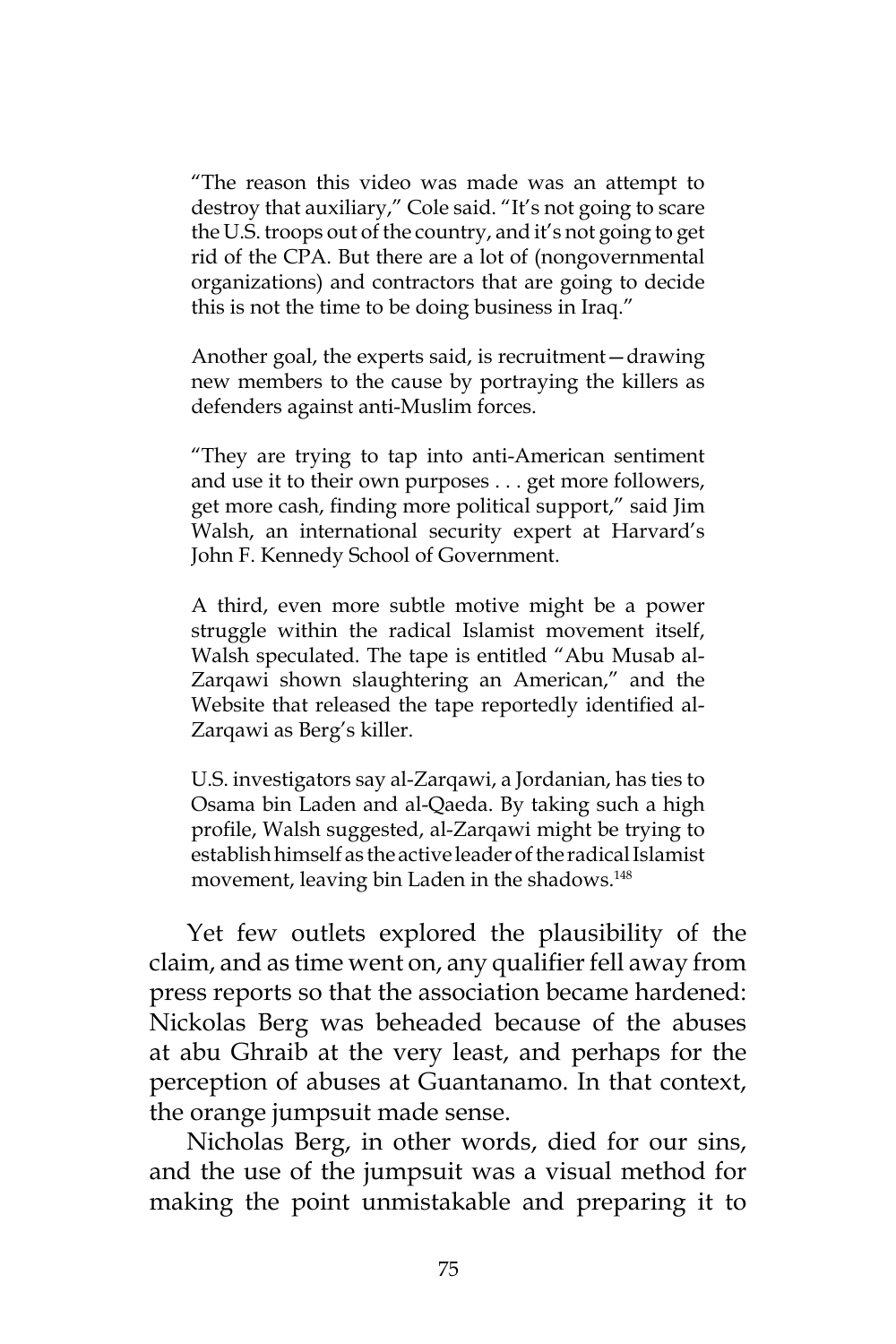cross any language barriers. There were some people, after all, who accepted the claim that Berg was killed because prisoners had been abused, and even took his death as evidence for their arguments against the way detainees were being treated.<sup>149</sup>

With no image from the end of the tape, without the final frame that reminded us that the blame for this unspeakable act—which could not be justified in any terms—rested squarely with those who had committed it, the appearance was created that this was in some sense if not a legitimate, then an understandable titfor-tat. We had reaped as we had sown. Again, I am not arguing that this is what the networks were arguing. I am arguing that they used footage that made this argument in a subtle, powerful way—this is, after all, ultimately, propaganda material—without showing that part of the footage that puts the lie to that visual claim. In essence, they aired extremely effective propaganda material without doing any of the necessary work of unpacking or deconstructing it to make it less effective. Indeed, rather than explain how these tapes work to communicate the terrorist or insurgent message, rather than explain the strategy underlying the construction of these tapes as persuasive texts, the reporters in some cases did the work of the terrorists by explaining (and therefore magnifying) their message.

McGINNIS: Barry, what is the impact of this hostagetaking on stability in the region and the rebuilding effort?

PETERSEN: I think it's going to be very, very bad for any effort to rebuild this country. I think it's going to send a signal to foreign workers, American engineers, people who have the expertise that the rebuilding is going to take, that this is not a place to be. It's a very unsafe place. And even if the people want to go, you can imagine the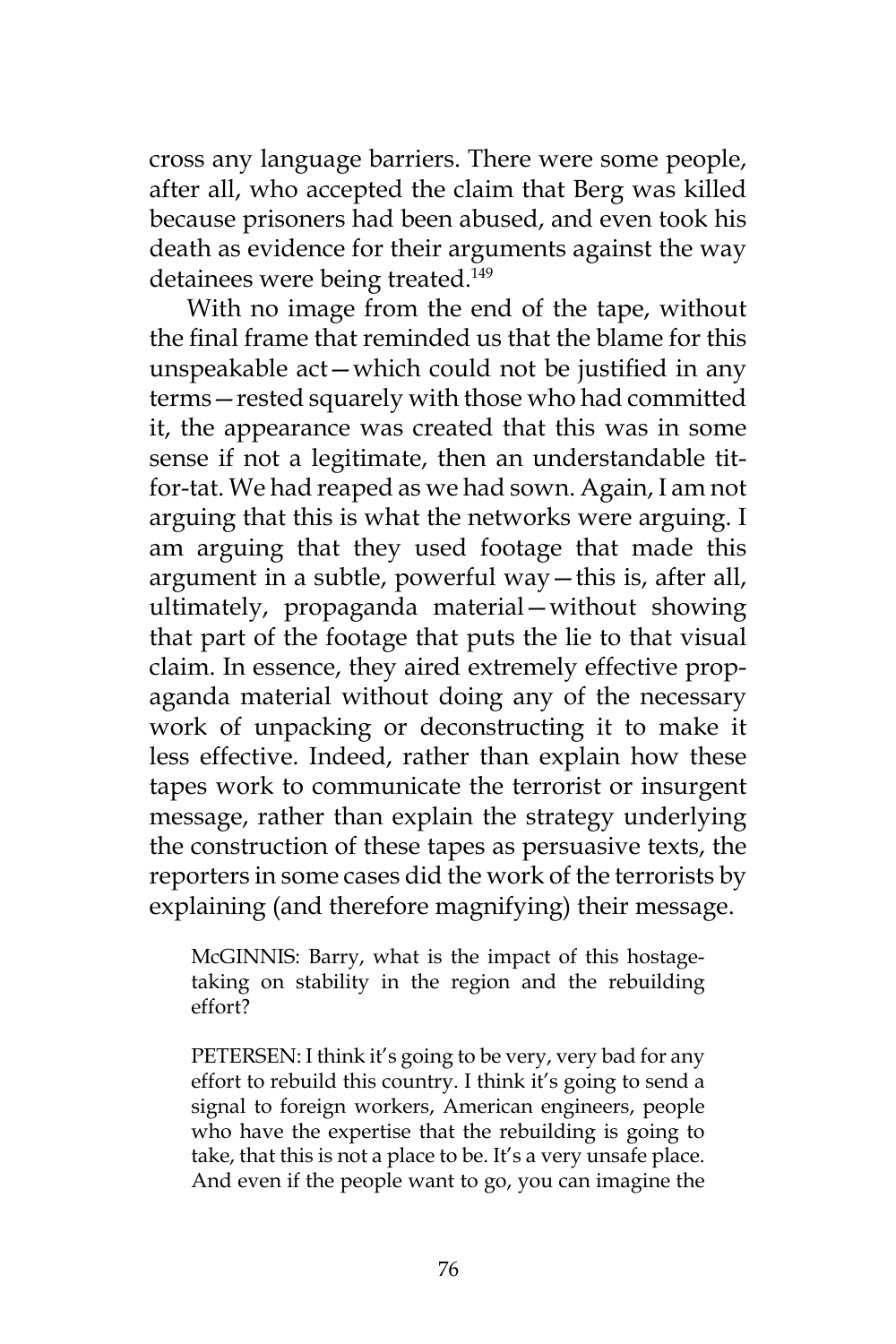kind of family pressure they're going to be facing from loved ones who say, "Don't go to Iraq." Susan.150

Furthermore, every time a victim was shown begging for their life and wearing the orange jumpsuit, a subtle legitimizing effect took place. Who wears these outfits? Detainees. And who takes detainees? Those with some authority and legitimacy. After all, *we hold detainees*, we do not *kidnap hostages*. Repetitively showing these hostages dressed this way, and furthermore usually going out of their way to draw attention to the way they were dressed, begging for their lives, but not showing the ultimate denouement captures a sense of shame and guilt, rather than a sense of anger and blame.

Given this real impact, consider Hoffman's argument about the danger of press coverage that over-emphasizes the personal, the individual anguish of specific families in the midst of a hostage crisis.<sup>151</sup> In past crises, he argues, this has had the effect (sometimes intentional) of creating almost unbearable pressure on the government to violate long-standing U.S. policy and negotiate with terrorists. Because, after all, is not the most important thing to do whatever is necessary to bring our people home *now*, and end *these* families' concrete and visible suffering, and damn the consequences (for example, the possibility that more and abstract—families might suffer in the future)?

When a video is released of Bigley pleading for his life, it provides an opportunity for precisely the type of situation Hoffman writes about: the pressure is put squarely on the government to void its policy of not negotiating with terrorists. How can they not move heaven and earth to bring their man home and end this specific family's anguish?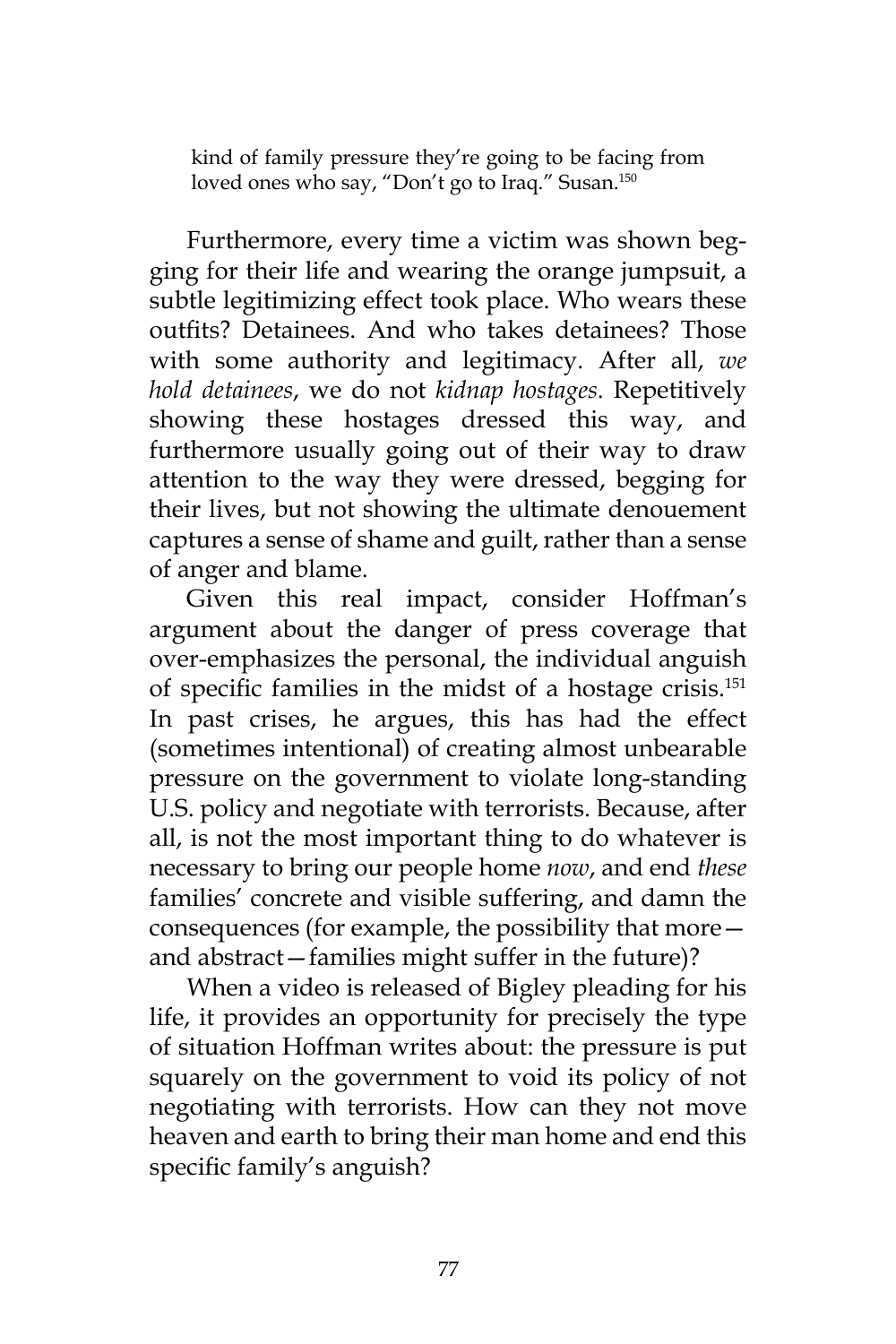Mr. KENNETH BIGLEY (Hostage): I don't want to die. I don't deserve it. Please, please release the female prisoners that are held in Iraqi prisons. Please, please help me see my wife, who cannot, cannot go on without me. She really can't. And my son...

PETERSEN: And it was his son who pleaded as desperately to the kidnappers.

Mr. CRAIG BIGLEY (Hostage's Son): Be merciful, as we know you can be. Release Ken back to his wife and family. We ask you as a family to be all merciful.

PETERSEN: The kidnappers abducted Bigley and two Americans a week ago, and this week beheaded the Americans. As for letting Bigley make his plea, it fell not on deaf ears, but on the ears of a government that says it cannot negotiate with terrorists, even to save a life.

Mr. JACK STRAW (British Foreign Secretary): I'm afraid to say it can't alter the position of the British government. And as I've explained to the family, we can't get into a situation of bargaining with terrorists, because this would put many more people's lives at risk, not only in Iraq, but around the world.

PETERSEN: His wife, Sombat, issued her own plea saying, "As a loving wife, I beg you once more for mercy."152

Peterson introduced this clip by saying that the kidnappers *allowed* Bigley to make this videotaped plea. This framing reflects a critical misunderstanding of the tape's purpose and importance: while it may have presented an opportunity for the hostage, he was conveying the *kidnappers'* message, not his own, under duress, and the message and images in the tape constitute a carefully constructed and extremely powerful propaganda text: to view it otherwise is to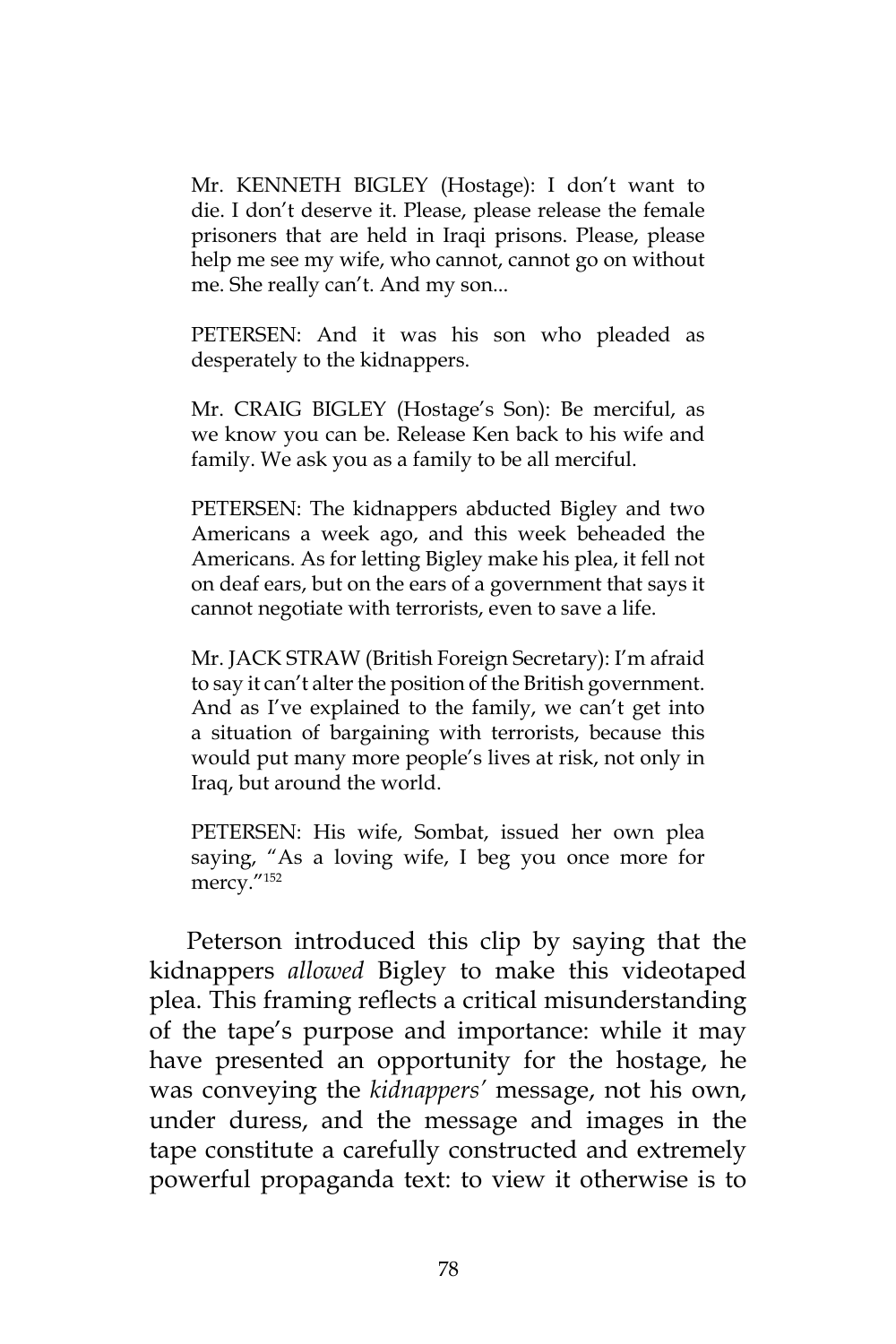seriously underestimate its power. In short, they did not *allow* it, they *demanded* it.

It is extremely unlikely that a network would ever air *more* of a comparable tape, if another one were to be made available. But why not air less? Is it necessary that any of these tapes be aired for an audience to be informed? Indeed, this seems to be the direction that the networks were headed at the end of the spate of brutal executions of hostages in 2004. When Hensley was killed the next day, the video was mentioned by NBC, but no clips were aired. The question is, was the viewer ill-served when NBC subtracted the increment of information that could be gained from their watching him on the terrorist's video, as opposed to their simply hearing NBC's reporter say,

The report tonight on an Islamic Website claiming Jack Hensley, a contractor from Georgia, has been executed, the second American hostage killed in as many days.<sup>153</sup>

CBS mentioned the second video but did no story about it and provided no quotes from it. In that case, on September 29, 2004, Dan Rather merely says,

For the second time in a week, Al-Jazeera television has aired a disturbing video of a Briton held hostage in Iraq.

This latest video shows Kenneth Bigley in a cage, chained and weeping, begging Prime Minister Tony Blair to save his life by meeting the demands of his Iraqi captors. Blair would say only that Britain will respond immediately if the militants make contact. So far, they have not.<sup>154</sup>

One must again ask if the difference in what CBS's viewers learned on the two nights was so enormous as to justify the fact that on the first night CBS exposed their audience to the powerful manipulative effects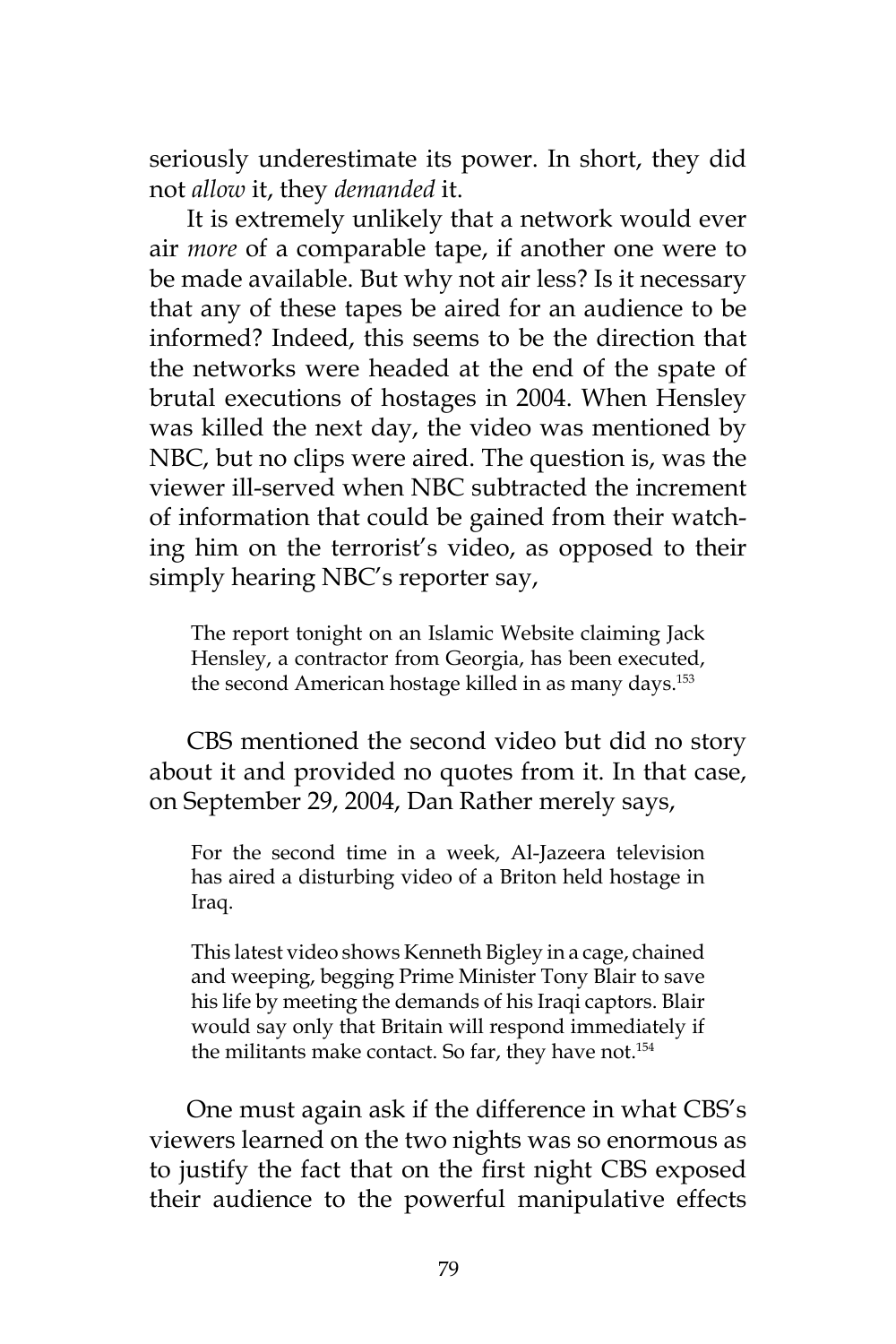of enemy propaganda. Did they do so purposefully? Hardly. But they did do so without explaining that the material they were airing was designed and intended to manipulate, in part precisely by drawing powerfully on the viewer's emotions. Indeed, they made the situation worse by highlighting precisely those emotional appeals when they went to the family, who could hardly be expected to have anything in mind beyond their loved one's safety at that moment. In this way, CBS at least replays precisely that aspect of the earlier coverage of the TWA 847 hostage crisis of 1985 that brought the networks so much criticism.

When a tape was released threatening a kidnapped group of Christian Peacemakers, NBC only described the tape:

Kidnapped two months ago, the Christian activists included two Canadians, a Briton, and American Tom Fox. The video ran on Al Jazeera and appeared to be a week-old. The kidnappers threatened to kill the hostages, saying this is the last chance for the US to meet their demand to free thousands of Iraqi prisoners. That same threat was made in a video released last month. But two deadlines passed with no news.155

CBS only quoted the video after the body was found:

I offer my plea to the people of America, not to the government of America, a plea for my release from captivity and also a plea for a release from captivity of all of the people of Iraq**. 156**

There was no other coverage: no stories prior; no mention of those earlier videos until Fox turned up dead. Was the simple description of the tape by NBC really a disservice to their audience?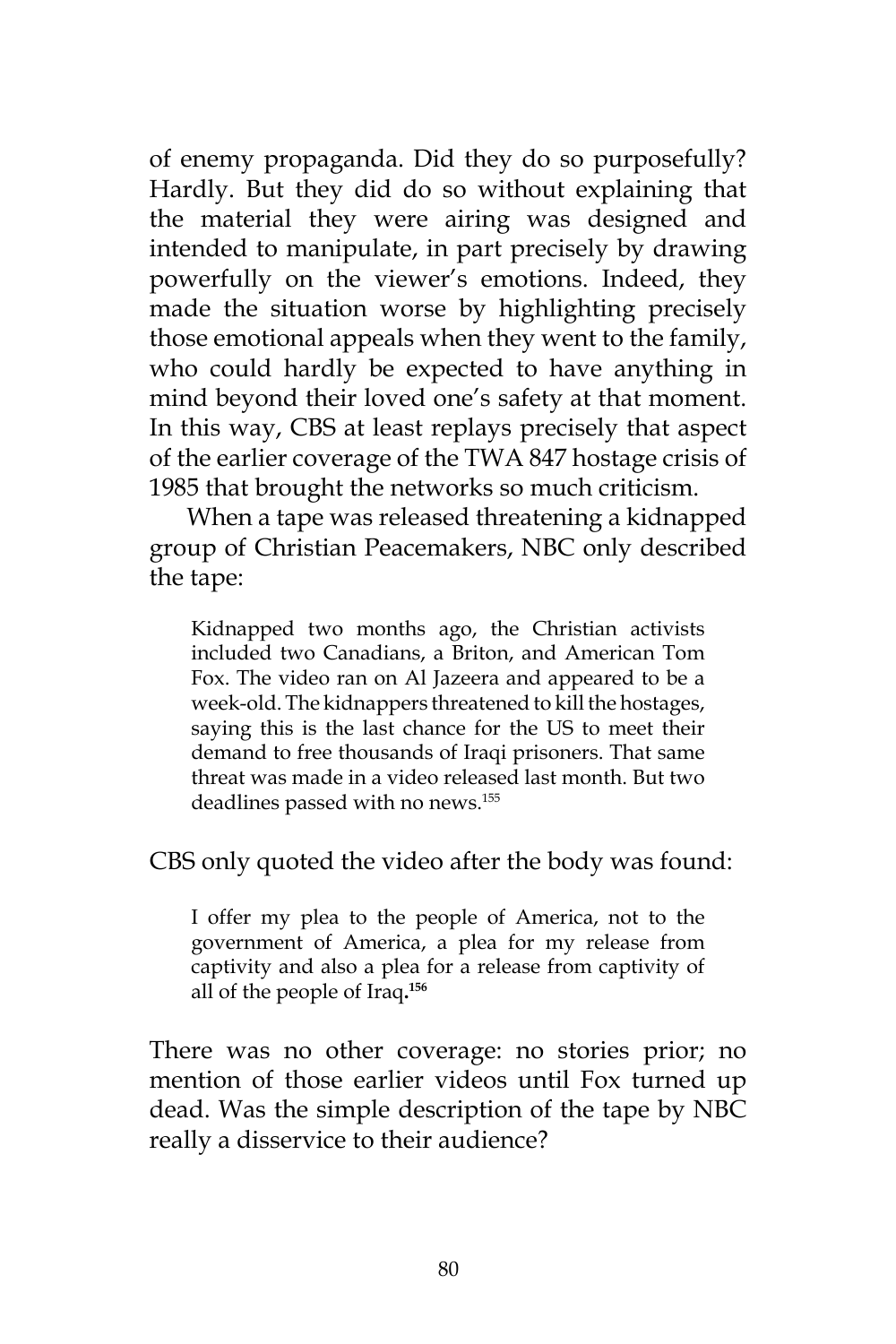If the practice of taking Western hostages, then passing on videos of them to the press (perhaps taking Western hostages in order to pass on such videos) has essentially ended in Iraq, there is no reason to believe the tactic will not be used again. It is well worth examining the tactic and its implications to take note of lessons learned, because there is every reason to believe it will be coming around again soon enough.157 Indeed, asking why the various insurgent groups in Iraq stopped using Western hostages to gain media attention is a reasonable place for analysis to begin. Surely any number of factors was at play, but researchers should be asking whether one was that when networks stopped playing the tapes, taking Westerners hostage stopped being a way to gain access to the vast American audience.

It is interesting that toward the end of the use of the hostages as part of a media strategy, some of the most prominent victims were journalists.158 A cynic might wonder whether the very real risk to the hostage attendant to giving these groups the amount and degree of air play they no doubt would have wanted was suddenly brought home in a way it had not been before. Certainly it is the case that the families of reporter-hostages were left alone and accorded a degree of respect that was never the case for the families of any other hostage, inevitably convinced, one way or the other, to appear on a couch on the *Today Show* and answer insipid questions about how they "felt" and "how hard" this must be for their family until the requisite tears appeared. Of course, once a question elicited tears, it was that question that would then be replayed over and over again on the cable networks, all day long.159

At a minimum, whether or not there is a relationship between the end of the use of hostages as a media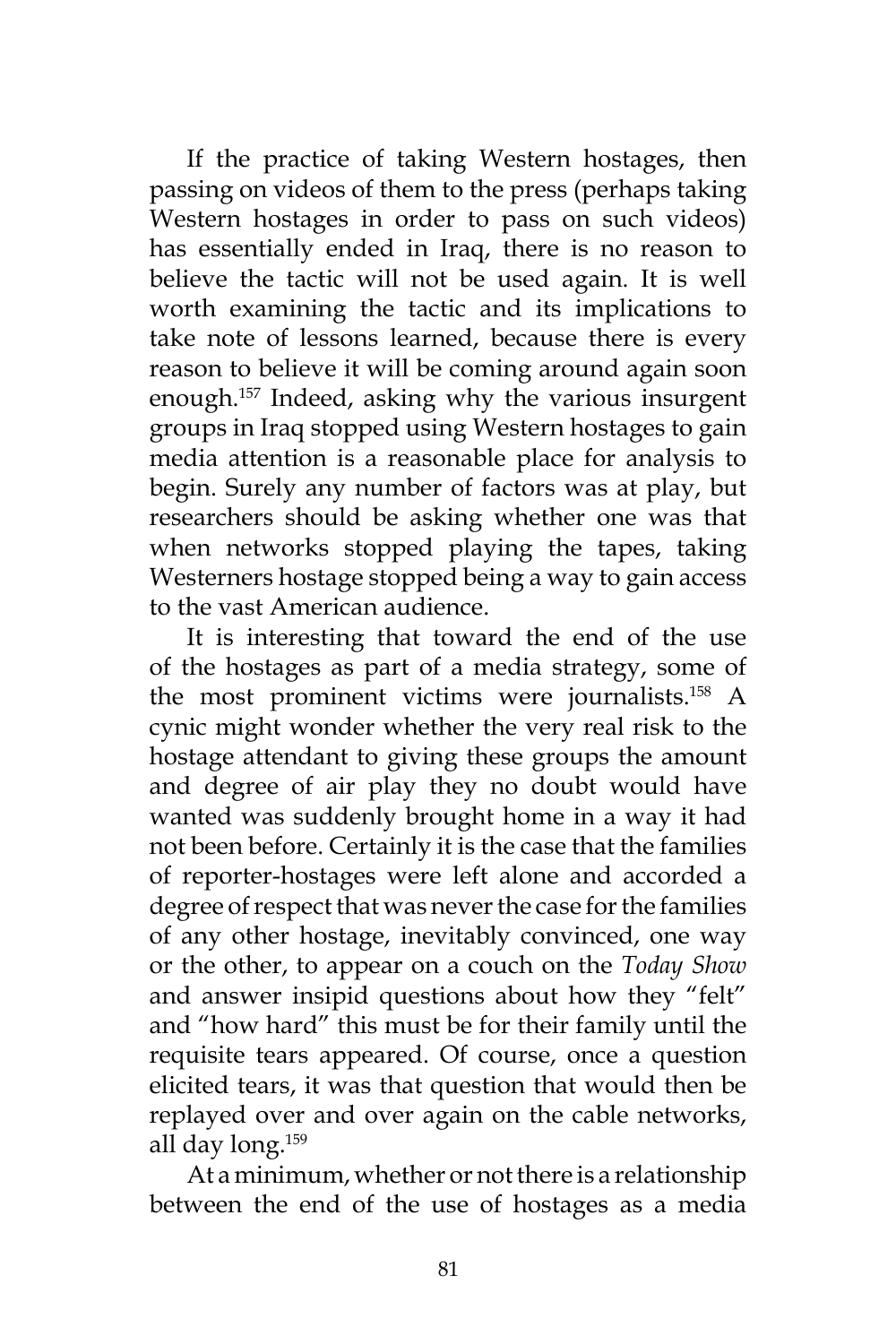strategy and the end of network use of hostage videos is both a productive question for future research and—until a definitive answer is determined—a good enough reason to keep any subsequent hostage material off network air, as a hedge.<sup>160</sup> If these groups believed the footage would not be used by the networks, that certainly does not *necessarily* mean such attacks would stop. This is propaganda footage, and there are multiple audiences for it, including their own followers, who view it over the Internet. It is also uploaded to the Internet for recruitment purposes. But it surely does not hurt for the terrorists to know that their footage will get a wider dissemination—to one of the audiences they care most about—than they could ever achieve on their own.

But the press seems to be an institution without any institutional memory. For them, a lesson learned but forgotten after TWA 847 was: don't let terrorists take control of network air. A corollary, although it was not phrased this way at the time, don't let terrorists air their propaganda material without comment or critique. For the modern era, it seems that a critical lesson ought be: Certainly don't let them do so without transparency.

What makes this all the more amazing is that in the 1980s, after some high profile decisions by networks covering terrorist events that were widely considered controversial or even of extremely questionable journalistic ethics, the networks agonized over how to handle their coverage of terrorist events. The coverage of the hijacking of TWA Flight 847 was widely denounced as "Terrorvision" and a "media circus," and many in the media conceded that their performance had been less than their finest hour.<sup>161</sup> The hijacked plane was ultimately brought to Beirut. Once there, the hostages were split up, with some kept on the plane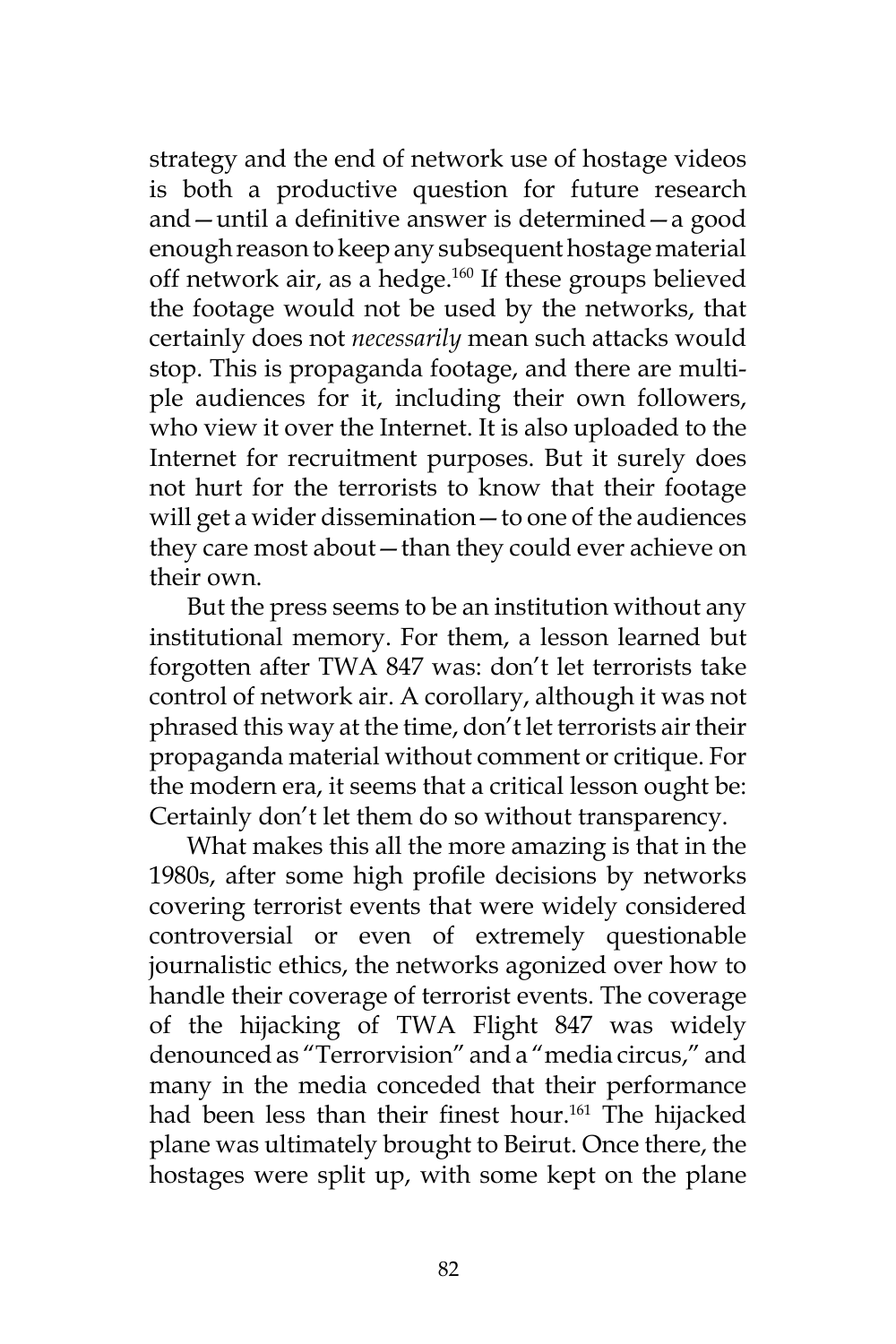and others distributed around the city to make a rescue impossible. Those in the city were then made available for interviews, in one particularly spectacular instance, in a press conference staged by the hijackers. The press negotiated with the hijackers for these interviews, and turned the press conference into a "circus," despite the fact that the hostages were obviously under duress and not able to speak freely. And the hijacker's allies in Beirut were frequently interviewed, executing a press strategy said to be designed by the graduates of the media departments of American universities. Few doubted that the American media were being openly and successfully manipulated.162 And since the hijackers and their allies in Beirut were working aggressively to favor broadcast and shut out print, this was primarily a question of the performance of television journalism.<sup>163</sup>

There were also questions regarding the choices made by some journalists during the long Iran hostage crisis. Did that coverage do what was necessary to keep audiences as well informed as possible, or produce the best visuals? After all, it became well known although, long after the fact, when it might have done some good—that those holding the American embassy in Tehran only actually walked the perimeter in protest with their placards when the cameras showed up (just as it was also only pointed out in retrospect that the protest signs were in English, not Farsi, and for a reason.) It was not until much later that it was made known that these "protesters" were in fact so industrious that they actually had two sets of signs. Knowing that the Canadian Broadcasting Corporation, (CBC), served a bilingual population, they would march carrying signs reading DEATH TO CARTER only until the cameramen signaled they had enough good footage, at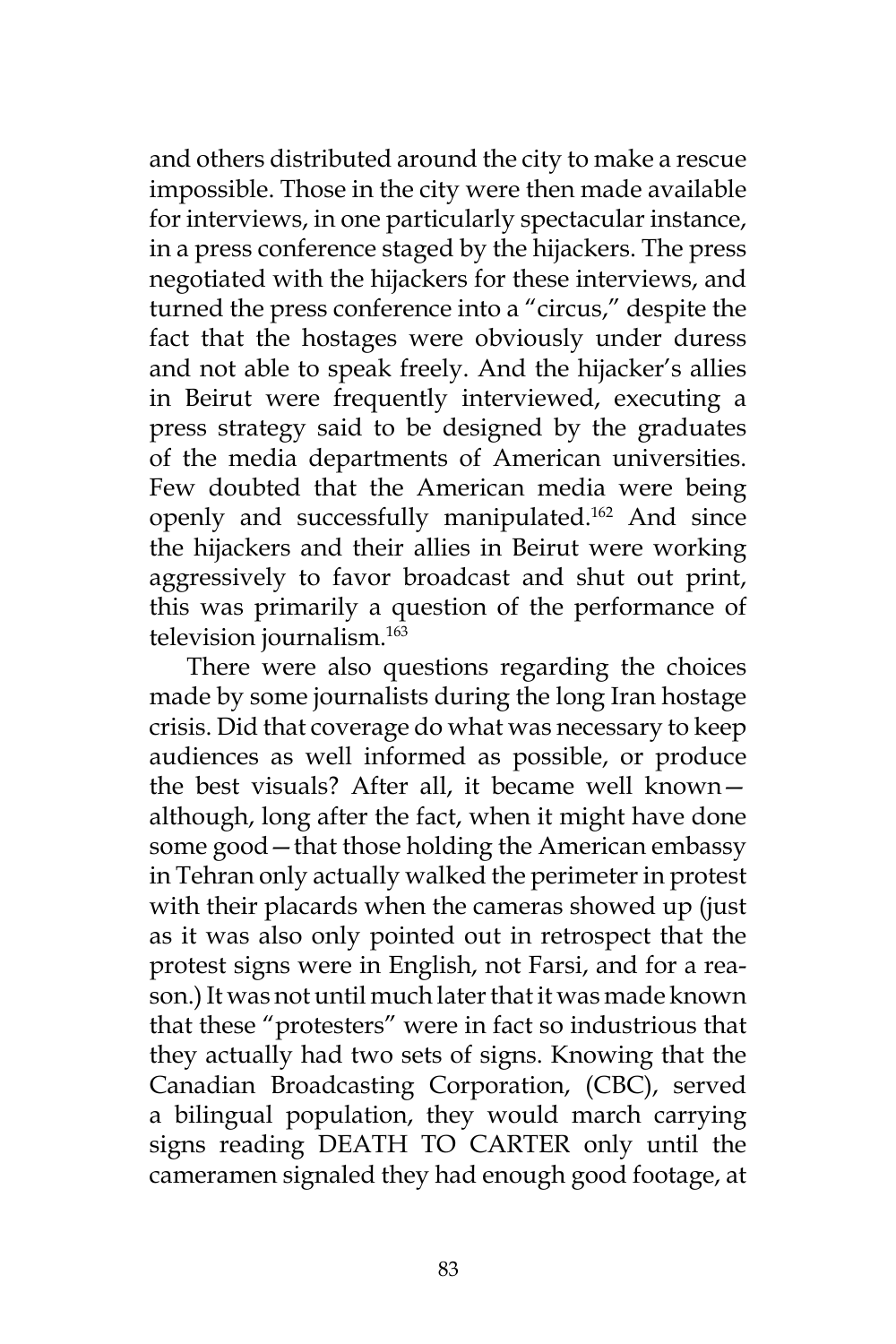which point they would grab the signs reading MORT A CARTER, so that the same camera crew could get sufficient footage for their French-speaking audience as well.164

## **Conclusions and Recommendations.**

The problem for the Army, and the larger military of course, is that it has no way to enforce or even pass on lessons that should be learned by the press. Yet it remains the case that a war against terrorism, or, if you prefer, against terrorists, is by definition a war of wills and therefore a war against propaganda and images. While I would argue that in a time of war it is not necessary for the press to be neutral for them to perform all their expected roles (which is why local sports reporters are often the harshest critics of home town teams and coaches), that is a debate for another time. By disseminating enemy propaganda without comment or critique, the press is failing its responsibilities, including, in any event, any responsibility to be neutral, for the media do unwittingly facilitate the terrorist's purposes. A simple change in visual protocols, one already in use in other types of stories and therefore already available, would mean that the broadcast media could, if they insist on continuing the practice of using footage from the enemy of the enemy's attacks on American forces, at least properly contextualize that material for their audience. That level of transparency would seem to be the very least they owe.

The military can, and should, point this out, aggressively and regularly. PAOs at every level should complain when a story airs involving footage taken from insurgent websites—but should then say, if you're going to use this material, the least you can do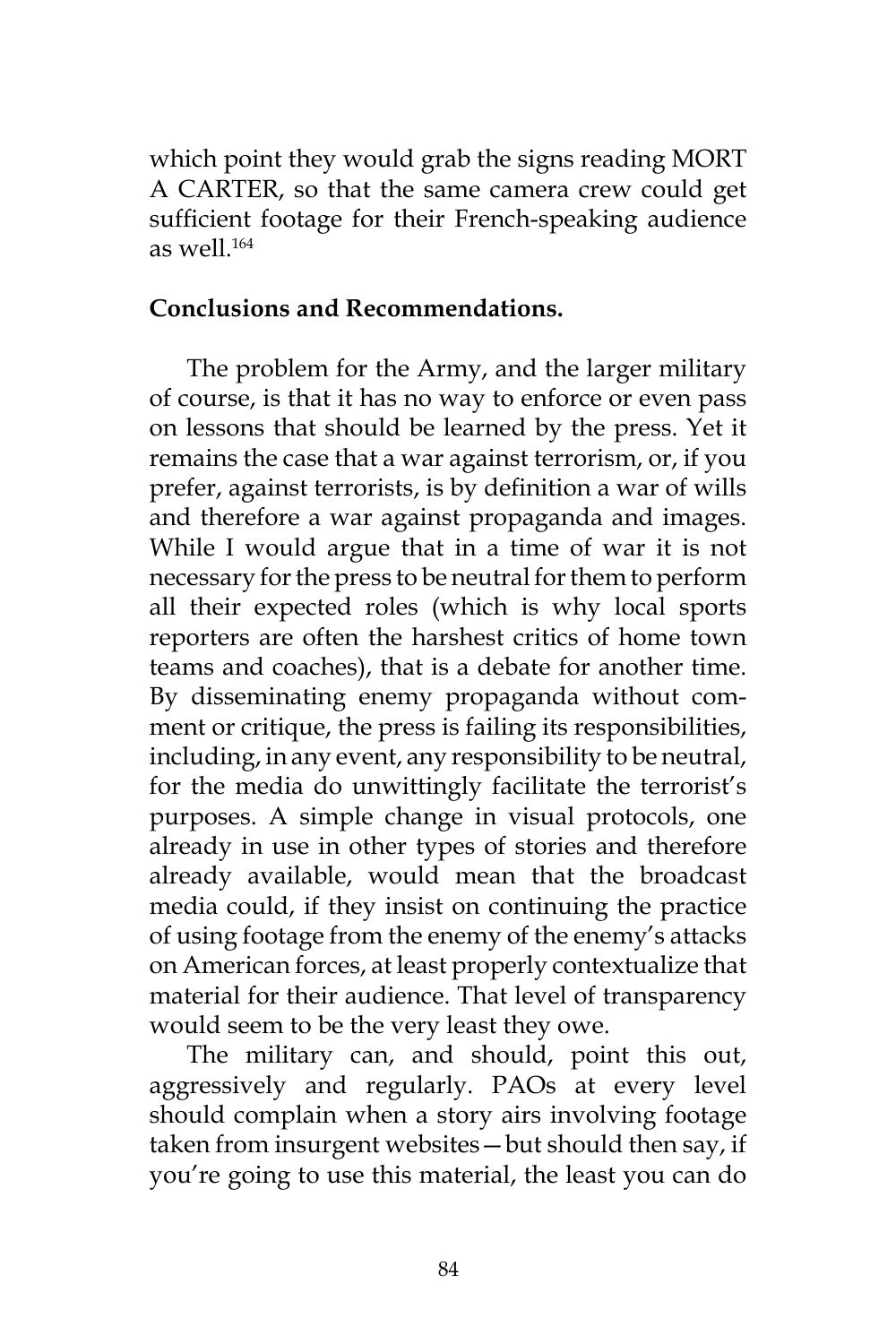is present it with a disclaimer; it would be easy enough to do.

That said, the Army has to find ways to go around the press, to reach the American people in particular and other audiences as well—directly, on the assumption that continuing to depend upon the media, and only the media, to get their message out will continue to be insufficient. The enemy has made today's technologies work for them; the American military can and should do the same. This is *not* a question of propaganda, this would *not* be a violation of the Smith-Mundt Act (which is interpreted to forbid "progapandizing" the American people), this would be a simple continuation of the current public affairs obligations of every unit. The question is whether the military is currently able to fulfill those obligations effectively. If enemy propagandists are able to spread false information, and that information is being spread globally—in part through the American media—then the military's public affairs obligations are not being fulfilled. Enemy propaganda and misinformation, whether textual or visual, have to be answered, whether they are being distributed to a foreign or domestic audience. No law can reasonably be interpreted as meaning the Army cannot correct lies being told to the American people by al-Qaeda and its affiliated groups.

If the truth is known, then military spokespeople need to be proactive, to engage in rapid response or, if at all possible, to get out ahead of stories that are predictable. To be sure, the military has gotten progressively better at this. When two soldiers were kidnapped in 2007, a massive search was underway for them in Iraq. Although the soldiers were not found during that initial search, insurgent video of their military ID cards was.<sup>165</sup>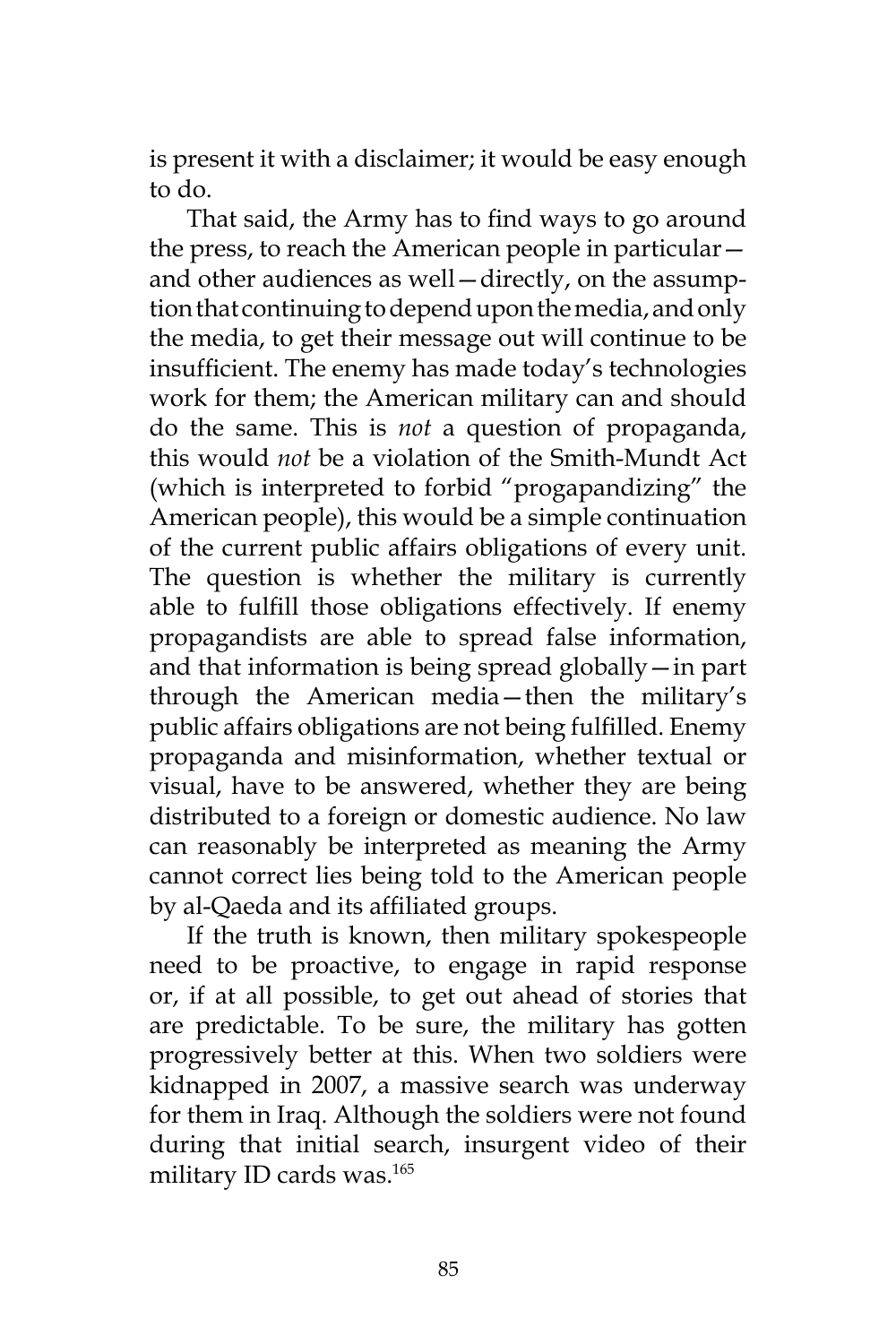Rather than get out ahead of that story, the Army waited for the insurgent propaganda video to appear, and then attempted to respond. In fact, possession of the video meant that while the inevitability of the propaganda video's release was clear, the military had a huge advantage in terms of constructing a preemptive response. The choice to cede that advantage put the military, unnecessarily, in a reactive posture, when the military is already going to be in a reactive posture, unavoidably, all too often.

Yet a few years later, military PAOs were being far more aggressive in getting out ahead of what the insurgents were about to do in terms of propaganda, so that when, for example, a suicide bomber in Afghanistan killed several children along with a number of other civilians in December 2008, they were not allowed to shape and frame the narrative to their liking but were themselves forced into the reactive posture, when surveillance video of the bomber detonating in plain view of the children was released, thus proving that the murder of the children had not only occurred but was an intentional act—the bomber clearly saw the children and made the choice not to wait until they had left the area to detonate.

In this, the American military can take a lesson from the Israeli military. In 2006 the Israelis misunderstood the nature of the war they were fighting in Lebanon. As a result, they were quite literally fought to a standstill, not on the field of battle (and certainly not in the air) but on the *airwaves*, in the court of international public opinion. Ironically, international opinion began strongly on their side, with even Arab nations prepared to support their efforts against Hezbollah.<sup>166</sup> But Hezbollah was able to manipulate the press coverage carefully—and through the coverage, opinion—to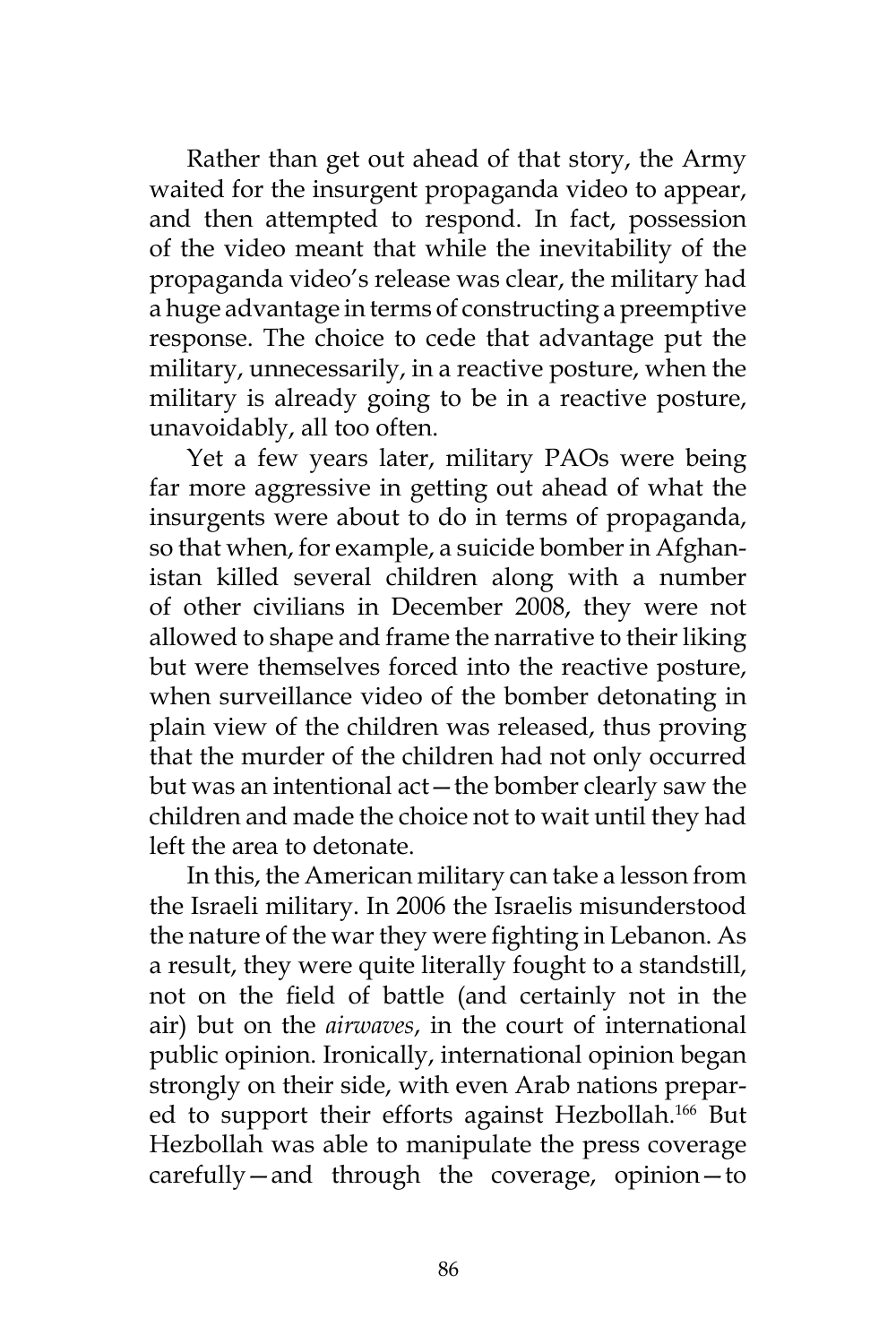the point that the demands for Israel to halt military operations were ultimately insurmountable. Israel responded with detailed refutations of Hezbollah's charges—5 months later. Carefully documenting the way that airstrike after airstrike had been a response to Hezbollah rockets carefully hidden or placed among the civilian population may well have made an enormous difference in answering charges that Israel did not care about civilian casualties, was intentionally causing them, and was violating international law, if material had been released in real time. Five months after the fact was an after thought at best.

Although this was in a report actually provided by a private group (run by a retired officer in military intelligence), the very first footnote states that the "study was supported by Military Intelligence, the Operations Division of the IDF [Israeli Defense Forces] General Staff, the IDF Spokesperson, and the legal experts of the IDF and the Ministry of Foreign Affairs."167 Its release was covered in the American press, but hardly as an item of vital importance in the moment.<sup>168</sup>

Yet 2 years later, when Israel launched military operations against Gaza, visual product was made available to the press on a regular basis, so that Israel's claims about the nature of the targets they were hitting had some degree of visual support in a large amount of the American television coverage, at least. More than that, the same clips were released to the general public via Israel's own YouTube channel.<sup>169</sup> Indeed, an Israeli diplomat conducted what the *New York Times* believes to be the first-ever press conference on Twitter.<sup>170</sup> MNF-I has its own YouTube channel as well. But while soldiers, sailors, and marines are all producing interesting, riveting, even moving material, all posted daily to the various video sharing sites such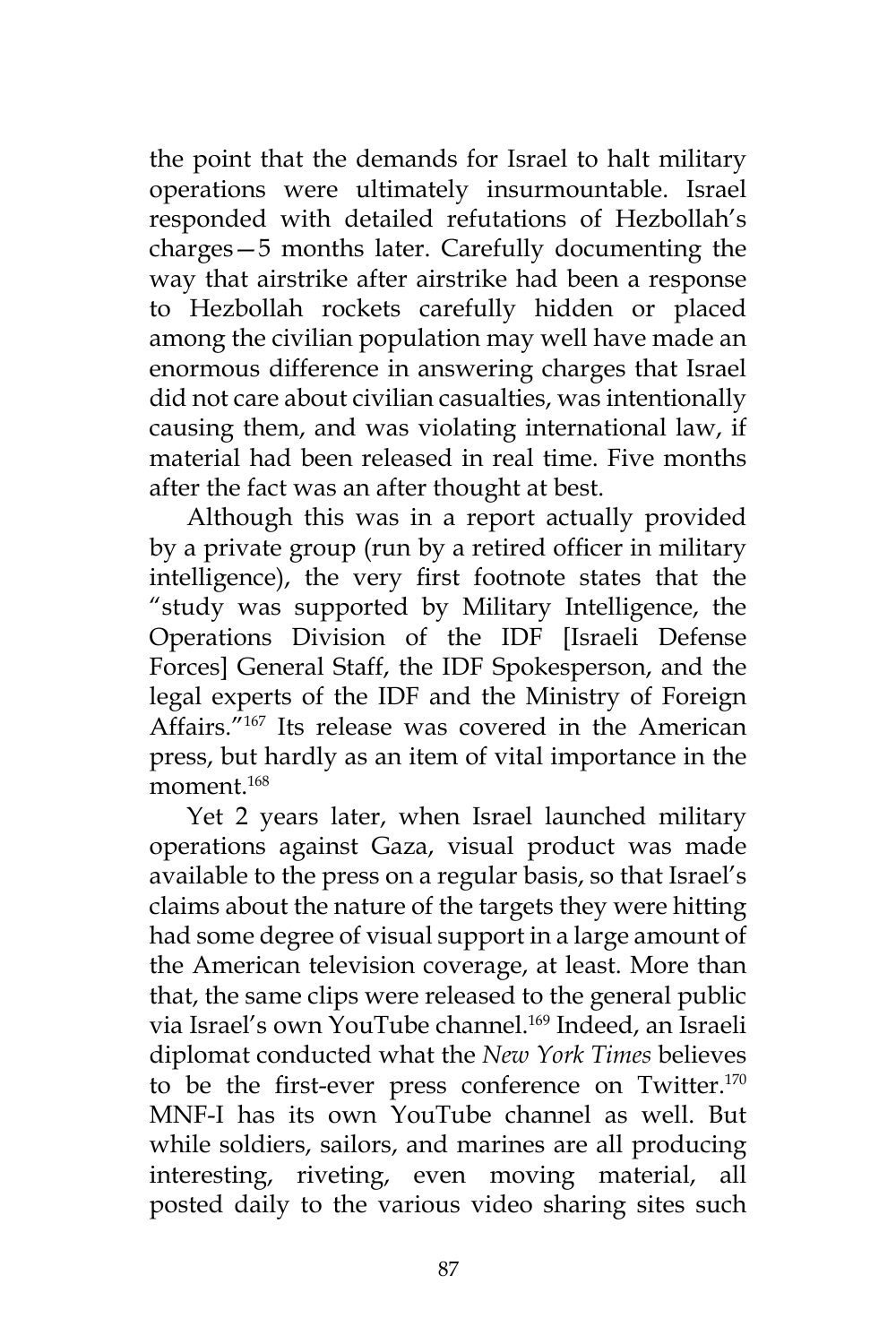as YouTube,<sup>171</sup> very rarely is new material pegged for subscribers to the official MNF-I channel, and what material does go up and what material is pegged is almost invariably dry and boring.172 When it is suggested that all units should take advantage of soldiers' familiarity with digital media and desire to record by designating someone to film every operation—if only to ensure there is a visual record to counter any lies told after the fact—this author has encountered serious resistance from military personnel, to include Public Affairs (PA) personnel. (Of course, there are some lessons the Israelis didn't learn. In 2006, they refused to permit Western journalists to accompany their ground forces, which meant reporters wishing to cover the situation on the ground in Lebanon—which was basically all of them—had no choice but to go in through the Hezbollah controlled side, under Hezbollah's rules, to see what Hezbollah wanted them to see, no more and no less, and to broadcast that, no more and no less. In 2008, they similarly refused to permit Western journalists access to Gaza, which meant there was no independent confirmation of any casualty reports, and Western news outlets could either report the numbers coming from Palestinian sources or report no numbers at all. Most split the difference by reporting very vague numbers for as long as they could, but surely the Israeli side would only have been helped by having independent witnesses on the ground.)

The problem is that all too often the American military has responded to claims made against it by saying merely that an incident is under investigation. That is not a response. That is an answer that simultaneously freezes the potential for response because what it says is that no *real* response will be forthcoming for an indefinite period of time—and one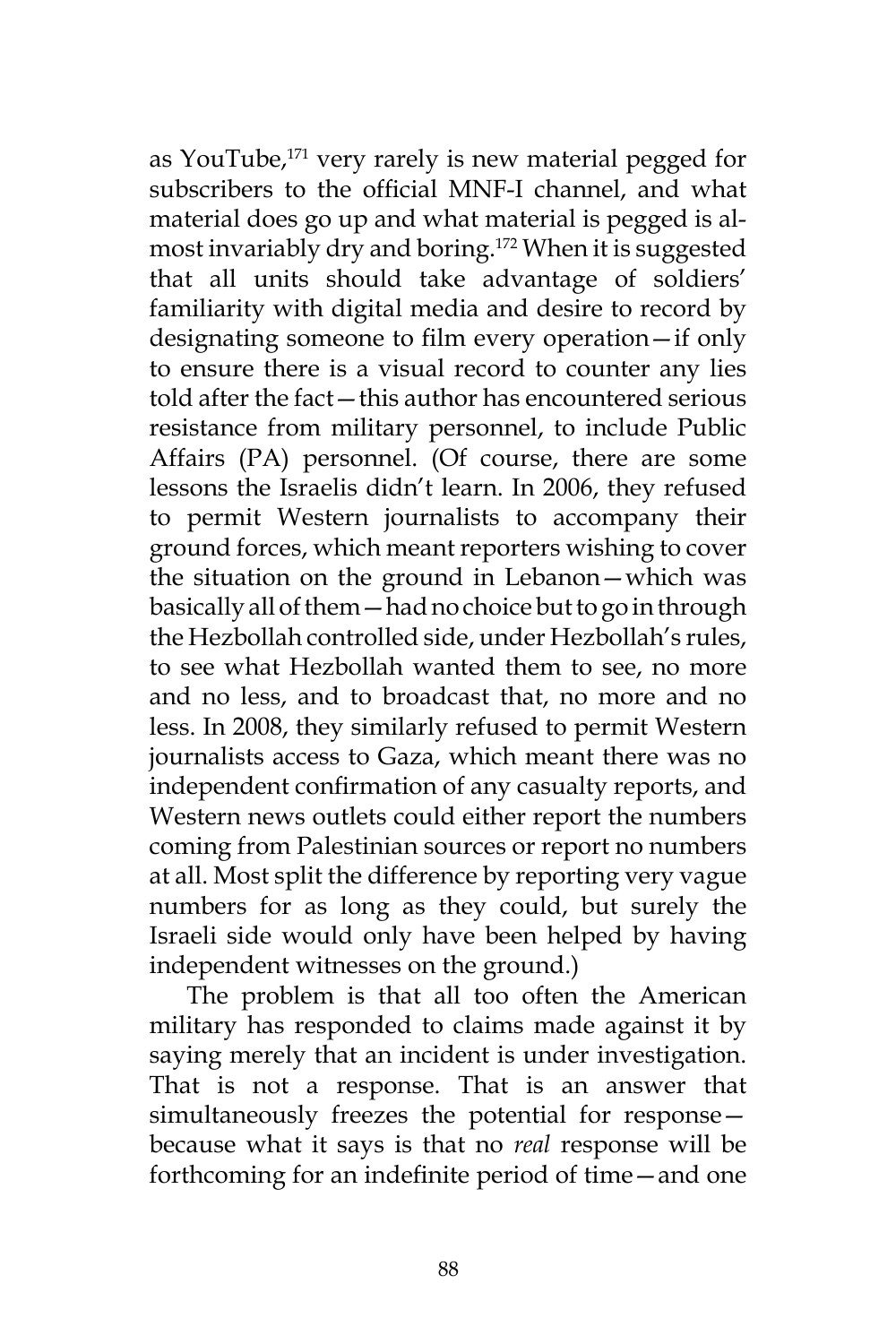that opens the possibility that the claims made by the other side might be true, because if they weren't, what would be the need for an investigation? If in fact the truth is not known, then by all means an investigation is in order, because nothing will erode credibility more rapidly than to have to reverse positions already taken. But it is critical that investigations be completed as quickly as possible, while issues remain in the public eye, and that they not be used as a rhetorical crutch if there is no real need for them.

Consider what happens when military units think strategically about the role the media play in operations. In November 2004, the first thing the marines did before beginning the full brunt of the assault on Fallujah was to take control of the hospital, $173$  ensuring that it could not be used as a center for negative, false propaganda—at least without that propaganda being immediately countered, or without Western media being able to confirm or deny claims for themselves.<sup>174</sup>

Despite the fact that much of the press coverage centered on a series of themes designed to downplay the marines' accomplishment in clearing out the city of Fallujah,<sup>175</sup> the overall effort was still perceived as a success—or at least was not seen as a failure. Several polls showed the slightest rise in positive attitudes toward the war at around that time.<sup>176</sup> Put simply, the "absence of Western media in Fallujah allowed the insurgents greater control of information . . . Because Western reporters were at risk of capture and beheading, they stayed out and were forced to pool video shot by Arab cameramen and played on Al Jazeera."177 By contrast, "[f]alse allegations of noncombatant casualties were made by Arab media in both campaigns, but in the second case embedded Western reporters offered a rebuttal<sup>"178</sup>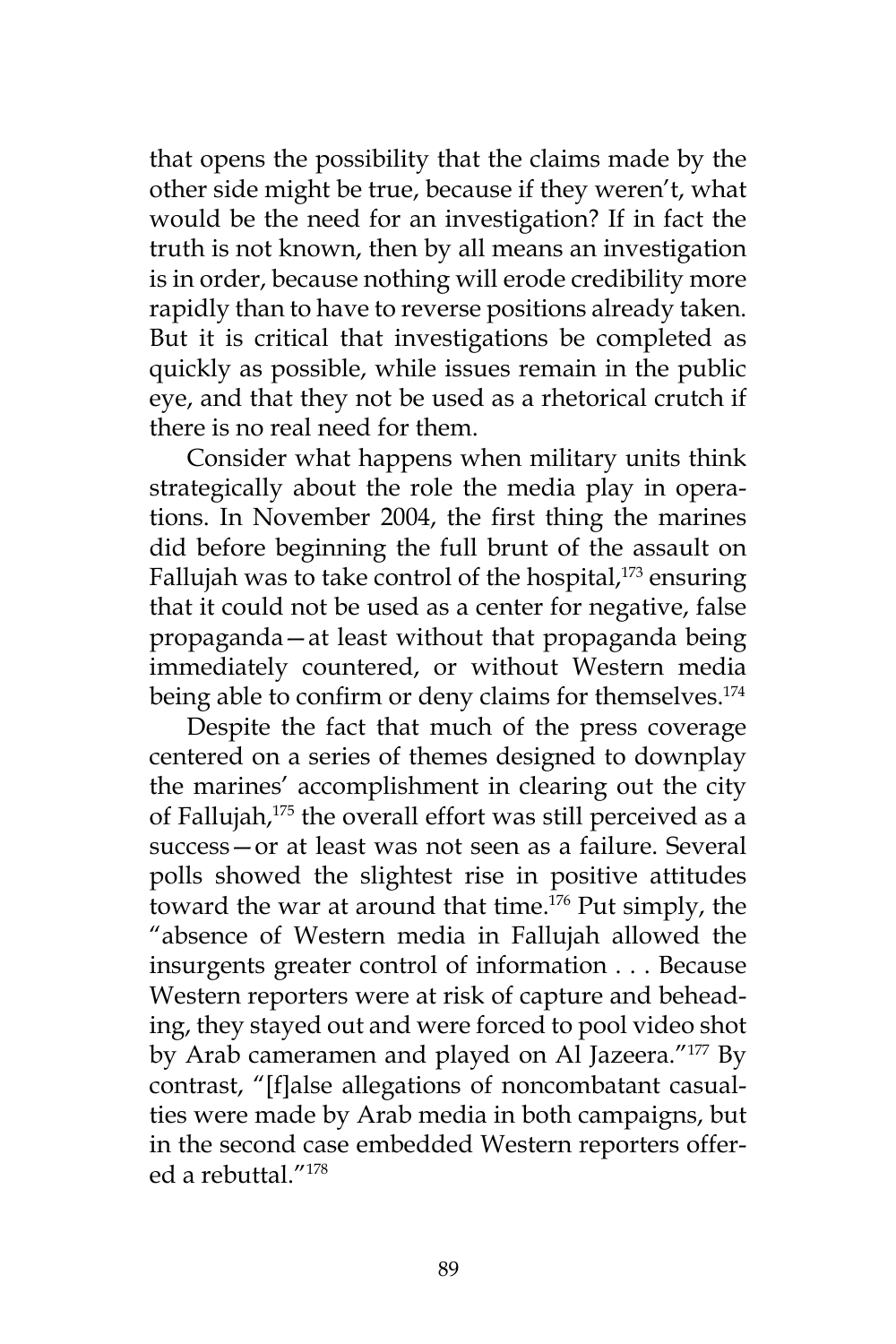Military spokespeople should be permitted to speak to the public and the press when they are only able to speak in terms of probabilities. So long as they make clear that they are only able to speak in those limited terms—we cannot be positive yet, we are in the midst of an accountability check to confirm, but we do not believe the claim that marines have been captured—there will be times when doing so will be far less damaging than saying nothing until they are able to speak with absolute certainty.

There is, of course, more to being proactive. Opportunities come along to either get ahead of a particular story or, on occasion, make news, and the military has been too hesitant on both accounts. For example, when enemy media labs have been captured, some of the material found there has been what might best be referred to as Islamist blooper reels. So that :

they put a video out, but when we find these places we find a lot of their edits, and . . . they have stuff they saved where they botched it up, for example a guy riding a horse with a gun and he's trying to look tough and he hits a tree and it knocks him off.<sup>179</sup>

Let's face it, that's nothing short of comedy gold you literally couldn't make that up. Having footage of that nature fall into your hands presents an unbelievable opportunity. Why wasn't that clip ever circulated to make that group look ridiculous, to puncture their carefully crafted image of strength, of toughness, and manliness—and most of all, of competence? Indeed, that wasn't the only such video.

[There was ] another one where a guy's on the back of a motorcycle, he's going to jump off and start shooting, he looks real tough, but when he jumps off he just falls head over heels, the guy goes flying.180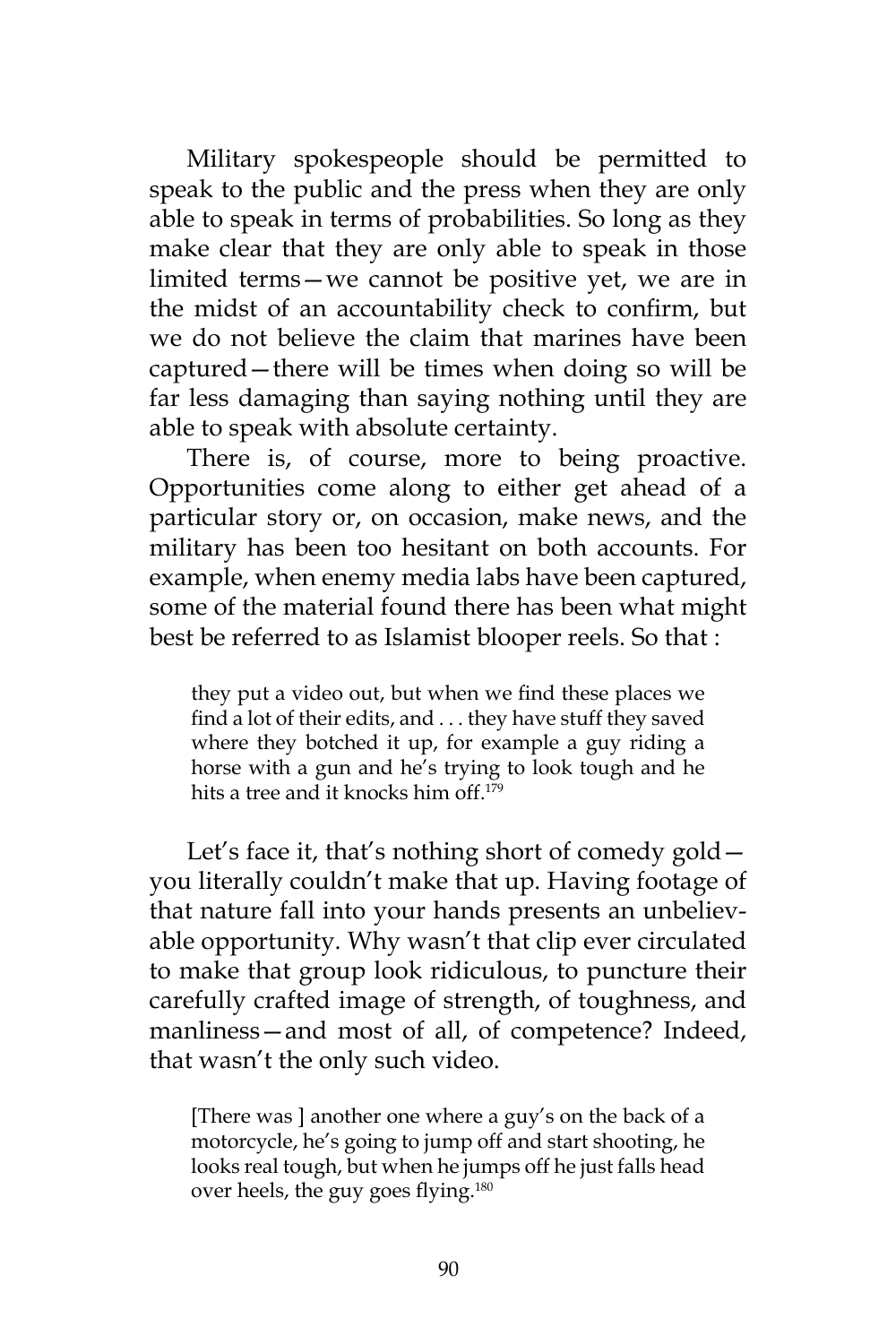Obviously, that clip was never released either.

What was the reason for the hesitance? There was, of course, a famous video released of Zarqawi that made him look exceedingly foolish—the highlight was probably the moment where he was supposed to be firing his weapon for dramatic effect, but it jams, and, unsure what to do next, he signals over an underling, who, also unsure what to do, grabs the gun by the (now very hot) barrel and very obviously burns himself. Apparently there were negative reactions to that video that led to the decision to hold-off on further releases:

A lot of folks in the theater particularly reacted like we were making fun of him in a way [well, that would have been a correct interpretation of course, we were -cd], and we did do some polling and . . . , it didn't come off so well, [which is] why we're a little tentative.<sup>181</sup>

The polling data were unavailable, so it is impossible to comment on it specifically, but when a communications strategy does not work as well as hoped, it is often a better idea to look for ways to improve upon the execution of the strategy than to toss it entirely. Was the response to the Zarqawi video really so negative that it suggests there is absolutely no point revisiting the use of such material, in any configuration, with any framing or presentation, at any point? Or were there nuances to those responses that could be used in crafting such releases? I cannot say without access to the data, but surely there is some way to make use of material such as this when it falls into the military's possession. Closer study of the Zarqawi data is clearly warranted—if this material has been found in some labs, it will be found in others, and having a skeletal strategy in place that takes that experience into account would be well worthwhile.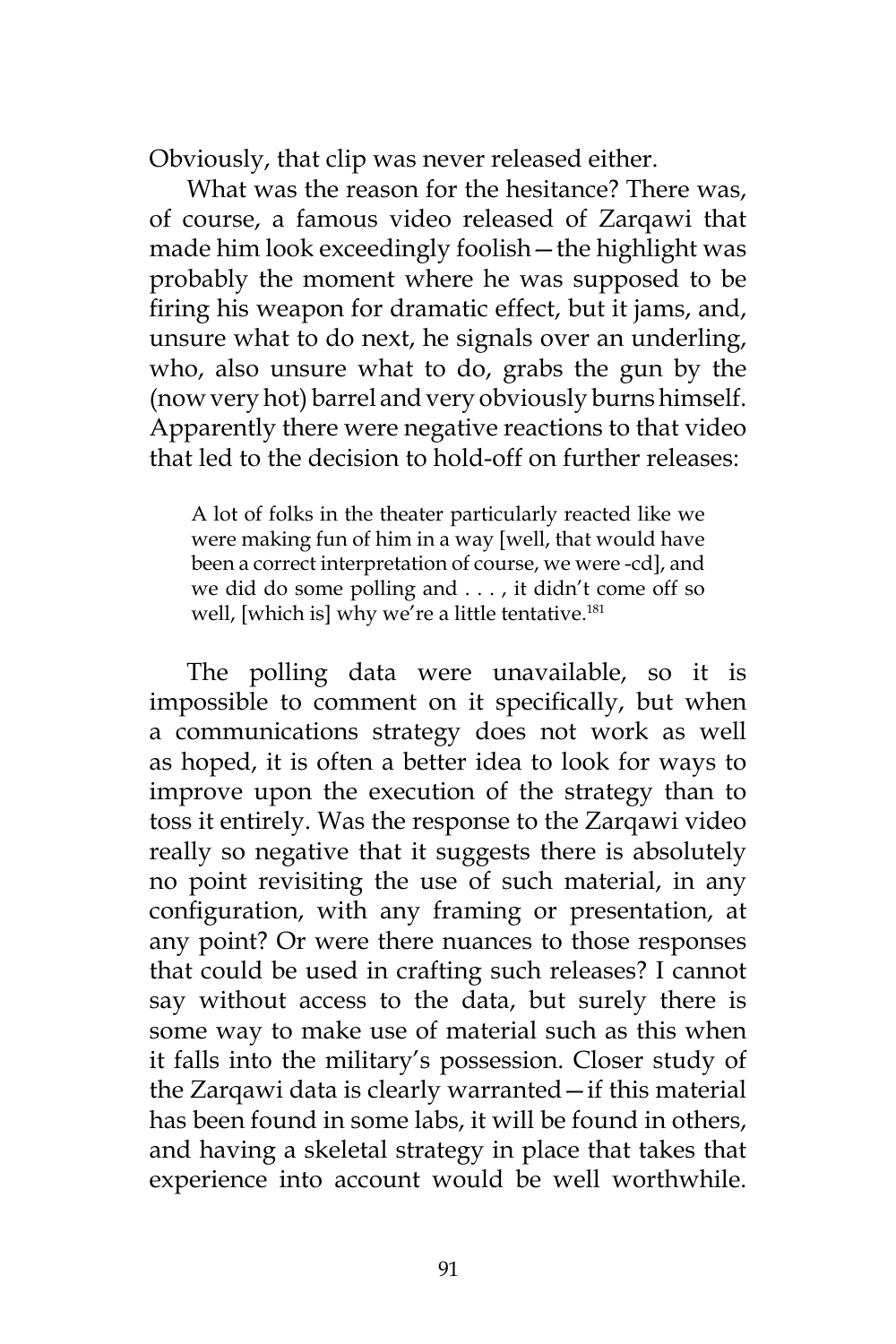At a minimum, trying to determine if the negative response was to some extent context-based would be very important.

The war against Islamist insurgents will continue to be, in large part, a war against arguments, symbols, and images. That such a war is being fought in an information context unlike any other only complicates the challenges faced by the U.S. Army, and the U.S. military generally. New information and communication technologies are being used to great synergistic effect by the enemy: the military has to understand how this works and be prepared to make use of such technologies to counter enemy messaging to the extent possible, as quickly as possible. This cannot, by definition, be left to the PAO community, but must be understood by, and participated in, the entire military to have a chance at success.

## **ENDNOTES**

1. "Hezbollah Dot Com: Hezbollah's Online Campaign,", n.p.:n.d), p. 19.

2. For a more detailed discussion of the conditions under which particular types of attacks will attract coverage, and the amount of coverage they are likely to attract under which circumstances in other words, using the amount of press coverage a particular attack gains as a metric for its success, see Cori E. Dauber, "The Terrorist Spectacular and the Ladder of Terrorist Success," in James Forest, ed, *Influence Warfare: How Terrorists and Governments Shape Perceptions in a War of Ideas,* West Port, CT: Praeger Security International, 2009, pp. 93-122.

3. Majid Tehranian, "Review of Small Media, Big Revolution: Communication, Culture, and the Iranian Revolution," *International Journal of Middle East Studies*, Vol. 27, No. 4, November, 1995, pp. 523-525, available from *links.jstor.org/ sici?sici=0020-7438%28199511%2927%3A4%3C523%3AS*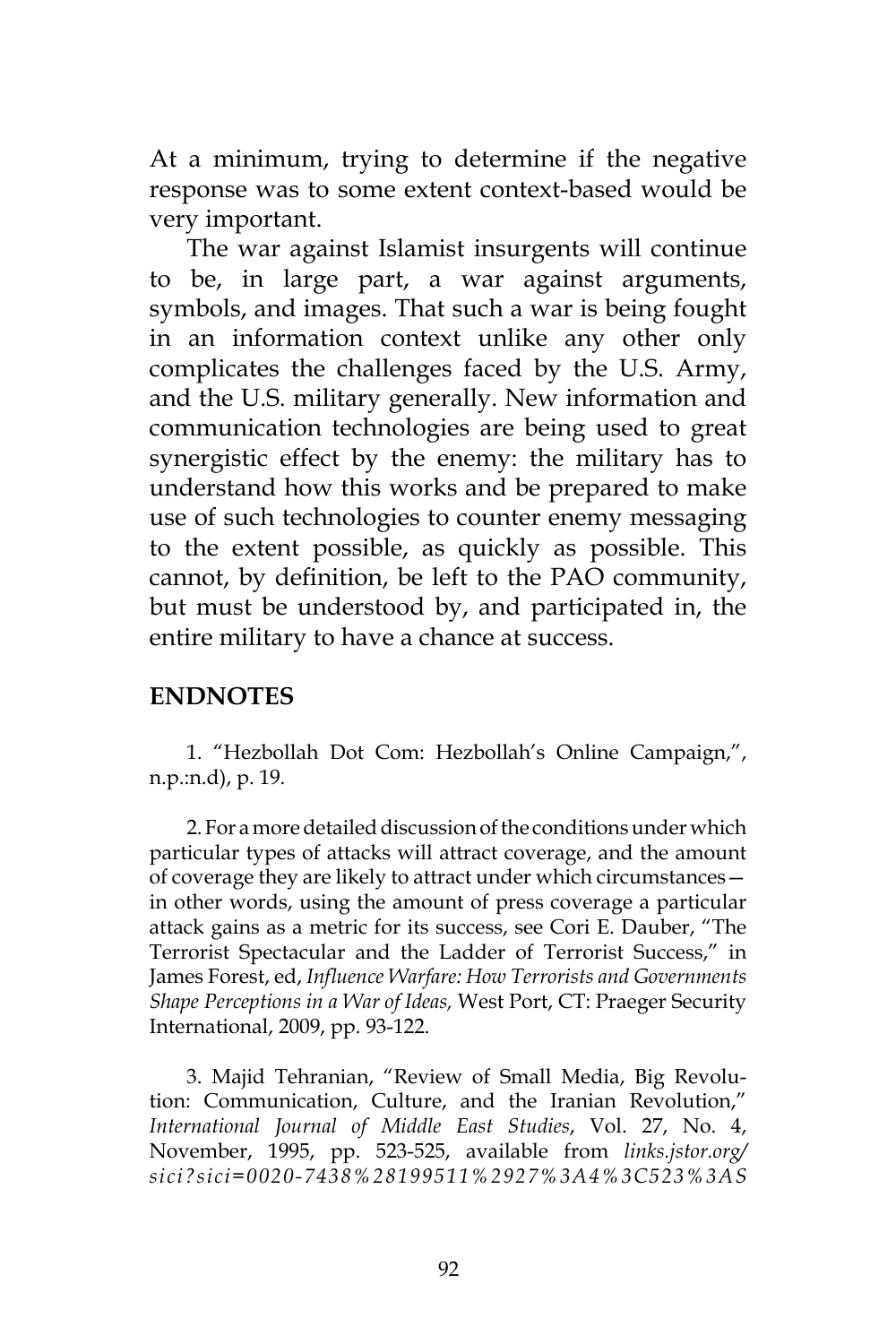*MBRCC%3E2.0.CO%3B2-Y*. The reviewer makes clear, however, that these tapes alone were not sufficient for the revolution to succeed.

4. See 304th MI Bn OSINT Team, "Al Qaida Like Mobile Discussions and Potential Creative Uses," Supplemental to the *304th MI Bn Periodic Newsletter*, October 16, 2008. Although marked For Official Use Only, the document has been posted to the web by the Federation of the American Scientists at *www. fas.org/irp/eprint/mobile.pdf*. The author points out that there is no confirmation some of the technologies discussed in the paper are being used in the ways proposed by Islamists on chat rooms. The point is that they are aggressively seeking to develop as many applications as possible, p. 2. There is no question that many of the applications, even of technologies now quite commonplace, are as creative as any of the past—for example using cell phone interfaces as a medium for the dispersal of propaganda, p. 3.

5. Noah Shachtman, "Online Jihadists Plan for 'Invading Facebook'," Wired blog network, *Danger Room*, December 18, 2008, available from *blog.wired.com/defense/2008/12/online-jihadist.html*. When Facebook was made aware of an Islamist presence on their site (by a media inquiry), the page was shut down immediately, which has not been the reaction of every site informed they were hosting such material. See Joel Mowbray, "Jihadist Group Trying to 'Invade' Facebook Gets Shutdown," *Foxnews.com*, December 19, 2008, available from *www.foxnews.com/story/0,2933,470385,00. html*. The Psychological Operations Officer for the CJSOTF-AP does report Facebook and other social networking sites being used by some of the larger insurgent groups in Iraq as a way to get their message out as of 2009. David Jenkins, Interview with the Author, Fort Carson, CO, May 19, 2009.

6. 304th MI Bn OSINT Team, "Al Qaida Like Mobile Discussions and Potential Creative Uses," Supplemental to the *304th MI Bn Periodic Newsletter*, October 16, 2008. Although marked For Official Use Only, the document has been posted to the web by the Federation of the American Scientists at *www.fas. org/irp/eprint/mobile.pdf*.

7. Wretchard, "The Blogosphere At War," *The Belmont Club*, December 28, 2006, available from *fallbackbelmont.blogspot.*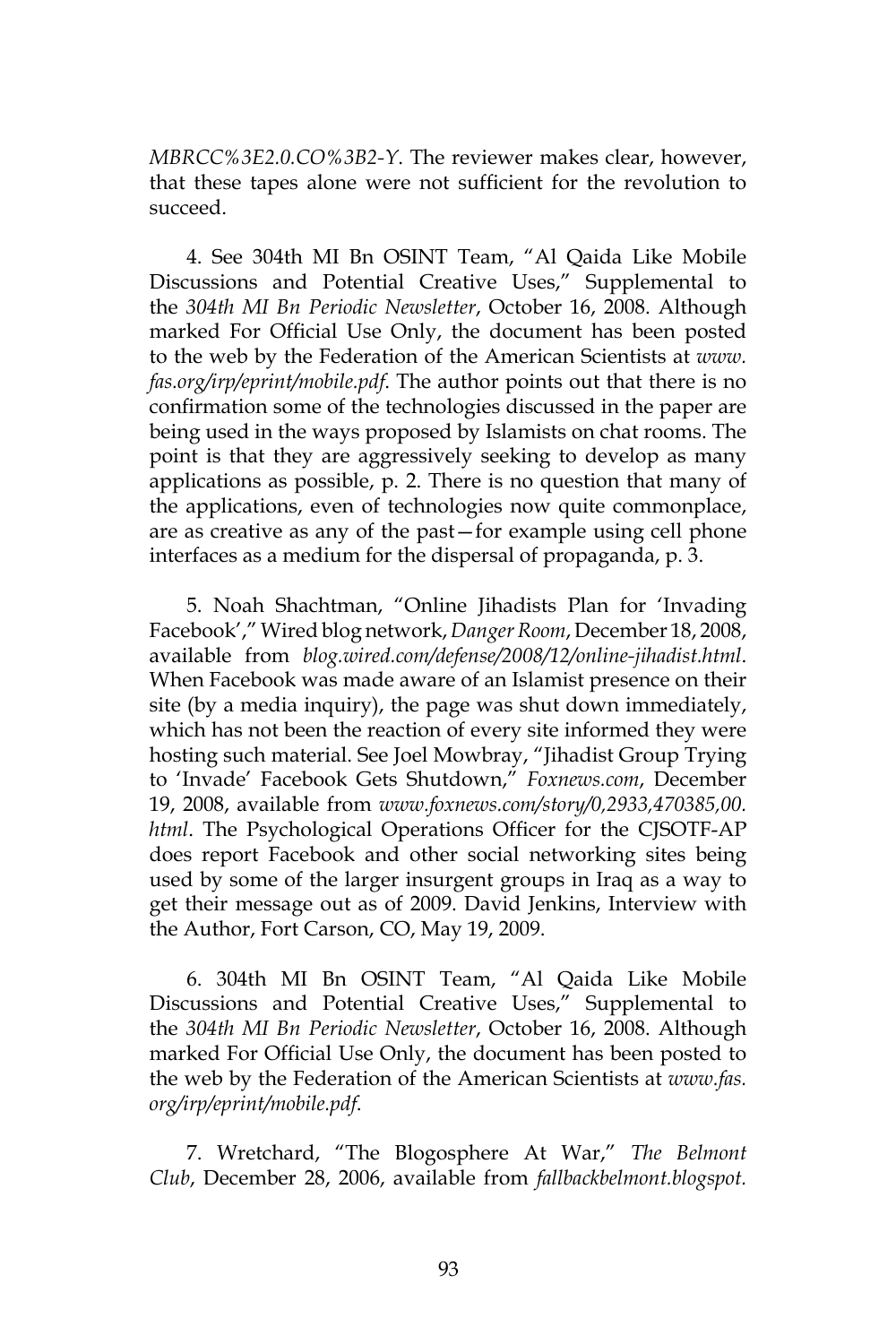*com/2006/12/blogosphere-at-war.html*. *The Belmont Club* is a very popular and respected site, receiving thousands of page views a day.

8. Stuart Elliott, "A CBS Take on the YouTube Madness," *New York Times*, February 28, 2007, *nytimes.com*, available from *www. nytimes.com/2007/02/28/business/media/28adco.html*.

9. Katherine Q. Seeyle, "YouTube Passes Debates to a New Generation," *New York Times*, June 14, 2007, *nytimes.com*, available from *www.nytimes.com/2007/06/14/us/politics/14youtube. html?r=1&oref=slogin*.

10. Matea Gold, "The Conflict in Iraq: Video of the Execution; In the Internet Age, TV Faced A Dilemma," *Los Angeles Times*, December 31, 2006, available from Lexis-Nexis Academic, available from *web.lexis-nexis.com.libproxy.lib.unc.edu/ universe/document?\_m=c5854ab292540d8fa0a8248c3aff2870&\_ docnum=29&wchp=dGLbVzz-zSkVA&\_md5=0bc412d3de16f5a9ec1f7 08993c43e1*.

11. In poor countries, where Americans would not assume the population would necessarily have access to cell phones, they may actually be using phones far more sophisticated than those most Americans are used to. The infrastructure of the landline networks may be so decrepit and backwards that it becomes easier to simply skip over the landline system and go straight to the most advanced possible cell network. Where people cannot afford those phones, they combine resources so that an entire village may be sharing a single phone, and, although the population may not as a matter of course have access to computers, the phones become their link to the Internet. This has a number of profound social implications, either in reality or in potential. See Garrett Jones, "The Revolution Will Be Brought to You By Text-Messaging," *Foreign Policy Research Institute e-notes*, March 2008, available from *www.fpri.org/enotes/200803.jones.revolutiontextmessaging.html*.

12. "It can now be expected that any new jihadi organizations looking to make their mark and establish an identity will not only attempt to film their operations but also create 1-2 hour produced videos. Existing groups will likely feel pressure to continue to release new video material or risk being pronounced 'dead' and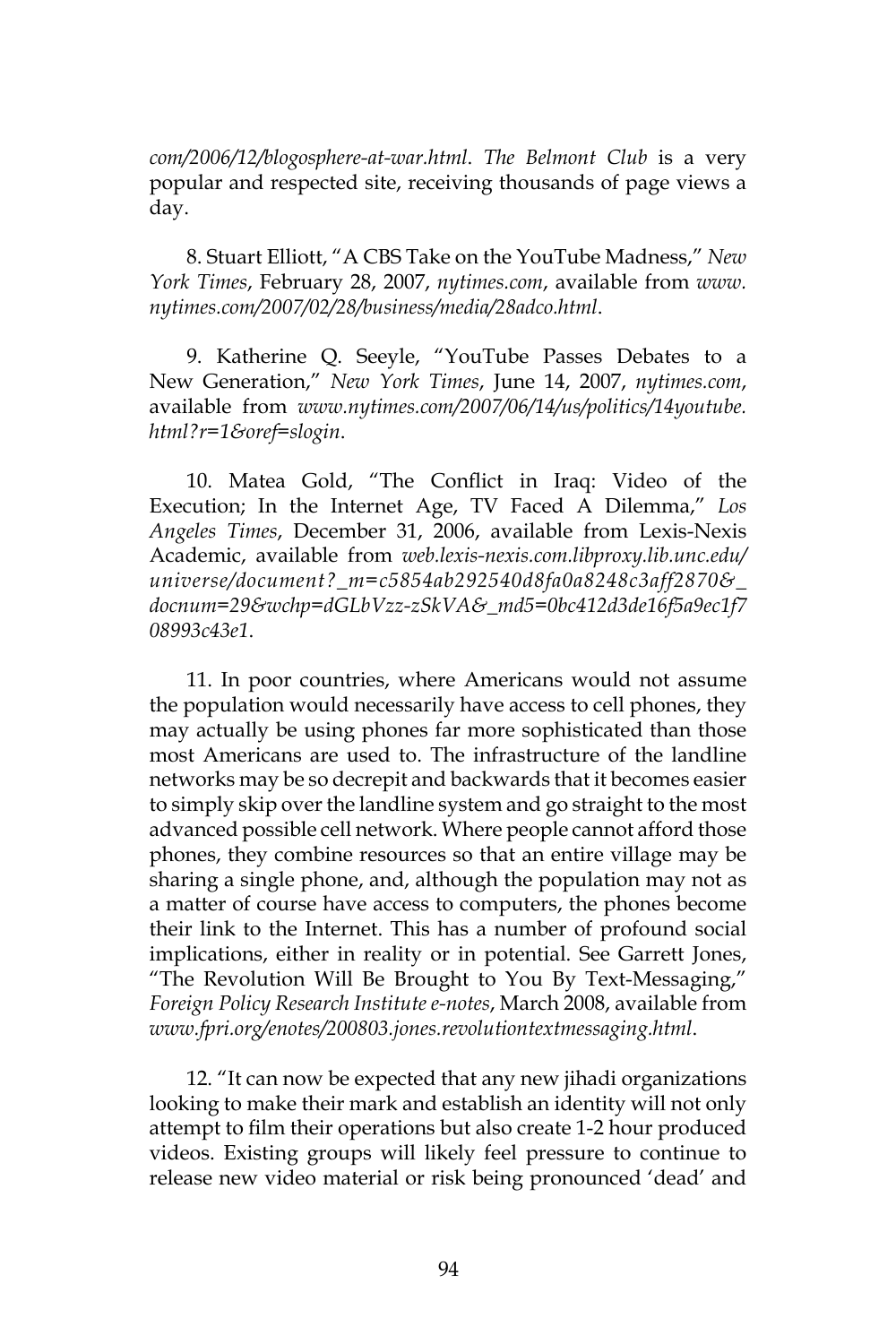'on the run' by the media . . ." IntelCenter, "The Evolution of Jihadi Video, EJV)," v. 1.0, May 11, 2005, p. 4, available from *www. intelcenter.com/EJV-PUB-v1-0.pdf*, p. 2.

13. *Ibid*., p. 1.

14. Ronald Schleifer, "Psychological Operations: A New Variation on an Age Old Art: Hezbollah versus Israel," *Studies in Conflict and Terrorism*, Vol. 29, 2006, p. 6. Although there is no evidence it ever happened—or was even a viable idea—the fact that al-Qaeda sympathizers were discussing the possibility of strapping a cell phone camera to a missile warhead, to capture footage all the way in to the target, is evidence of the priority still placed on acquiring footage. 304th MI Bn OSINT Team, "Al Qaida Like Mobile Discussions and Potential Creative Uses," Supplemental to the *304th MI Bn Periodic Newsletter*, October 16, 2008, p. 4. Although marked For Official Use Only, the document has been posted to the web by the Federation of the American Scientists, available from *www.fas.org/irp/eprint/mobile.pdf*.

15. Indeed, analysts have noted that as soon as the Algerian group Salafist Group for Call and Combat merged with al-Qaeda, its media efforts and production values immediately began to improve. See Stephen Black, "Al-Qaeda in the Islamic Maghreb's Burgeoning Media Apparatus," *Terrorism Focus*, Vol. 4, No. 14, May 15, 2007, available from *www.jamestown.org/terrorism/news/ article.php?articleid=2373396*. For a description of the development of al-Qaeda's media strategy, see Henry Schuster, "Al-Qaeda's Media Strategy," in Karen J. Greenberg, ed., *Al-Qaeda Now: Understanding Today's Terrorists*, New York: Cambridge University Press, 2005, pp. 112-124.

16. Colonel Kenneth Tovo, Commander U.S. Special Forces 10th Group and Former Commander Combined Joint Special Operations Forces Task Force, Arabian Peninsula, Interview with the Author, September 21, 2006, Ft. Carson, CO.

17. Abdel bari Atwan, *The Secret History of al-Qaeda*, Berkeley: University of California Press, 2006, p. 122.

18. Personal correspondence with the Author, June 12, 2007.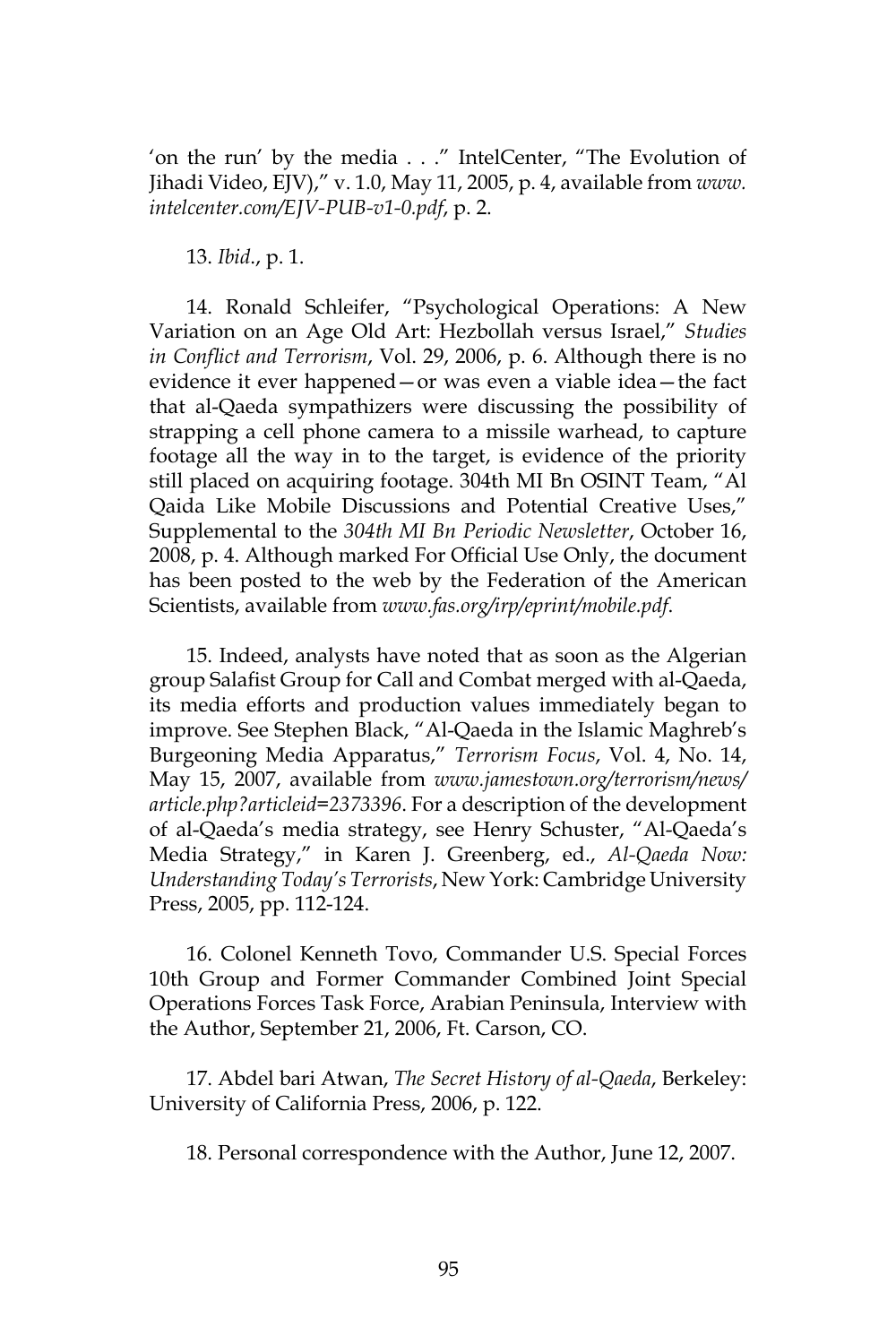19. Iranian authorities have had great difficulty locating antigovernment blogs to shut them down. *The Guardian* reported that the government took the step, perhaps unprecedented when compared to the rest of the world, of ordering telecommunications companies to restrict the speed at which material could be accessed to 128 kbps—in effect, banning high speed internet—specifically to make it next to impossible for Iranians to download the kinds of materials (songs, video clips, television shows) the authorities view as carriers of negative cultural influences from the West. See Robert Tait, "Iran Bans Fast Internet to Cut West's Influence," *The Guardian*, October 18, 2006, available from *technology.guardian. co.uk/news/story/0,1924637,00.html*.

20. "A World Wide Web of Terror," *The Economist*, July 12, 2007, available from *www.economist.com/world/displaystory. cfm?story\_id=9472498*.

21. Deborah L. Wheeler, "Empowering Publics: Information Technology and Democratization in the Arab World—Lessons From Internet Cafes and Beyond," Research Report No. 11, Oxford, United Kingdom: Oxford Internet Institute, July 2006, pp. 6-7.

22. *Ibid*., p. 7.

23. Alan Cowell, "Britain Arrests 9 Suspects in Terrorist Kidnapping Plot," *New York Times*, January 31, 2007, available from *nytimes.com*, *www.nytimes.com/2007/02/01/world/europe/01br itainhtml?ex=1170997200&en=50c3676a80e47899&ei=5070&emc= eta1*. Interestingly, the group apparently planned to behead the soldier. What none of the press coverage of the arrests mentioned was that after a series of hostage beheadings were filmed and that footage uploaded to the Internet in Iraq, beginning with that of the American Nicholas Berg (whose example was mentioned in the coverage), the practice of filming beheadings stopped—although decapitated bodies continued to turn up regularly in Baghdad. An intercepted letter from Zawahiri to Zarqawi, although its authenticity has never been definitively proven, requested the practice stop because it was so brutal and gruesome that it was hurting the movement's image, not helping.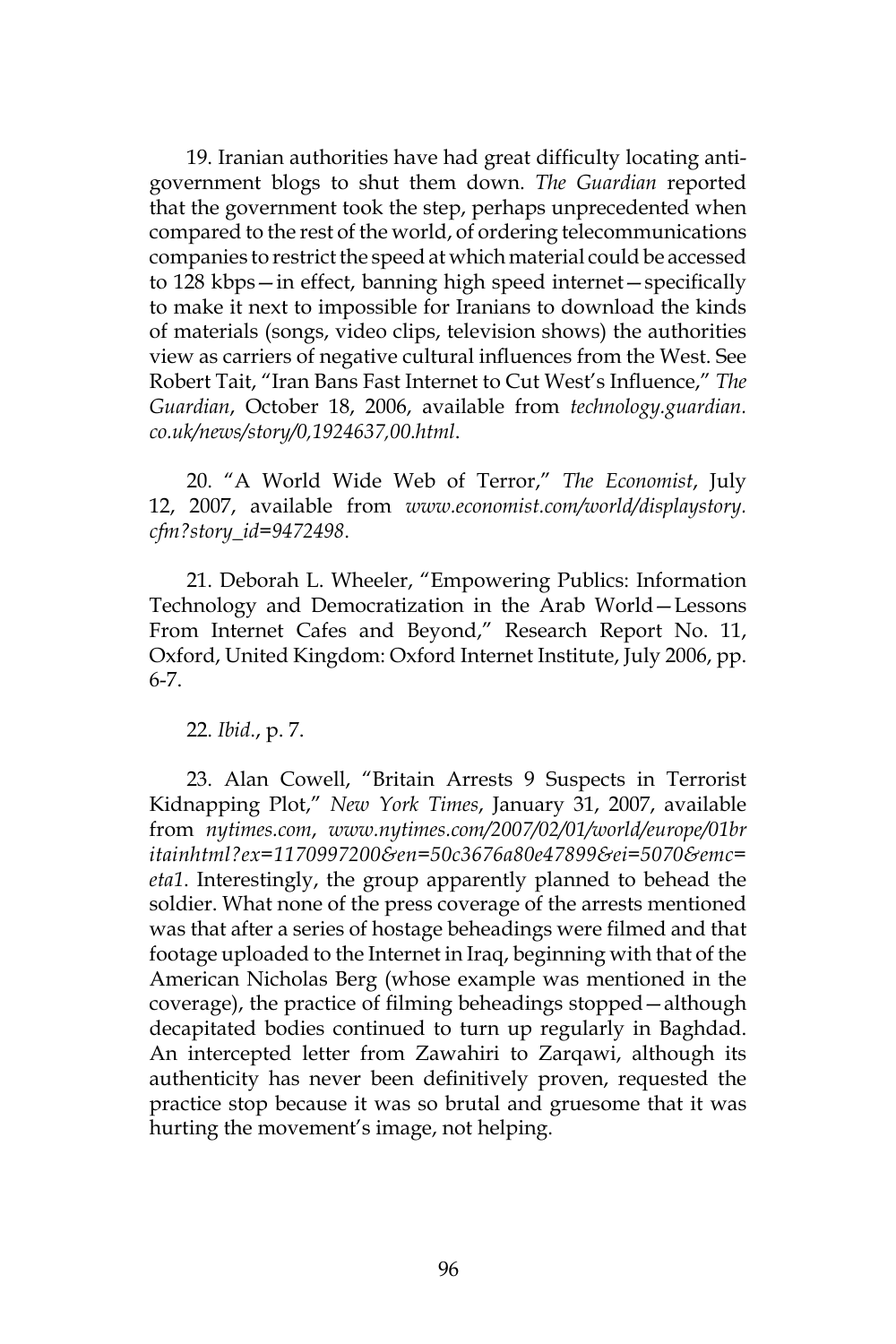24. "Protection For Muslim Police in Kidnap Fear," *Daily Mail*, February 2, 2007, available from *www.dailymail.co.uk/pages/ live/articles/news/news.html?in\_article\_id=433298&in\_page\_id=1770*.

25. "A World Wide Web of Terror," *The Economist*, July 12, 2007, available from *www.economist.com/world/displaystory. cfm?story\_id=9472498*.

26. Bruce Hoffman, *Inside Terrorism*, New York: Columbia University Press, 2006 Ed. (orig. pub. 1998), p. 206.

27. Gabriel Weimann, *Terror on the Internet: The New Arena, the New Challenges*, Washington, DC: United States Institute for Peace, 2006, pp. 91-92.

28. *Ibid*., p. 53.

29. Susan B. Glaser and Steve Coll, "The Web as Weapon: Zarqawi Intertwines Acts on Ground in Iraq with Propaganda Campaign on the Internet," *The Washington Post*, August 9, 2005, available from Lexis-Nexis Academic, *web.lexis-nexis.com.libproxy. lib.unc.edu/universe/document?\_m=b9d74f52e88e19e8531bae8bae901 a31&\_docnum=1&wchp=dGLbVtb-zSkVA&\_md5=973034f5f87f54c5 c2f367909c698ccb*.

30. Michael R. Gordon, "Deadliest Bomb In Iraq Is Made In Iran, US Says," *New York Times*, February 10, 2007, *nytimes.com*, available from *www.nytimes.com/2007/02/10worldmiddleeast/10wea pons.html?pagewanted=1&ei=5094&en=e9a9ae56cb1df98a&hp&ex=1 171170000&partner=homepage*.

31. Lieutenant Colonel Andrew Jenkins, Director of Operations for the Combined Media Processing Center, Qatar, Interview by phone, December 3, 2007.

32. *Ibid*. Interestingly, as of December, 2007, no Apple platforms have been captured in Iraq.

33. Thomas Harding, "Terrorists Use Google Maps to Hit UK Troops," January 13, 2007, *The Daily Telegraph*, *telegraph. co.uk*, available from *www.telegraph.co.uk/news/main.jhtml?xml=/ news/2007/01/13/wgoogle13.xml*.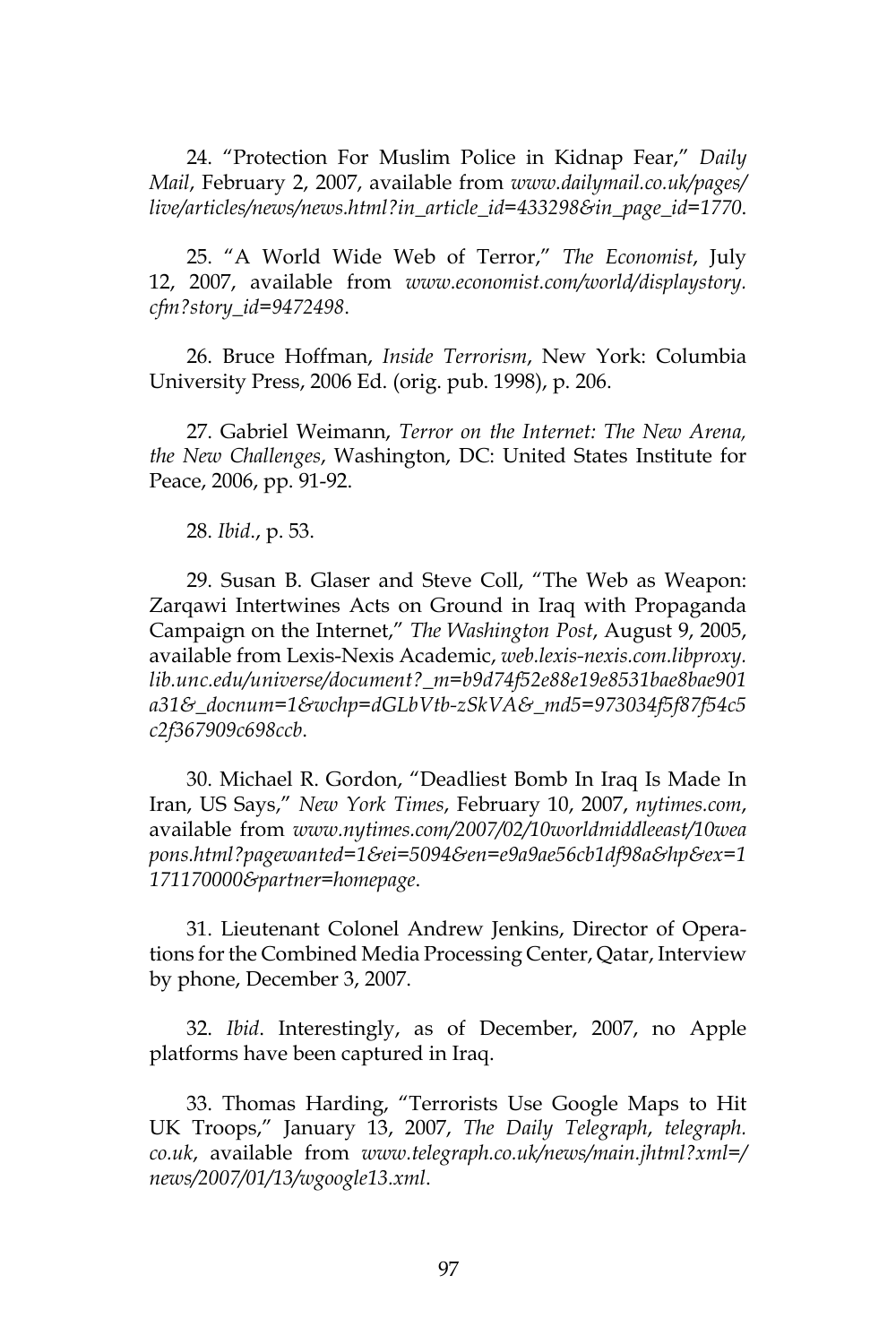34. Almost immediately after the attack, a legal case was brought before India's high court asking that Google Earth be banned for aiding terrorism, and that Google be instructed to "blur" images of "sensitive" sites until the case was decided. Since any civilian site is a potential terrorist target, it is unclear how the Court was supposed to determine what specific instructions to issue Google, or how Google was to interpret an order of this nature. See "Google Earth Aided Mumbai Attacks," *Perth Now*, December 11, 2008, available from *www.news.com.au/perthnow/ story/0,21498,24784014-948,00.html?from=public\_rss*.

35. Jenkins.

36. *Ibid*.

37. Donald Bacon, Chief of Plans for Special Operations and Intelligence working Public Affairs Matters in the Strategic Communication Department of MNF-I, Interviewed by Phone, November 10, 2007.

38. Glaser and Coll, "Web as Weapon."

39. Lieutenant Colonel Terry Guild, Interview with the Author, MacDill AFB, Tampa, FL, August 15, 2006.

40. Bacon.

41. *Ibid*.

42. Haviv Rettig, "Iraqi Insurgents Using YouTube to Distribute Propaganda," *Jerusalem Post*, February 22, 2007, *jpost. com*, available from *www.jpost.com/servlet/Satellite?cid=1171894497 777&pagename=JPost%2FJPArticle%2FShowFull*.

43. When Senator Joseph Lieberman demanded that the most popular of the video sharing sites, YouTube, then owned by Google, take down the videos posted by or from Islamic terrorist groups, the site at first resisted on the grounds that, ""While we respect and understand his [Lieberman's] views, YouTube encourages free speech and defends everyone's right to express unpopular points of view." They quickly reversed themselves, changing their policy to forbid videos that include an incitement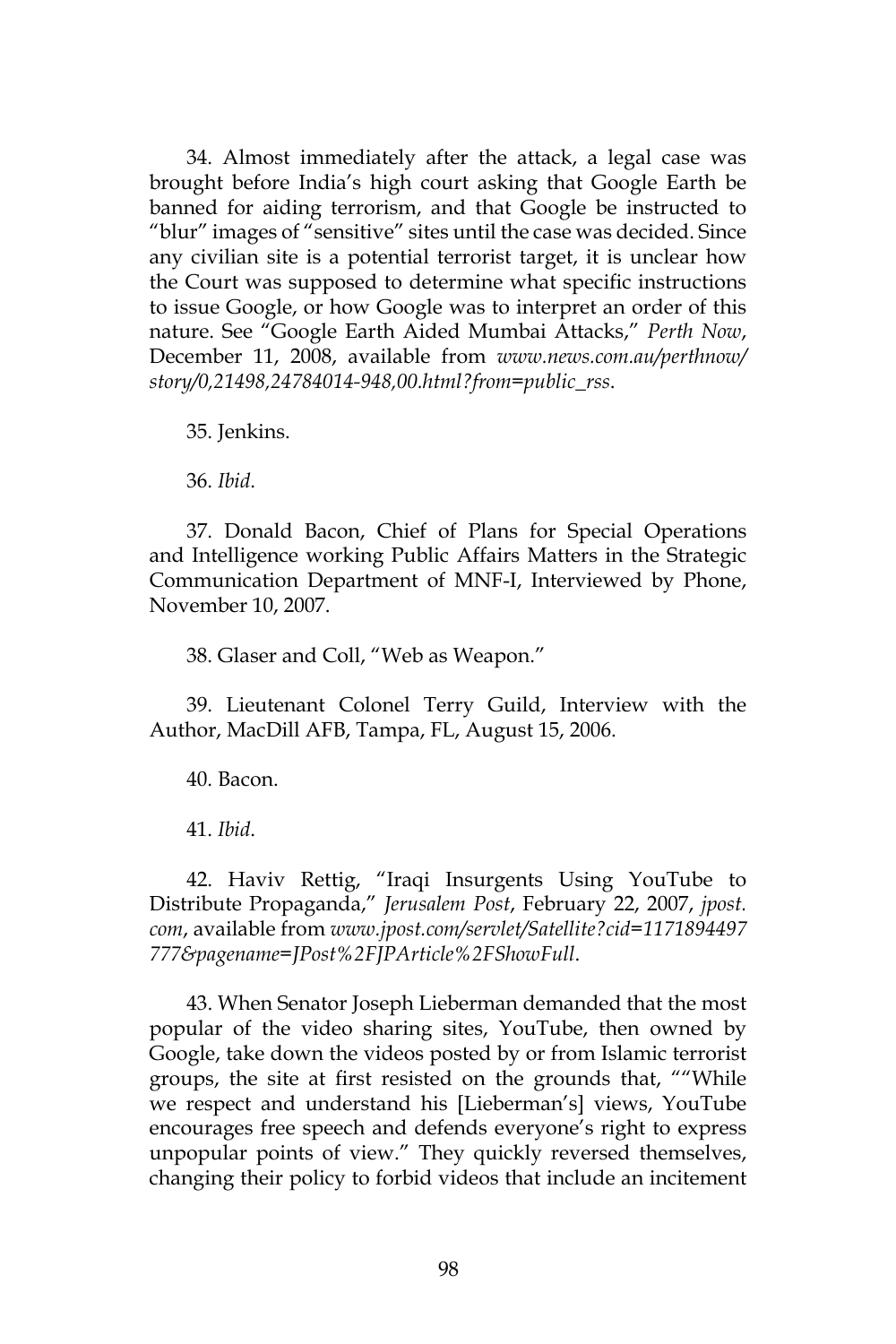to violence, but it is unlikely that will remove all of the videos, first because that it is a quite subjective standard, but more practically because there are so many videos on the site—and so many added each day—that it has always been "self-policing," meaning that users must file complaints before particular videos are taken down, which means someone has to come across a particular video, find it offensive, and contact site management before anything will be done. See Peter Whonskey, "YouTube Bans Videos That Incite Violence," *Washington Post*, September 12, 2008, p. D-1, available from *washingtonpost.com*, *www.washingtonpost.com/wp-dyn/content/ article/2008/09/11/AR2008091103447.html*.

44. Michael Scheuer, "Al-Qaeda's Media Doctrine: Evolution From Cheerleader to Opinion Shaper," *Terrorism Focus*, Vol. 4. Issue 15, Washington, DC: The Jamestown Foundation, May 22, 2007, available from *jamestown.org/terrorism/news/article. php?articleid=2373417*.

45. Rhonda Schwartz and Maddy Sauer, "Dead US Solder in Anti-War Video 'Alive and Well'," The Blotter, *ABCNews.com*, January 8, 2007, available from *blogs.abcnews.com/theblotter/2007/01/ dead\_us\_soldier.html*.

46. Lieutenant Colonel Edward Loomis, Division Public Affairs Officer, 101st Airborne Division, phone interview with the author, February 9, 2007.

47. *Ibid*.

48. *Ibid*.

49. It is not clear that professional journalists are using editing software any different from what the average citizen would use. For the combat phase of Operation Iraqi Freedom, CBS was preparing to use Adobe Premiere for producers and photojournalists, and the basic free MovieMaker 2 program that Microsoft includes with its Windows XP operating system. Mike Wendland, "From ENG to SNG: TV Technology for Covering the Conflict with Iraq," *Poynteronline*, March 6, 2003, available from *www.poynter.org/content/content\_view.asp?id=23585*.

50. There are a variety of sources on the Internet offering advice to families preparing for a soldier or marine's deployment,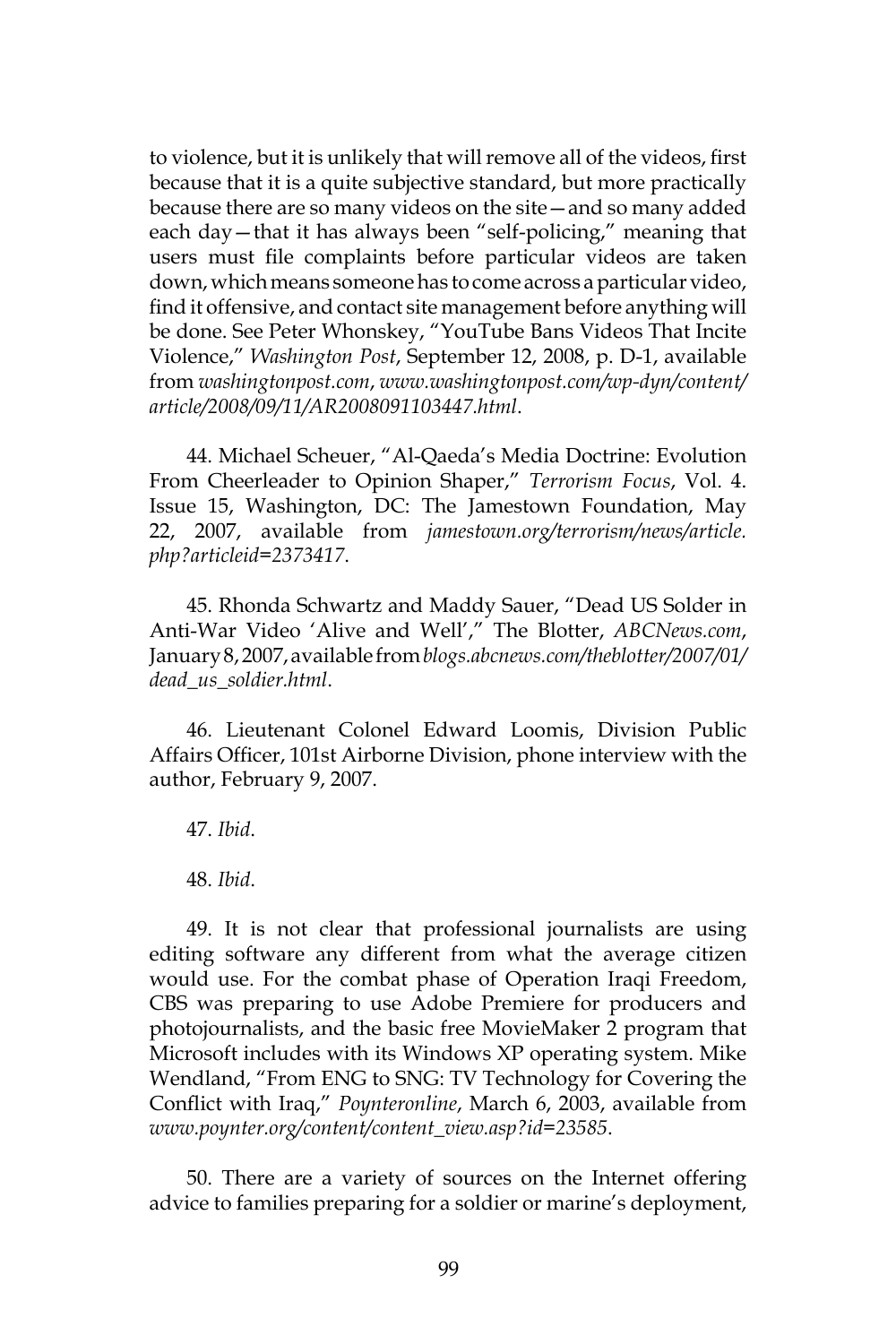and inevitably, particularly if there are young children involved, "get a webcam if you don't already have one" always makes the list. See, for example, Tom Gordon, "When a Soldier Comes Home," *The Birmingham News*, November 10, 2008, available from *blog.al.com/living-news/2008/11/when\_a\_soldier\_comes\_home.html*. This is, of course, the high tech way to make sure a very young child doesn't forget an absent parent. The low tech solution is "flat daddy," a life-size cardboard version of the deployed soldier.

51. Wendland, "From ENG to SNG."

52. This is based in part on the typology in Ben Venzke, "Jihadi Master Video Guide, JMVG) v1.1," May 18, 2006, IntelCenter, Alexandria, VA, available from *www.intelcenter.com/JMVG-V1-1. pdf*.

53. I asked a well-known Professor of Documentary Filmmaking, himself a documentarian, to watch clips posted by as-Sahab, al-Qaeda Central's media operation, on YouTube. These were relatively sophisticated propaganda pieces, making use of what were, to the untrained eye, very elaborate special effects. He commented that,

Yes it is fairly sophisticated in terms of the use of special effects and editing, but the person making it may have simply been trained on and used a special effects program, such as Adobe After Effects to put these layers together on a AppleMac computer, using information that came with the program and then edited sequences together in Apple's Final Cut Pro. Our students use these programs and they are readily available in Europe and elsewhere.

Gorham Kindham, Personal correspondence with the author, April 7, 2007. He also noted that since the clips were being filmed for the Internet, and not for screening in theaters, high resolution cameras would not be necessary—off-the-shelf videocameras would be more than sufficient. Personal correspondence, April 8, 2007. Both comments were made after viewing "Futur (sic) Martyrs of Iraq." So once video clips filmed in Iraq or Afghanistan are posted to the web, the person putting the final, finished propaganda video together can be anywhere in the world, a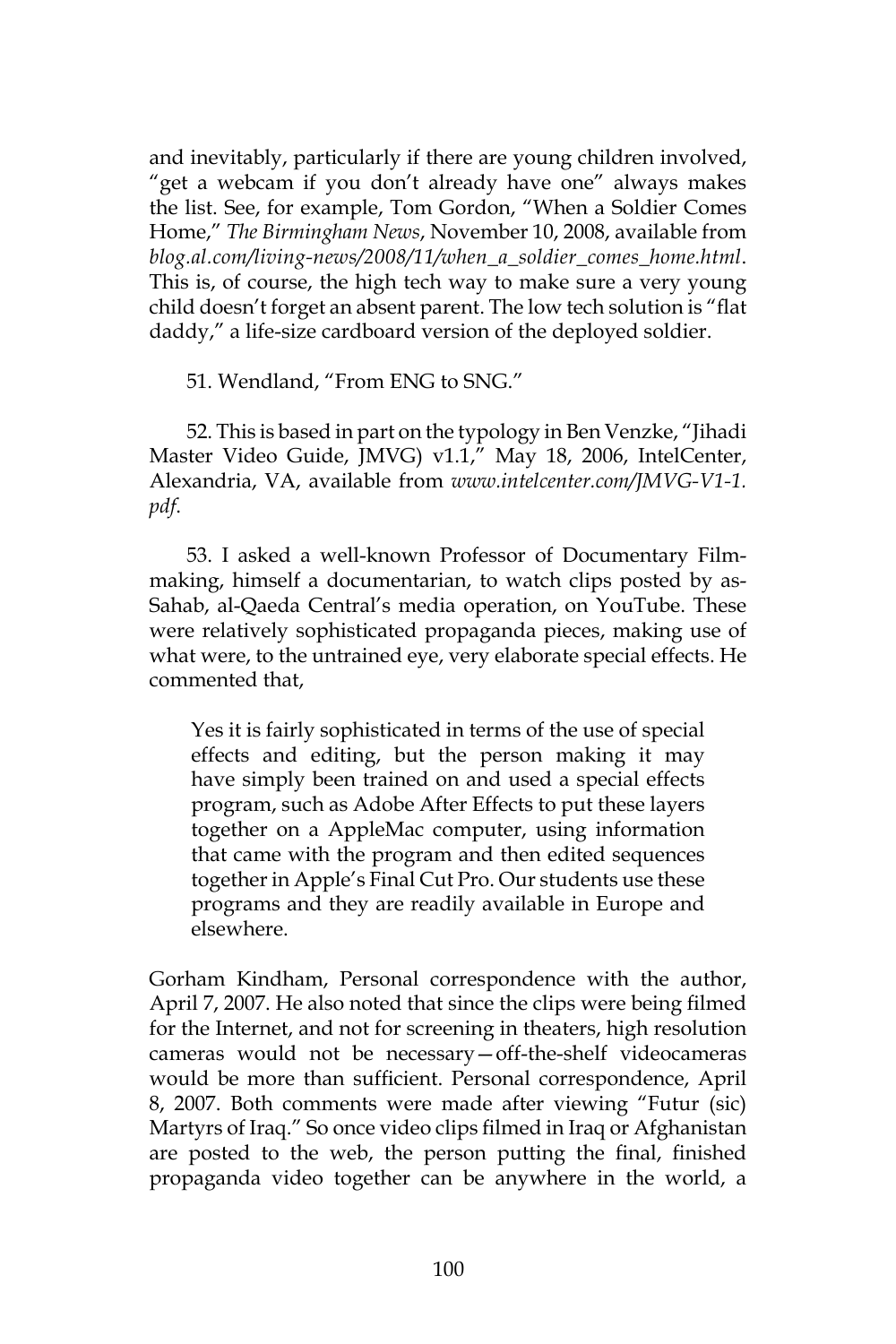point made in Daniel Kimmage and Kathleen Ridolfo, *The War of Images and Ideas: Iraqi Insurgent Media*, Washington, DC: Radio Free Europe/Radio Liberty, June 2007. This means that the lack of Mac platforms in Iraq does not mean that produced videos about Iraq were not made using Mac equipment and software. *And it is wrong to assume that because a video appears with what seems to be "high" production values that a sophisticated lab was necessary*. It might still be the product of a "guy and a laptop" if it is the right guy with the right laptop.

54. At least in the case of Iraq, it appears that the sub-titles are added by others outside the country. Videos captured inside the country have only had English-language sub-titles in two cases as of December 2007. Pedro Vega Colon, Media Chief for J3 under Combined Media Processing Center, Qatar, Interview by phone, December 3, 2007.

55. I am indebted to Mark Robinson for this insight, along with many others.

56. Jenkins. My thanks to Mark Robinson for his invaluable assistance with this point.

57. Philip Nelson, Senior Vice President of Strategic Development, NewTek, quoted in Eliot Van Buskirk, "TV Studio in a Box Enables Long-Tail Television," Epicenter, Wired Blog Network, December 18, 2008, available from *blog.wired.com/ business/2008/12/tv-studio-in-a.html*.

58. Eliot Van Buskirk, "TV Studio in a Box Enables Long-Tail Television," Epicenter, Wired Blog Network, December 18, 2008, available from *blog.wired.com/business/2008/12/tv-studio-in-a.html*.

59. *Ibid*.

60. Jenkins.

61. Glaser and Coll, "Web as Weapon." See also Weimann, *Terror on the Internet*, p. 9.

62. Brian Krebs, "Terrorism's Hook Into Your Inbox: UK Case Shows Link Between Online Fraud and Jihadist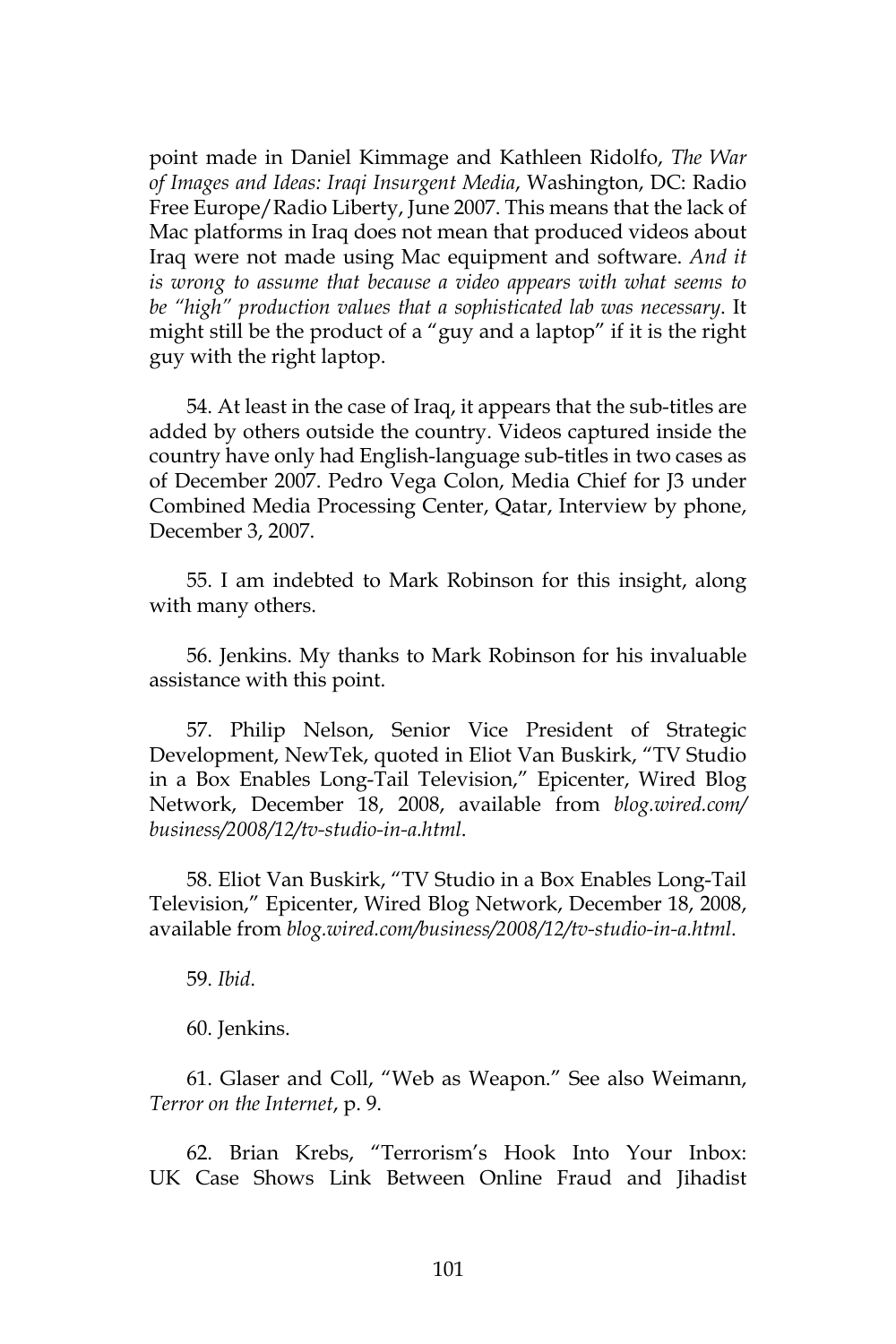Networks," *Washington Post*, *washingtonpost.com*, available from *[www.washingtonpost.com/wp-dyn/content/article/2007/07/05/](http://www.washingtonpost.com/wp-dyn/content/article/2007/07/05/AR2007070501153.html?referrer=emailarticle) [AR2007070501153.html?referrer=emailarticl](http://www.washingtonpost.com/wp-dyn/content/article/2007/07/05/AR2007070501153.html?referrer=emailarticle)e July 3, 2007*.

63. Global Islamic Media Front: Media Sword Campaign Defending the State of Islam, available from *Lauramansfield.com*.

64. Guild.

65. Weimann, *Terror on the Internet*, p. 66.

66. See for example, "Behind Enemy Lines: Inside the Insurgency," ABC News: *Nightline*, February 14, 2006, available from Lexis-Nexis Academic, *web.lexis-nexis.com.libproxy.lib.unc. edu/universe/document?\_m=15e7e48b7027fb21ccd3fe52bf464b48& \_docnum=9&wchp=dGLbVzb-zSkVA&\_md5=b7530bbb317816b48fdc 453cb32cf5b2*; Glaser and Coll.

67. "Insurgent Video Shows Burning Body of American Pilot," *NBC Nightly News With Brian Williams*, April 5, 2006, available from Lexis-Nexis Academic, *web.lexis-nexis.com.libproxy.lib.unc. edu/universe/document?\_m=b64947e1c416ff6c0492b7c1afa67c72& \_docnum=3&wchp=dGLbVzb-zSkVA&\_md5=0d79dd40bd6139016cd 7a797f384305d*.

68. See "Chopper Down Commercial Aircraft Attacked," *ABC World News Tonight*, April 21, 2005, available from Lexis Nexis Academic, *http://web.lexisnexiscomlibproxy.lib.unc. edu/universe/document?\_m=ca7f7e7a9f83b32bf1f9a820ef6c3c1d&\_ docnum=3&wchp=dGLbVzb-zSkVA&\_md5=91703314a928adea3dfd1 889d0df326b*.

69. Lee Cowan, "Recent Surge of Violence Continues in Iraq," *CBS Evening News*, April 22, 2005, available from Lexis Nexis Academic,*www.lexisnexis.comlibproxylib.unc.edu/us/lnacademic/ results/docview/docview.do?docLinkInd=true&risb=21\_T543770867 7&format=GNBFI&sort=BOOLEAN&startDocNo=1&resultsUrlKe y=29\_T5437708680&cisb=22\_T5437708679&treeMax=true&treeWid th=0&csi=166768&docNo=1*.

70. See "Video Released of Downing of Commercial Helicopter in Iraq," *NBC Nightly News*, April 22, 2005, available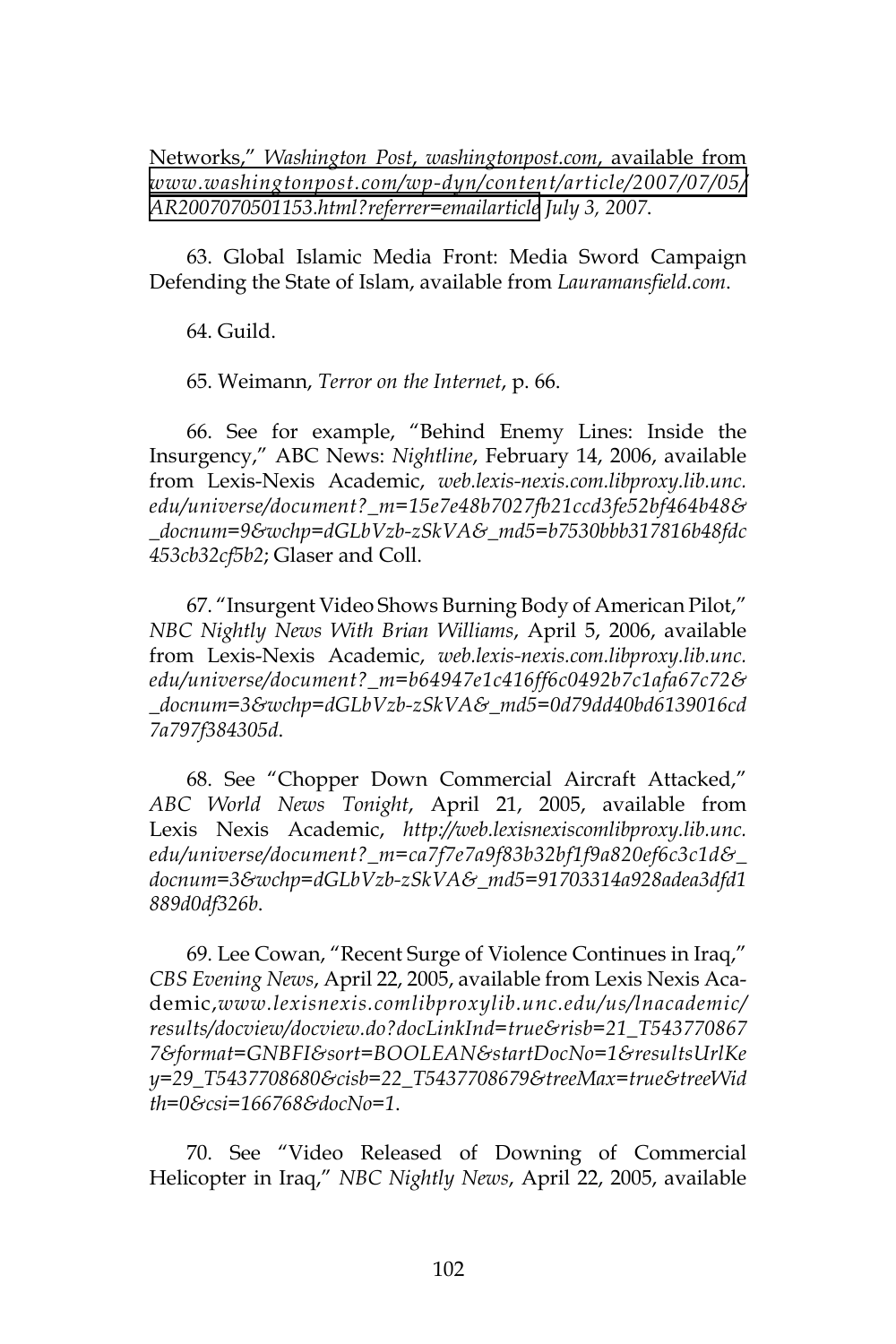from Lexis-Nexis Academic, *web.lexis-nexis.com.libproxy.lib.unc. edu/universe/document?\_m=0998bed156ba807e4567d428594c0b0e&\_ docnum=1&wchp=dGLbVzb-zSkVA&\_md5=31cacdb320a900ea08d3a 5553290d5f1.*

71. Cowan, "Surge of Violence Continues."

72. Although it went nowhere, one lawmaker, for example, demanded the Pentagon end the ability of CNN's reporters to participate in their program for embedding reporters with military units in Iraq. See Anne Plummer Flaherty, "Lawmaker Faults CNN for Sniper Video," *SFGate.com*, October 23, 2006, available from *www.sfgate.com/cgi-bin/article.cgi?f=/n/a/2006/10/23/national/ w161647D63.DTL*7.

73. See for example, Ashraf al-Taie, "US Nabs Website Producer," *MSNBC.com*, October 16, 2005, available from *msnbc. msn.com/id/9720497/*, accessed July 2, 2006.

74. "Hidden Killers in Iraq?" *Anderson Cooper 360*, CNN, October 18, 2006, available from Lexis-Nexis Academic, *web.lexisnexis.com.libproxy.lib.unc.edu/universe/document?\_m=d3f40ef6665b6 a4326d3024b652a2274&\_docnum=10&wchp=dGLbVtb-zSkVA&\_md 5=1307c13a5e18c79ce7b7012d2ed5307f*. My emphasis. This includes all subsequent quotations.

75. *Ibid*.

76. CBS, at least, has several people on its staff responsible for monitoring the relevant websites for both claims and footage that are pertinent, although they claim that they have procedures in place to ensure that additional confirmation is developed before either makes it onto the air. Lara Logan, phone interview from Baghdad with the author, January 14, 2007.

77. It is possible, as Dorrance Smith suggests, that at least some of the time the segments are not accessed by the American networks but are provided by cooperative arrangements with al Jazeera. See Dorrance Smith, "The Enemy on Our Airwaves: What is the Relationship Between al-Jazzera, al-Qaeda and America's TV Networks*?" OpinionJournal.com*, November 4, 2005, available from *www.opinionjournal.com/extra/?id=110007498*. CBS,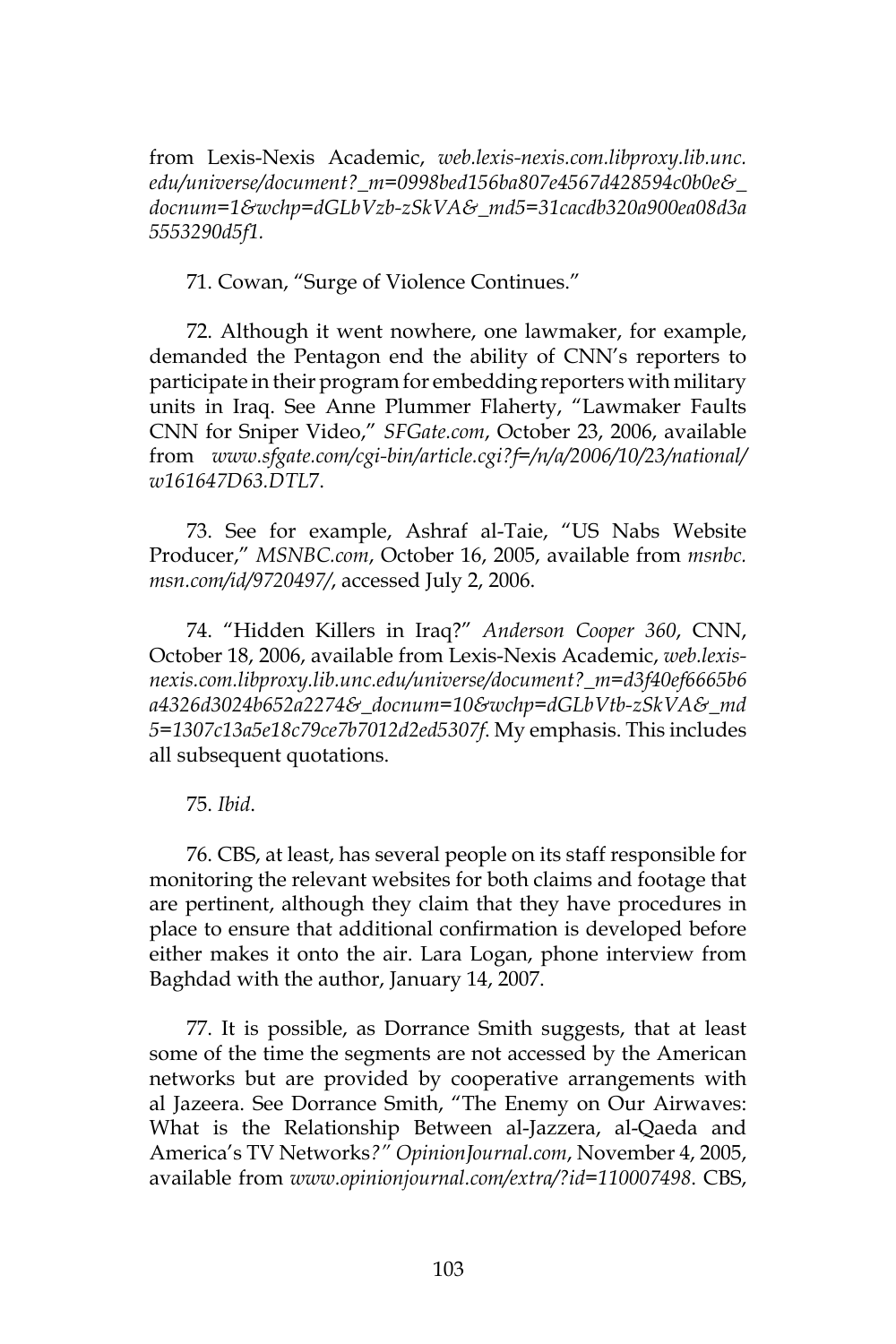according to Lara Logan, has individuals specifically tasked with monitoring the pertinent websites, so that network, at least, is taking the material directly from the terrorists and insurgents, not using any intermediary. Interestingly, that process is located in London. Lara Logan, Interview with the author by phone from Baghdad, January 14, 2007.

78. An additional problem is that too often footage shown with some form of identification one time often has the identifying material edited out in subsequent airings, particularly when the footage is used as file footage in later stories. Because even when the source of the footage is clearly identified in the reporter's narration in the original story, (which I would argue is still insufficient cuing) it never is in subsequent uses of the footage. If the original material were marked with a chyron, there would be no mistaking the source, important when the Arabic writing alone will not serve as sufficient visual cue to an American audience that this is not normal news footage.

79. The music is often based on MP3 options left on websites made for that purpose. See Kimmage and Ridolfo, *The War of Images and Ideas*, pp. 31-33.

80. Kathleen Hall Jamieson, *Dirty Politics, Deception, Distraction, and Democracy*, New York: Oxford University Press, 1992, p. 147.

81. Campaign Reform: Insights and Evidence," *Report of the Task Force on Campaign Reform, Pew Charitable Trusts*, Princeton, NJ: Woodrow Wilson School of International Affairs, Princeton University, 1998.

82. All quotes are from Susan Walsh, President White House News Photographers Association, Letter to Members, *www.whnpa. org/join/walshletter111605.pdf*.

83. It is well known that the White House press corps was very upset to have been excluded (except for several print reporters representing the regular pool) when President Obama retook the oath of office. In that case, however, the event was of genuine historical significance—and indeed, because they were excluded, we lack footage of the event, but have only stills and an audio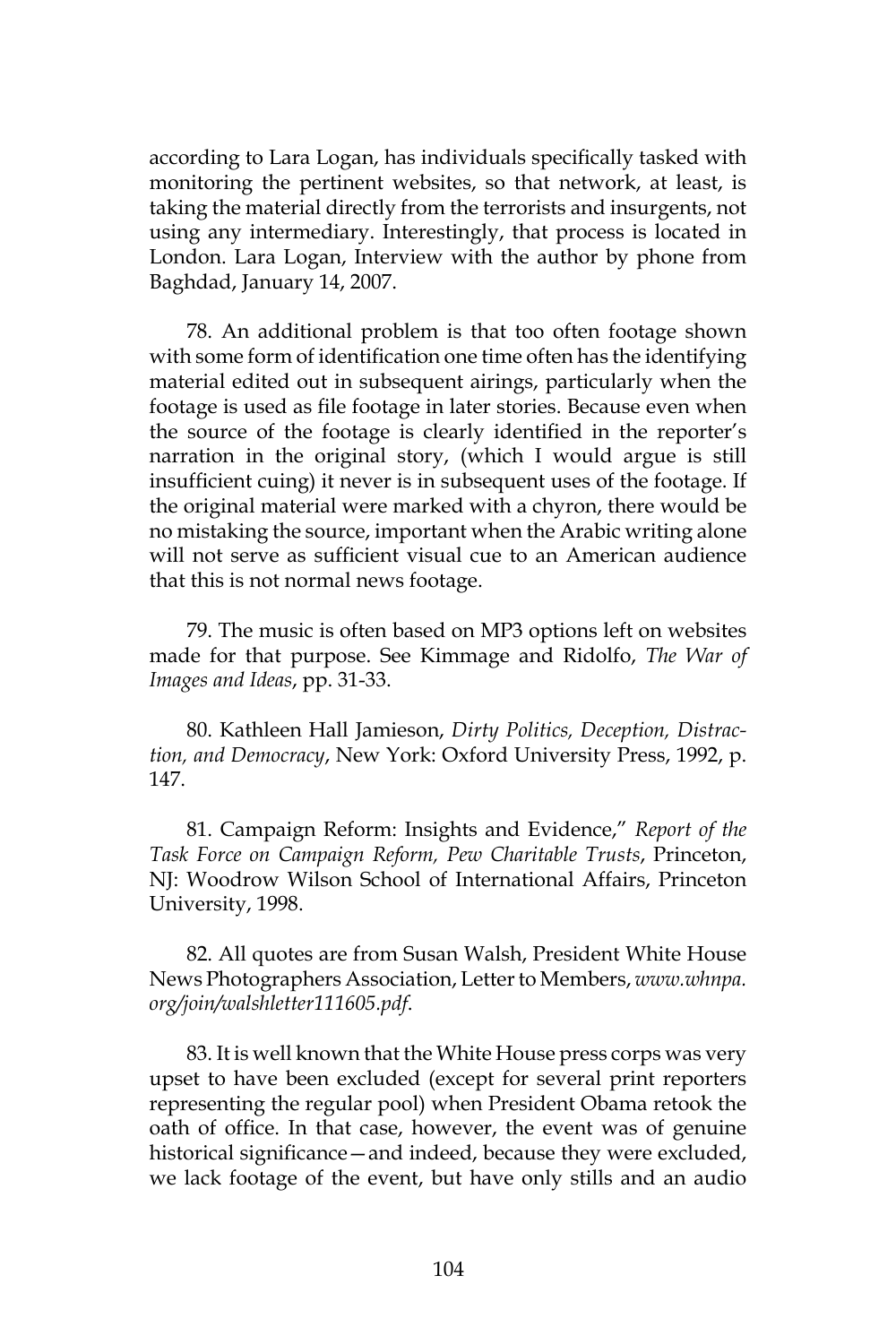recording (and only have that because one reporter had a digital tape recorder with them).

84. Ben Venzke, "Jihadi Master Video Guide, JMVG) v1.1," May 18, 2006, IntelCenter, Alexandria, VA, available from *www. intelcenter.com/JMVG-V1-1.pdf*.

85. Hoffman, *Inside Terrorism*, p. 202.

86. The source for these figures is the data base, "Iraq Coalition Casualty Count," generally considered to be accurate and trustworthy. "Fatalities by Cause of Death Detail," available from *icasualties.org/oif/stats.aspx*.

87. Lara Logan, Interview with the author by phone from Baghdad, January 14, 2007.

88. John Yang, "Seven Die in Helicopter Crash," *NBC Nightly News*, February 7, 2007, available from *video.msn.com/v/us/v. htm?g=3795a63b-b721-40ac-8025-79d121277490&f=34&fg=rss*, via *The Tyndall Report*, *tyndallreport.com*.

89. Martha Raddatz, "Helicopter Fatalities in Iraq," *ABC World News Tonight with Charles Gibson*, February 7, 2007, available from *abcnews.go.com/Video/videoEmbed?id=2858030&challenge=&authe nticated=true&start=Y2RhdWJlckBlbWFpbC51bmMuZWR1A&end =bGF1ZHB1cw%3D%3D&save=ON&save=OFF*, via *The Tyndall Report*, *tyndallreport.com*.

90. Lara Logan, "Enemies in Iraq Know US Military Relies on Helicopters," *CBS Evening News*, February 7, 2007, available from Lexis/Nexis Academic, *web.lexis-nexis.com.libproxy.lib.unc. edu/universe/document?\_m=7ff9daae1cb2147a26b08a0f9f531a62& \_docnum=1&wchp=dGLzVlz-zSkVb&\_md5=32a5571b4afbc2de94bbc 1151a58eaf5*.

91. Pedro Vega Colon, Media Chief for J3 under Combined Media Processing Center, Qatar, Interview by phone, December 3, 2007.

92. See the discussion in, for example, Jurgen Trimborn and Edna McCown, *Leni Riefenstahl: A Life*, London, UK: Faber and Faber, January 2008.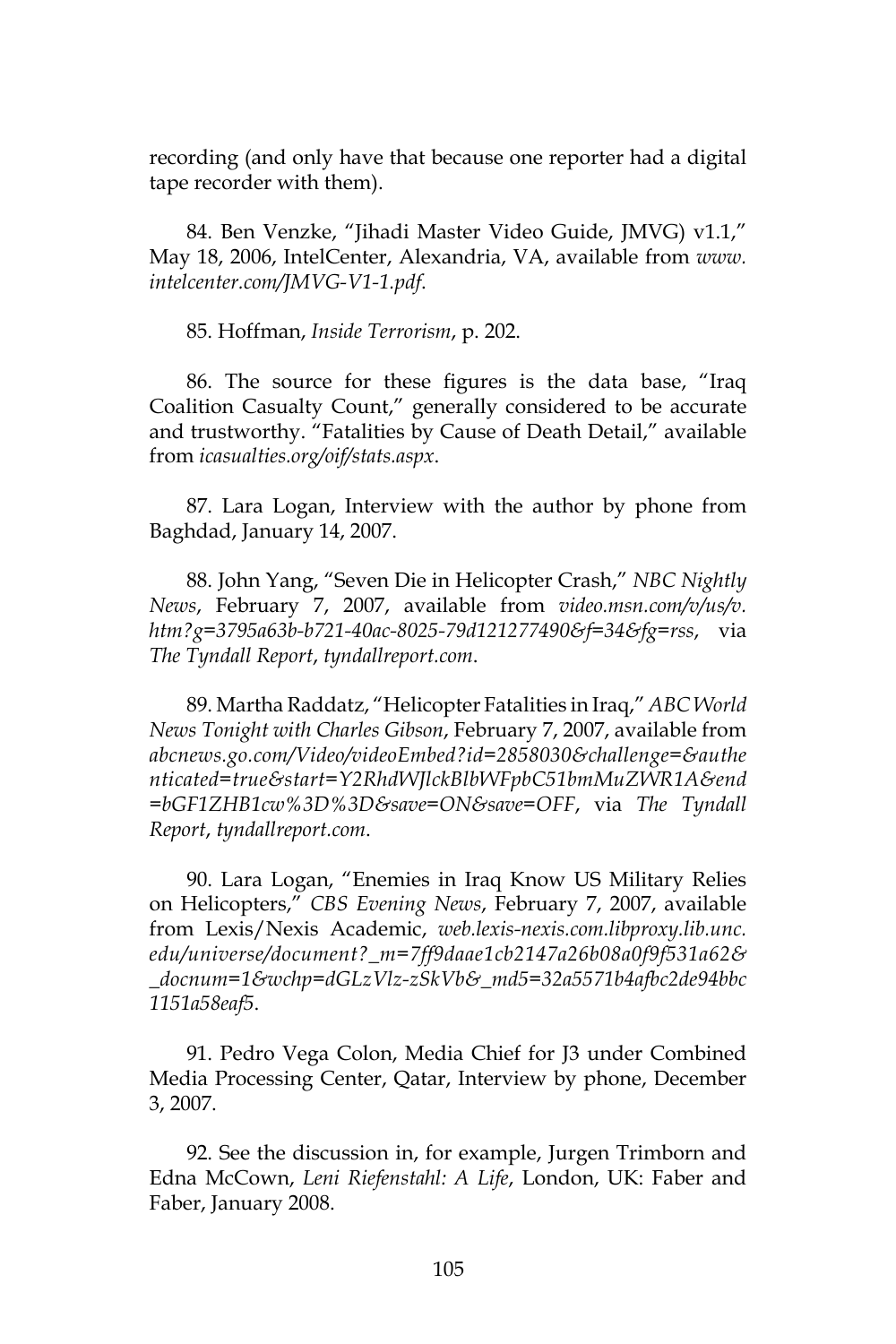93. Schleifer, "Psychological Operations," p. 6.

94. A number of bloggers claimed that footage used in Logan's report on Haifa street that CBS shunted to their website rather than air, came from an al-Qaeda website and that she did not and should have—note that in the report. CBS responded that even if the footage also appeared on the al-Qaeda site, that was not Logan's source. See Brian Montopoli, "Questions Surround Haifa Street Video," *Public Eye*, January 30, 2007, available from *www.cbsnews.com/blogs/2007/01/30/publiceye/entry2414754.shtml*.

95. NBC and CBS had footage that could not possibly have been of a particular attack under discussion—and they knew it—yet aired the footage anyway, even though they explained the footage didn't match the attack being described. For further discussion, see Cori E. Dauber, "The Truth Is Out There: Responding to Insurgent Deception and Disinformation Operations," *Military Review*, Vol. 89*,* January-February 2009, pp. 13-24.

96. Interview with the author, Pamela Hess, then the Pentagoncorrespondent for UPI, March 9, 2007, Washington, DC.

97. For an example of particularly well done analysis of visual images taken from news coverage, see David D. Perlmutter, *Photojournalism and Foreign Policy: Icons of Outrage in International Crises*, Greenwood, CT: Praeger, 1998.

98. *Anderson Cooper 360*, CNN, October 18, 2006.

99. *Anderson Cooper 360*, CNN, October 18, 2006.

100. *Anderson Cooper 360*, CNN, October 18, 2006.

101. Sally Buzbee, "Zarqawi said to be sidelined by new 'coalition of insurgents'," *The Age*, Australia, April 5, 2006, p. 13, available from Lexis-Nexis Academic. They have also taken civilian hostages. See Stephen Farrell and Charles Bremner, *The Times*, London, September 1, 2004, p. 1, available from Lexis-Nexis Academic.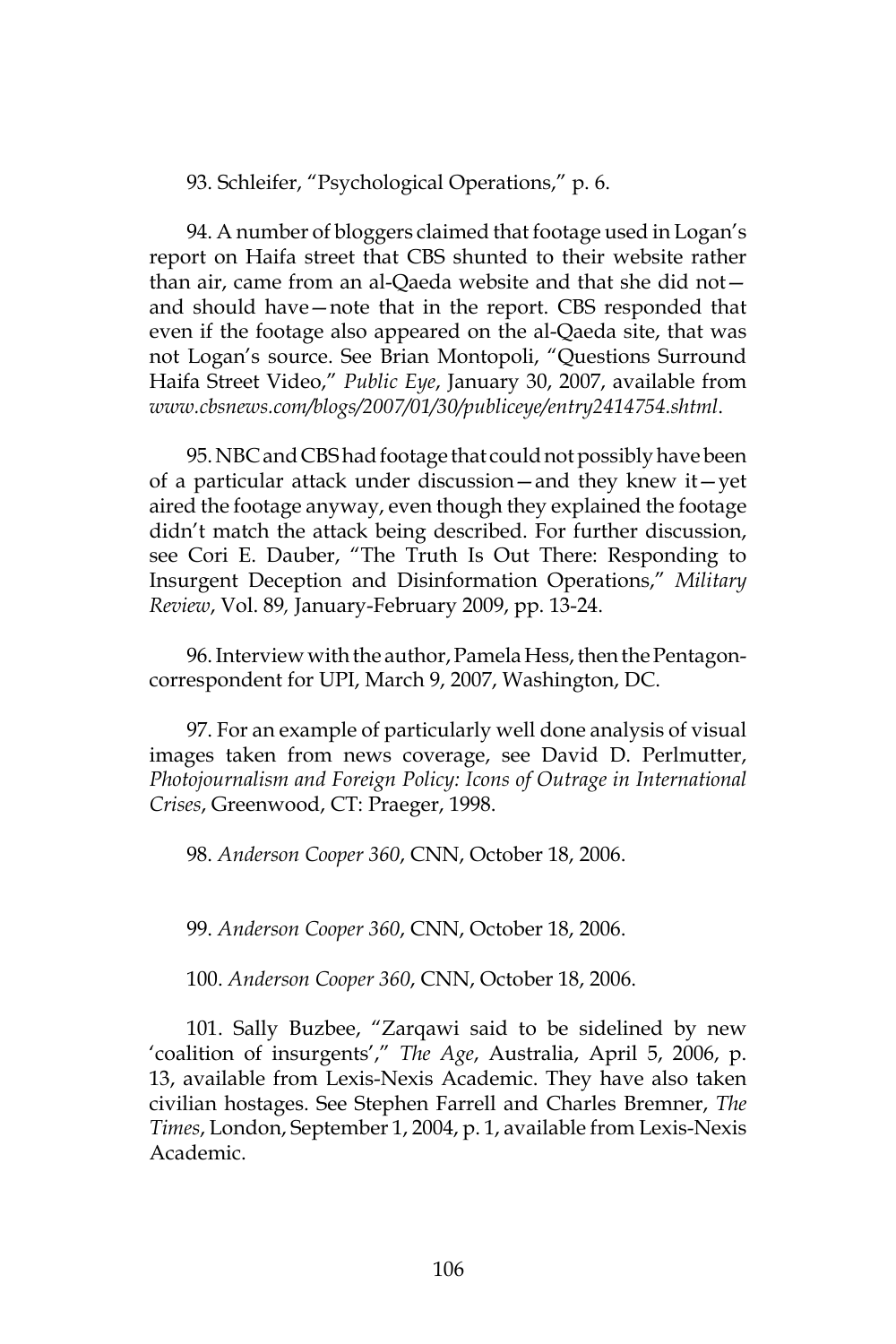102. Although that is not the only way and it is, to be sure, not a guarantee. See Dauber, "The Terrorist Spectacular."

103. For a discussion of the criteria that will determine whether a particular bombing will make the news, and, if so, how much attention it is likely to receive, see Dauber, "Terrorist Spectacular."

104. In point of fact, the Islamic Army of Iraq was at the time one of the most important Sunni insurgent groups.

105. For the year 2007, for example, the Tyndall Report, which monitors the broadcast networks (ABC, CBS, and NBC) notes that:

The War in Iraq was Story of the Year by a wide margin. The networks monitored the progress of Commander in Chief George Bush's troop build-up—the so-called surge—in Iraq and the simultaneous debate on Capitol Hill about bringing troops home. That storyline effectively ended in September when Gen David Petraeus testified to Congress that violence in Iraq was moderating and the President ordered the extra troops home. Before that testimony, the Iraq War averaged 30 minutes of coverage each week; in the year's final 15 weeks the average was a scant four minutes. Non-war coverage of Iraq continues its steady decline.

Notice, however, that those totals combine coverage of the war itself with the debate in Washington. Tyndall calculates that actual combat coverage over the course of the year was only 61 percent of the total. See *tyndallreport.com/yearinreview2007/*. The networks' ability to report much more than casualty reports is now deeply compromised, as their regular bureau operations have all but shut down. See Brian Stelter, "TV News Winds Down Operations On Iraq War," *New York Times*, December 28, 2008, *nytimes.com*, available from *www. nytimes.com/2008/12/29/business/media/29bureaus.html?partner =permalink&exprod=permalink*. The press outlets constantly repeat the refrain that the American people are tired of the war and will not sit for continued war news, but produce no evidence in support of the claim. What is clear is that they have little interest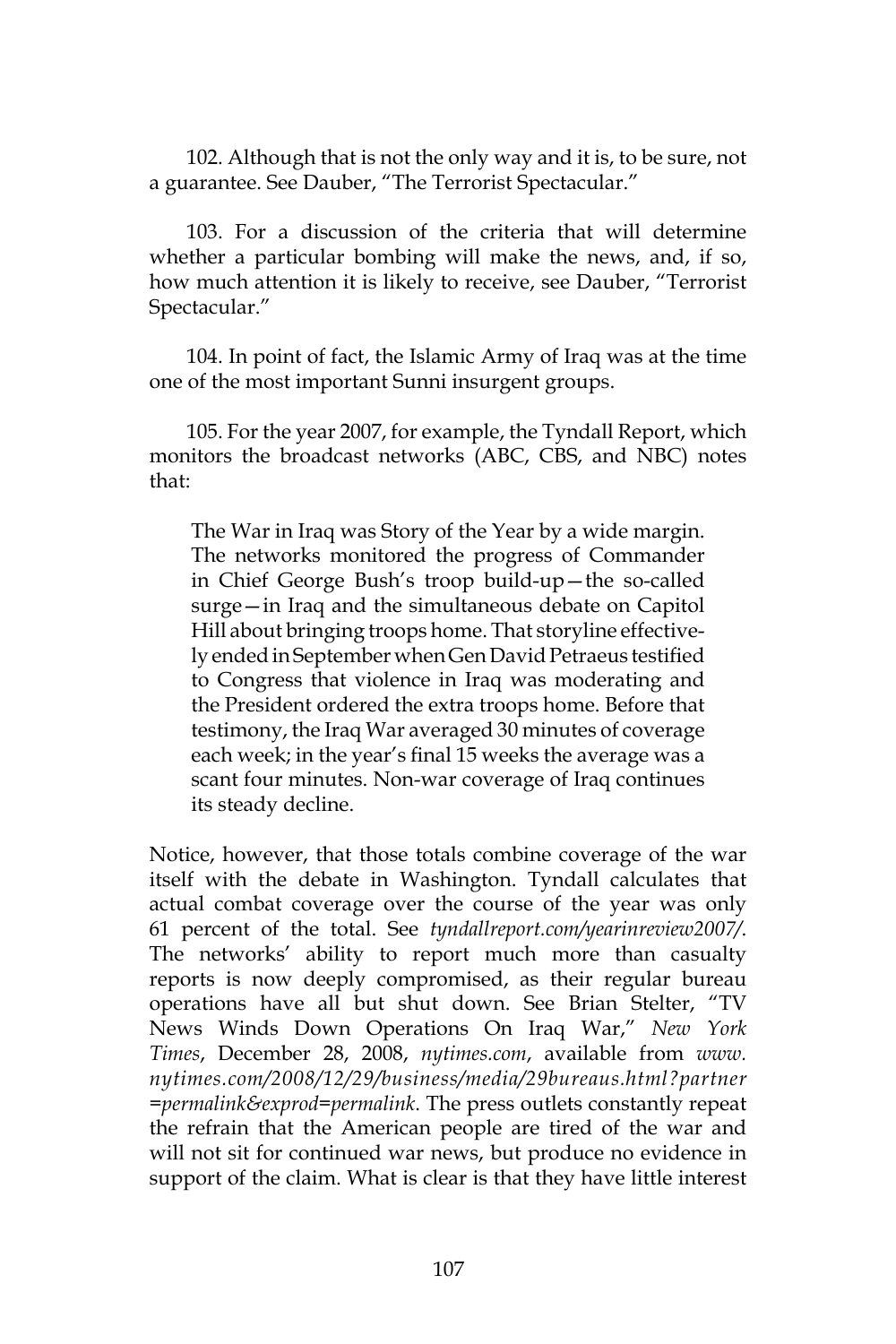in continuing to foot the growing bill for covering the war, when reduced violence reduces the number of easy-to-cover-stories, in the sense that they can be produced via a well-worn, time honored template, rinse, lather, repeat, but instead require some degree of creativity. By 2 weeks before the 2008 election, coverage of Iraq had plummeted to a mere 1 percent of all stories, across not only broadcast TV, but also cable, newspapers, radio, and online news sources. See Pew Research Center's Project for Excellence in Journalism, *PEJ News Coverage Index*, October 6-12, 2008, available from *journalism.org*, *www.journalism.org/node/13204*.

106. Dan Harris, "News Headlines," *ABC World News Tonight Sunday*, April 17, 2005, available from Lexis-Nexis Academic, *www.lexisnexis.com.libproxy.lib.unc.edu/us/lnacademic/results/ docview/docview.do?docLinkInd=true&risb=21\_T5381421803&format =GNBFI&sort=RELEVANCE&startDocNo=376&resultsUrlKey=29\_ T5381421806&cisb=22\_T5381421805&treeMax=true&treeWidth=0& csi=8277&docNo=400.*

107. In fairness, the press is often limited by the information provided by the military, which is intentionally kept to the bare minimum to deny the enemy what could be its only means of battle damage assessment. While the desire to keep critical information out of enemy hands is certainly understandable, in a war where information is itself so often a key battleground, the military needs to reevaluate how this is done. In earlier conflicts there were no opportunity costs—nothing to balance against the benefit of withholding information. Today there is. The benefits of releasing information on casualties may not be enough to outweigh the risks, but the calculation needs to be made, and it may be the case that more information ought to be released earlier, or that mechanisms to release information without doing harm can be explored. I discuss these trade-offs at greater length in Cori E. Dauber, "Winning the Battle But Losing the War: the Relationship Between the Media Coverage of Iraq and Public Support," May, 2005, Chapel Hill, NC, unpublished ms.

108. It should be noted, however, that reports of American combat casualties *per se* is not what reduces public support for a given military operation, even though that is widely assumed to be the case, particularly by the press. Support will hold so long as the public continues to believe there is hope for the success of the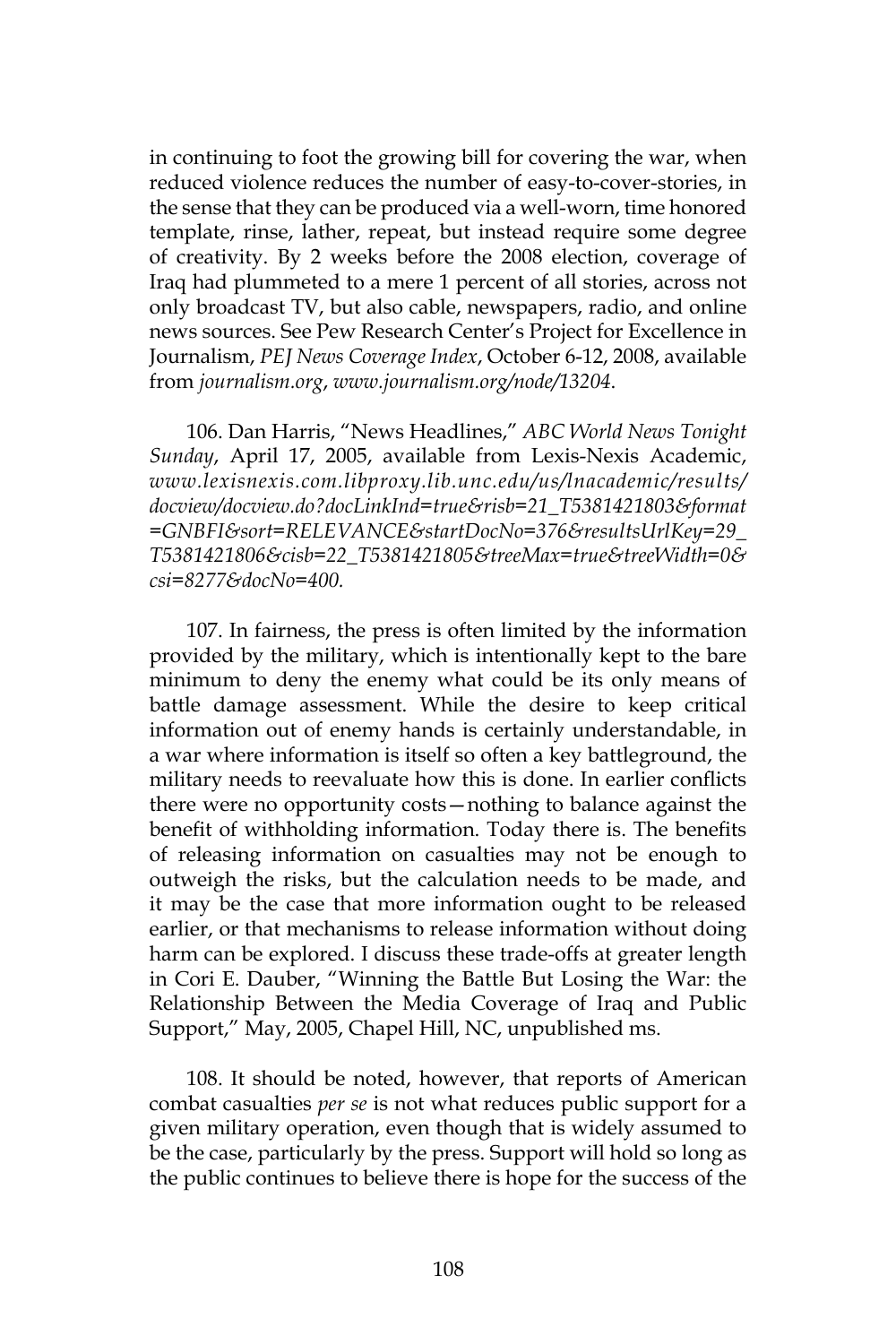mission; in other words, if the public continues to be optimistic. It is only when the public loses faith in the mission, begins to believe that there is no hope—in other words, that American lives are being lost *for no reason*—that continued casualties will erode support in a substantial way. In other words, to erode the will to fight, these groups need both types of stories, and both types of images, stories about continued (and continuing) American combat casualties, and stories that suggest the mission is not and *will not in the future be* successful. For an elaboration of the argument on the relationship between optimism and public support in the face of combat casualties (along with substantial empirical data), see Christopher Gelpi, Peter D. Feaver, and Jason Reifler, "Success Matters: Casualty Sensitivity and the War in Iraq," *International Security*, Vol. 30, Winter 2005/2006, pp. 7-46, available from *www. duke.edu/~gelpi/success.matters.pdf*.

109. *Anderson Cooper 360*, CNN, October 18, 2006.

110. The military, it should be said, made a tremendous mistake in refusing to respond to CNN's story. While it was understandable that they did not want to discuss the sniper threat per se for operational reasons, they needed to at least try to get someone on camera making the case that the fact that these were propaganda tapes made a difference in the weight people gave them and how people looked at them.

111. In fact, enemy sniper teams are far more at risk from our own than they are capable of doing damage, an argument, to be fair, addressed by CNN in their story. Reporting on one unit, 1st Battalion, 506th Infantry Regiment, 101st Airborne Division, but a unit stationed at Ramadi when it was the heart of the insurgency and therefore in heavy contact, Michael Fumento notes that, "Meanwhile enemy snipers, though generally the most skilled of the enemy fighters and armed primarily with good 7.62 millimeter Soviet Dragunov sniper rifles, have killed 1 member of the battalion. The battalion plus its support units have lost a total of 8 men while killing about 600—a stunning ratio of 75:1." "Return to Ramadi," *Weekly Standard*, November 27, 2006, available from *weeklystandard.com/Content/Public/Articles/000/000/012/985qugel. asp*.

112. *Anderson Cooper 360*, CNN, October 18, 2006.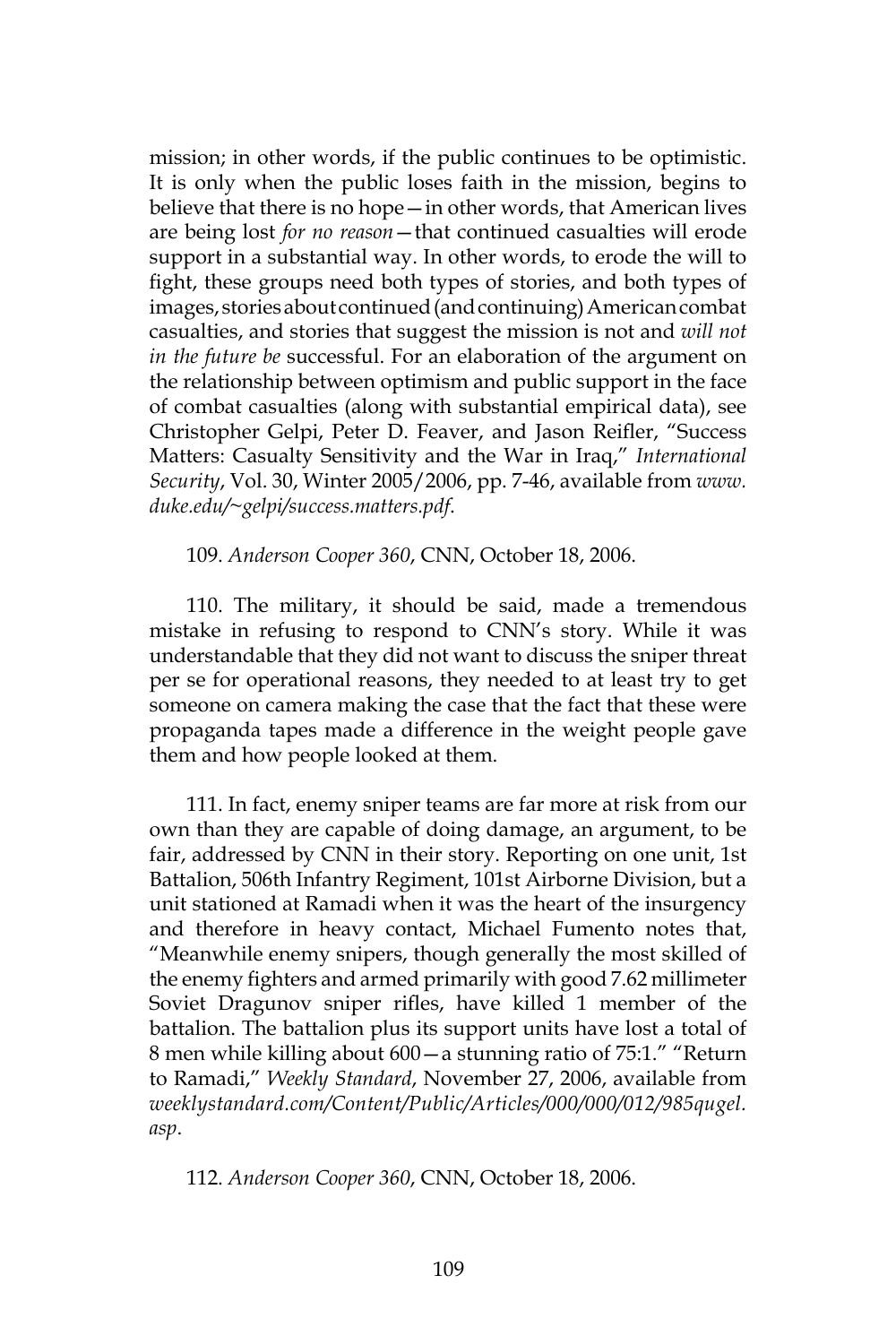113. David Doss, "Why We Aired the Sniper Video," October 19, 2006, *Anderson Cooper 360 Blog*, available from *www.cnn.com/ CNN/Programs/anderson.cooper.360/blog/archives/2006\_10\_15\_ ac360\_archive.html*.

114. *Anderson Cooper 360*, CNN, October 19, 2006. available from Lexis-Nexis Academic, *web.lexis-nexis.com.libproxy.lib.unc. edu/universe/document?\_m=e9a3bcff5e517bfe5db27a0a2d94c26f&\_ docnum=9&wchp=dGLbVzW-zSkVA&\_md5=dbe566989b798d2b486 1aaffd2b8fc1f.*

115. Those outlets that did less cropping of the photograph of the mutilated bodies of the contractors in Fallujah received a very strong negative reaction from their audiences, for example. See the oddly mistitled Paul Nussbaum, "Reaction to Graphic Images Somewhat Subdued," *Philadelphia Inquirer*, April 2, 2004, p. A-6, available from Lexis-Nexis Academic, *www.lexisnexis.com.libproxy.lib.unc.edu/us/lnacademic/results/ docview/docview.do?docLinkInd=true&risb=21\_T5437716499&form at=GNBFI&sort=BOOLEAN&startDocNo=1&resultsUrlKey=29\_ T5437717602&cisb=22\_T5437717601&treeMax=true&treeWidth =0&csi=144577&docNo=1*. This may be in part a function of the shock value of seeing bodies of American soldiers, when the press so rarely makes those images available. The *Los Angeles Times* surveyed 6 months of coverage, running from September 1, 2004, through February 28, 2005, a period that included the marine assault on Fallujah. During that period, "readers of the *Atlanta Journal-Constitution*, *Los Angeles Times*, *New York Times*, *St. Louis Post-Dispatch*, and *Washington Post* did not see a single picture of a dead serviceman. The *Seattle Times* ran a photo 3 days before Christmas of the covered body of a soldier killed in [a] mess hall bombing. Neither *Time* nor *Newsweek* . . . showed any U.S. battlefield dead during that time." American publications were more willing (and this is not unusual) to show non-American dead, the *New York Times*, for example, printing 55 photos of dead or wounded Iraqis over the same time period. That said, the *LA Times* also provided polling data indicating the public as a whole is supportive of such photos being published (which will continue to be irrelevant, since outlets respond to the number of complaints they receive, not the number of readers or audience members who do not respond directly). The article includes a breakout of the number of images of dead, wounded, and grieving by outlet for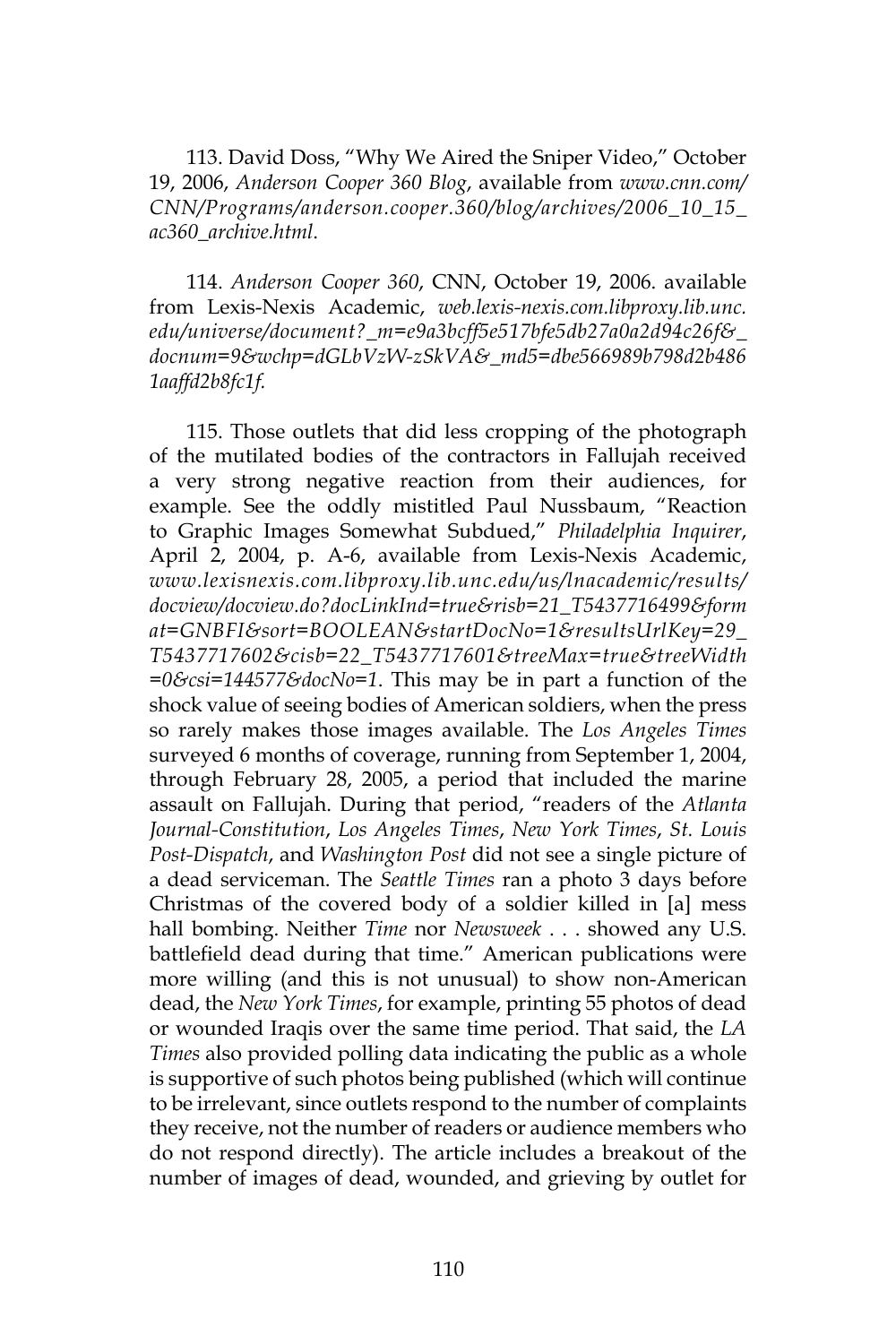the period, which is quite interesting. See James Rainey, "Unseen Pictures, Untold Stories," *Los Angeles Times*, May 21, 2005, available from *latimes.com*, *www.latimes.com/news/nationworld/nation/la-nairaqphoto21may21,1,5119073.story*.

116. One would have thought that after ABC anchor Bob Woodruff and his cameraman were hurt in an IED explosion, the networks—at least ABC—would have had to confront the fact that whatever these images may look like, they are, in fact, pictures of someone's loved one being killed or hurt. Not only did this practice not change, but all three networks used such footage in their coverage of Woodruff's being injured—and ABC's piece on the nature of the roadside bomb as a weapon, which ran as part of their coverage that night, may have been the one that used the most individual segments of this type that night, I counted six as it aired: 5 explosions, and one of a bomb being assembled. See David Wright, "Roadside Bombs, Greatest Cause of Injury, Death," *ABC World News Tonight*, January 29, 2006, available from Lexis-Nexis Academic, *web.lexis-nexis.com.libproxy.lib.unc. edu/universe/document?\_m=43a1e91c51ce240f0f40e3967fd8d51b&\_ docnum=1&wchp=dGLbVzz-zSkVA&\_md5=6b0b937dbe48b1ab14499 1efbce0a289*. (This story aired several months before the *Tyndall Report* began cataloguing reports.)

117. See Sean Aday, "The Real War Will Never Get On Television: An Analysis of Casualty Imagery in American Television Coverage of the Iraq War," Paper presented at the International Studies Association, March 18-20, 2004, Montreal, Canada, available from *ics.leeds.ac.uk/papers/pmt/exhibits/1537/ Aday.pdf*.

118. A reporter surveyed metro dailies and found that the photograph of the corpse (he does not specify which of the series) ran on the front page of only 11 out of 34, including the *New York Times* and *USA Today*. Fifteen put the photograph inside the front section, while another eight, including the *Baltimore Sun* and the *Dallas Morning News*, declined to use the image at all. Lou Gelfand, "If You Ran the Newspaper," *Minneapolis Star Tribune*, October 19, 1993, available from Lexis/Nexis.

119. This became the subject of a small controversy on the web when an email circulated from Ms. Logan asking people to reach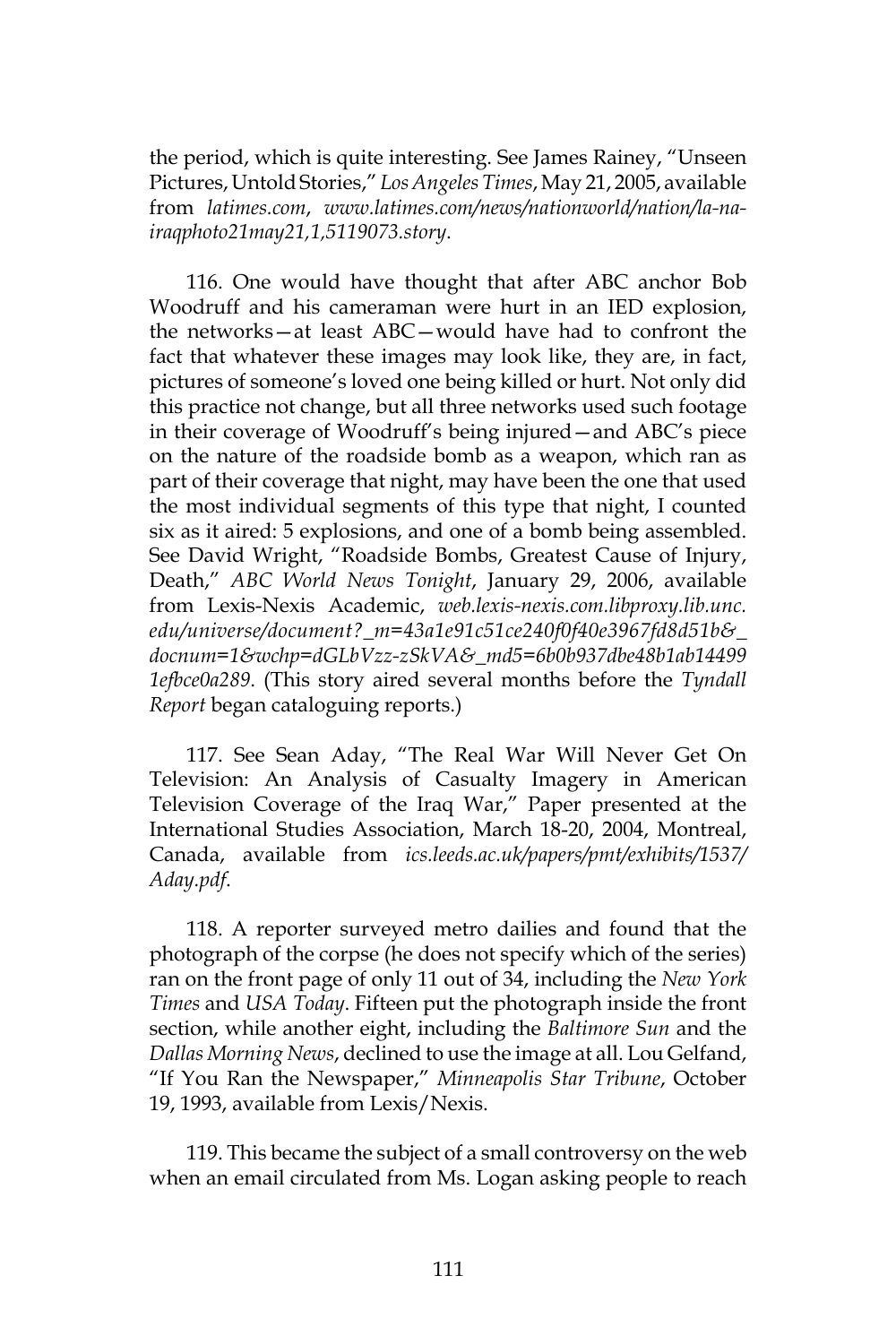out to CBS and ask that the piece be aired on the news, rather than the less visible outlet of the Internet venue. See *www.mediachannel. org/wordpress/2007/01/24/helping-lara-logan/#logan-letter*, accessed October 28, 2007. As was probably inevitable, given heated feelings about the war and the way feelings about the way the war was being covered became a proxy for those feelings, this rapidly became a target people could use to fight through larger issues.

120. "Pixellation" is the high-tech blurring used by television networks when they break an image down to the "pixels" that are used to create it, reversing the process in such a way as to make it impossible to tell what it is supposed to be.

121. For a list of which newspapers presented the photograph in what way, see David D. Perlmutter and Lisa Hatley Major, "Images of Horror From Fallujah," *Nieman Reports*, Vol. 58, Summer 2004, p. 73.

122. This attitude towards the display of the dead body in news images is very much an American one. While it is shared to a lesser degree by the Canadian media, and an even lesser degree by the British, most countries' news outlets, print and broadcast, would display as a matter of course extremely graphic images that would never be seen in the United States.

123. One of the most powerful and memorable photographs taken that day has been called simply "the Jumper" or sometimes "the Falling Man," and although it is taken from a great enough distance that the man's identity cannot be determined (a number of reporters have subsequently tried), what is striking about it is the impression that the man is in a casual, even graceful pose as he falls. Yet the photo has essentially gone down the memory hole, appearing in none of the collections of images that appeared in the aftermath of the attacks, probably because when it did appear there were tremendous numbers of complaints. The photographer who took the shot also took shots of Robert F. Kennedy moments after the assassination, photographs far more graphic, yet they were published without controversy, and continue to be reprinted to this day. He suspects that the reason for the different reaction is that we did not and do not identify with Kennedy. Not being presidential candidates, we do not look at the photographs of him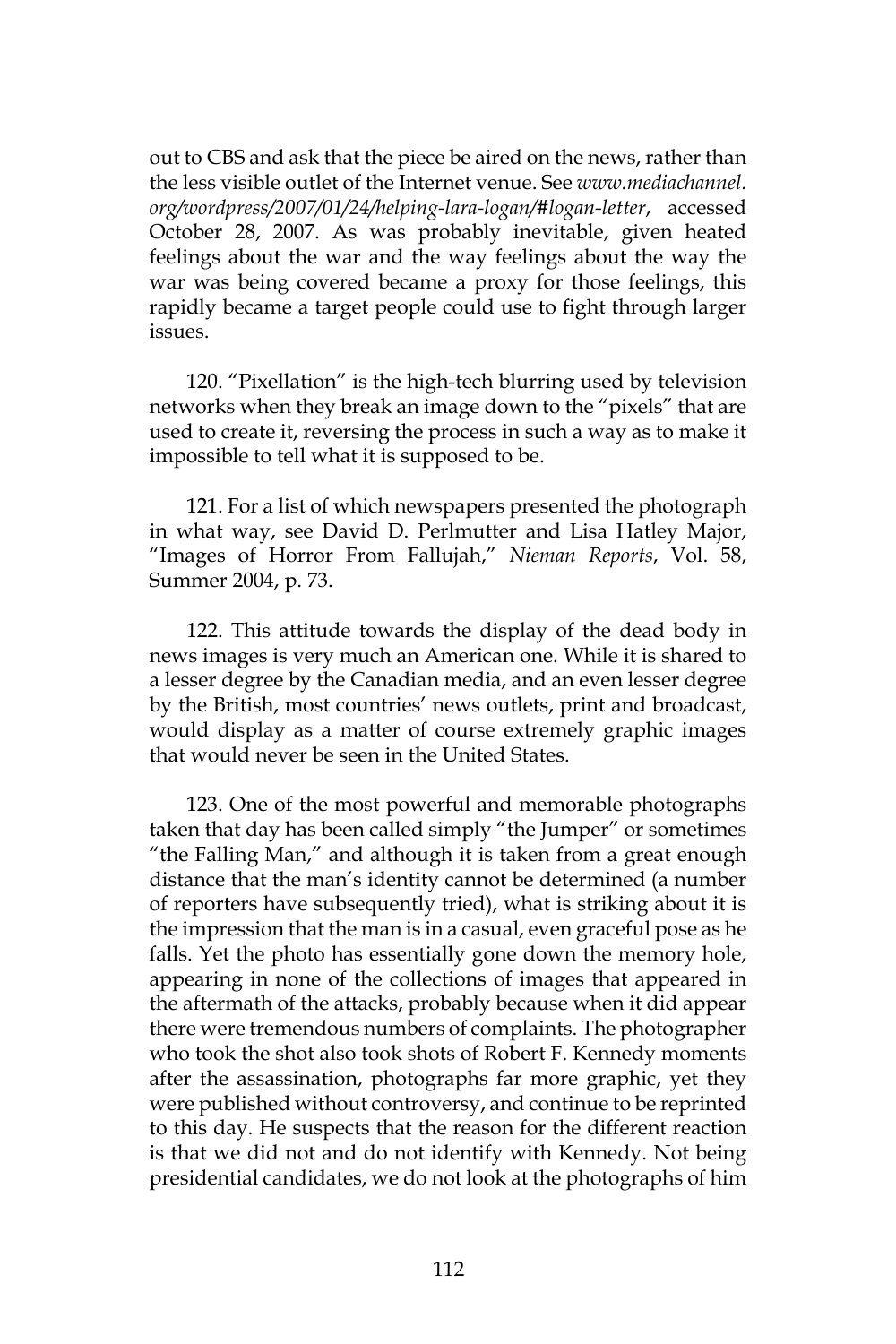lying bleeding on a kitchen floor and think, "that could have been me." We have a different emotional response to a picture of an unidentified office worker, killed without warning while sitting at his desk (we assume). See Richard Drew, "The Horror of 9/11 That's All Too Familiar," *The Los Angeles Times*, September 10, 2003, p. B-13, available from *latimes.com*, *articles.latimes.com/2003/ sep/10/opinion/oe-drew10*.

124. ABC was the first to announce this policy (ostensibly based on the comments of a psychiatrist during a special about the effects of the tragedy on children), and the others followed within days. Howard Kurtz, "ABC Stops Endless Replay of Tragedy," September 19, 2001, *Washington Post*, p. C-01, available from Lexis-Nexis Academic, *web.lexis-nexis.com.libproxy.lib.unc. edu/universe/document?\_m=e7dd5273408013d9c390ed352968b494& \_docnum=1&wchp=dGLzVzz-zSkVb&\_md5=b7cdaa1314e01c74d3c15 4a9376fd7e9*.

125. "Herald Editor Apologizes for Publishing Shooting Photos," *Boston Herald*, October 23, 2004, p. 002, available from Lexis-Nexis Academic, *www.lexisnexis.com.libproxy.lib.unc.edu/us/ lnacademic/search/homesubmitForm.do*.

126. Joan Deppa *et al*., *The Media and Disasters: Pan Am 103*, Washington Square: New York University Press, 1994, p. 91.

127. When a California paper published a photograph of a sheep that had been badly burned in a wildlife fire, it received complaints precisely paralleling those that papers receive when they publish graphic war images, and their public editor wrote a column describing the decision to publish the image that precisely paralleled the columns that are published when papers are criticized for publishing combat images readers find to be too graphic. See Armando Acuna, "Bee Went Too Far with Burned-Sheep Photo, Some Say," *Sacramento Bee*, October 1, 2003, p. E-3, available from Lexis-Nexis Academic.

128. Weimann and Winn's research suggests that the more sanitized coverage is, the more audiences' opinions of terrorists had changed after viewing it, becoming more positive. Gabriel Weimann and Conrad Winn, *Theater of Terror: Mass Media and International Terrorism*, New York: Longman, 1994, pp. 166-167.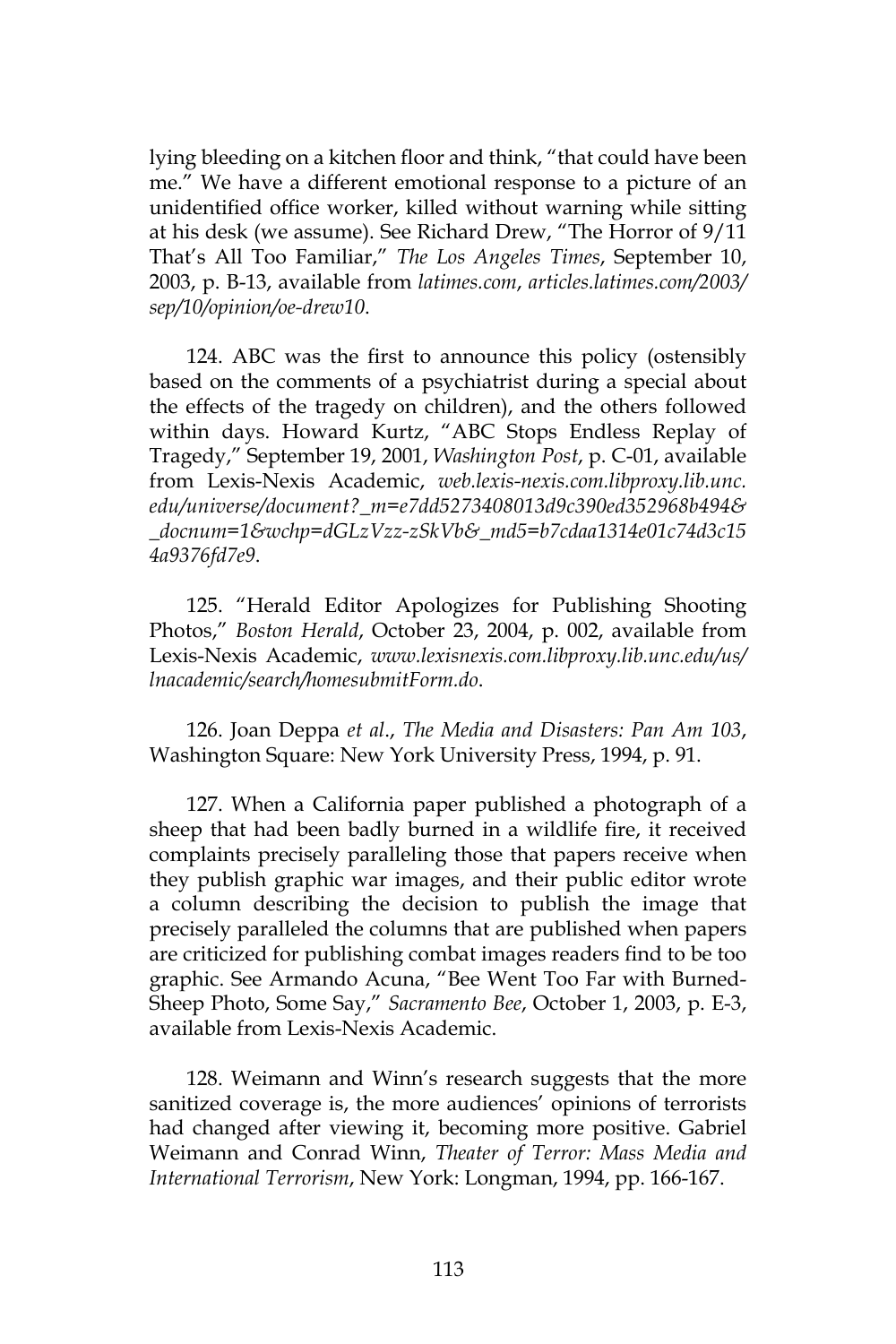129. Lee Cowan, "Al-Qaeda Linked Group Claims Three US Soldiers Were Killed in Revenge for Rape and Murder of Iraq Girl," *CBS Morning News*, July 11, 2006, available from Lexis-Nexis Academic*, web.lexis-nexis.com.libproxy.lib.unc.edu/ universe/document?\_m=f0e49596a9d35393413517cf0ca21088&\_ docnum=1&wchp=dGLbVtz-zSkVA&\_md5=c093139c0bda2fad3c248e 604cd05f9a*.

130. Mike Boettcher, "Al-Qaeda Linked Group Claiming it Killed Three US Soldiers For Revenge for Rape and Murder of Young Iraqi Woman," NBC News *Today Show*, July 11, 2006, available from Lexis-Nexis Academic, *web.lexis-nexis.com.libproxy. lib.unc.edu/universe/document?\_m=36c6b0551396f88db14e3b87440cd 0bf&\_docnum=1&wchp=dGLbVtz-zSkVA&\_md5=89a12813e52f0379 4ec4732b390b35a3*.

131. I believe there is evidence that such a rhetorical appeal would have been successful after the appearance of the famous photographs from Mogadishu. See Cori E. Dauber, "The Shot Seen 'Round the World: The Impact of the Images of Mogadishu on American Military Operations," *Rhetoric and Public Affairs*, Vol. 4, No. 4, 2001, pp. 667-671. I believe since then there has been a shift in public discourse so that "support the troops" really means, in many cases, "protect the troops," so that there is a theme running through much of public argumentation suggesting that it is not so much *their* job to protect *us*, as it is *our* job to protect *them*—for example, by supporting candidates and legislation that will get them out of harm's way. Perhaps that would have made it easier to use a story like this to rally support for removing forces from Iraq, but it may also have made it easier to support an effort, if it were well enough resourced, to go after those who so grievously harmed those we were supposed to protect—yet failed to.

132. Daniel Pearl, reporter for the *Wall Street Journal*, was lured to an interview in Pakistan, kidnapped and decapitated. There was essentially no serious discussion or consideration given to the idea that any images would be shown from the video by mainstream media outlets, and only CBS did so. The most controversial choice at that point was one made by a single, alternative weekly, which provided its readers with a hyperlink to the video. See "Freedom to Choose: Why We Linked to the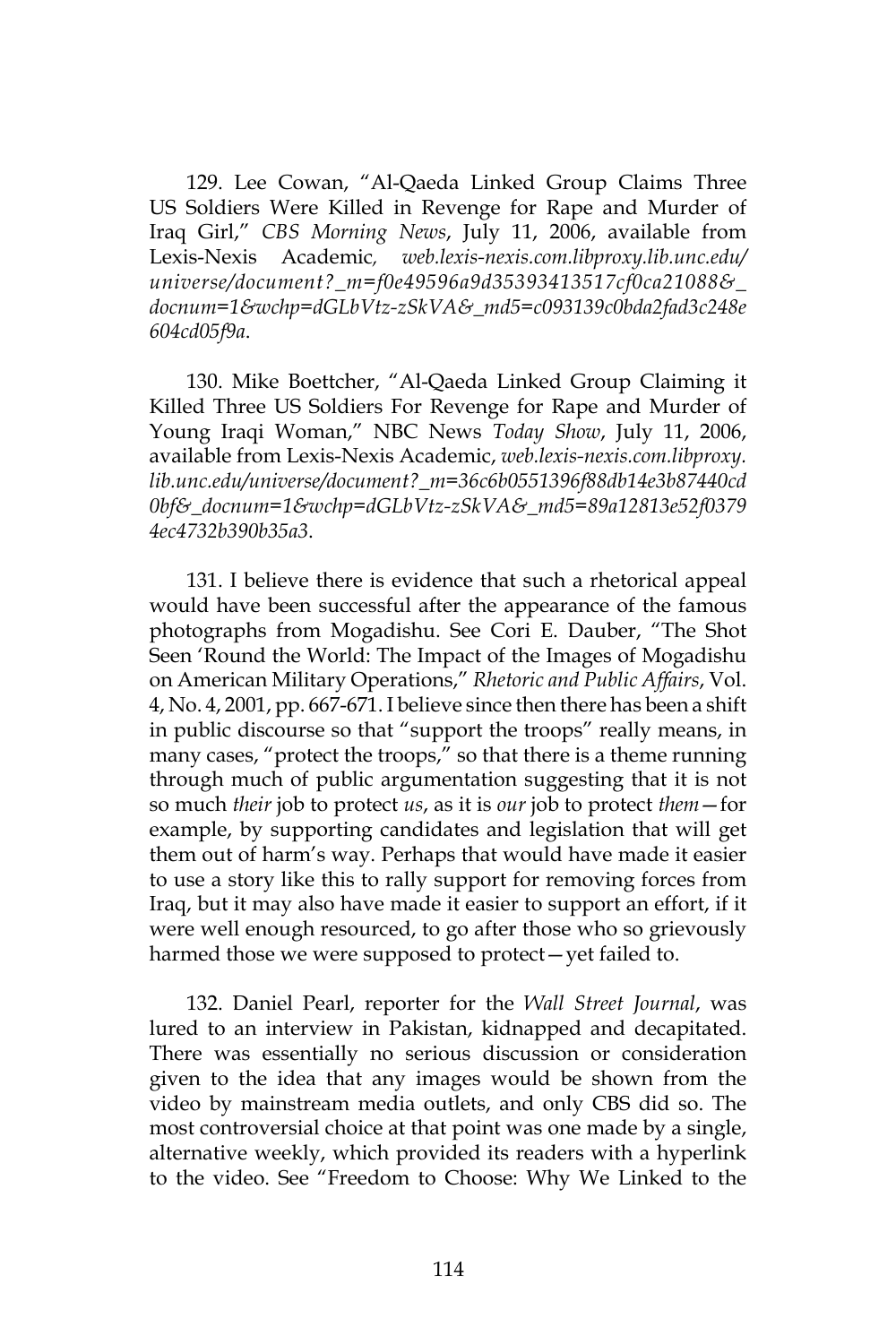Video Released by Daniel Pearl's Murderers," *The Boston Phoenix*, June 6-13, 2002, *thephoenix,com*, available from *www.bostonphoenix. com/boston/news\_features/editorial/documents/02299081.htm*.

133. Osama bin Laden's number two, Ayman al-Zawahiri, wrote Zarqawi a letter in which he suggested the beheadings were hurting the cause. He suggested hostages be shot instead. See Daveed Gartenstein-Ross and Kyle Dabruzzi, "The Next Generation of Jihad," The *Weekly Standard*, June 28, 2007, *weeklystandard.com*, available from *weeklystandard.com/Content/ Public/Articles/000/000/013/805fbvze.asp*.

134. Peter Johnson, "A Death Caught on Tape: Should It Run or Not?" *USA Today*, May 12, 2004, p. 4-D, available from Lexis-Nexis Academic, *web.lexis-nexis.com.libproxy.lib.unc.edu/ universe/document?\_m=de45ce18111dbc86cb3c50934f5f4ba8&\_ docnum=17&wchp=dGLbVlb-zSkVA&\_md5=26e9ec69bab8723707eb d2b670132c49*.

135. Barry Peterson, "Al-Jazeera Airing Video of Two Americans and a British Man Taken Hostage in Baghdad," September 18, 2007, CBS News, *The Saturday Early Show*, available from Lexis-Nexis Academic, *web.lexis-nexis.com.libproxy.lib.unc. edu/universe/document?\_m=e7e67f79005c9342621b4655d1384ef2&\_ docnum=12&wchp=dGLbVtb-zSkVA&\_md5=c0440b37b05326bfe31fb 02a8a193404*.

136. Obviously this is not always true, but in those cases when tapes have been made of Iraqis being killed, the point being made has centered on the number of Iraqis being killed, and quite frequently also on some relationship of the victims to the government (thus implicitly highlighting the weakness of the government, their inability to protect their own, and thus the danger in cooperating with—or perhaps even supporting the government.) See "Iraqi Group Posts 'Execution Video'," *Al Jazeera.net*, March 4, 2007, available from *english.aljazeera.net/news/ middleeast/2007/03/2008525125854381924.html*.

137. Paul Eedle, CNN, "Live From . . ." 13:00, May 13, 2004, available from Lexis-Nexis Academic, *web.lexis-nexis.com.libproxy. lib.unc.edu/universe/document?\_m=35ff7c18e0230d82e00f3c45c32061 b8&\_docnum=26&wchp=dGLbVtz-zSkVA&\_md5=f80c8917a602713e 56124be3b3d1255a*.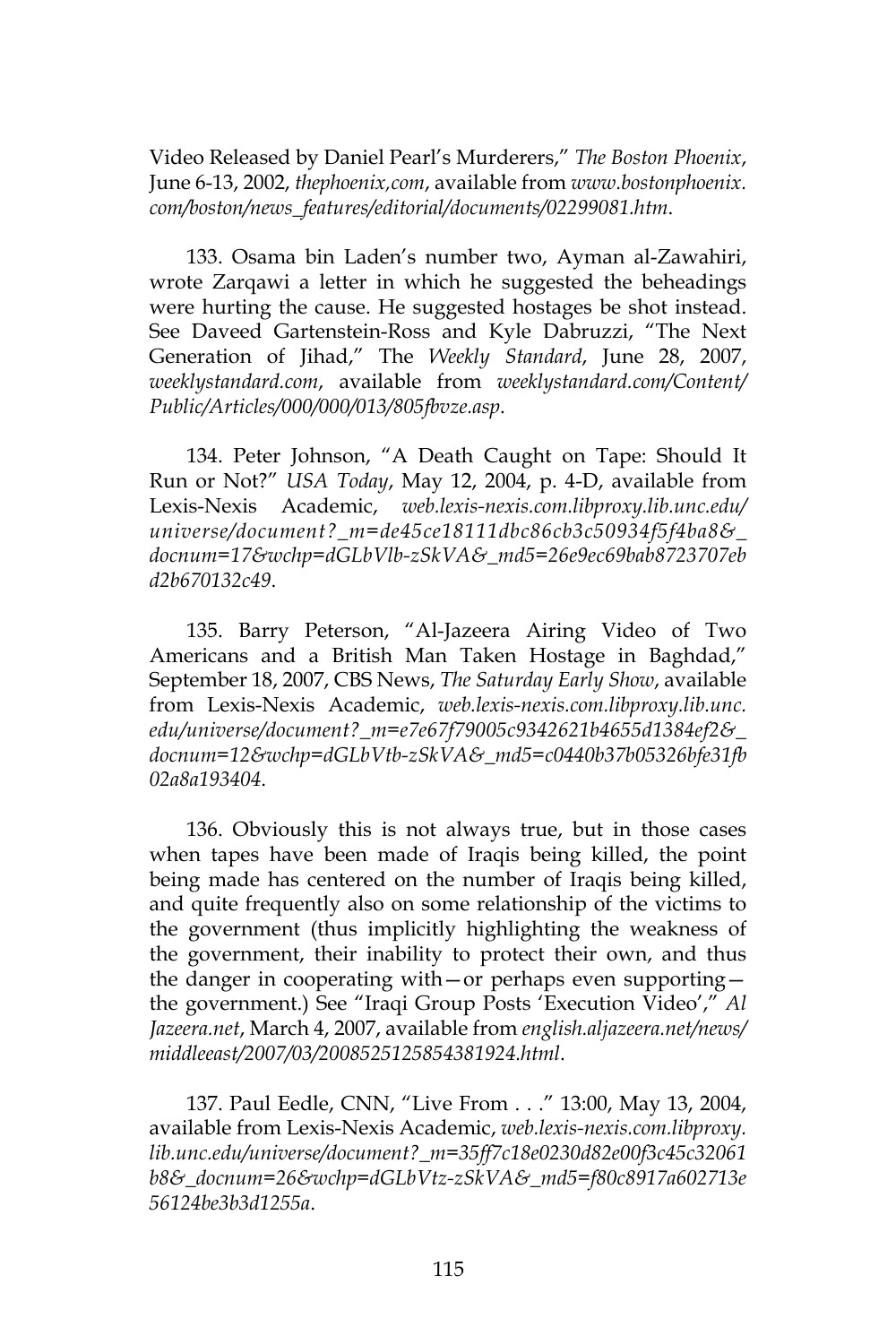138. Matthew B. Stannard, "Beheading Video Seen as War Tactic; Experts Say Terrorists Employing Grisly Form of Propaganda," *San Francisco Chronicle*, May 13, 2004, p. A-1, available from Lexis-Nexis Academic, *web.lexis-nexis.com.libproxy. lib.unc.edu/universe/document?\_m=bd51d2965428d7c5bff6c453ce996 571&\_docnum=1&wchp=dGLbVzz-zSkVb&\_md5=2f27cf28e00b1403 016ea2a30f80cddf.*

139. Brian Rooney, "Pleading for Mercy, Ken Bigley Video Addresses Tony Blair," ABC News, *World News Tonight with Peter Jennings*, September 24, 2004, available from Lexis-Nexis Academic, *web.lexis-nexis.com.libproxy.lib.unc.edu/universe/document?\_m=c7 9a5f7f20e985d1adce6ba425588672&\_docnum=1&wchp=dGLbVtbzSkVA&\_md5=3b3832cdba3f6d268337f6f2e4e90b23*. NBC mentioned the video's release, but did not show a clip or quote from it. Tom Brokaw, "New Video Today of British Hostage in Iraq," *NBC Nightly News with Tom Brokaw*, September 29, 2004, available from Lexis-Nexis Academic, *web.lexis-nexis.com.libproxy.lib.unc. edu/universe/document?\_m=1a3349971e33283505b7358851e75bc9&\_ docnum=1&wchp=dGLbVtb-zSkVA&\_md5=b327ba196d2624fbd8000 4061abc60c9*.

140. In the wake of the Nick Berg beheading, the *Dallas Morning News* published one shot frame grabbed from the end of the video, showing the terrorists holding the severed head aloft, however, they printed it on the editorial page, not on the front page, and the head itself was hidden, covered by a black rectangle, "out of respect for the dead man's family and the sensitivities of our readers." They received 87 letters, every one in support of publication, many demanding more such images be shown. The editorial and photo are no longer cached, but the editor's comments are available at Rod Dreher, "DMN Publishes Berg Pic," NRO's *The Corner*, May 12, 2004, available from *www.nationalreview.com/ thecorner/04\_05\_09\_corner-archive.asp#031706*. A full discussion of the debate over the Berg images can be found at Jay Rosen, "News Judgment Old and News Judgment New: American Nicholas Berg Beheaded," *Press Think*, May 16, 2004, available from *journalism. nyu.edu/pubzone/weblogs/pressthink/2004/05/16/berg\_video.html*.

141. Matt Zoller Seitz, "What TV Doesn't Show and Why," *Newark Star-Ledger*," May 14, 2004, p. 63, available from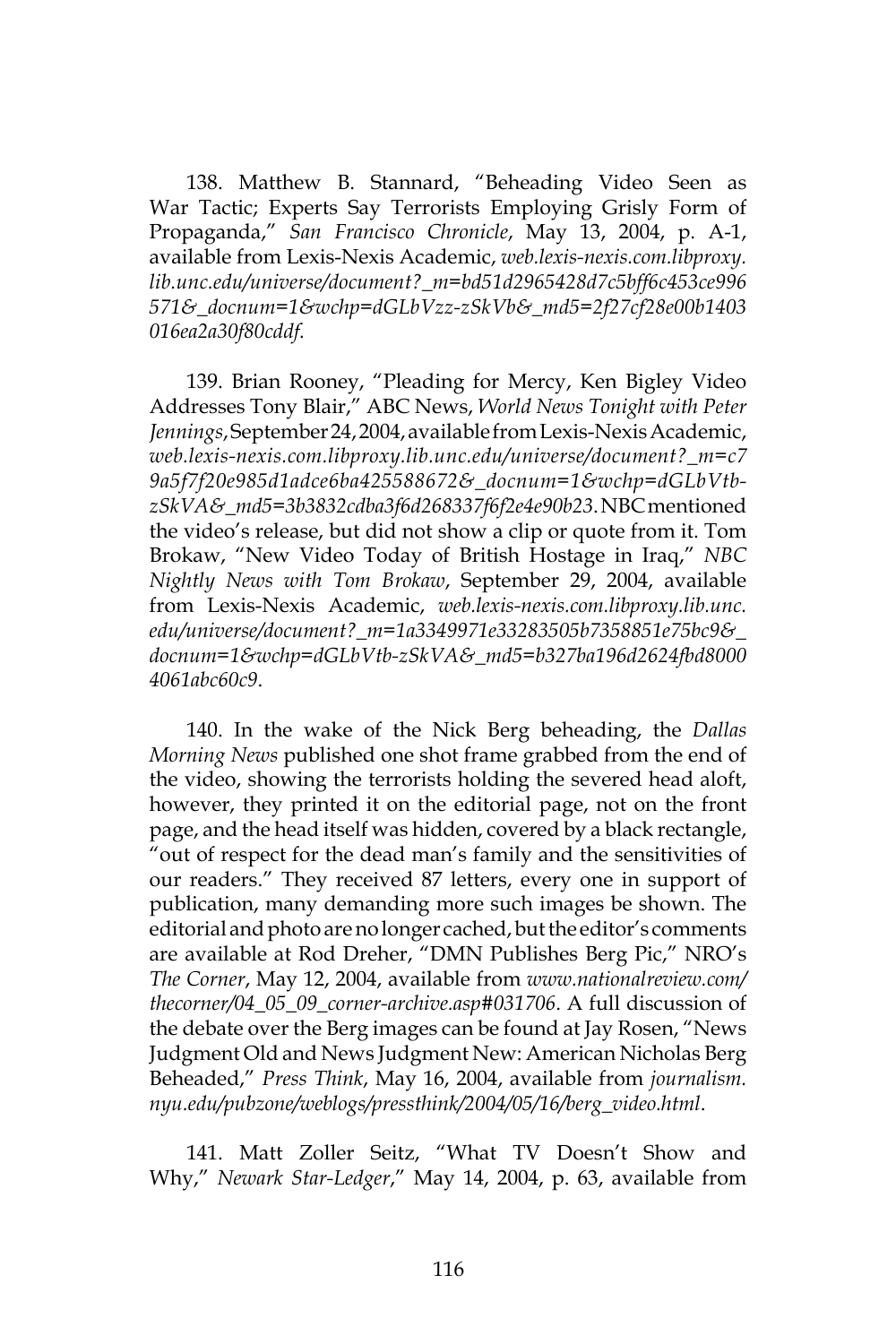Lexis-Nexis Academic, *web.lexis-nexis.com.libproxy.lib.unc.edu/ universe/document?\_m=92941542167782bc2a052390060d5580& \_docnum=10&wchp=dGLbVlb-zSkVA&\_md5=8f04cde6e9836941d93 695439c31c5a6*.

142. Stannard, "Beheading Video Seen as War Tactic."

143. See Mary Bosworth and Jeanne Flavin, *Race, Gender, and Punishment: From Colonialism to the War on Terrorism*, New Brunswick, NJ: Rutgers University Press, 2007, p. 207. They refer to the picture as showing the detainees as "kneeling in submission" and note that the goggles "brought allegations of torture," citing Amnesty International and Human Rights Watch.

144. "Donald Rumsfeld Holds Defense Department Briefing," January 22, 2002, FDCH Political Briefings, available from Lexis-Nexis Academic, *web.lexis-nexis.com.libproxy.lib.unc.edu/ universe/document?\_m=cbee207ae9d7a6d282ccc92919330798&\_ docnum=5&wchp=dGLbVtz-zSkVA&\_md5=124020ab09c4fee6c44075 a000573e4a*.

145. I am indebted to Carol K. Winkler of Georgia State University for this insight.

146. Elizabeth Palmer, "S. Korean Hostage is Killed by Iraqi Militants," *CBS Evening News*, June 22, 2004, available from Lexis-Nexis Academic, accessed June 24, 2007.

147. Dexter Filkins, "Iraq Tape Shows Decapitation of American," *New York Times*, May 12, 2004, p. A-1, available from Lexis-Nexis Academic, *web.lexis-nexis.com.libproxy.lib.unc. edu/universe/document?\_m=0da114b31a377521c8debf8d3b0a3a8e&\_ docnum=2&wchp=dGLbVtb-zSkVA&\_md5=62d7af944b12f7b39b631 3cbfdf3fd5b* .

148. Stannard, "Beheading Video Seen as War Tactic."

149. See, for example, Leonard Pitts, "Because America Should Know Better," *Milwaukee Journal Sentinel*, May 15, 2004, p. 17A, available from Lexis-Nexis Academic, *web.lexis-nexis.com.libproxy. lib.unc.edu/universe/document?\_m=f14719a71233a8638da7dce03bda fc8e&\_docnum=8&wchp=dGLbVtb-zSkVA&\_md5=7a3af61693a7b50*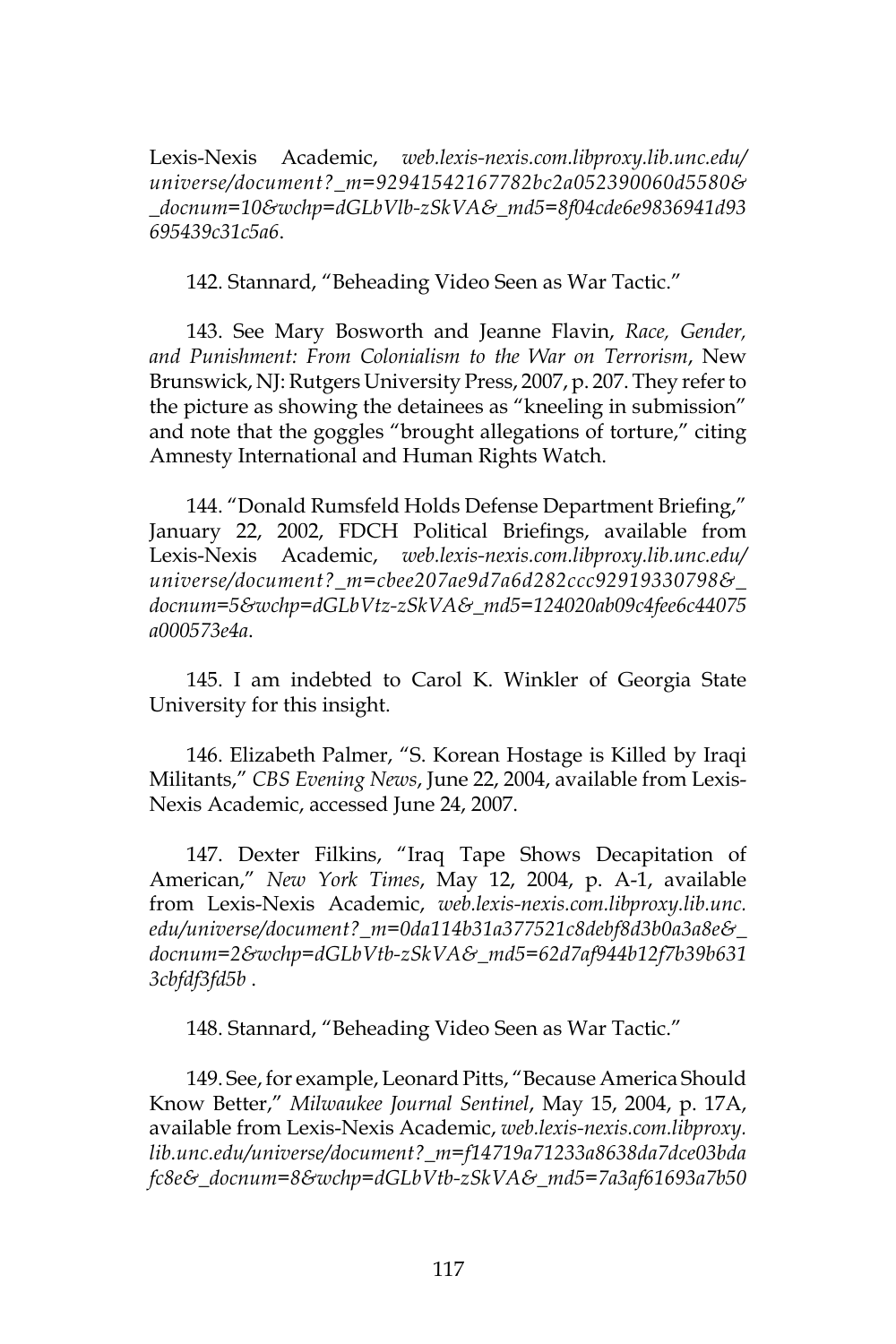*ae2bad00d8fbe23c4*. *USA Today* simply accepted the link between the two events, covering the release of the videotape as "a bloody scene that appears to mark the first violent response to U.S. abuse of Iraqi captives at Baghdad's Abu (sic) Ghraib prison." Bill Nichols, "Video Shows Beheading of American Captive," *USA Today*, May 11, 2004, available from *usatoday.com*, *www.usatoday. com/news/world/iraq/2004-05-11-iraq-beheading\_x.htm*.

150. Barry Peterson, "American Civilian Beheaded in Baghdad," *CBS Morning News*, September 21, 2004, available from Lexis-Nexis Academic, web.lexis- *nexis.com.libproxy.lib.unc. edu/universe/document?\_m=be341fb253ab40b1855876329a7ec114& \_docnum=1&wchp=dGLbVtz-zSkVA&\_md5=31b04d97d94f03902602 4e6c5db81b5e*.

151. Unfortunately, in the superb updating of Hoffman's book, much of the case study of the media coverage of TWA 847 has fallen away, presumably because the media environment is so different today. (After all, that hijacking took place in a world dominated by three broadcast networks, no cable, no Internet.) All the same, it is worth tracking down the 1998 edition of the book for the chapter, "Terrorism, the Media, and Public Opinion,", pp. 131-155, for a great deal of it remains relevant.

152. Barry Peterson, "Iraqi Kidnappers Allow British Hostage Kenneth Bigley to Make Videotaped Plea for His Life," *CBS News*, *The Early Show*, September 23, 2004, available from Lexis-Nexis Academic, *web.lexis-nexis.com.libproxy.lib. unc.eduuniverse/document?\_m=e7e67f79005c9342621b4655d1384e f2&\_docnum=8&wchp=dGLbVtb-zSkVA&\_md5=48487373802ed27c d06c96545af96487*.

153. Ned Colt, "Another American Hostage Beheaded By Insurgents in Iraq," *NBC Nightly News*, September 21, 2004, available from Lexis-Nexis Academic, *web.lexis-nexis.com.libproxy. lib.unc.edu/universe/document?\_m=1a3349971e33283505b7358851e7 5bc9&\_docnum=5&wchp=dGLbVtb-zSkVA&\_md5=cea0f35531309ae b51bc8a0e394f0b8*.

154. Dan Rather, "Al-Jazeera Airs Video of Kidnapped Briton Kenneth Bigley," *CBS Evening News*, September 29, 2004, available from Lexis-Nexis Academic, *web.lexis-nexis.com.libproxy.lib.unc.*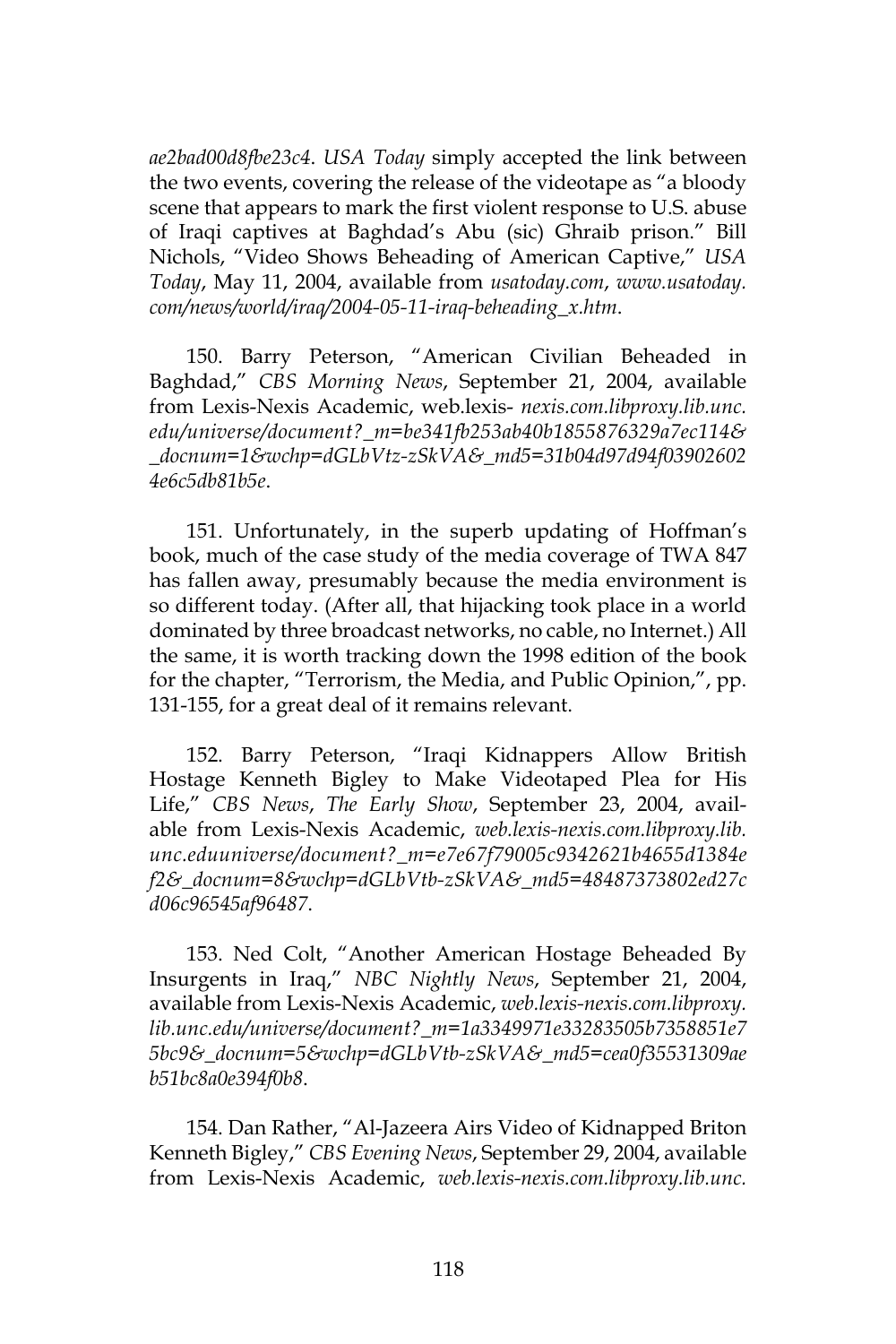*edu/universe/document?\_m=a5b1f47c49f1f8f028cb06eb8cf01605& \_docnum=3&wchp=dGLbVtb-zSkVA&\_md5=1347aa597e239de94590 3741113f9a15*.

155. Preston Mendenhall, "New Video Emerges of Four Hostages Held in Iraq," *NBC Nightly News*, January 28, 2006, available from Lexis-Nexis Academic, *web.lexis-nexis.com.libproxy. lib.unc.edu/universe/document?\_m=f12e1daba2d050b42d51da31893f3 ca6&\_docnum=3&wchp=dGLbVtb-zSkVA&\_md5=a6c448335d154cf9 22d59ea0109a2f2c*.

156. Lara Logan, "Kidnapped American Peace Activist Found Dead in Baghdad," *CBS Evening News*, March 11, 2006, available from Lexis-Nexis Academic, *web.lexis-nexis.com.libproxy.lib.unc. edu/universe/document?\_m=80c6cb3eb138dd62e8b0a70d80fc836c&\_ docnum=2&wchp=dGLbVtb-zSkVA&\_md5=1921b8660c7a1c681e95a 1a01577a222*.

157. It is also important to consider the possibility that there will be a revisioning of older forms of hostage taking for the purpose of gaining media attention given the amount of coverage given the attacks on the Mumbai hotels. See Cori E. Dauber, "Mumbai Memo," unpublished manuscript, Carlisle, PA, November 28, 2008.

158. One of the last Westerners taken hostage, for example, was Jill Carroll, a freelance reporter for the *Christian Science Monitor* when she was kidnapped on January 7, 2006, and held for 82 days before being released.

159. Carroll's family appeared when they had a prepared statement they wished to read—and when they did so, they were essentially given the air time they wanted, and briefly asked questions that directly fed the family's goals; for example, of using CNN as a platform for sending a message directly to the kidnappers. See "An Interview with Jill Carroll's Mother," *CNN American Morning*, January 19, 2006, available from Lexis-Nexis Academic, *www.lexisnexis.com.libproxy.lib.unc.edu/us/lnacademic/ results/docview/docview.do?docLinkInd=true&risb=21\_T545767876 1&format=GNBFI&sort=BOOLEAN&startDocNo=1&resultsUrlKe y=29\_T5457678764&cisb=22\_T5457678763&treeMax=true&treeW idth=0&csi=271063&docNo=10*. Some aspects of the media were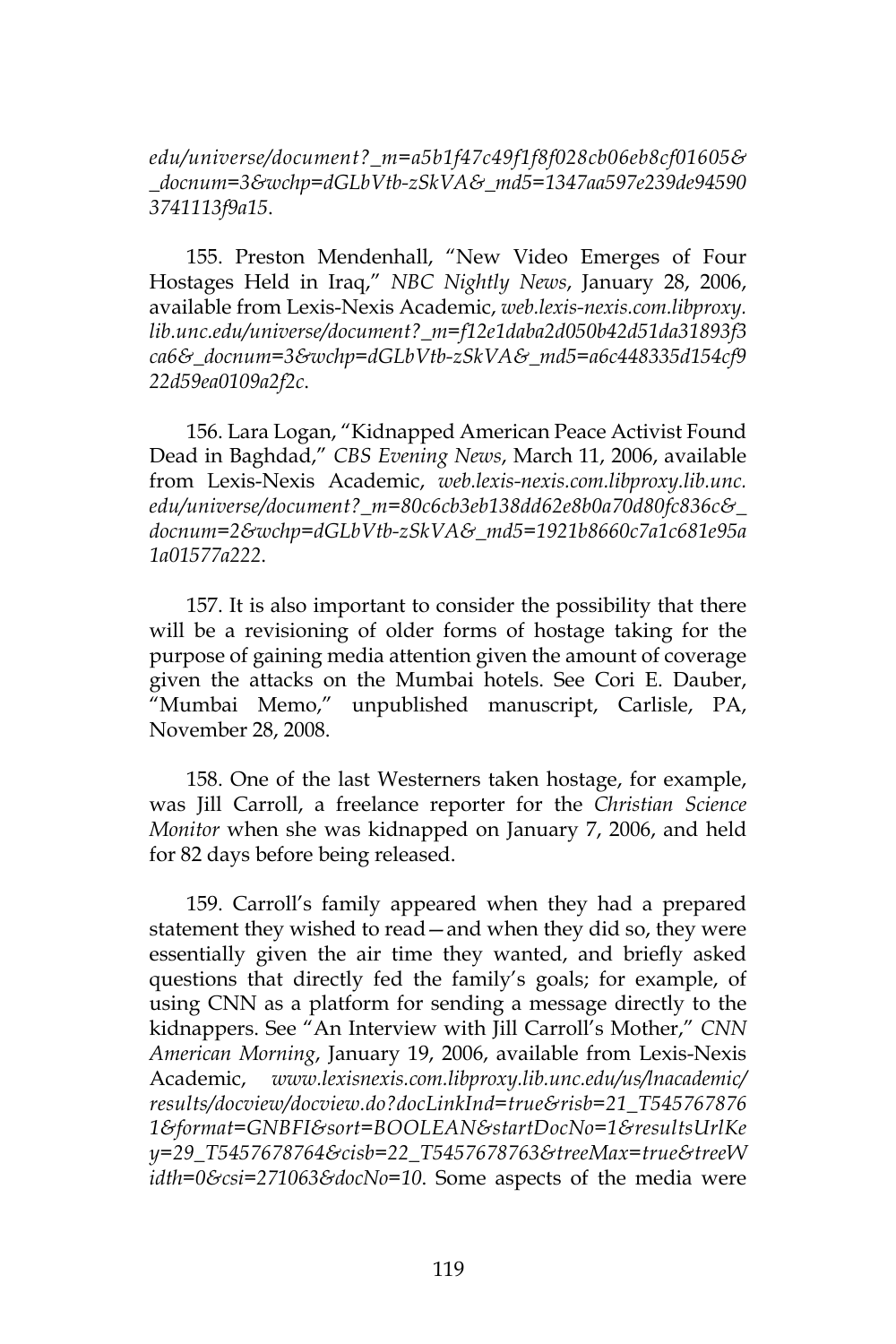absent; for example, no satellite trucks were camped out on their lawn. The distinction in the way they were treated, compared to the way the families of random kidnap victims (be they truck drivers, soldiers, or civilian contractors) were treated, was so stark as to be unavoidable.

160. When Carroll was kidnapped, her identity was effectively "embargoed," kept out of press reports, for 48 hours, at the request of the *Monitor*. This seems entirely reasonable. (By the same token, when two Fox News personnel were kidnapped in Gaza, the story was downplayed at the request of Fox News, on the theory—apparently correct—that if less was made of the story, the kidnappers would conclude they had taken men of little value and eventually release them.) The question is how prepared the press is to participate in such embargoes when the victims are not reporters. See Jack Shafer, "The Carroll Kidnapping: What Information Should Reporters Suppress?" *Slate.com*, January 10, 2006, available from *www.slate.com/id/2134093/*.

161. John Dillin, "NBC News President Defends, But Revises, Terrorism Coverage, *Christian Science Monitor*, August 5, 1985, p. 3; Eleanor Randolph, "Networks Turn Eye on Themselves: In Crisis, Restraint Viewed as Important but Dismissed as Impossible," *Washington Post*, June 30, 1985, p. A-25; America's Ordeal by Television: With the Beirut Hostages Free, Videoland Forgets Oh So Quickly," *Washington Post*, July 2, 1985, p. C1. On a related instance, NBC's interview of the lead Achille Lauro hijacker, which they secured on the grounds that they keep his location secret, see Philip Geyelin, "How to Protect a Terrorist," *Washington Post*, May 19, 1986, p. A-15.

162. Again, in the updating of Hoffman's book, much of the case study of TWA 847 has fallen away. But it is worth tracking down the 1998 edition of the book for the chapter, "Terrorism, the Media, and Public Opinion," pp. 131-155, for so much of it remains relevant.

163. Brigitte L. Nacos, *Terrorism and the Media: From the Iran Hostage Crisis to the Oklahoma City Bombing*, New York: Columbia University Press, 1994 ed., p. 50. She also quotes CBS's Tom Fenton as reporting that during the embassy siege in Tehran, reporters were offered unpublished classified documents from the embassy in return for 5 minutes of unedited air time.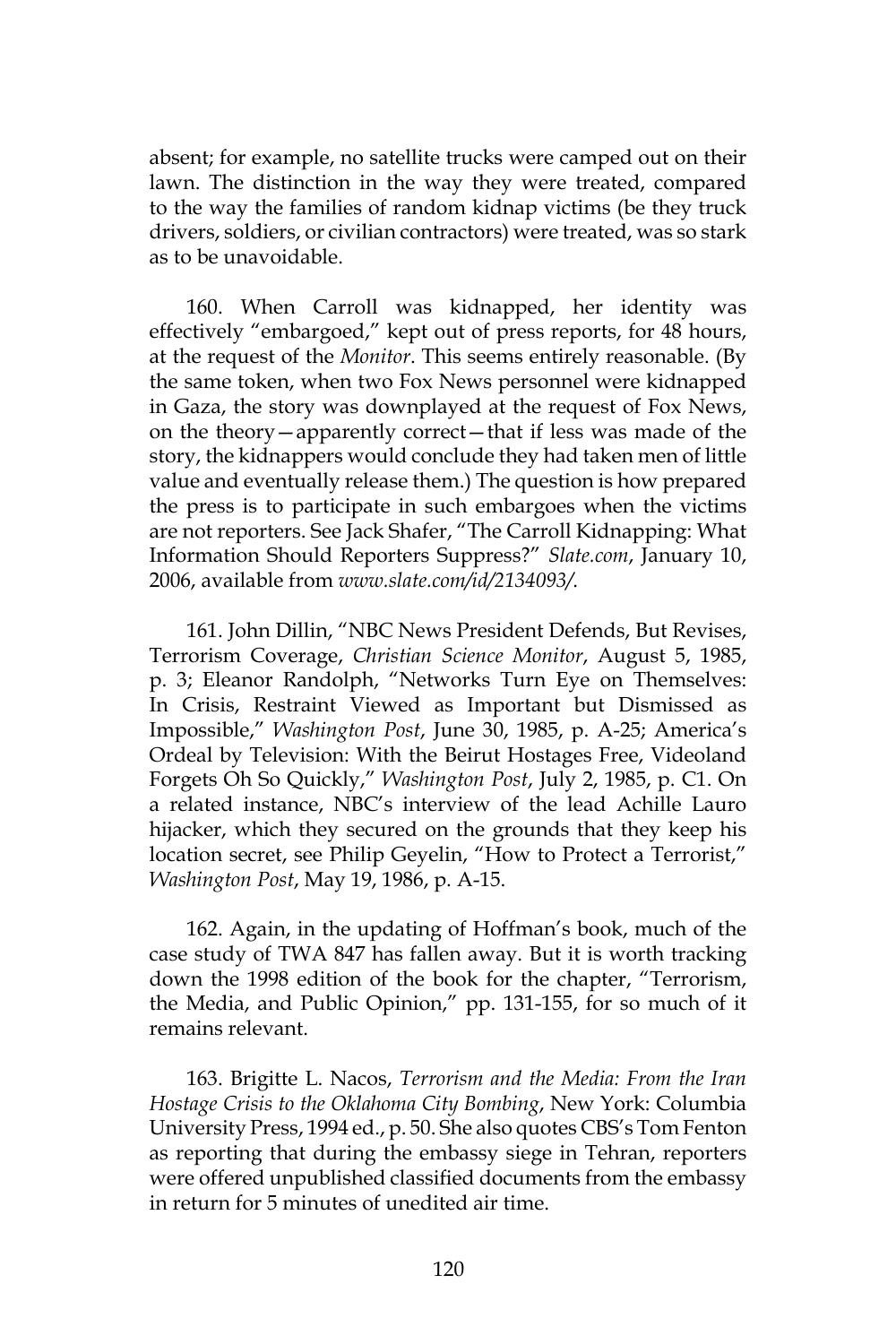164. Raphael Cohen-Almagor, "Media Acts of Terrorism: Troubling Episodes and Suggested Guidelines," *Canadian Journal of Communication*, Vol. 30, 2005, pp. 400.

165. It was reported during this time period that the soldiers' IDs were found. "ID Cards of Missing Soldiers Found," *CNN. com*, June 4, 2007*,* available from *[www.cnn.com/2007/WORLD/](http://www.cnn.com/2007/WORLD/meast/06/04/missing.soldiers/index.html) [meast/06/04/missing.soldiers/index.htm](http://www.cnn.com/2007/WORLD/meast/06/04/missing.soldiers/index.html)l*. I was told about the discovery of the video by a reporter from a major national media outlet who covered Iraq extensively and is in a position to have this information.

166. Hassan M. Fattah, "Militia Rebuked by Some Arab Countries," *New York Times*, July 17, 2006, *nytimes.com*, available from *www.nytimes.com/2006/07/17/world/middleeast/17arab.html?fta=y*.

167. The report was released in the United States (in sections) by the American Jewish Congress. See Reuven Erlich *et al.*, "Hezbollah's Use of Lebanese Civilian's as Human Shields: the Extensive Military Infrastructure Positioned and Hidden in Populated Areas," n.p.: Gelilot, Israel: The Intelligence and Terrorism Center at the Center for Special Studies, November 2006, section 1, available from *www.ajcongress.org/site/DocServer/ part1.pdf?docID=701*.

168. Greg Myre, "Offering Video, Israel Answers Critics On War," *New York Times*, December 5, 2008, *nytimes.com*, available from www.nytimes.com/2006/12/05/world/middleast/05 mideast.html?ex=1322974800&en=b8b25a9e380122ff&ei=5088&p artner=rssnyt&emc=rss.

169. Go to *www.youtube.com/user/idfnadesk*, accessed January 2, 2009. Apparently *YouTube* has removed some of the uploaded videos, which—given their response to complaints about Islamist videos, noted above—some commentators are calling a double standard. See Noah Pollack, "What *YouTube* Doesn't Want You to See," *Contentions.com*, posted December 30, 2008, available from *www.commentarymagazine.com/blogs/index.php/pollak/48462*.

170. Noam Cohen, "The Toughest Q's Answered in the Briefest Tweets," *New York Times*, January 3, 2009, *nytimes.com*,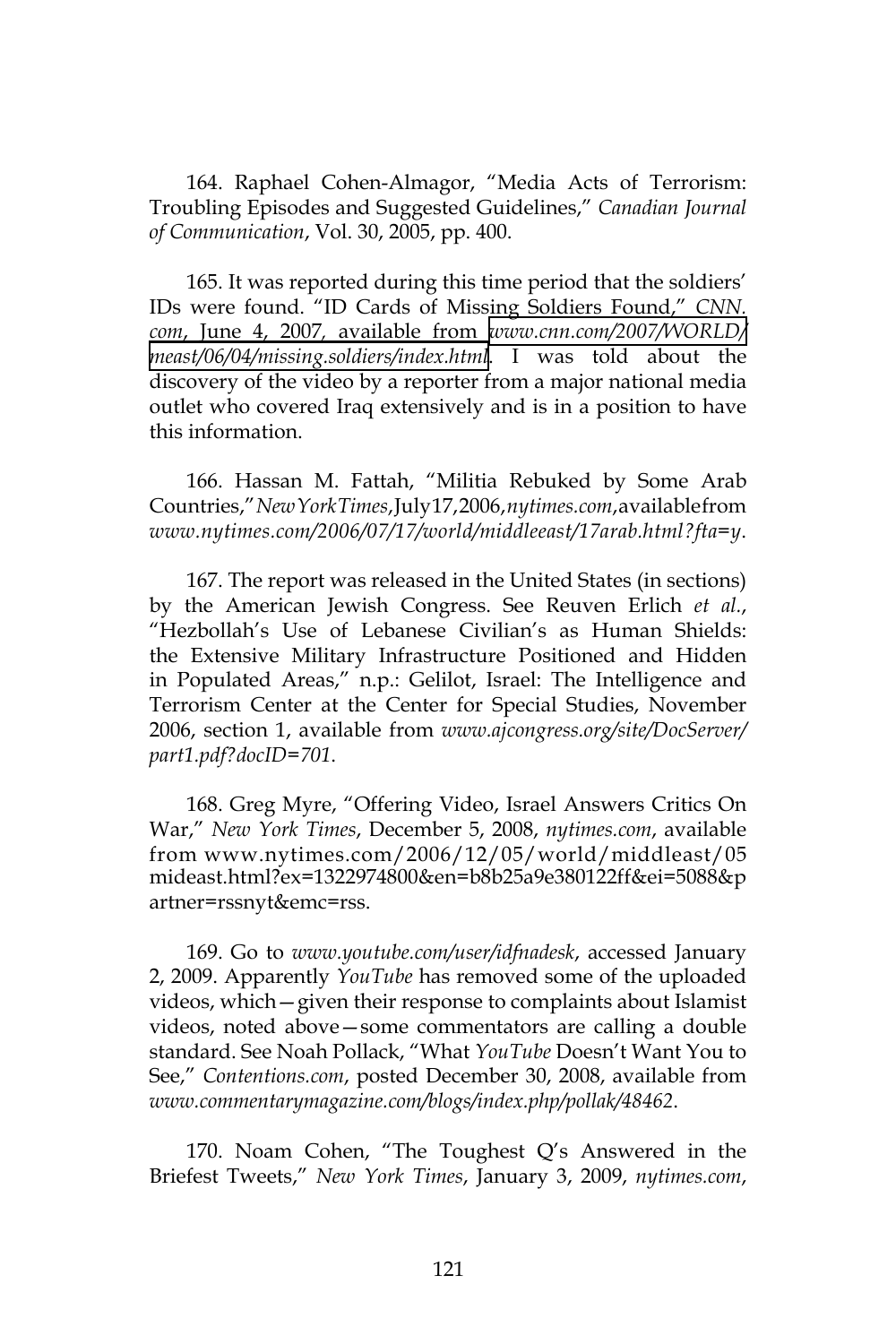available from *www.nytimes.com/2009/01/04/weekinreview/04cohen. html?ref=weekinreview*.

171. More combat footage, however, seems to be posted to the site *Liveleak.com*. I have done no numerical analysis, that is simply this author's impression.

172. Compare virtually anything posted by American personnel to *Liveleak* to, for example, "Ruins of Nineveh in Mosul," posted to the MNF-I channel on December 15, 2008, which doesn't even have a narration. Available from *www.youtube.com/ watch?v=JTforK9Jc1k*.

173. Jim Krane, AP, "US Forces Storm Fallujah," *Washington Times*, November 8, 2004, available from *www.washingtontimes. com/world/20041108-125353-3217r.htm*.

174. Jim Miklaszewski explicitly reported on November 8, "At the same time, the US military will be fighting a propaganda war. As their first target last night, US and Iraqi troops seized Fallujah's general hospital to keep the insurgents from inflating the numbers of civilians killed or wounded." *NBC Nightly News with Tom Brokaw*, NBC News, Lexis Nexis Academic. Interestingly, there was no suggestion in the report that there might have been a reason the marines would consider such a possibility, for example, that prior numbers might have been inflated and erroneously reported.

175. The ways in which the press suggested that what had been accomplished in Fallujah was not that important shifted over the course of the operation. The bottom line was that, since terrorist attacks continued in other parts of the country, even appeared to increase in the short term, and since the need to telegraph the operation to permit civilians to get out of the way also permitted terrorist leaders to leave, the operation (if not an out and out failure) was not portrayed as being a complete success, either. Thus Jamie McIntyre of CNN on November 10: "Mosques, used by insurgents as command posts, have come under heavy attack. But with most of Falluja resembling a ghost town, it is now growing more apparent that along with much of the population, many of the insurgents fled in advance of the assault. What is left appears to be a small number of desperate and disorganized remnants." *Wolf Blitzer Reports*, CNN, Lexis Nexis Academic.